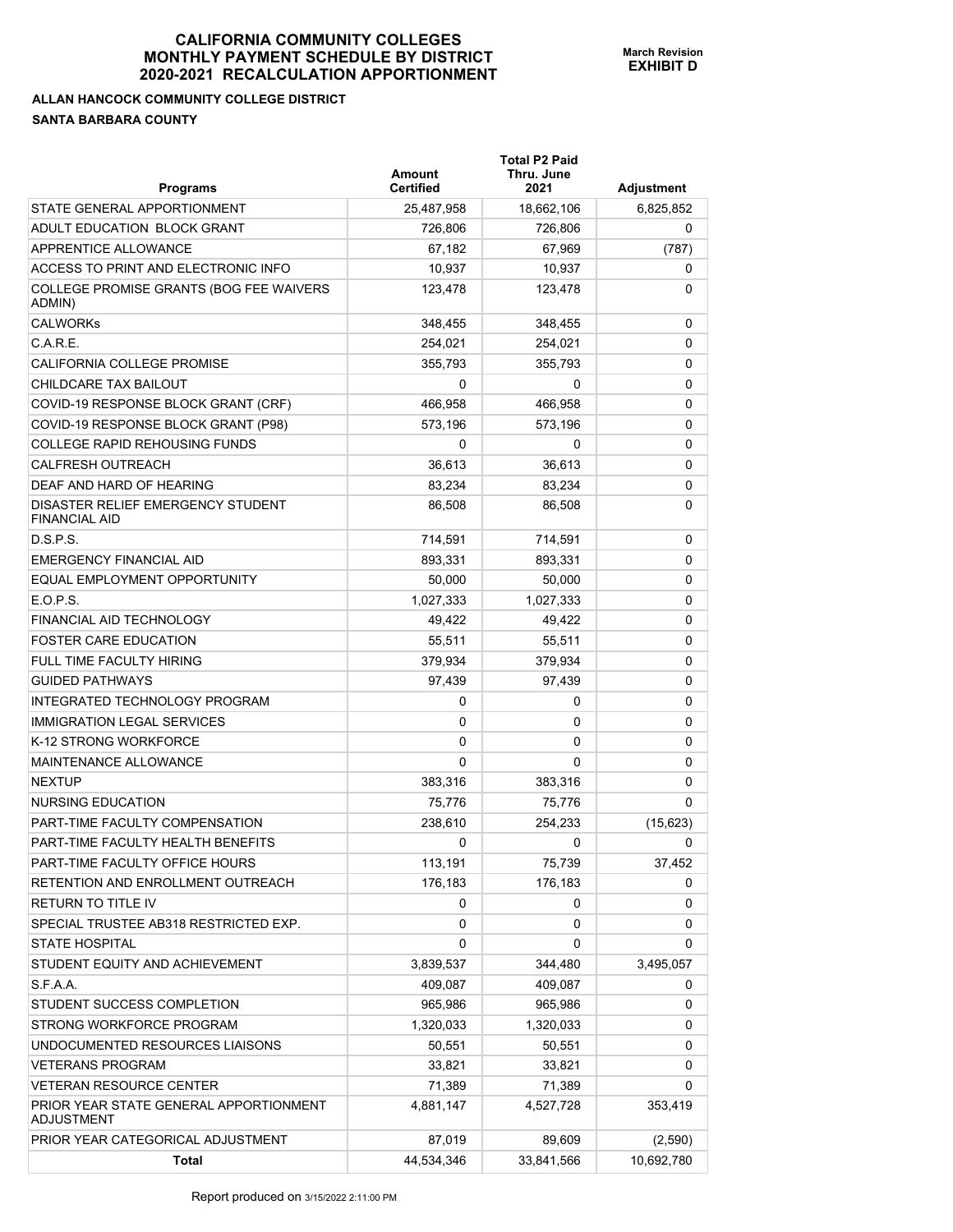## **ANTELOPE VALLEY COMMUNITY COLLEGE DISTRICT LOS ANGELES COUNTY**

| <b>Programs</b>                                             | Amount<br><b>Certified</b> | <b>Total P2 Paid</b><br>Thru. June<br>2021 | <b>Adjustment</b> |
|-------------------------------------------------------------|----------------------------|--------------------------------------------|-------------------|
| STATE GENERAL APPORTIONMENT                                 | 52,477,738                 | 43,153,751                                 | 9,323,987         |
| ADULT EDUCATION BLOCK GRANT                                 | 0                          | 0                                          | 0                 |
| APPRENTICE ALLOWANCE                                        | $\Omega$                   | 0                                          | 0                 |
| ACCESS TO PRINT AND ELECTRONIC INFO                         | 10,840                     | 10,840                                     | 0                 |
| COLLEGE PROMISE GRANTS (BOG FEE WAIVERS<br>ADMIN)           | 195,751                    | 195,751                                    | 0                 |
| <b>CALWORKs</b>                                             | 994,401                    | 994,401                                    | 0                 |
| C.A.R.E.                                                    | 269,141                    | 269.141                                    | 0                 |
| CALIFORNIA COLLEGE PROMISE                                  | 510,596                    | 510,596                                    | 0                 |
| CHILDCARE TAX BAILOUT                                       | 0                          | 0                                          | 0                 |
| COVID-19 RESPONSE BLOCK GRANT (CRF)                         | 538,262                    | 538,262                                    | 0                 |
| COVID-19 RESPONSE BLOCK GRANT (P98)                         | 660,723                    | 660,723                                    | 0                 |
| <b>COLLEGE RAPID REHOUSING FUNDS</b>                        | 700,000                    | 700,000                                    | 0                 |
| <b>CALFRESH OUTREACH</b>                                    | 43,966                     | 43.966                                     | 0                 |
| DEAF AND HARD OF HEARING                                    | 55,490                     | 55,490                                     | 0                 |
| DISASTER RELIEF EMERGENCY STUDENT<br><b>FINANCIAL AID</b>   | 117,970                    | 117,970                                    | 0                 |
| D.S.P.S.                                                    | 931,135                    | 931,135                                    | 0                 |
| <b>EMERGENCY FINANCIAL AID</b>                              | 1,458,888                  | 1,458,888                                  | 0                 |
| EQUAL EMPLOYMENT OPPORTUNITY                                | 50,000                     | 50,000                                     | 0                 |
| E.O.P.S.                                                    | 961,436                    | 961,436                                    | 0                 |
| FINANCIAL AID TECHNOLOGY                                    | 51,437                     | 51,437                                     | 0                 |
| <b>FOSTER CARE EDUCATION</b>                                | 65,617                     | 65,617                                     | 0                 |
| <b>FULL TIME FACULTY HIRING</b>                             | 471,536                    | 471,536                                    | 0                 |
| <b>GUIDED PATHWAYS</b>                                      | 178,103                    | 178,103                                    | 0                 |
| INTEGRATED TECHNOLOGY PROGRAM                               | 0                          | 0                                          | 0                 |
| <b>IMMIGRATION LEGAL SERVICES</b>                           | 0                          | 0                                          | 0                 |
| K-12 STRONG WORKFORCE                                       | 0                          | 0                                          | 0                 |
| MAINTENANCE ALLOWANCE                                       | 0                          | 0                                          | 0                 |
| <b>NEXTUP</b>                                               | 0                          | $\Omega$                                   | 0                 |
| <b>NURSING EDUCATION</b>                                    | 153,496                    | 153,496                                    | 0                 |
| PART-TIME FACULTY COMPENSATION                              | 236,183                    | 235,419                                    | 764               |
| PART-TIME FACULTY HEALTH BENEFITS                           | 1,107                      | 1,265                                      | (158)             |
| PART-TIME FACULTY OFFICE HOURS                              | 50,625                     | 40,500                                     | 10,125            |
| RETENTION AND ENROLLMENT OUTREACH                           | 160,003                    | 160,003                                    | 0                 |
| <b>RETURN TO TITLE IV</b>                                   | 0                          | 0                                          | 0                 |
| SPECIAL TRUSTEE AB318 RESTRICTED EXP.                       | 0                          | 0                                          | 0                 |
| <b>STATE HOSPITAL</b>                                       | 0                          | 0                                          | 0                 |
| STUDENT EQUITY AND ACHIEVEMENT                              | 5,979,526                  | 536,478                                    | 5,443,048         |
| S.F.A.A.                                                    | 588,051                    | 588,051                                    | 0                 |
| STUDENT SUCCESS COMPLETION                                  | 1,950,376                  | 1,950,376                                  | 0                 |
| STRONG WORKFORCE PROGRAM                                    | 1,810,223                  | 1,810,223                                  | 0                 |
| UNDOCUMENTED RESOURCES LIAISONS                             | 54,386                     | 54,386                                     | 0                 |
| <b>VETERANS PROGRAM</b>                                     | 40,671                     | 40,671                                     | 0                 |
| <b>VETERAN RESOURCE CENTER</b>                              | 82,263                     | 82,263                                     | 0                 |
| PRIOR YEAR STATE GENERAL APPORTIONMENT<br><b>ADJUSTMENT</b> | 6,557,342                  | 5,772,529                                  | 784,813           |
| PRIOR YEAR CATEGORICAL ADJUSTMENT                           | 2,242                      | 2,242                                      | 0                 |
| <b>Total</b>                                                | 78,409,524                 | 62,846,945                                 | 15,562,579        |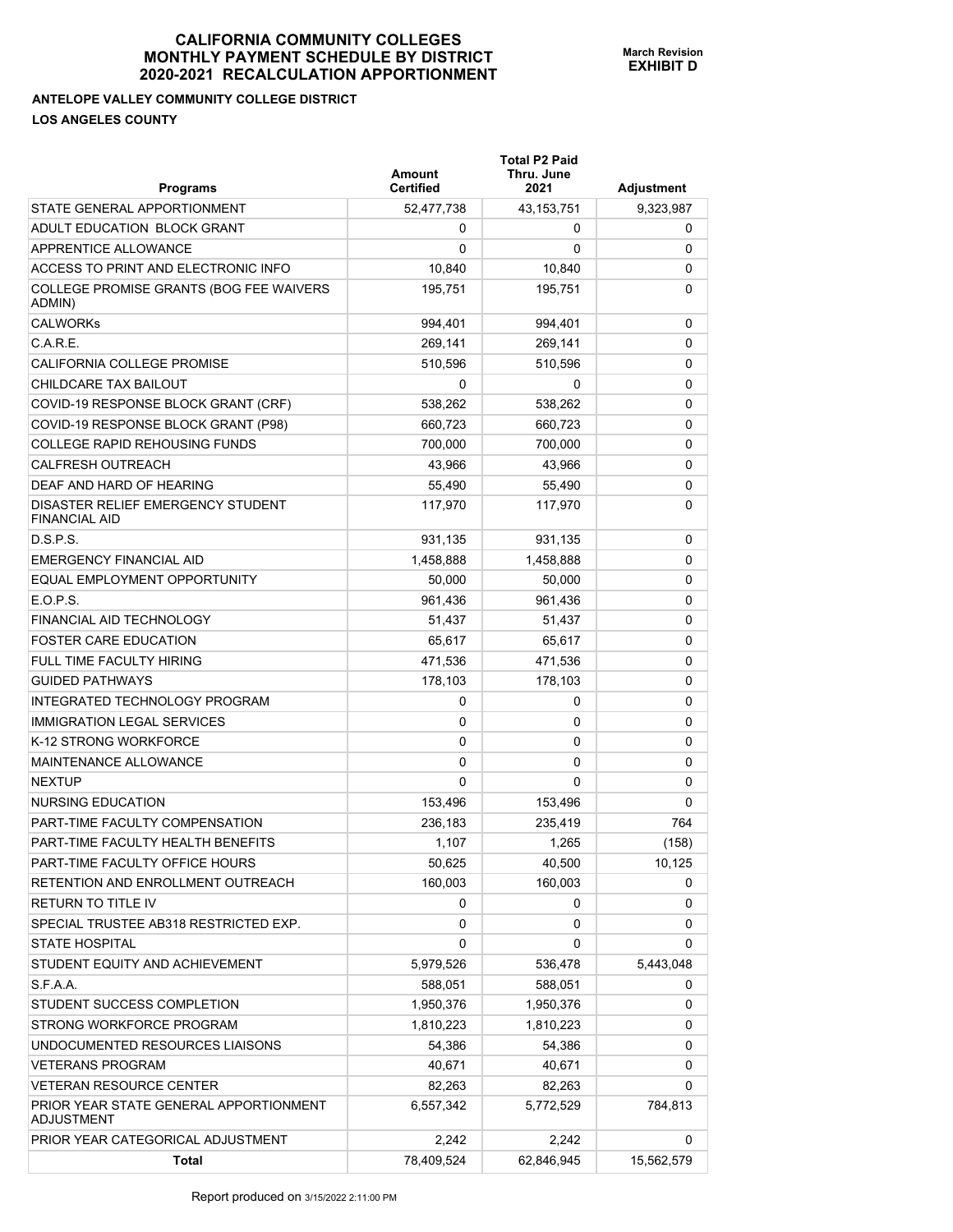## **BARSTOW COMMUNITY COLLEGE DISTRICT SAN BERNARDINO COUNTY**

| <b>Programs</b>                                           | Amount<br><b>Certified</b> | <b>Total P2 Paid</b><br>Thru. June<br>2021 | Adjustment |
|-----------------------------------------------------------|----------------------------|--------------------------------------------|------------|
| STATE GENERAL APPORTIONMENT                               | 15,163,605                 | 12,122,436                                 | 3,041,169  |
| ADULT EDUCATION BLOCK GRANT                               | 926,679                    | 926,679                                    | 0          |
| APPRENTICE ALLOWANCE                                      | 0                          | 0                                          | 0          |
| ACCESS TO PRINT AND ELECTRONIC INFO                       | 10,198                     | 10,198                                     | 0          |
| COLLEGE PROMISE GRANTS (BOG FEE WAIVERS<br>ADMIN)         | 48,128                     | 48,128                                     | 0          |
| <b>CALWORKs</b>                                           | 246,455                    | 246,455                                    | 0          |
| C.A.R.E.                                                  | 182.897                    | 182,897                                    | 0          |
| CALIFORNIA COLLEGE PROMISE                                | 66,867                     | 66,867                                     | 0          |
| CHILDCARE TAX BAILOUT                                     | 0                          | 0                                          | 0          |
| COVID-19 RESPONSE BLOCK GRANT (CRF)                       | 124,694                    | 124,694                                    | 0          |
| COVID-19 RESPONSE BLOCK GRANT (P98)                       | 153,064                    | 153,064                                    | 0          |
| <b>COLLEGE RAPID REHOUSING FUNDS</b>                      | 500,000                    | 500,000                                    | 0          |
| <b>CALFRESH OUTREACH</b>                                  | 29,619                     | 29,619                                     | 0          |
| DEAF AND HARD OF HEARING                                  | 55,490                     | 55,490                                     | 0          |
| DISASTER RELIEF EMERGENCY STUDENT<br><b>FINANCIAL AID</b> | 28,306                     | 28,306                                     | 0          |
| D.S.P.S.                                                  | 253,713                    | 253,713                                    | 0          |
| <b>EMERGENCY FINANCIAL AID</b>                            | 355,308                    | 355,308                                    | 0          |
| EQUAL EMPLOYMENT OPPORTUNITY                              | 50,000                     | 50,000                                     | 0          |
| E.O.P.S.                                                  | 686,448                    | 686,448                                    | 0          |
| <b>FINANCIAL AID TECHNOLOGY</b>                           | 41,210                     | 41,210                                     | 0          |
| <b>FOSTER CARE EDUCATION</b>                              | 111,442                    | 111,442                                    | 0          |
| <b>FULL TIME FACULTY HIRING</b>                           | 104,406                    | 104,406                                    | 0          |
| <b>GUIDED PATHWAYS</b>                                    | 60,472                     | 60,472                                     | 0          |
| INTEGRATED TECHNOLOGY PROGRAM                             | 0                          | 0                                          | 0          |
| <b>IMMIGRATION LEGAL SERVICES</b>                         | 0                          | 0                                          | 0          |
| K-12 STRONG WORKFORCE                                     | 0                          | 0                                          | 0          |
| <b>MAINTENANCE ALLOWANCE</b>                              | 0                          | 0                                          | 0          |
| <b>NEXTUP</b>                                             | 0                          | 0                                          | 0          |
| NURSING EDUCATION                                         | 0                          | 0                                          | 0          |
| PART-TIME FACULTY COMPENSATION                            | 104,075                    | 104,538                                    | (463)      |
| PART-TIME FACULTY HEALTH BENEFITS                         | 0                          | 0                                          | 0          |
| PART-TIME FACULTY OFFICE HOURS                            | 0                          | 0                                          | 0          |
| RETENTION AND ENROLLMENT OUTREACH                         | 76,477                     | 76,477                                     | 0          |
| RETURN TO TITLE IV                                        | 0                          | 0                                          | 0          |
| SPECIAL TRUSTEE AB318 RESTRICTED EXP.                     | 0                          | 0                                          | 0          |
| <b>STATE HOSPITAL</b>                                     | 0                          | 0                                          | 0          |
| STUDENT EQUITY AND ACHIEVEMENT                            | 1,444,227                  | 129,575                                    | 1,314,652  |
| S.F.A.A.                                                  | 178,626                    | 178,626                                    | 0          |
| STUDENT SUCCESS COMPLETION                                | 690,222                    | 690,222                                    | 0          |
| STRONG WORKFORCE PROGRAM                                  | 229,548                    | 229,548                                    | 0          |
| UNDOCUMENTED RESOURCES LIAISONS                           | 32,145                     | 32,145                                     | 0          |
| <b>VETERANS PROGRAM</b>                                   | 12,273                     | 12,273                                     | 0          |
| VETERAN RESOURCE CENTER                                   | 37,181                     | 37,181                                     | 0          |
| PRIOR YEAR STATE GENERAL APPORTIONMENT<br>ADJUSTMENT      | 1,728,027                  | 1,630,476                                  | 97,551     |
| PRIOR YEAR CATEGORICAL ADJUSTMENT                         | (157)                      | (157)                                      | 0          |
| Total                                                     | 23,731,645                 | 19,278,736                                 | 4,452,909  |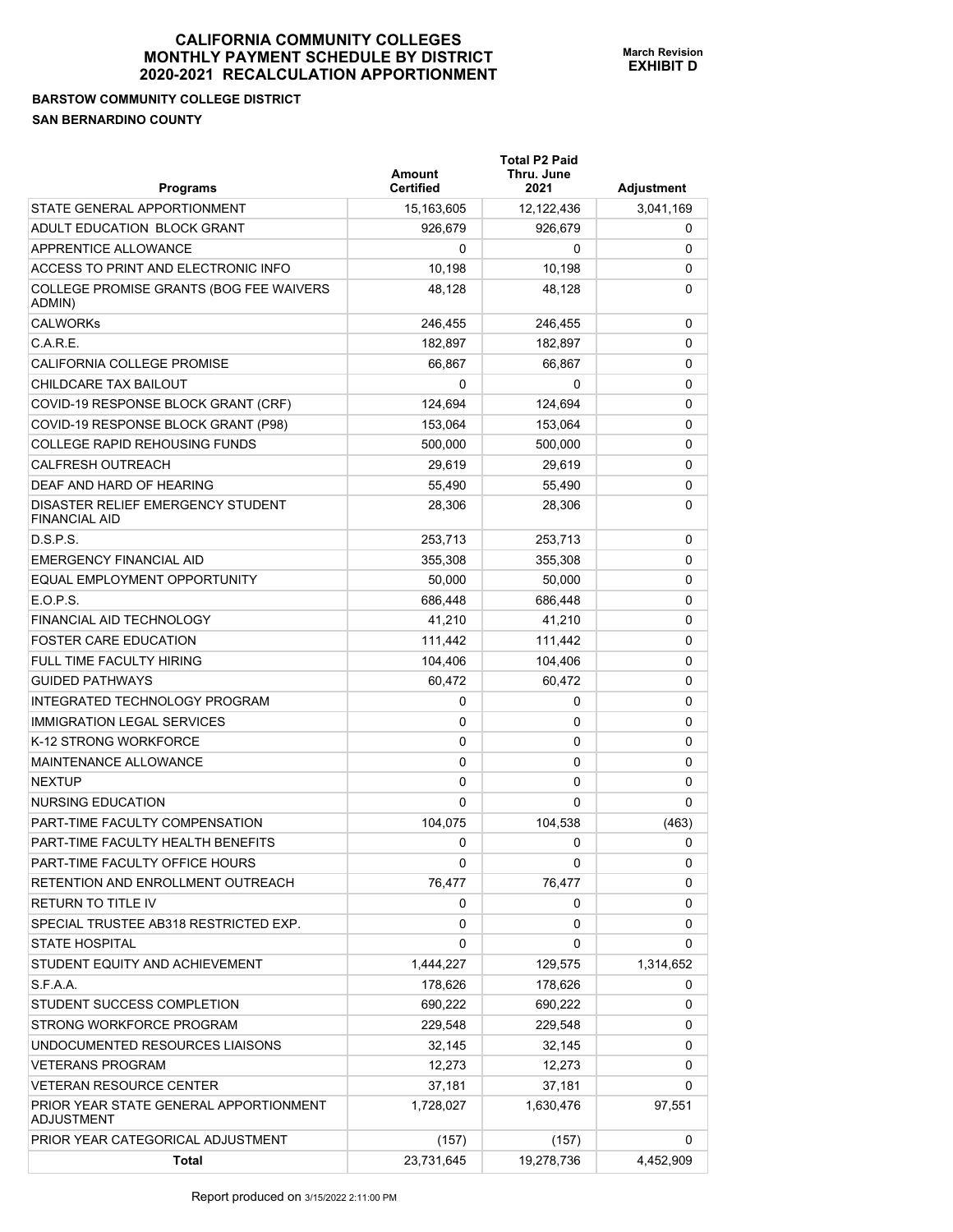## **BUTTE COMMUNITY COLLEGE DISTRICT BUTTE COUNTY**

| <b>Programs</b>                                             | Amount<br><b>Certified</b> | <b>Total P2 Paid</b><br>Thru. June<br>2021 | Adjustment |
|-------------------------------------------------------------|----------------------------|--------------------------------------------|------------|
| STATE GENERAL APPORTIONMENT                                 | 31,941,221                 | 25,392,559                                 | 6,548,662  |
| ADULT EDUCATION BLOCK GRANT                                 | 2,238,205                  | 2,238,205                                  | 0          |
| APPRENTICE ALLOWANCE                                        | 0                          | 0                                          | 0          |
| ACCESS TO PRINT AND ELECTRONIC INFO                         | 10,698                     | 10,698                                     | 0          |
| COLLEGE PROMISE GRANTS (BOG FEE WAIVERS<br>ADMIN)           | 128,800                    | 128,800                                    | 0          |
| <b>CALWORKs</b>                                             | 343,261                    | 343,261                                    | 0          |
| C.A.R.E.                                                    | 271,517                    | 271,517                                    | 0          |
| CALIFORNIA COLLEGE PROMISE                                  | 936,972                    | 936,972                                    | 0          |
| CHILDCARE TAX BAILOUT                                       | 0                          | 0                                          | 0          |
| COVID-19 RESPONSE BLOCK GRANT (CRF)                         | 507,480                    | 507,480                                    | 0          |
| COVID-19 RESPONSE BLOCK GRANT (P98)                         | 622,938                    | 622,938                                    | 0          |
| <b>COLLEGE RAPID REHOUSING FUNDS</b>                        | 700,000                    | 700,000                                    | 0          |
| <b>CALFRESH OUTREACH</b>                                    | 34,742                     | 34,742                                     | 0          |
| DEAF AND HARD OF HEARING                                    | 15,379                     | 15,379                                     | 0          |
| DISASTER RELIEF EMERGENCY STUDENT<br><b>FINANCIAL AID</b>   | 76,687                     | 76,687                                     | 0          |
| D.S.P.S.                                                    | 692,850                    | 692,850                                    | 0          |
| <b>EMERGENCY FINANCIAL AID</b>                              | 749,386                    | 749,386                                    | 0          |
| EQUAL EMPLOYMENT OPPORTUNITY                                | 50,000                     | 50,000                                     | 0          |
| E.O.P.S.                                                    | 1,358,226                  | 1,358,226                                  | 0          |
| FINANCIAL AID TECHNOLOGY                                    | 47,569                     | 47,569                                     | 0          |
| <b>FOSTER CARE EDUCATION</b>                                | 209,247                    | 209,247                                    | 0          |
| FULL TIME FACULTY HIRING                                    | 461,204                    | 461,204                                    | 0          |
| <b>GUIDED PATHWAYS</b>                                      | 147,226                    | 147,226                                    | 0          |
| INTEGRATED TECHNOLOGY PROGRAM                               | 13,000,000                 | 13,000,000                                 | 0          |
| <b>IMMIGRATION LEGAL SERVICES</b>                           | 0                          | 0                                          | 0          |
| K-12 STRONG WORKFORCE                                       | 21,698,042                 | 21,698,042                                 | 0          |
| <b>MAINTENANCE ALLOWANCE</b>                                | 1,580                      | 0                                          | 1,580      |
| <b>NEXTUP</b>                                               | 650,084                    | 650,084                                    | 0          |
| NURSING EDUCATION                                           | 215,166                    | 215,166                                    | 0          |
| PART-TIME FACULTY COMPENSATION                              | 219,664                    | 221,956                                    | (2,292)    |
| PART-TIME FACULTY HEALTH BENEFITS                           | 0                          | 0                                          | 0          |
| PART-TIME FACULTY OFFICE HOURS                              | 81,709                     | 45,653                                     | 36,056     |
| RETENTION AND ENROLLMENT OUTREACH                           | 244,402                    | 244,402                                    | 0          |
| <b>RETURN TO TITLE IV</b>                                   | 0                          | 0                                          | 0          |
| SPECIAL TRUSTEE AB318 RESTRICTED EXP.                       | 0                          | 0                                          | 0          |
| <b>STATE HOSPITAL</b>                                       | 0                          | 0                                          | 0          |
| STUDENT EQUITY AND ACHIEVEMENT                              | 4,262,264                  | 382,407                                    | 3,879,857  |
| S.F.A.A.                                                    | 421,968                    | 421,968                                    | 0          |
| STUDENT SUCCESS COMPLETION                                  | 2,400,392                  | 2,400,392                                  | 0          |
| STRONG WORKFORCE PROGRAM                                    | 16,417,399                 | 16,417,399                                 | 0          |
| UNDOCUMENTED RESOURCES LIAISONS                             | 50,178                     | 50,178                                     | 0          |
| <b>VETERANS PROGRAM</b>                                     | 54,513                     | 54,513                                     | 0          |
| <b>VETERAN RESOURCE CENTER</b>                              | 92,004                     | 92,004                                     | 0          |
| PRIOR YEAR STATE GENERAL APPORTIONMENT<br><b>ADJUSTMENT</b> | 5,351,344                  | 5,006,490                                  | 344,854    |
| PRIOR YEAR CATEGORICAL ADJUSTMENT                           | 2,341                      | 2,341                                      | 0          |
| <b>Total</b>                                                | 106,706,658                | 95,897,941                                 | 10,808,717 |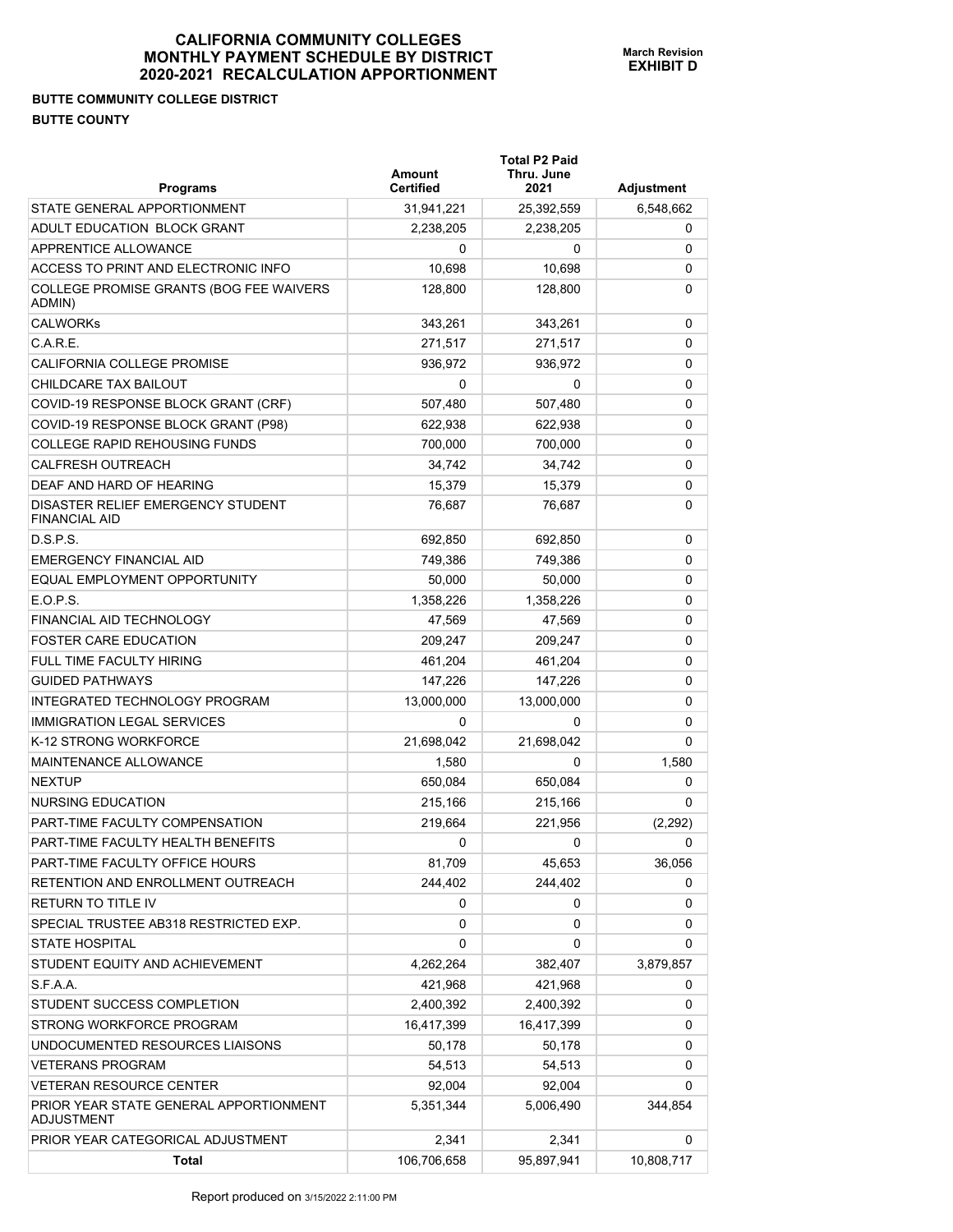## **CABRILLO COMMUNITY COLLEGE DISTRICT SANTA CRUZ COUNTY**

| <b>Programs</b>                                             | Amount<br><b>Certified</b> | <b>Total P2 Paid</b><br>Thru. June<br>2021 | Adjustment |
|-------------------------------------------------------------|----------------------------|--------------------------------------------|------------|
| STATE GENERAL APPORTIONMENT                                 | 12,530,083                 | 3,588,143                                  | 8,941,940  |
| ADULT EDUCATION BLOCK GRANT                                 | 407,723                    | 407.723                                    | 0          |
| <b>APPRENTICE ALLOWANCE</b>                                 | 0                          | 0                                          | 0          |
| ACCESS TO PRINT AND ELECTRONIC INFO                         | 10,771                     | 10,771                                     | 0          |
| COLLEGE PROMISE GRANTS (BOG FEE WAIVERS<br>ADMIN)           | 96,079                     | 96,079                                     | 0          |
| <b>CALWORKs</b>                                             | 283,640                    | 283,640                                    | 0          |
| C.A.R.E.                                                    | 141,116                    | 141,116                                    | 0          |
| <b>CALIFORNIA COLLEGE PROMISE</b>                           | 843,285                    | 843,285                                    | 0          |
| CHILDCARE TAX BAILOUT                                       | 70,062                     | 70,062                                     | 0          |
| COVID-19 RESPONSE BLOCK GRANT (CRF)                         | 484,427                    | 484,427                                    | 0          |
| COVID-19 RESPONSE BLOCK GRANT (P98)                         | 594,640                    | 594,640                                    | 0          |
| <b>COLLEGE RAPID REHOUSING FUNDS</b>                        | 0                          | 0                                          | 0          |
| <b>CALFRESH OUTREACH</b>                                    | 33,529                     | 33,529                                     | 0          |
| DEAF AND HARD OF HEARING                                    | 38,924                     | 38,924                                     | 0          |
| DISASTER RELIEF EMERGENCY STUDENT<br><b>FINANCIAL AID</b>   | 73,349                     | 73,349                                     | 0          |
| D.S.P.S.                                                    | 1,389,721                  | 1,389,721                                  | 0          |
| <b>EMERGENCY FINANCIAL AID</b>                              | 656,054                    | 656,054                                    | 0          |
| EQUAL EMPLOYMENT OPPORTUNITY                                | 50,000                     | 50,000                                     | 0          |
| E.O.P.S.                                                    | 655,977                    | 655,977                                    | 0          |
| FINANCIAL AID TECHNOLOGY                                    | 50,027                     | 50,027                                     | 0          |
| <b>FOSTER CARE EDUCATION</b>                                | $\Omega$                   | 0                                          | 0          |
| FULL TIME FACULTY HIRING                                    | 397,252                    | 397,252                                    | 0          |
| <b>GUIDED PATHWAYS</b>                                      | 103,122                    | 103,122                                    | 0          |
| INTEGRATED TECHNOLOGY PROGRAM                               | 0                          | 0                                          | 0          |
| <b>IMMIGRATION LEGAL SERVICES</b>                           | $\Omega$                   | 0                                          | 0          |
| K-12 STRONG WORKFORCE                                       | 33,568,697                 | 33,568,697                                 | 0          |
| MAINTENANCE ALLOWANCE                                       | 0                          | 0                                          | 0          |
| <b>NEXTUP</b>                                               | 0                          | $\Omega$                                   | 0          |
| NURSING EDUCATION                                           | 209,889                    | 209,889                                    | 0          |
| PART-TIME FACULTY COMPENSATION                              | 229,010                    | 261,873                                    | (32, 863)  |
| PART-TIME FACULTY HEALTH BENEFITS                           | 6,757                      | 0                                          | 6,757      |
| PART-TIME FACULTY OFFICE HOURS                              | 434,726                    | 0                                          | 434,726    |
| RETENTION AND ENROLLMENT OUTREACH                           | 125,621                    | 125,621                                    | 0          |
| RETURN TO TITLE IV                                          | 0                          | 0                                          | 0          |
| SPECIAL TRUSTEE AB318 RESTRICTED EXP.                       | 0                          | 0                                          | 0          |
| <b>STATE HOSPITAL</b>                                       | 0                          | 0                                          | 0          |
| STUDENT EQUITY AND ACHIEVEMENT                              | 3,418,855                  | 306,737                                    | 3,112,118  |
| S.F.A.A.                                                    | 370,996                    | 370,996                                    | 0          |
| STUDENT SUCCESS COMPLETION                                  | 1,178,783                  | 1,178,783                                  | 0          |
| STRONG WORKFORCE PROGRAM                                    | 19,941,187                 | 19,941,187                                 | 0          |
| UNDOCUMENTED RESOURCES LIAISONS                             | 51,491                     | 51,491                                     | 0          |
| <b>VETERANS PROGRAM</b>                                     | 19,693                     | 19,693                                     | 0          |
| <b>VETERAN RESOURCE CENTER</b>                              | 48,961                     | 48,961                                     | 0          |
| PRIOR YEAR STATE GENERAL APPORTIONMENT<br><b>ADJUSTMENT</b> | 7,291,193                  | 4,736,108                                  | 2,555,085  |
| PRIOR YEAR CATEGORICAL ADJUSTMENT                           | 60,983                     | 60,983                                     | 0          |
| <b>Total</b>                                                | 85,866,623                 | 70,848,860                                 | 15,017,763 |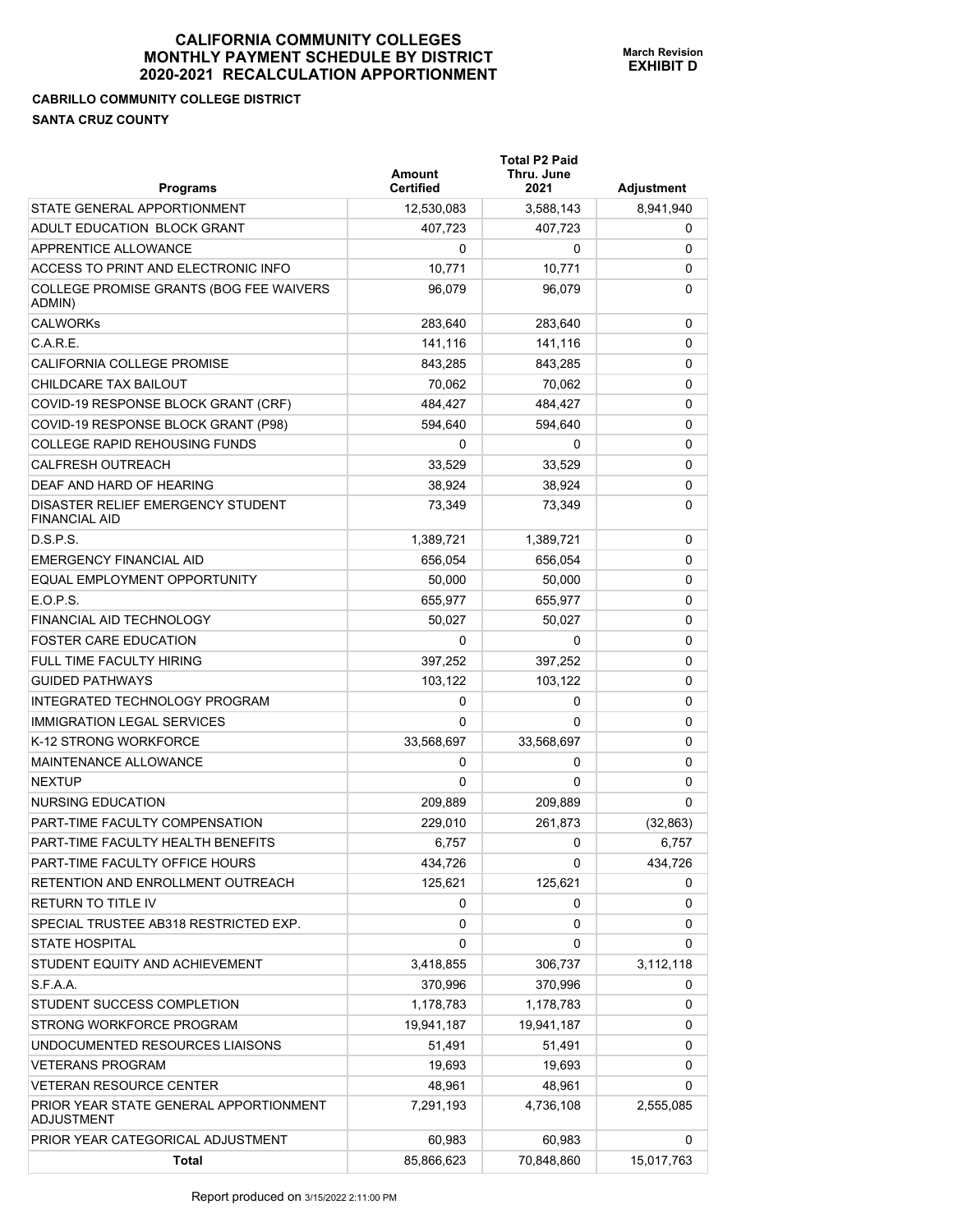#### **CERRITOS COMMUNITY COLLEGE DISTRICT LOS ANGELES COUNTY**

| <b>Programs</b>                                           | <b>Amount</b><br>Certified | <b>Total P2 Paid</b><br>Thru. June<br>2021 | <b>Adjustment</b> |
|-----------------------------------------------------------|----------------------------|--------------------------------------------|-------------------|
| STATE GENERAL APPORTIONMENT                               | 52,779,990                 | 38,150,489                                 | 14,629,501        |
| ADULT EDUCATION BLOCK GRANT                               | 529,449                    | 529,449                                    | 0                 |
| APPRENTICE ALLOWANCE                                      | 2,212,773                  | 2,234,118                                  | (21, 345)         |
| ACCESS TO PRINT AND ELECTRONIC INFO                       | 11,404                     | 11,404                                     | 0                 |
| COLLEGE PROMISE GRANTS (BOG FEE WAIVERS<br>ADMIN)         | 266,051                    | 266,051                                    | 0                 |
| <b>CALWORKs</b>                                           | 575,727                    | 575,727                                    | 0                 |
| C.A.R.E.                                                  | 157,976                    | 157,976                                    | 0                 |
| CALIFORNIA COLLEGE PROMISE                                | 918,769                    | 918,769                                    | 0                 |
| CHILDCARE TAX BAILOUT                                     | 0                          | 0                                          | 0                 |
| COVID-19 RESPONSE BLOCK GRANT (CRF)                       | 766,128                    | 766,128                                    | 0                 |
| COVID-19 RESPONSE BLOCK GRANT (P98)                       | 940,432                    | 940,432                                    | 0                 |
| <b>COLLEGE RAPID REHOUSING FUNDS</b>                      | 700,000                    | 700,000                                    | 0                 |
| CALFRESH OUTREACH                                         | 50,078                     | 50,078                                     | 0                 |
| DEAF AND HARD OF HEARING                                  | 266,350                    | 266,350                                    | 0                 |
| DISASTER RELIEF EMERGENCY STUDENT<br><b>FINANCIAL AID</b> | 165,334                    | 165,334                                    | 0                 |
| D.S.P.S.                                                  | 1,606,310                  | 1,606,310                                  | 0                 |
| <b>EMERGENCY FINANCIAL AID</b>                            | 1,929,088                  | 1,929,088                                  | 0                 |
| EQUAL EMPLOYMENT OPPORTUNITY                              | 50,000                     | 50,000                                     | 0                 |
| E.O.P.S.                                                  | 1,278,774                  | 1,278,774                                  | 0                 |
| FINANCIAL AID TECHNOLOGY                                  | 60,611                     | 60,611                                     | 0                 |
| <b>FOSTER CARE EDUCATION</b>                              | 108,873                    | 108,873                                    | 0                 |
| FULL TIME FACULTY HIRING                                  | 746,202                    | 746,202                                    | 0                 |
| <b>GUIDED PATHWAYS</b>                                    | 242,893                    | 242,893                                    | 0                 |
| INTEGRATED TECHNOLOGY PROGRAM                             | 0                          | 0                                          | 0                 |
| <b>IMMIGRATION LEGAL SERVICES</b>                         | 0                          | 0                                          | 0                 |
| K-12 STRONG WORKFORCE                                     | 0                          | 0                                          | 0                 |
| <b>MAINTENANCE ALLOWANCE</b>                              | 0                          | 0                                          | 0                 |
| <b>NEXTUP</b>                                             | 0                          | $\Omega$                                   | 0                 |
| <b>NURSING EDUCATION</b>                                  | 170,619                    | 170,619                                    | 0                 |
| PART-TIME FACULTY COMPENSATION                            | 367,309                    | 335,081                                    | 32,228            |
| PART-TIME FACULTY HEALTH BENEFITS                         | 2,166                      | 0                                          | 2,166             |
| PART-TIME FACULTY OFFICE HOURS                            | 189,502                    | 0                                          | 189,502           |
| RETENTION AND ENROLLMENT OUTREACH                         | 242,982                    | 242,982                                    | 0                 |
| RETURN TO TITLE IV                                        | 6,977                      | 0                                          | 6,977             |
| SPECIAL TRUSTEE AB318 RESTRICTED EXP.                     | 0                          | 0                                          | 0                 |
| <b>STATE HOSPITAL</b>                                     | 0                          | 0                                          | 0                 |
| STUDENT EQUITY AND ACHIEVEMENT                            | 6,360,240                  | 570,636                                    | 5,789,604         |
| S.F.A.A.                                                  | 748,499                    | 748,499                                    | 0                 |
| STUDENT SUCCESS COMPLETION                                | 4,000,513                  | 4,000,513                                  | 0                 |
| STRONG WORKFORCE PROGRAM                                  | 1,637,881                  | 1,637,881                                  | 0                 |
| UNDOCUMENTED RESOURCES LIAISONS                           | 66,640                     | 66,640                                     | 0                 |

PRIOR YEAR STATE GENERAL APPORTIONMENT

ADJUSTMENT

VETERANS PROGRAM 47,949 47,949 0 VETERAN RESOURCE CENTER 
and the state of the state of the state of the state of the state of the state of the state of the state of the state of the state of the state of the state of the state of the state of the state o

PRIOR YEAR CATEGORICAL ADJUSTMENT (185,302) (30,723) (30,723) (154,579)

**Total** 92,997,578 69,133,927 23,863,651

12,884,575 9,494,978 3,389,597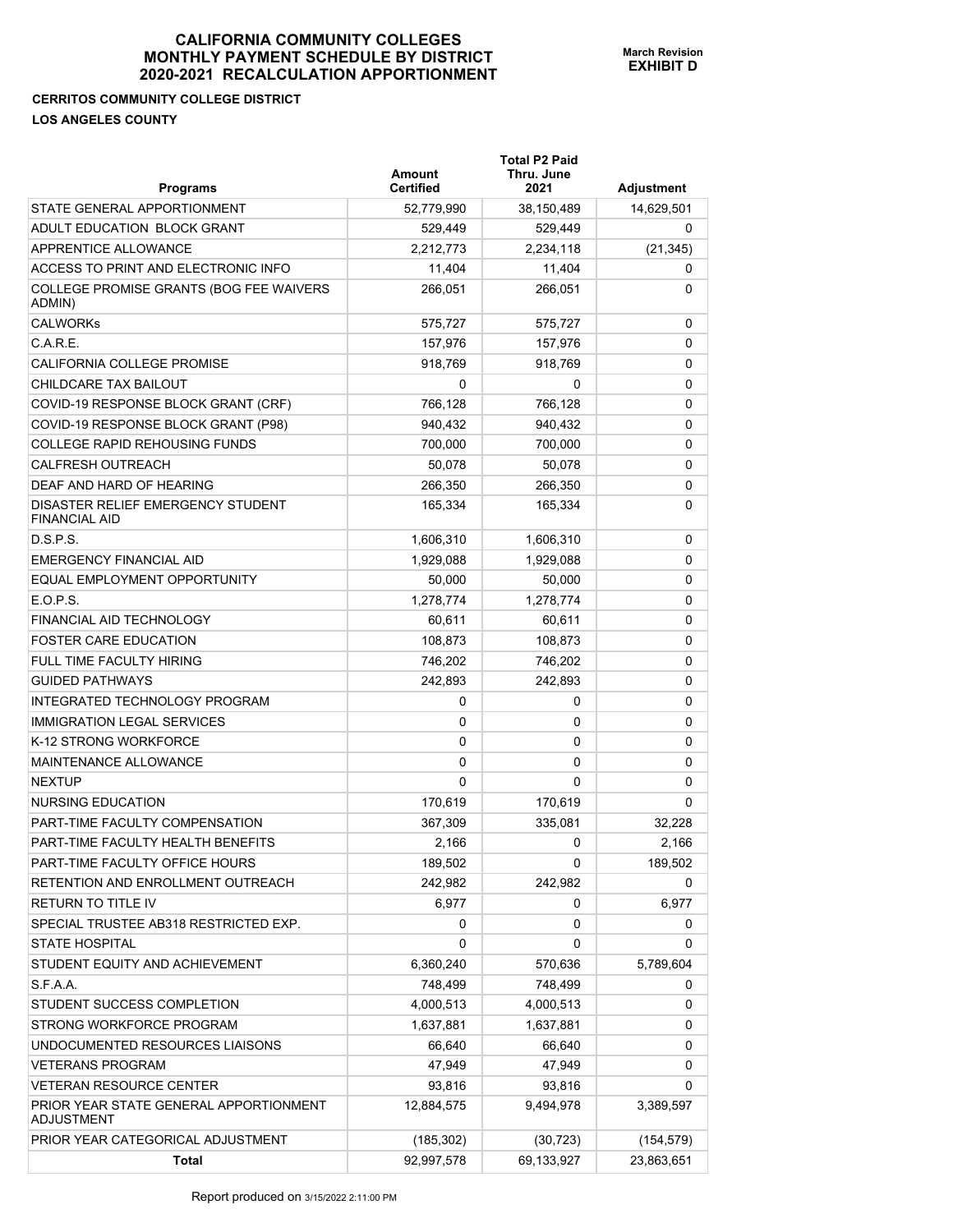## **CHABOT-LAS POSITAS COMMUNITY COLLEGE DISTRICT ALAMEDA COUNTY**

| <b>Programs</b>                                           | Amount<br><b>Certified</b> | <b>Total P2 Paid</b><br>Thru. June<br>2021 | Adjustment |
|-----------------------------------------------------------|----------------------------|--------------------------------------------|------------|
| STATE GENERAL APPORTIONMENT                               | 19,262,634                 | 9,965,828                                  | 9,296,806  |
| ADULT EDUCATION BLOCK GRANT                               | 371.284                    | 371,284                                    | 0          |
| APPRENTICE ALLOWANCE                                      | 1,321,625                  | 1,327,962                                  | (6, 337)   |
| ACCESS TO PRINT AND ELECTRONIC INFO                       | 21,426                     | 21,426                                     | 0          |
| COLLEGE PROMISE GRANTS (BOG FEE WAIVERS<br>ADMIN)         | 171,448                    | 171,448                                    | 0          |
| <b>CALWORKs</b>                                           | 432,702                    | 432,702                                    | 0          |
| C.A.R.E.                                                  | 177,540                    | 177,540                                    | 0          |
| CALIFORNIA COLLEGE PROMISE                                | 2,199,862                  | 2,199,862                                  | 0          |
| CHILDCARE TAX BAILOUT                                     | 0                          | 0                                          | 0          |
| COVID-19 RESPONSE BLOCK GRANT (CRF)                       | 765,691                    | 765,691                                    | 0          |
| COVID-19 RESPONSE BLOCK GRANT (P98)                       | 939,896                    | 939,896                                    | 0          |
| <b>COLLEGE RAPID REHOUSING FUNDS</b>                      | 0                          | 0                                          | 0          |
| <b>CALFRESH OUTREACH</b>                                  | 39,997                     | 39,997                                     | 0          |
| DEAF AND HARD OF HEARING                                  | 94,209                     | 94,209                                     | 0          |
| DISASTER RELIEF EMERGENCY STUDENT<br><b>FINANCIAL AID</b> | 137,336                    | 137,336                                    | 0          |
| D.S.P.S.                                                  | 1,692,829                  | 1,692,829                                  | 0          |
| <b>EMERGENCY FINANCIAL AID</b>                            | 1,153,586                  | 1,153,586                                  | 0          |
| EQUAL EMPLOYMENT OPPORTUNITY                              | 50,000                     | 50,000                                     | 0          |
| E.O.P.S.                                                  | 1,098,246                  | 1,098,246                                  | 0          |
| FINANCIAL AID TECHNOLOGY                                  | 77,562                     | 77,562                                     | 0          |
| <b>FOSTER CARE EDUCATION</b>                              | 55,645                     | 55,645                                     | 0          |
| <b>FULL TIME FACULTY HIRING</b>                           | 836,790                    | 836,790                                    | 0          |
| <b>GUIDED PATHWAYS</b>                                    | 185,931                    | 185,931                                    | 0          |
| INTEGRATED TECHNOLOGY PROGRAM                             | 0                          | 0                                          | 0          |
| <b>IMMIGRATION LEGAL SERVICES</b>                         | 0                          | 0                                          | 0          |
| K-12 STRONG WORKFORCE                                     | 0                          | 0                                          | 0          |
| MAINTENANCE ALLOWANCE                                     | 0                          | 0                                          | 0          |
| <b>NEXTUP</b>                                             | 0                          | 0                                          | 0          |
| NURSING EDUCATION                                         | 108,944                    | 108.944                                    | 0          |
| PART-TIME FACULTY COMPENSATION                            | 363,124                    | 334,890                                    | 28.234     |
| PART-TIME FACULTY HEALTH BENEFITS                         | 6,609                      | 0                                          | 6,609      |
| PART-TIME FACULTY OFFICE HOURS                            | 485,159                    | 0                                          | 485,159    |
| RETENTION AND ENROLLMENT OUTREACH                         | 293,154                    | 293,154                                    | 0          |
| RETURN TO TITLE IV                                        | 0                          | 0                                          | 0          |
| SPECIAL TRUSTEE AB318 RESTRICTED EXP.                     | 0                          | 0                                          | 0          |
| <b>STATE HOSPITAL</b>                                     | 0                          | 0                                          | 0          |
| STUDENT EQUITY AND ACHIEVEMENT                            | 5,918,879                  | 531,037                                    | 5,387,842  |
| S.F.A.A.                                                  | 655,211                    | 655,211                                    | 0          |
| STUDENT SUCCESS COMPLETION                                | 1,149,487                  | 1,149,487                                  | 0          |
| STRONG WORKFORCE PROGRAM                                  | 2,049,533                  | 2,049,533                                  | 0          |
| UNDOCUMENTED RESOURCES LIAISONS                           | 92,055                     | 92,055                                     | 0          |
| <b>VETERANS PROGRAM</b>                                   | 100,179                    | 100,179                                    | 0          |
| <b>VETERAN RESOURCE CENTER</b>                            | 194,429                    | 194,429                                    | 0          |
| PRIOR YEAR STATE GENERAL APPORTIONMENT<br>ADJUSTMENT      | 10,788,344                 | 10,169,123                                 | 619,221    |
| PRIOR YEAR CATEGORICAL ADJUSTMENT                         | 371,044                    | 402,976                                    | (31, 932)  |
| <b>Total</b>                                              | 53,662,390                 | 37,876,788                                 | 15,785,602 |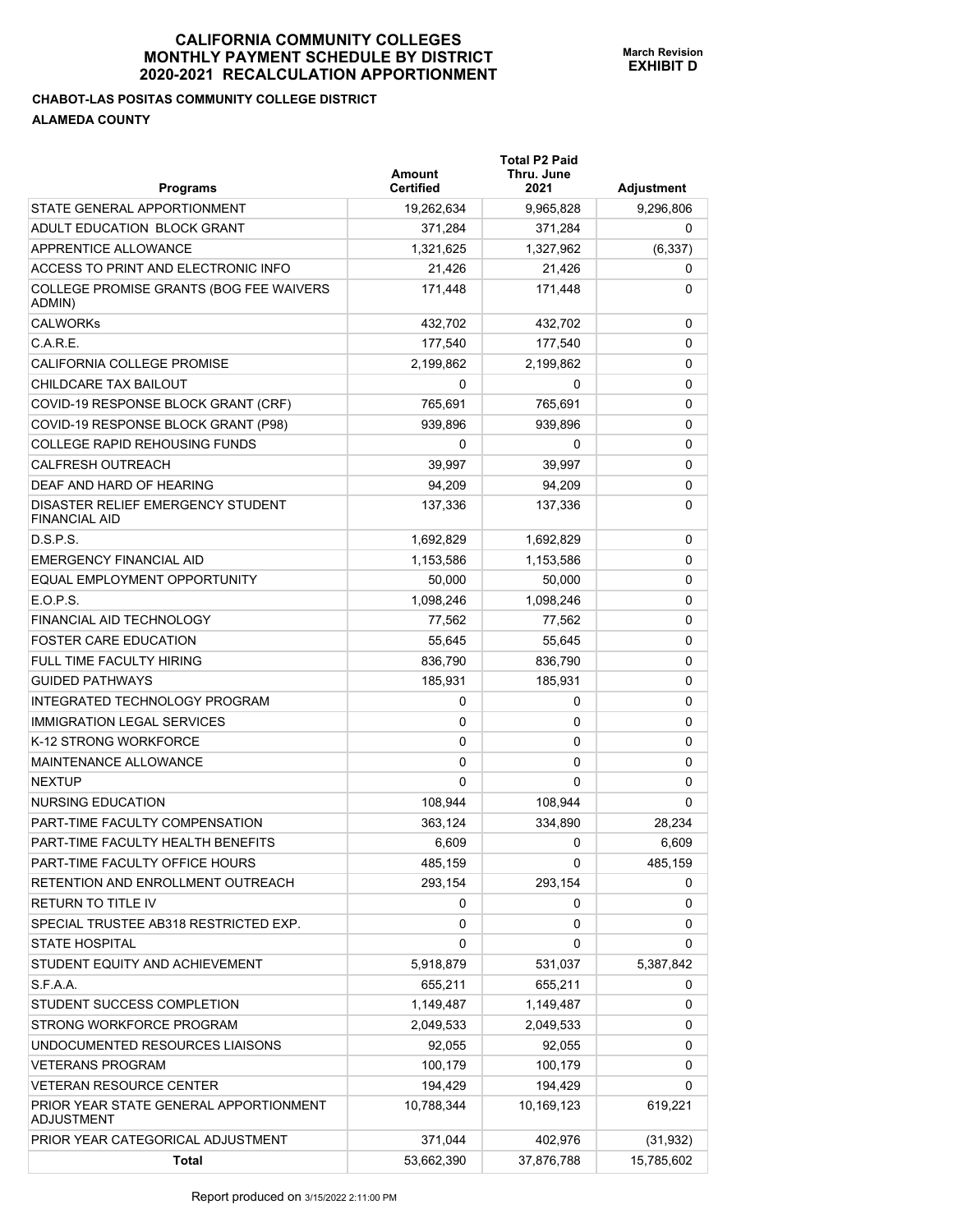## **CHAFFEY COMMUNITY COLLEGE DISTRICT SAN BERNARDINO COUNTY**

| <b>Programs</b>                                           | Amount<br><b>Certified</b> | <b>Total P2 Paid</b><br>Thru. June<br>2021 | Adjustment  |
|-----------------------------------------------------------|----------------------------|--------------------------------------------|-------------|
| STATE GENERAL APPORTIONMENT                               | 35, 164, 395               | 28,830,897                                 | 6,333,498   |
| ADULT EDUCATION BLOCK GRANT                               | 0                          | 0                                          | 0           |
| APPRENTICE ALLOWANCE                                      | 0                          | 0                                          | 0           |
| ACCESS TO PRINT AND ELECTRONIC INFO                       | 11,357                     | 11,357                                     | 0           |
| COLLEGE PROMISE GRANTS (BOG FEE WAIVERS<br>ADMIN)         | 256,161                    | 256,161                                    | 0           |
| <b>CALWORKs</b>                                           | 652,657                    | 652,657                                    | 0           |
| C.A.R.E.                                                  | 152,963                    | 152.963                                    | 0           |
| CALIFORNIA COLLEGE PROMISE                                | 1,184,425                  | 1,184,425                                  | 0           |
| CHILDCARE TAX BAILOUT                                     | 158,210                    | 158,210                                    | 0           |
| COVID-19 RESPONSE BLOCK GRANT (CRF)                       | 826,786                    | 826,786                                    | 0           |
| COVID-19 RESPONSE BLOCK GRANT (P98)                       | 1,014,890                  | 1,014,890                                  | 0           |
| <b>COLLEGE RAPID REHOUSING FUNDS</b>                      | 0                          | 0                                          | 0           |
| <b>CALFRESH OUTREACH</b>                                  | 50,570                     | 50,570                                     | 0           |
| DEAF AND HARD OF HEARING                                  | 22.196                     | 22,196                                     | 0           |
| DISASTER RELIEF EMERGENCY STUDENT<br><b>FINANCIAL AID</b> | 166,471                    | 166,471                                    | 0           |
| D.S.P.S.                                                  | 1,564,249                  | 1,564,249                                  | 0           |
| <b>EMERGENCY FINANCIAL AID</b>                            | 1,966,947                  | 1,966,947                                  | 0           |
| EQUAL EMPLOYMENT OPPORTUNITY                              | 50,000                     | 50,000                                     | 0           |
| E.O.P.S.                                                  | 1,361,120                  | 1,361,120                                  | 0           |
| <b>FINANCIAL AID TECHNOLOGY</b>                           | 60,421                     | 60,421                                     | 0           |
| <b>FOSTER CARE EDUCATION</b>                              | 0                          | 0                                          | 0           |
| FULL TIME FACULTY HIRING                                  | 649,702                    | 649,702                                    | 0           |
| <b>GUIDED PATHWAYS</b>                                    | 193,913                    | 193,913                                    | 0           |
| INTEGRATED TECHNOLOGY PROGRAM                             | 0                          | 0                                          | 0           |
| <b>IMMIGRATION LEGAL SERVICES</b>                         | 0                          | 0                                          | 0           |
| K-12 STRONG WORKFORCE                                     | 0                          | 0                                          | 0           |
| <b>MAINTENANCE ALLOWANCE</b>                              | 0                          | 0                                          | 0           |
| <b>NEXTUP</b>                                             | 702,350                    | 702,350                                    | 0           |
| NURSING EDUCATION                                         | 199,958                    | 199,958                                    | 0           |
| PART-TIME FACULTY COMPENSATION                            | 358,557                    | 361,611                                    | (3,054)     |
| PART-TIME FACULTY HEALTH BENEFITS                         | 0                          | 0                                          | 0           |
| PART-TIME FACULTY OFFICE HOURS                            | 43,647                     | 34,918                                     | 8,729       |
| RETENTION AND ENROLLMENT OUTREACH                         | 368,143                    | 368,143                                    | 0           |
| RETURN TO TITLE IV                                        | 0                          | 0                                          | 0           |
| SPECIAL TRUSTEE AB318 RESTRICTED EXP.                     | 0                          | 0                                          | 0           |
| <b>STATE HOSPITAL</b>                                     | 0                          | 0                                          | 0           |
| STUDENT EQUITY AND ACHIEVEMENT                            | 6,370,285                  | 571,537                                    | 5,798,748   |
| S.F.A.A.                                                  | 759,664                    | 759,664                                    | 0           |
| STUDENT SUCCESS COMPLETION                                | 2,306,993                  | 2,306,993                                  | 0           |
| STRONG WORKFORCE PROGRAM                                  | 2,133,835                  | 2,133,835                                  | 0           |
| UNDOCUMENTED RESOURCES LIAISONS                           | 69,902                     | 69,902                                     | 0           |
| <b>VETERANS PROGRAM</b>                                   | 45,380                     | 45,380                                     | 0           |
| VETERAN RESOURCE CENTER                                   | 89,739                     | 89,739                                     | 0           |
| PRIOR YEAR STATE GENERAL APPORTIONMENT<br>ADJUSTMENT      | (337, 247)                 | 5,488,633                                  | (5,825,880) |
| PRIOR YEAR CATEGORICAL ADJUSTMENT                         | (39, 204)                  | (39, 204)                                  | 0           |
| <b>Total</b>                                              | 58,579,435                 | 52,267,394                                 | 6,312,041   |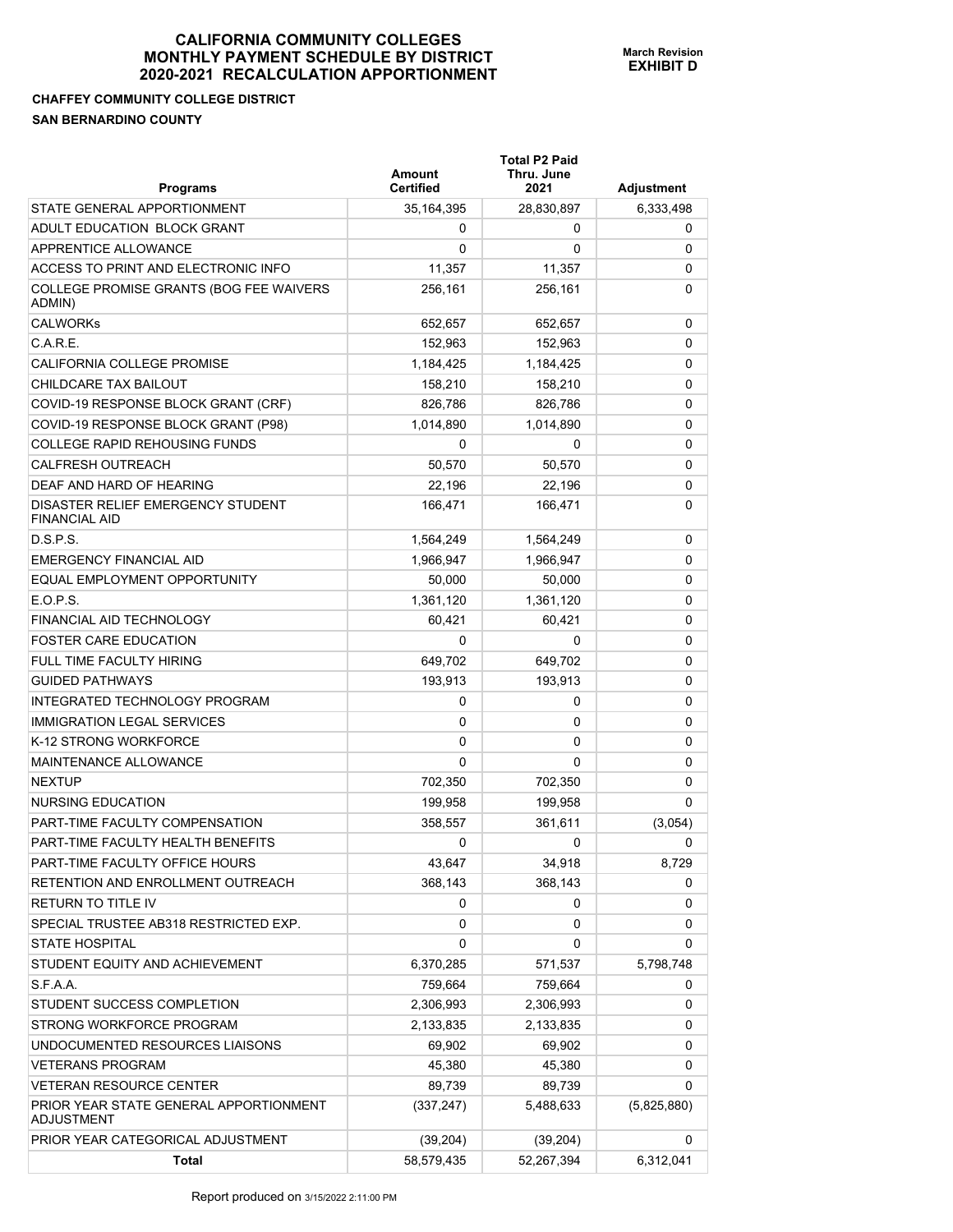## **CITRUS COMMUNITY COLLEGE DISTRICT LOS ANGELES COUNTY**

| <b>Programs</b>                                             | <b>Amount</b><br><b>Certified</b> | <b>Total P2 Paid</b><br>Thru. June<br>2021 | <b>Adjustment</b> |
|-------------------------------------------------------------|-----------------------------------|--------------------------------------------|-------------------|
| STATE GENERAL APPORTIONMENT                                 | 45,928,326                        | 38,277,862                                 | 7,650,464         |
| ADULT EDUCATION BLOCK GRANT                                 | 0                                 | 0                                          | 0                 |
| APPRENTICE ALLOWANCE                                        | 0                                 | 0                                          | 0                 |
| ACCESS TO PRINT AND ELECTRONIC INFO                         | 10,892                            | 10,892                                     | 0                 |
| COLLEGE PROMISE GRANTS (BOG FEE WAIVERS<br>ADMIN)           | 174,359                           | 174,359                                    | 0                 |
| <b>CALWORKs</b>                                             | 326,428                           | 326,428                                    | 0                 |
| C.A.R.E.                                                    | 133,844                           | 133,844                                    | 0                 |
| CALIFORNIA COLLEGE PROMISE                                  | 861,574                           | 861,574                                    | 0                 |
| CHILDCARE TAX BAILOUT                                       | 0                                 | 0                                          | 0                 |
| COVID-19 RESPONSE BLOCK GRANT (CRF)                         | 556,055                           | 556,055                                    | 0                 |
| COVID-19 RESPONSE BLOCK GRANT (P98)                         | 682,565                           | 682,565                                    | 0                 |
| <b>COLLEGE RAPID REHOUSING FUNDS</b>                        | 0                                 | 0                                          | 0                 |
| CALFRESH OUTREACH                                           | 39.404                            | 39,404                                     | 0                 |
| DEAF AND HARD OF HEARING                                    | 55,490                            | 55,490                                     | 0                 |
| DISASTER RELIEF EMERGENCY STUDENT<br><b>FINANCIAL AID</b>   | 102.279                           | 102,279                                    | 0                 |
| D.S.P.S.                                                    | 882.868                           | 882,868                                    | 0                 |
| <b>EMERGENCY FINANCIAL AID</b>                              | 1,108,034                         | 1,108,034                                  | 0                 |
| EQUAL EMPLOYMENT OPPORTUNITY                                | 50,000                            | 50,000                                     | 0                 |
| E.O.P.S.                                                    | 892,517                           | 892,517                                    | 0                 |
| <b>FINANCIAL AID TECHNOLOGY</b>                             | 51,843                            | 51,843                                     | 0                 |
| <b>FOSTER CARE EDUCATION</b>                                | 216,377                           | 216,377                                    | 0                 |
| FULL TIME FACULTY HIRING                                    | 533,632                           | 533,632                                    | 0                 |
| <b>GUIDED PATHWAYS</b>                                      | 134,210                           | 134,210                                    | 0                 |
| INTEGRATED TECHNOLOGY PROGRAM                               | 0                                 | 0                                          | 0                 |
| <b>IMMIGRATION LEGAL SERVICES</b>                           | 0                                 | 0                                          | 0                 |
| K-12 STRONG WORKFORCE                                       | 0                                 | 0                                          | 0                 |
| MAINTENANCE ALLOWANCE                                       | 0                                 | 0                                          | 0                 |
| <b>NEXTUP</b>                                               | 0                                 | 0                                          | 0                 |
| <b>NURSING EDUCATION</b>                                    | 116.206                           | 116,206                                    | 0                 |
| PART-TIME FACULTY COMPENSATION                              | 241,471                           | 243,201                                    | (1,730)           |
| PART-TIME FACULTY HEALTH BENEFITS                           | 126                               | 176                                        | (50)              |
| PART-TIME FACULTY OFFICE HOURS                              | 168,777                           | 144,201                                    | 24,576            |
| RETENTION AND ENROLLMENT OUTREACH                           | 183,644                           | 183,644                                    | 0                 |
| <b>RETURN TO TITLE IV</b>                                   | 0                                 | 0                                          | 0                 |
| SPECIAL TRUSTEE AB318 RESTRICTED EXP.                       | 0                                 | 0                                          | 0                 |
| <b>STATE HOSPITAL</b>                                       | 0                                 | 0                                          | 0                 |
| STUDENT EQUITY AND ACHIEVEMENT                              | 4,358,167                         | 391,011                                    | 3,967,156         |
| S.F.A.A.                                                    | 498,807                           | 498,807                                    | 0                 |
| STUDENT SUCCESS COMPLETION                                  | 1,617,363                         | 1,617,363                                  | 0                 |
| STRONG WORKFORCE PROGRAM                                    | 854,288                           | 854,288                                    | 0                 |
| UNDOCUMENTED RESOURCES LIAISONS                             | 55,343                            | 55,343                                     | 0                 |
| <b>VETERANS PROGRAM</b>                                     | 45,523                            | 45,523                                     | 0                 |
| <b>VETERAN RESOURCE CENTER</b>                              | 89,965                            | 89,965                                     | 0                 |
| PRIOR YEAR STATE GENERAL APPORTIONMENT<br><b>ADJUSTMENT</b> | 6,054,757                         | 5,582,149                                  | 472,608           |
| PRIOR YEAR CATEGORICAL ADJUSTMENT                           | 41,541                            | 41,541                                     | 0                 |
| Total                                                       | 67,066,675                        | 54,953,651                                 | 12,113,024        |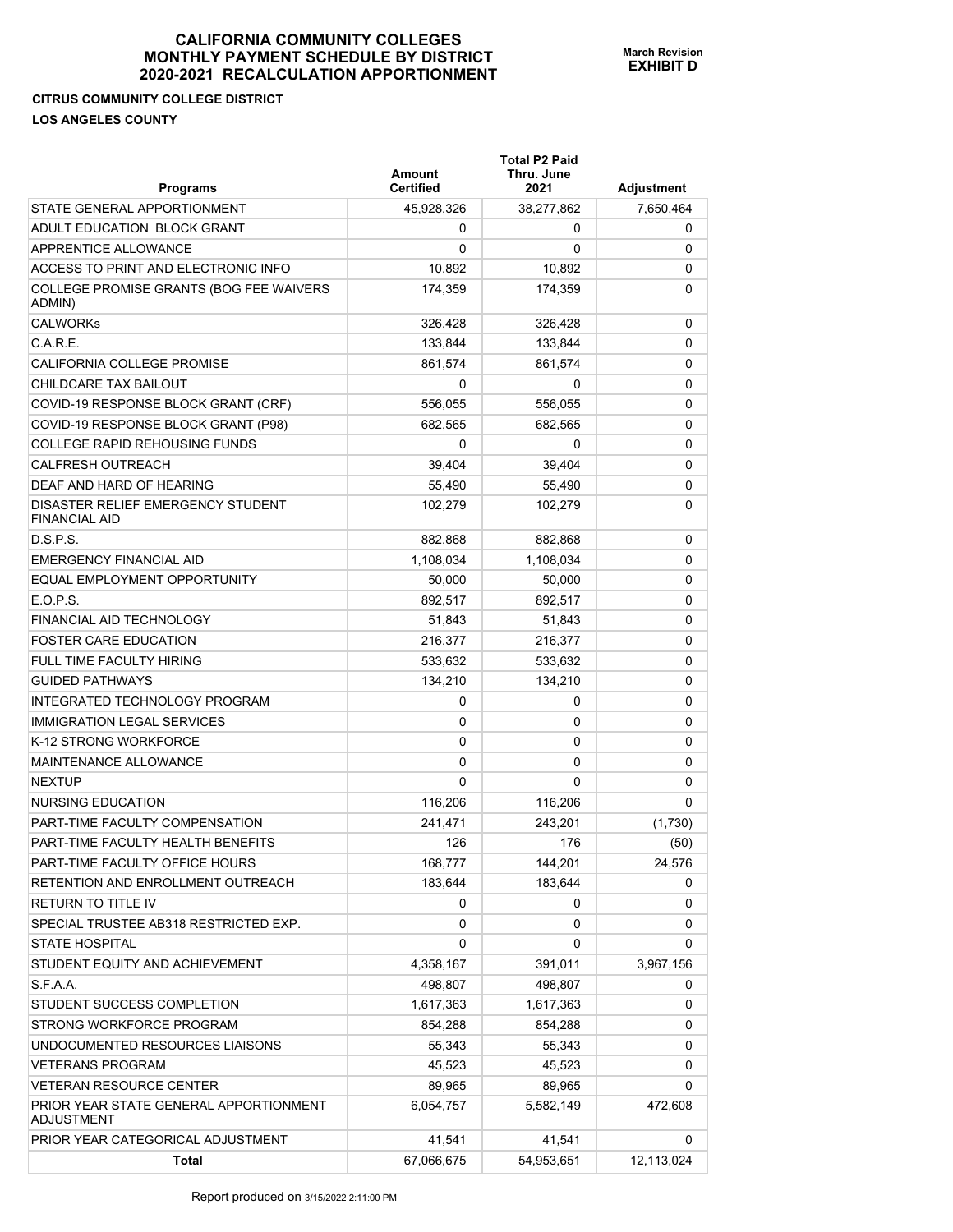## **COAST COMMUNITY COLLEGE DISTRICT ORANGE COUNTY**

| <b>Programs</b>                                           | Amount<br><b>Certified</b> | <b>Total P2 Paid</b><br>Thru. June<br>2021 | Adjustment |
|-----------------------------------------------------------|----------------------------|--------------------------------------------|------------|
| STATE GENERAL APPORTIONMENT                               | 2,020,305                  | 0                                          | 2,020,305  |
| ADULT EDUCATION BLOCK GRANT                               | 1,613,643                  | 1,613,643                                  | 0          |
| APPRENTICE ALLOWANCE                                      | 0                          | 0                                          | 0          |
| ACCESS TO PRINT AND ELECTRONIC INFO                       | 32,882                     | 32,882                                     | 0          |
| COLLEGE PROMISE GRANTS (BOG FEE WAIVERS<br>ADMIN)         | 404,521                    | 404,521                                    | 0          |
| <b>CALWORKs</b>                                           | 694,794                    | 694,794                                    | 0          |
| C.A.R.E.                                                  | 260,549                    | 260,549                                    | 0          |
| CALIFORNIA COLLEGE PROMISE                                | 2,937,665                  | 2,937,665                                  | 0          |
| CHILDCARE TAX BAILOUT                                     | 0                          | 0                                          | 0          |
| COVID-19 RESPONSE BLOCK GRANT (CRF)                       | 1,492,783                  | 1,492,783                                  | 0          |
| COVID-19 RESPONSE BLOCK GRANT (P98)                       | 1,832,411                  | 1,832,411                                  | 0          |
| <b>COLLEGE RAPID REHOUSING FUNDS</b>                      | 0                          | 0                                          | 0          |
| <b>CALFRESH OUTREACH</b>                                  | 63,836                     | 63,836                                     | 0          |
| DEAF AND HARD OF HEARING                                  | 160,090                    | 160,090                                    | 0          |
| DISASTER RELIEF EMERGENCY STUDENT<br><b>FINANCIAL AID</b> | 321,417                    | 321,417                                    | 0          |
| D.S.P.S.                                                  | 3,132,185                  | 3,132,185                                  | 0          |
| <b>EMERGENCY FINANCIAL AID</b>                            | 2,987,419                  | 2,987,419                                  | 0          |
| EQUAL EMPLOYMENT OPPORTUNITY                              | 50,000                     | 50,000                                     | 0          |
| E.O.P.S.                                                  | 3,278,887                  | 3,278,887                                  | 0          |
| FINANCIAL AID TECHNOLOGY                                  | 116,205                    | 116,205                                    | 0          |
| <b>FOSTER CARE EDUCATION</b>                              | 0                          | 0                                          | 0          |
| <b>FULL TIME FACULTY HIRING</b>                           | 1,449,179                  | 1,449,179                                  | 0          |
| <b>GUIDED PATHWAYS</b>                                    | 368,845                    | 368,845                                    | 0          |
| INTEGRATED TECHNOLOGY PROGRAM                             | 0                          | 0                                          | 0          |
| <b>IMMIGRATION LEGAL SERVICES</b>                         | 0                          | 0                                          | 0          |
| K-12 STRONG WORKFORCE                                     | 0                          | 0                                          | 0          |
| <b>MAINTENANCE ALLOWANCE</b>                              | 0                          | 0                                          | 0          |
| <b>NEXTUP</b>                                             | 658,926                    | 658,926                                    | 0          |
| NURSING EDUCATION                                         | 103,062                    | 103,290                                    | (228)      |
| PART-TIME FACULTY COMPENSATION                            | 608,470                    | 652,897                                    | (44, 427)  |
| PART-TIME FACULTY HEALTH BENEFITS                         | 10,145                     | 11,594                                     | (1, 449)   |
| PART-TIME FACULTY OFFICE HOURS                            | 90,309                     | 73,520                                     | 16,789     |
| RETENTION AND ENROLLMENT OUTREACH                         | 618,924                    | 618,924                                    | 0          |
| RETURN TO TITLE IV                                        | 22,670                     | 0                                          | 22,670     |
| SPECIAL TRUSTEE AB318 RESTRICTED EXP.                     | 0                          | 0                                          | 0          |
| <b>STATE HOSPITAL</b>                                     | 0                          | 90,855                                     | (90, 855)  |
| STUDENT EQUITY AND ACHIEVEMENT                            | 11,364,719                 | 1,019,634                                  | 10,345,085 |
| S.F.A.A.                                                  | 1,501,723                  | 1,501,723                                  | 0          |
| STUDENT SUCCESS COMPLETION                                | 3,147,244                  | 3,147,244                                  | 0          |
| STRONG WORKFORCE PROGRAM                                  | 3,042,015                  | 3,042,015                                  | 0          |
| UNDOCUMENTED RESOURCES LIAISONS                           | 156,596                    | 156,596                                    | 0          |
| <b>VETERANS PROGRAM</b>                                   | 153,122                    | 153,122                                    | 0          |
| VETERAN RESOURCE CENTER                                   | 296,173                    | 296,173                                    | 0          |
| PRIOR YEAR STATE GENERAL APPORTIONMENT<br>ADJUSTMENT      | 15,643,007                 | 14,672,608                                 | 970,399    |
| PRIOR YEAR CATEGORICAL ADJUSTMENT                         | 21,674                     | 21,674                                     | 0          |
| <b>Total</b>                                              | 60,656,395                 | 47,418,106                                 | 13,238,289 |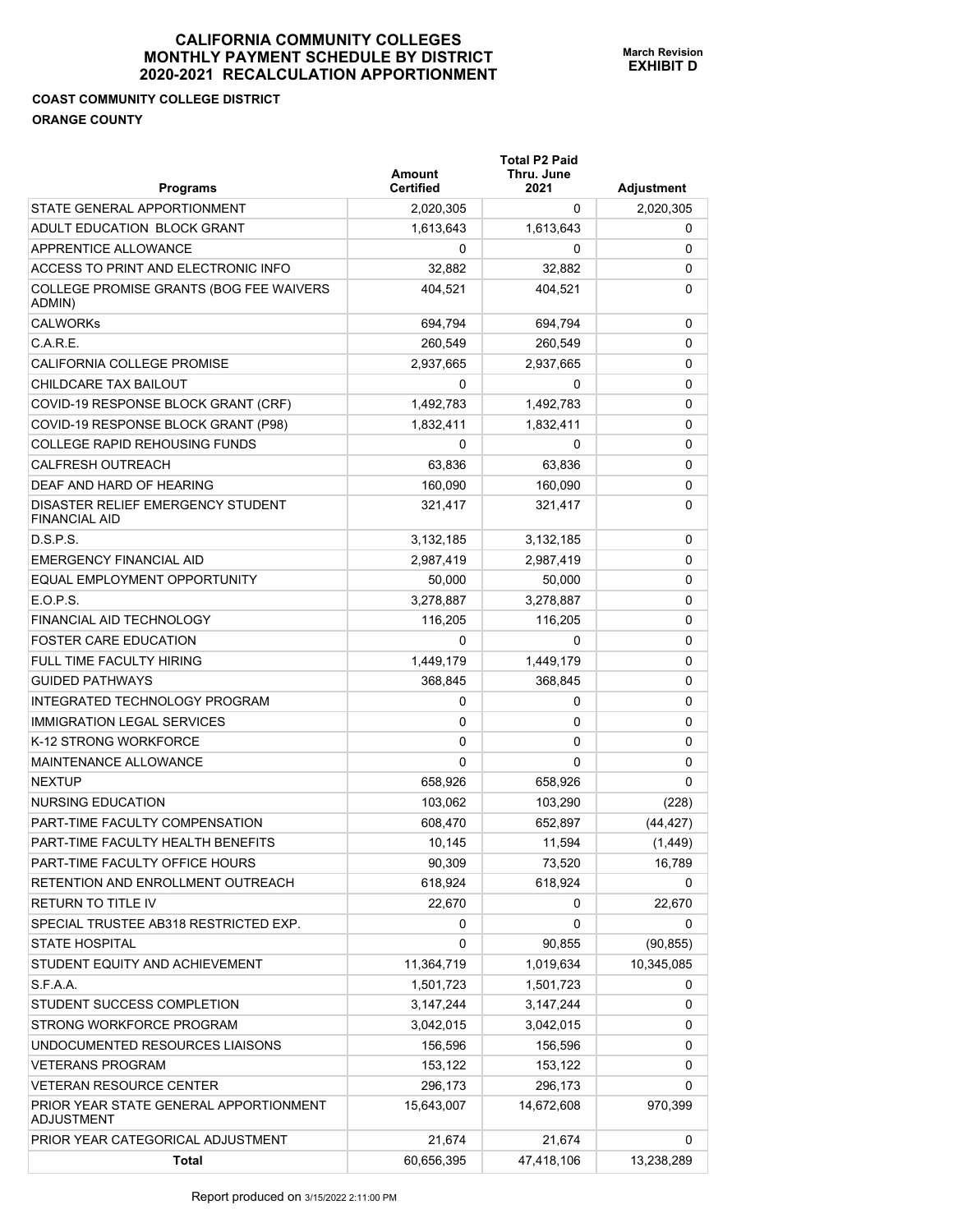# **COMPTON COMMUNITY COLLEGE DISTRICT**

|  | <b>LOS ANGELES COUNTY</b> |  |
|--|---------------------------|--|
|  |                           |  |

| <b>Programs</b>                                             | Amount<br><b>Certified</b> | <b>Total P2 Paid</b><br>Thru. June<br>2021 | Adjustment |
|-------------------------------------------------------------|----------------------------|--------------------------------------------|------------|
| STATE GENERAL APPORTIONMENT                                 | 23,433,744                 | 19,171,225                                 | 4,262,519  |
| ADULT EDUCATION BLOCK GRANT                                 | 0                          | 0                                          | 0          |
| APPRENTICE ALLOWANCE                                        | $\Omega$                   | 0                                          | 0          |
| ACCESS TO PRINT AND ELECTRONIC INFO                         | 10,546                     | 10,546                                     | 0          |
| COLLEGE PROMISE GRANTS (BOG FEE WAIVERS<br>ADMIN)           | 88,928                     | 88,928                                     | 0          |
| <b>CALWORKs</b>                                             | 482.512                    | 482,512                                    | 0          |
| C.A.R.E.                                                    | 479,961                    | 479,961                                    | 0          |
| CALIFORNIA COLLEGE PROMISE                                  | 125,090                    | 125,090                                    | 0          |
| CHILDCARE TAX BAILOUT                                       | 0                          | 0                                          | 0          |
| COVID-19 RESPONSE BLOCK GRANT (CRF)                         | 219,658                    | 219,658                                    | 0          |
| COVID-19 RESPONSE BLOCK GRANT (P98)                         | 269,633                    | 269,633                                    | 0          |
| COLLEGE RAPID REHOUSING FUNDS                               | 0                          | 0                                          | 0          |
| <b>CALFRESH OUTREACH</b>                                    | 30,343                     | 30,343                                     | 0          |
| DEAF AND HARD OF HEARING                                    | 10,274                     | 10,274                                     | 0          |
| DISASTER RELIEF EMERGENCY STUDENT<br><b>FINANCIAL AID</b>   | 63.293                     | 63,293                                     | 0          |
| D.S.P.S.                                                    | 330,639                    | 330,639                                    | 0          |
| <b>EMERGENCY FINANCIAL AID</b>                              | 410.983                    | 410,983                                    | 0          |
| EQUAL EMPLOYMENT OPPORTUNITY                                | 50,000                     | 50,000                                     | 0          |
| FOPS                                                        | 1,067,193                  | 1,067,193                                  | 0          |
| FINANCIAL AID TECHNOLOGY                                    | 46,311                     | 46,311                                     | 0          |
| <b>FOSTER CARE EDUCATION</b>                                | 69,406                     | 69,406                                     | 0          |
| <b>FULL TIME FACULTY HIRING</b>                             | 265,630                    | 265,630                                    | 0          |
| <b>GUIDED PATHWAYS</b>                                      | 83,195                     | 83,195                                     | 0          |
| INTEGRATED TECHNOLOGY PROGRAM                               | 0                          | 0                                          | 0          |
| <b>IMMIGRATION LEGAL SERVICES</b>                           | 0                          | 0                                          | 0          |
| K-12 STRONG WORKFORCE                                       | 0                          | 0                                          | 0          |
| <b>MAINTENANCE ALLOWANCE</b>                                | 0                          | 0                                          | 0          |
| <b>NEXTUP</b>                                               | $\Omega$                   | 0                                          | 0          |
| NURSING EDUCATION                                           | 87,075                     | 87,075                                     | 0          |
| PART-TIME FACULTY COMPENSATION                              | 176,518                    | 146,072                                    | 30,446     |
| PART-TIME FACULTY HEALTH BENEFITS                           | 972                        | 1,110                                      | (138)      |
| PART-TIME FACULTY OFFICE HOURS                              | 0                          | 0                                          | 0          |
| RETENTION AND ENROLLMENT OUTREACH                           | 179,354                    | 179,354                                    | 0          |
| RETURN TO TITLE IV                                          | 0                          | 0                                          | 0          |
| SPECIAL TRUSTEE AB318 RESTRICTED EXP.                       | 130,000                    | 130,000                                    | 0          |
| <b>STATE HOSPITAL</b>                                       | 0                          | 0                                          | 0          |
| STUDENT EQUITY AND ACHIEVEMENT                              | 2,304,528                  | 206,760                                    | 2,097,768  |
| S.F.A.A.                                                    | 282,634                    | 282,634                                    | 0          |
| STUDENT SUCCESS COMPLETION                                  | 463,230                    | 463,230                                    | 0          |
| STRONG WORKFORCE PROGRAM                                    | 555,899                    | 555,899                                    | 0          |
| UNDOCUMENTED RESOURCES LIAISONS                             | 37,252                     | 37,252                                     | 0          |
| <b>VETERANS PROGRAM</b>                                     | 143                        | 143                                        | 0          |
| <b>VETERAN RESOURCE CENTER</b>                              | 17,926                     | 17,926                                     | 0          |
| PRIOR YEAR STATE GENERAL APPORTIONMENT<br><b>ADJUSTMENT</b> | 3,225,970                  | 2,942,564                                  | 283,406    |
| PRIOR YEAR CATEGORICAL ADJUSTMENT                           | (1,829)                    | (1,829)                                    | 0          |
| <b>Total</b>                                                | 34,997,011                 | 28,323,010                                 | 6,674,001  |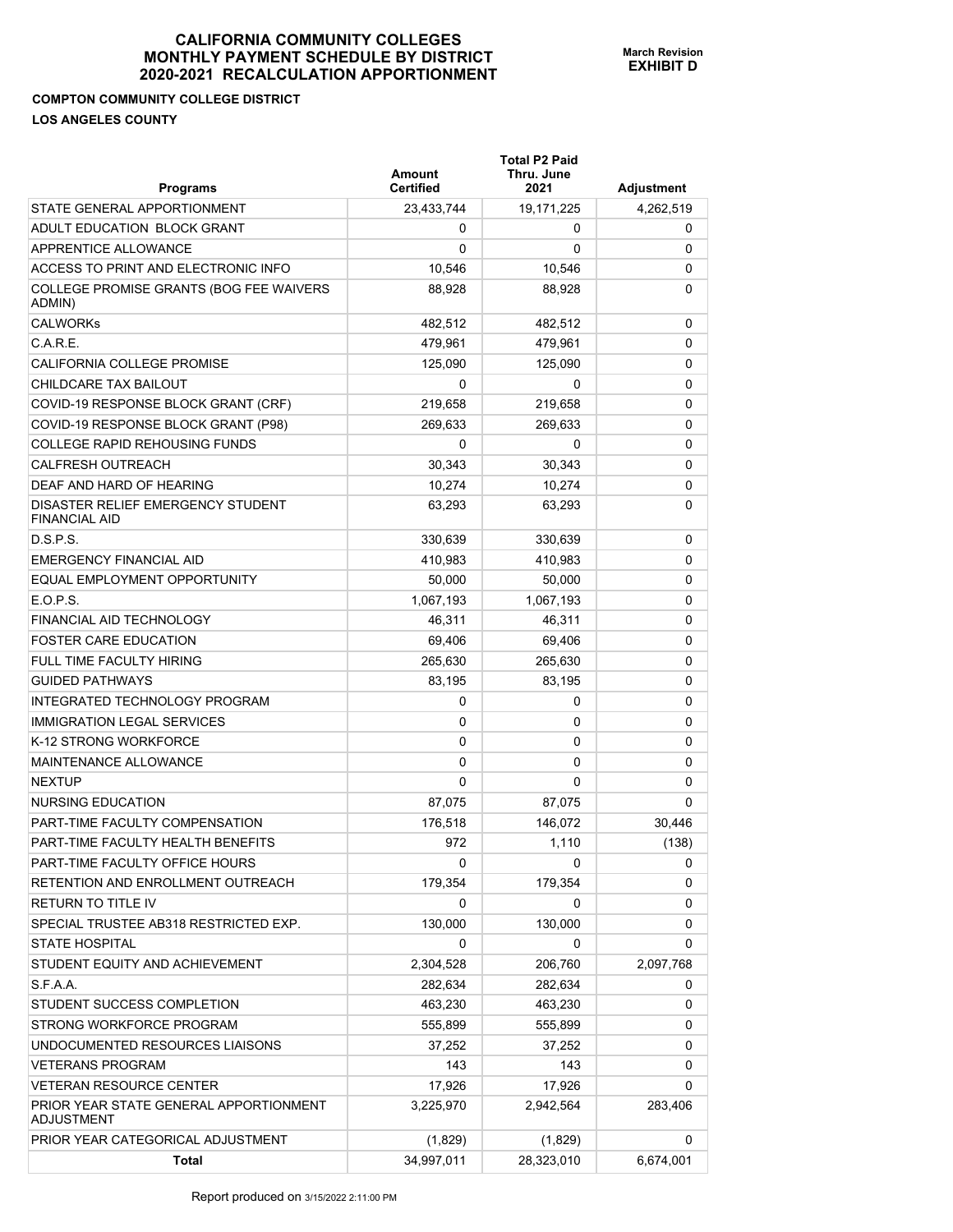# **CONTRA COSTA COMMUNITY COLLEGE DISTRICT CONTRA COSTA COUNTY**

| <b>Programs</b>                                           | <b>Amount</b><br>Certified | <b>Total P2 Paid</b><br>Thru. June<br>2021 | Adjustment |
|-----------------------------------------------------------|----------------------------|--------------------------------------------|------------|
| STATE GENERAL APPORTIONMENT                               | 1,829,265                  | 0                                          | 1,829,265  |
| ADULT EDUCATION BLOCK GRANT                               | 614,199                    | 614,199                                    | 0          |
| APPRENTICE ALLOWANCE                                      | 811,620                    | 513,561                                    | 298,059    |
| ACCESS TO PRINT AND ELECTRONIC INFO                       | 32,330                     | 32,330                                     | 0          |
| COLLEGE PROMISE GRANTS (BOG FEE WAIVERS<br>ADMIN)         | 295,242                    | 295,242                                    | 0          |
| <b>CALWORKs</b>                                           | 702,527                    | 702,527                                    | 0          |
| C.A.R.E.                                                  | 400,884                    | 400,884                                    | 0          |
| CALIFORNIA COLLEGE PROMISE                                | 2,458,912                  | 2,458,912                                  | 0          |
| CHILDCARE TAX BAILOUT                                     | $\Omega$                   | 0                                          | 0          |
| COVID-19 RESPONSE BLOCK GRANT (CRF)                       | 1,237,898                  | 1,237,898                                  | 0          |
| COVID-19 RESPONSE BLOCK GRANT (P98)                       | 1,519,536                  | 1,519,536                                  | 0          |
| <b>COLLEGE RAPID REHOUSING FUNDS</b>                      | 0                          | 0                                          | 0          |
| <b>CALFRESH OUTREACH</b>                                  | 48,983                     | 48,983                                     | 0          |
| DEAF AND HARD OF HEARING                                  | 201,401                    | 201,401                                    | 0          |
| DISASTER RELIEF EMERGENCY STUDENT<br><b>FINANCIAL AID</b> | 230,803                    | 230,803                                    | 0          |
| D.S.P.S.                                                  | 2,992,529                  | 2,992,529                                  | 0          |
| EMERGENCY FINANCIAL AID                                   | 1,844,867                  | 1,844,867                                  | 0          |
| EQUAL EMPLOYMENT OPPORTUNITY                              | 50,000                     | 50,000                                     | 0          |
| E.O.P.S.                                                  | 2,902,425                  | 2,902,425                                  | 0          |
| <b>FINANCIAL AID TECHNOLOGY</b>                           | 109,126                    | 109,126                                    | 0          |
| <b>FOSTER CARE EDUCATION</b>                              | 218,921                    | 218,921                                    | 0          |
| <b>FULL TIME FACULTY HIRING</b>                           | 1,306,690                  | 1,306,690                                  | 0          |
| <b>GUIDED PATHWAYS</b>                                    | 303,700                    | 303,700                                    | 0          |
| INTEGRATED TECHNOLOGY PROGRAM                             | 0                          | 0                                          | 0          |
| <b>IMMIGRATION LEGAL SERVICES</b>                         | 0                          | 0                                          | 0          |
| K-12 STRONG WORKFORCE                                     | 0                          | 0                                          | 0          |
| MAINTENANCE ALLOWANCE                                     | $\Omega$                   | 0                                          | 0          |
| <b>NEXTUP</b>                                             | $\Omega$                   | $\Omega$                                   | 0          |
| NURSING EDUCATION                                         | 346,104                    | 346,104                                    | 0          |
| PART-TIME FACULTY COMPENSATION                            | 606,495                    | 541,419                                    | 65,076     |
| PART-TIME FACULTY HEALTH BENEFITS                         | 29,882                     | 36,192                                     | (6, 310)   |
| PART-TIME FACULTY OFFICE HOURS                            | 555,393                    | 446,584                                    | 108,809    |
| RETENTION AND ENROLLMENT OUTREACH                         | 327,354                    | 327,354                                    | 0          |
| RETURN TO TITLE IV                                        | 43,400                     | 0                                          | 43,400     |
| SPECIAL TRUSTEE AB318 RESTRICTED EXP.                     | 0                          | 0                                          | 0          |
| <b>STATE HOSPITAL</b>                                     | 0                          | 0                                          | 0          |
| STUDENT EQUITY AND ACHIEVEMENT                            | 11,251,179                 | 1,009,447                                  | 10,241,732 |
| S.F.A.A.                                                  | 1,066,716                  | 1,066,716                                  | 0          |
| STUDENT SUCCESS COMPLETION                                | 2,371,839                  | 2,371,839                                  | 0          |
| STRONG WORKFORCE PROGRAM                                  | 3,295,162                  | 3,295,162                                  | 0          |
| UNDOCUMENTED RESOURCES LIAISONS                           | 142,889                    | 142,889                                    | 0          |
| <b>VETERANS PROGRAM</b>                                   | 120,871                    | 120,871                                    | 0          |
| VETERAN RESOURCE CENTER                                   | 244,975                    | 244,975                                    | 0          |
| PRIOR YEAR STATE GENERAL APPORTIONMENT<br>ADJUSTMENT      | 13,244,472                 | 13,206,820                                 | 37,652     |
| PRIOR YEAR CATEGORICAL ADJUSTMENT                         | 454,145                    | 222,936                                    | 231,209    |
| <b>Total</b>                                              | 54,212,734                 | 41,363,842                                 | 12,848,892 |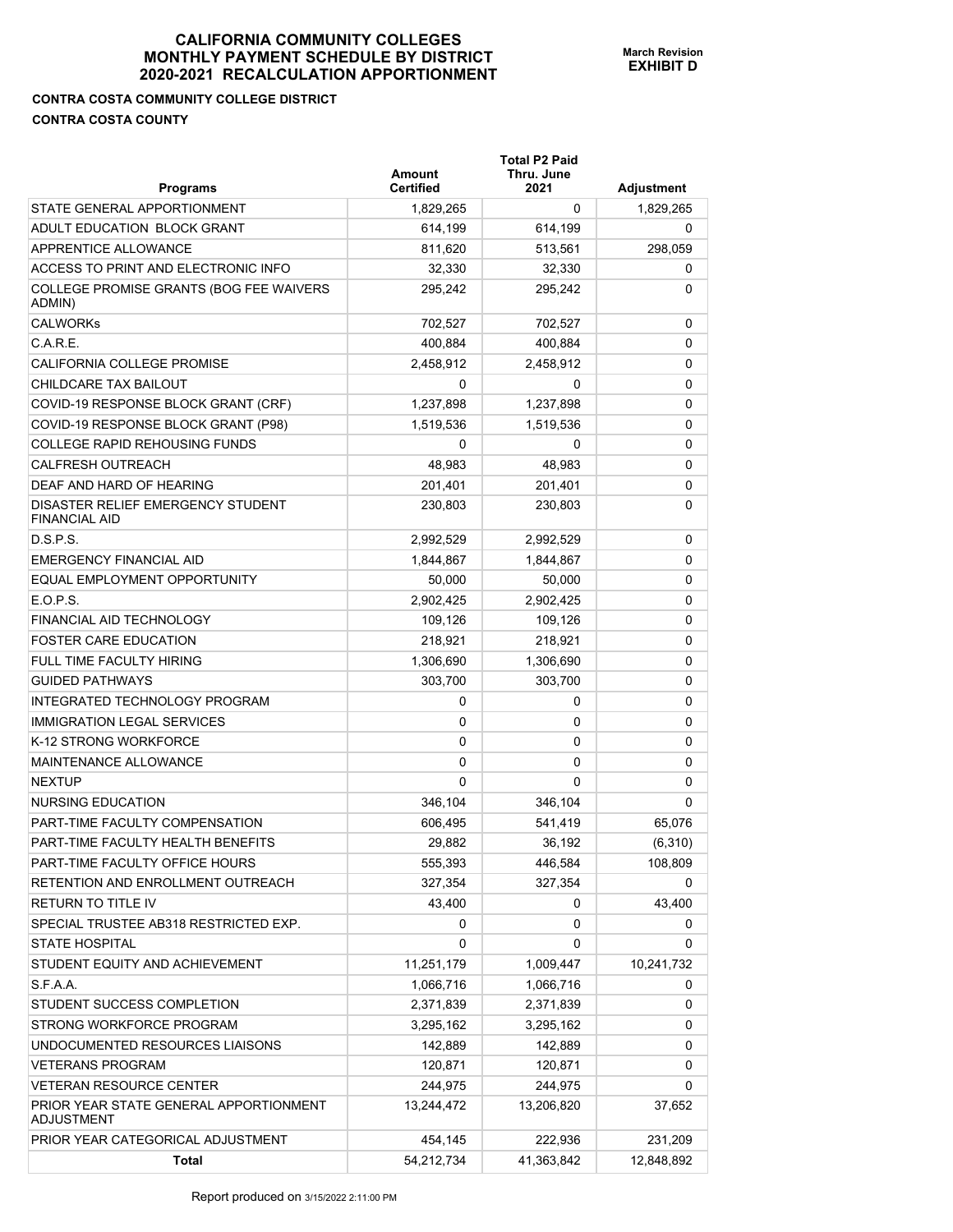## **COPPER MT. COMMUNITY COLLEGE DISTRICT SAN BERNARDINO COUNTY**

| <b>Programs</b>                                             | Amount<br><b>Certified</b> | <b>Total P2 Paid</b><br>Thru. June<br>2021 | Adjustment |
|-------------------------------------------------------------|----------------------------|--------------------------------------------|------------|
| STATE GENERAL APPORTIONMENT                                 | 10,428,444                 | 8,752,106                                  | 1,676,338  |
| ADULT EDUCATION BLOCK GRANT                                 | 832.637                    | 832,637                                    | 0          |
| APPRENTICE ALLOWANCE                                        | 0                          | 0                                          | 0          |
| ACCESS TO PRINT AND ELECTRONIC INFO                         | 10,000                     | 10,000                                     | 0          |
| COLLEGE PROMISE GRANTS (BOG FEE WAIVERS<br>ADMIN)           | 25,818                     | 25,818                                     | 0          |
| <b>CALWORKs</b>                                             | 233,730                    | 233,730                                    | 0          |
| C.A.R.E.                                                    | 111,956                    | 111,956                                    | 0          |
| CALIFORNIA COLLEGE PROMISE                                  | 41,618                     | 41,618                                     | 0          |
| CHILDCARE TAX BAILOUT                                       | 0                          | 0                                          | 0          |
| COVID-19 RESPONSE BLOCK GRANT (CRF)                         | 70,799                     | 70,799                                     | 0          |
| COVID-19 RESPONSE BLOCK GRANT (P98)                         | 86,907                     | 86,907                                     | 0          |
| <b>COLLEGE RAPID REHOUSING FUNDS</b>                        | 0                          | 0                                          | 0          |
| <b>CALFRESH OUTREACH</b>                                    | 27,440                     | 27,440                                     | 0          |
| DEAF AND HARD OF HEARING                                    | 30,221                     | 30,221                                     | 0          |
| DISASTER RELIEF EMERGENCY STUDENT<br><b>FINANCIAL AID</b>   | 15,837                     | 15,837                                     | 0          |
| D.S.P.S.                                                    | 319,873                    | 319,873                                    | 0          |
| <b>EMERGENCY FINANCIAL AID</b>                              | 187,675                    | 187,675                                    | 0          |
| EQUAL EMPLOYMENT OPPORTUNITY                                | 50,000                     | 50,000                                     | 0          |
| E.O.P.S.                                                    | 322,077                    | 322,077                                    | 0          |
| <b>FINANCIAL AID TECHNOLOGY</b>                             | 39,444                     | 39,444                                     | 0          |
| <b>FOSTER CARE EDUCATION</b>                                | 0                          | 0                                          | 0          |
| <b>FULL TIME FACULTY HIRING</b>                             | 67,610                     | 67,610                                     | 0          |
| <b>GUIDED PATHWAYS</b>                                      | 50,000                     | 50,000                                     | 0          |
| INTEGRATED TECHNOLOGY PROGRAM                               | 0                          | 0                                          | 0          |
| <b>IMMIGRATION LEGAL SERVICES</b>                           | 0                          | 0                                          | 0          |
| K-12 STRONG WORKFORCE                                       | 0                          | 0                                          | 0          |
| MAINTENANCE ALLOWANCE                                       | 0                          | 0                                          | 0          |
| <b>NEXTUP</b>                                               | 0                          | 0                                          | 0          |
| <b>NURSING EDUCATION</b>                                    | 117,001                    | 117,001                                    | 0          |
| PART-TIME FACULTY COMPENSATION                              | 80,644                     | 80,965                                     | (321)      |
| PART-TIME FACULTY HEALTH BENEFITS                           | 0                          | 0                                          | 0          |
| PART-TIME FACULTY OFFICE HOURS                              | 106,571                    | 85,257                                     | 21,314     |
| RETENTION AND ENROLLMENT OUTREACH                           | 40,980                     | 40,980                                     | 0          |
| <b>RETURN TO TITLE IV</b>                                   | 0                          | 0                                          | 0          |
| SPECIAL TRUSTEE AB318 RESTRICTED EXP.                       | 0                          | 0                                          | 0          |
| <b>STATE HOSPITAL</b>                                       | 0                          | 0                                          | 0          |
| STUDENT EQUITY AND ACHIEVEMENT                              | 881,878                    | 79,121                                     | 802,757    |
| S.F.A.A.                                                    | 121,833                    | 121,833                                    | 0          |
| STUDENT SUCCESS COMPLETION                                  | 243,896                    | 243,896                                    | 0          |
| STRONG WORKFORCE PROGRAM                                    | 183,608                    | 183,608                                    | 0          |
| UNDOCUMENTED RESOURCES LIAISONS                             | 29,246                     | 29,246                                     | 0          |
| <b>VETERANS PROGRAM</b>                                     | 13,129                     | 13,129                                     | 0          |
| <b>VETERAN RESOURCE CENTER</b>                              | 38,541                     | 38,541                                     | 0          |
| PRIOR YEAR STATE GENERAL APPORTIONMENT<br><b>ADJUSTMENT</b> | 1,172,587                  | 1,090,672                                  | 81,915     |
| PRIOR YEAR CATEGORICAL ADJUSTMENT                           | (139, 111)                 | (139, 111)                                 | 0          |
| Total                                                       | 15,842,889                 | 13,260,886                                 | 2,582,003  |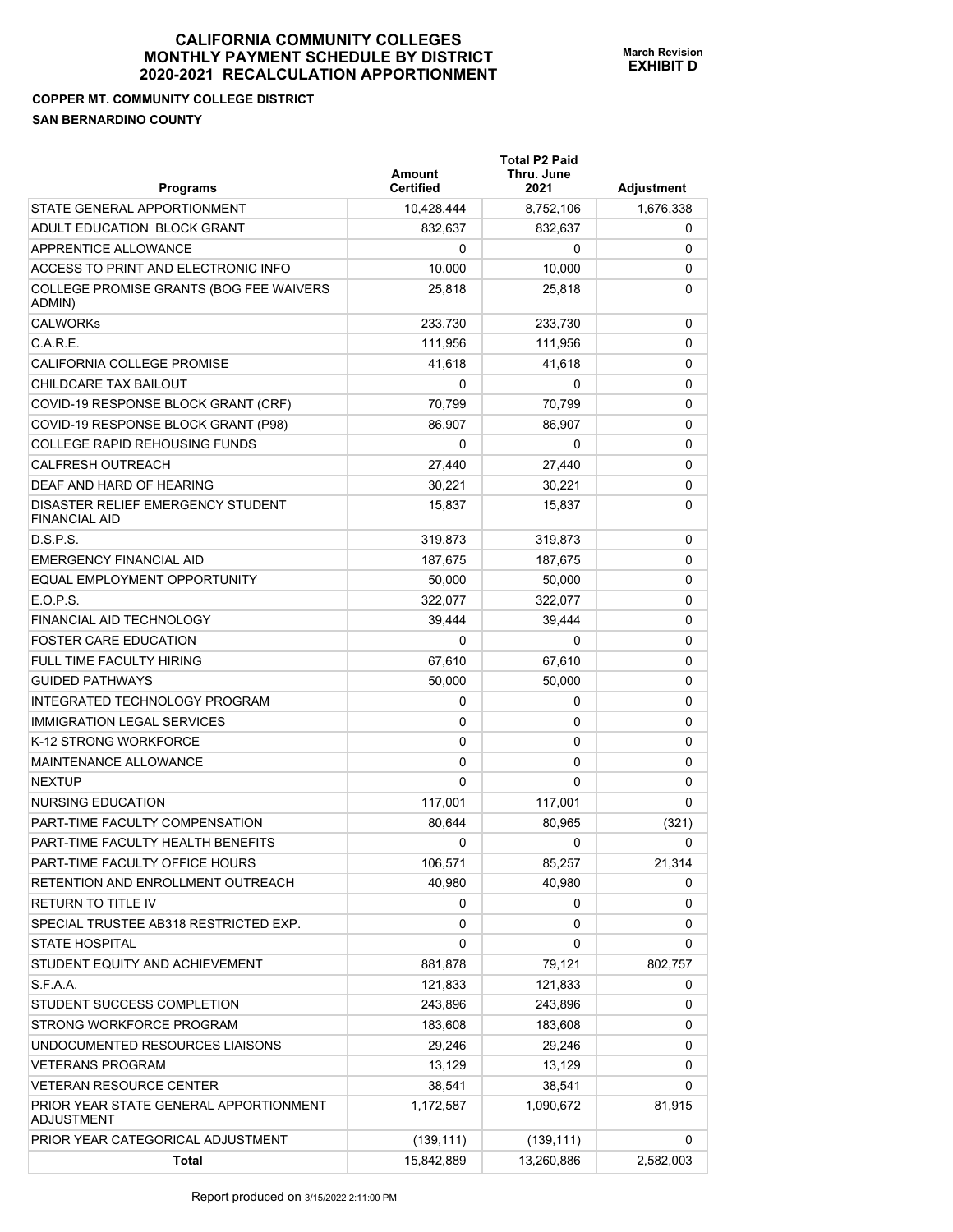## **DESERT COMMUNITY COLLEGE DISTRICT RIVERSIDE COUNTY**

| <b>Programs</b>                                             | Amount<br><b>Certified</b> | <b>Total P2 Paid</b><br>Thru. June<br>2021 | Adjustment    |
|-------------------------------------------------------------|----------------------------|--------------------------------------------|---------------|
| STATE GENERAL APPORTIONMENT                                 | 9,456,777                  | 8,336,978                                  | 1,119,799     |
| ADULT EDUCATION BLOCK GRANT                                 | 476,629                    | 476,629                                    | 0             |
| APPRENTICE ALLOWANCE                                        | 0                          | 0                                          | 0             |
| ACCESS TO PRINT AND ELECTRONIC INFO                         | 10,718                     | 10,718                                     | 0             |
| COLLEGE PROMISE GRANTS (BOG FEE WAIVERS<br>ADMIN)           | 157,182                    | 157,182                                    | 0             |
| <b>CALWORKs</b>                                             | 476,752                    | 476,752                                    | 0             |
| C.A.R.E.                                                    | 173,314                    | 173,314                                    | 0             |
| CALIFORNIA COLLEGE PROMISE                                  | 481,851                    | 481,851                                    | 0             |
| CHILDCARE TAX BAILOUT                                       | 0                          | 0                                          | 0             |
| COVID-19 RESPONSE BLOCK GRANT (CRF)                         | 522,144                    | 522,144                                    | 0             |
| COVID-19 RESPONSE BLOCK GRANT (P98)                         | 640,938                    | 640,938                                    | 0             |
| <b>COLLEGE RAPID REHOUSING FUNDS</b>                        | 0                          | 0                                          | 0             |
| <b>CALFRESH OUTREACH</b>                                    | 39,048                     | 39.048                                     | 0             |
| DEAF AND HARD OF HEARING                                    | 93,114                     | 93,114                                     | 0             |
| DISASTER RELIEF EMERGENCY STUDENT<br><b>FINANCIAL AID</b>   | 85,433                     | 85,433                                     | 0             |
| D.S.P.S.                                                    | 1,043,425                  | 1,043,425                                  | 0             |
| <b>EMERGENCY FINANCIAL AID</b>                              | 1,080,601                  | 1,080,601                                  | 0             |
| EQUAL EMPLOYMENT OPPORTUNITY                                | 50,000                     | 50,000                                     | 0             |
| E.O.P.S.                                                    | 664,094                    | 664,094                                    | 0             |
| FINANCIAL AID TECHNOLOGY                                    | 48,063                     | 48,063                                     | 0             |
| <b>FOSTER CARE EDUCATION</b>                                | 0                          | 0                                          | 0             |
| <b>FULL TIME FACULTY HIRING</b>                             | 450,405                    | 450,405                                    | 0             |
| <b>GUIDED PATHWAYS</b>                                      | 121,233                    | 121,233                                    | 0             |
| INTEGRATED TECHNOLOGY PROGRAM                               | 0                          | 0                                          | 0             |
| <b>IMMIGRATION LEGAL SERVICES</b>                           | 0                          | 0                                          | 0             |
| K-12 STRONG WORKFORCE                                       | 0                          | 0                                          | 0             |
| MAINTENANCE ALLOWANCE                                       | 0                          | 0                                          | 0             |
| <b>NEXTUP</b>                                               | 0                          | 0                                          | 0             |
| <b>NURSING EDUCATION</b>                                    | 213,886                    | 213,886                                    | 0             |
| PART-TIME FACULTY COMPENSATION                              | 238,157                    | 228,369                                    | 9,788         |
| PART-TIME FACULTY HEALTH BENEFITS                           | 0                          | 0                                          | 0             |
| PART-TIME FACULTY OFFICE HOURS                              | 500,469                    | 395,083                                    | 105,386       |
| RETENTION AND ENROLLMENT OUTREACH                           | 156,099                    | 156,099                                    | 0             |
| <b>RETURN TO TITLE IV</b>                                   | 0                          | 0                                          | 0             |
| SPECIAL TRUSTEE AB318 RESTRICTED EXP.                       | 0                          | 0                                          | 0             |
| <b>STATE HOSPITAL</b>                                       | 0                          | 0                                          | 0             |
| STUDENT EQUITY AND ACHIEVEMENT                              | 3,652,551                  | 327,704                                    | 3,324,847     |
| S.F.A.A.                                                    | 448,908                    | 448,908                                    | 0             |
| STUDENT SUCCESS COMPLETION                                  | 1,833,927                  | 1,833,927                                  | 0             |
| STRONG WORKFORCE PROGRAM                                    | 1,433,828                  | 1,433,828                                  | 0             |
| UNDOCUMENTED RESOURCES LIAISONS                             | 53,519                     | 53,519                                     | 0             |
| <b>VETERANS PROGRAM</b>                                     | 35,676                     | 35,676                                     | 0             |
| <b>VETERAN RESOURCE CENTER</b>                              | 74,334                     | 74,334                                     | 0             |
| PRIOR YEAR STATE GENERAL APPORTIONMENT<br><b>ADJUSTMENT</b> | (3,269,068)                | 3,412,071                                  | (6,681,139)   |
| PRIOR YEAR CATEGORICAL ADJUSTMENT                           | 100,336                    | 100,336                                    | 0             |
| Total                                                       | 21,544,343                 | 23,665,662                                 | (2, 121, 319) |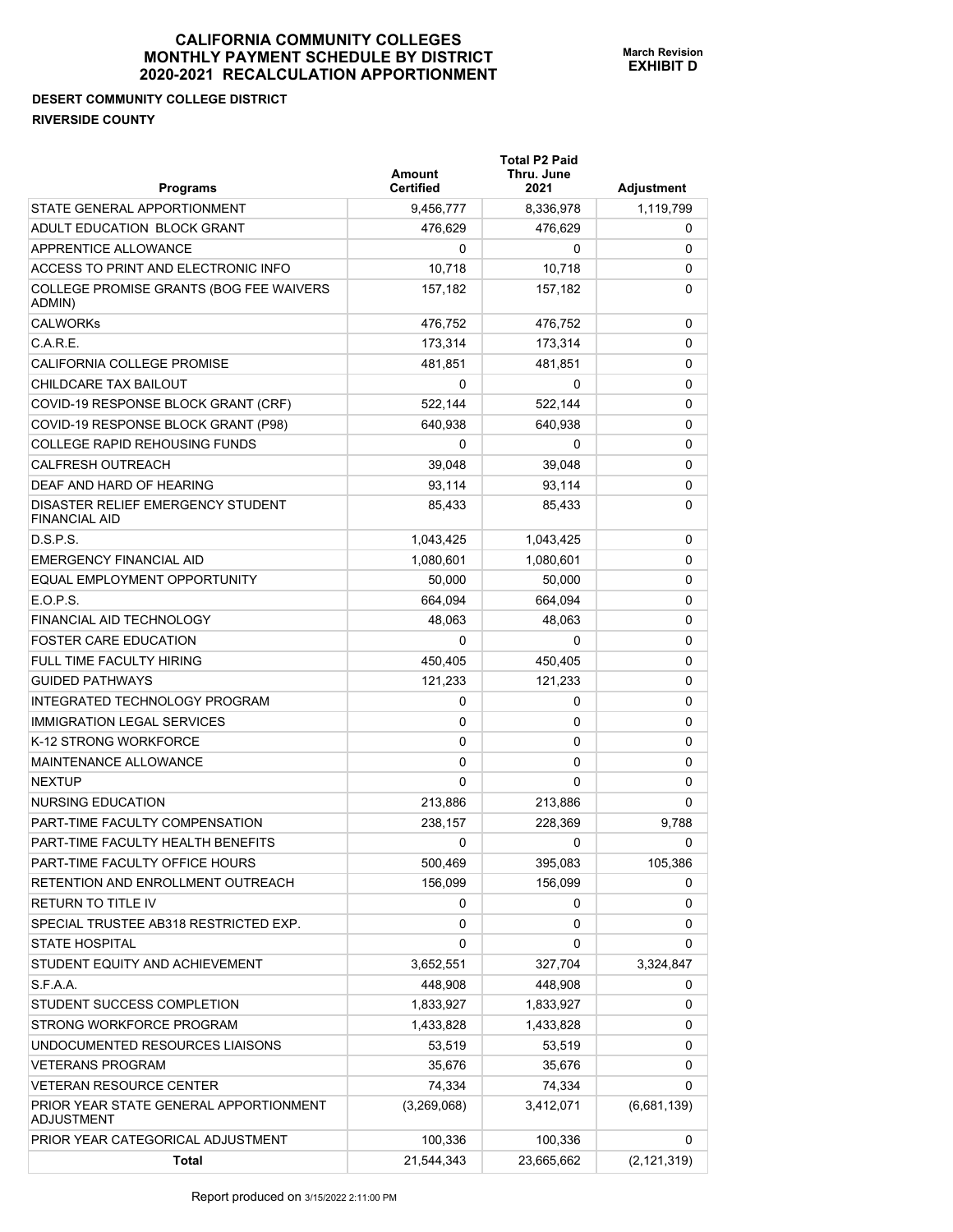**EL CAMINO COMMUNITY COLLEGE DISTRICT** 

**LOS ANGELES COUNTY** 

| <b>Programs</b>                                             | Amount<br><b>Certified</b> | <b>Total P2 Paid</b><br>Thru. June<br>2021 | Adjustment |
|-------------------------------------------------------------|----------------------------|--------------------------------------------|------------|
| STATE GENERAL APPORTIONMENT                                 | 47,845,496                 | 35,458,794                                 | 12,386,702 |
| ADULT EDUCATION BLOCK GRANT                                 | 404.759                    | 404.759                                    | 0          |
| APPRENTICE ALLOWANCE                                        | 0                          | 0                                          | 0          |
| ACCESS TO PRINT AND ELECTRONIC INFO                         | 11,506                     | 11,506                                     | 0          |
| COLLEGE PROMISE GRANTS (BOG FEE WAIVERS<br>ADMIN)           | 287,547                    | 287,547                                    | 0          |
| <b>CALWORKs</b>                                             | 547,127                    | 547,127                                    | 0          |
| C.A.R.E.                                                    | 350,862                    | 350,862                                    | 0          |
| <b>CALIFORNIA COLLEGE PROMISE</b>                           | 1,814,565                  | 1,814,565                                  | 0          |
| CHILDCARE TAX BAILOUT                                       | 0                          | 0                                          | 0          |
| COVID-19 RESPONSE BLOCK GRANT (CRF)                         | 910,376                    | 910,376                                    | 0          |
| COVID-19 RESPONSE BLOCK GRANT (P98)                         | 1,117,498                  | 1,117,498                                  | 0          |
| COLLEGE RAPID REHOUSING FUNDS                               | 0                          | 0                                          | 0          |
| <b>CALFRESH OUTREACH</b>                                    | 47,753                     | 47,753                                     | 0          |
| DEAF AND HARD OF HEARING                                    | 388.427                    | 388,427                                    | 0          |
| DISASTER RELIEF EMERGENCY STUDENT<br><b>FINANCIAL AID</b>   | 185,333                    | 185,333                                    | 0          |
| D.S.P.S.                                                    | 1,676,608                  | 1,676,608                                  | 0          |
| <b>EMERGENCY FINANCIAL AID</b>                              | 1,750,220                  | 1,750,220                                  | 0          |
| EQUAL EMPLOYMENT OPPORTUNITY                                | 50,000                     | 50,000                                     | 0          |
| E.O.P.S.                                                    | 2,079,461                  | 2,079,461                                  | 0          |
| FINANCIAL AID TECHNOLOGY                                    | 63,300                     | 63,300                                     | 0          |
| <b>FOSTER CARE EDUCATION</b>                                | 62,462                     | 62,462                                     | 0          |
| <b>FULL TIME FACULTY HIRING</b>                             | 872,500                    | 872,500                                    | 0          |
| <b>GUIDED PATHWAYS</b>                                      | 209,724                    | 209,724                                    | 0          |
| INTEGRATED TECHNOLOGY PROGRAM                               | 0                          | 0                                          | 0          |
| <b>IMMIGRATION LEGAL SERVICES</b>                           | 0                          | 0                                          | 0          |
| K-12 STRONG WORKFORCE                                       | 0                          | 0                                          | 0          |
| <b>MAINTENANCE ALLOWANCE</b>                                | 0                          | 0                                          | 0          |
| <b>NEXTUP</b>                                               | 0                          | $\Omega$                                   | 0          |
| NURSING EDUCATION                                           | 161,075                    | 161,075                                    | 0          |
| PART-TIME FACULTY COMPENSATION                              | 401,844                    | 398,170                                    | 3,674      |
| PART-TIME FACULTY HEALTH BENEFITS                           | 0                          | 0                                          | 0          |
| PART-TIME FACULTY OFFICE HOURS                              | 0                          | 0                                          | 0          |
| RETENTION AND ENROLLMENT OUTREACH                           | 335,886                    | 335,886                                    | 0          |
| RETURN TO TITLE IV                                          | 50,508                     | 0                                          | 50,508     |
| SPECIAL TRUSTEE AB318 RESTRICTED EXP.                       | 0                          | 0                                          | 0          |
| <b>STATE HOSPITAL</b>                                       | 0                          | 0                                          | 0          |
| STUDENT EQUITY AND ACHIEVEMENT                              | 6,608,620                  | 592,921                                    | 6,015,699  |
| S.F.A.A.                                                    | 823,248                    | 823,248                                    | 0          |
| STUDENT SUCCESS COMPLETION                                  | 3,939,831                  | 3,939,831                                  | 0          |
| STRONG WORKFORCE PROGRAM                                    | 1,507,123                  | 1,507,123                                  | 0          |
| UNDOCUMENTED RESOURCES LIAISONS                             | 74,398                     | 74,398                                     | 0          |
| <b>VETERANS PROGRAM</b>                                     | 56,083                     | 56,083                                     | 0          |
| <b>VETERAN RESOURCE CENTER</b>                              | 106,729                    | 106,729                                    | 0          |
| PRIOR YEAR STATE GENERAL APPORTIONMENT<br><b>ADJUSTMENT</b> | 10,898,457                 | 8,845,407                                  | 2,053,050  |
| PRIOR YEAR CATEGORICAL ADJUSTMENT                           | 112,305                    | 22,492                                     | 89,813     |
| Total                                                       | 85,751,631                 | 65,152,185                                 | 20,599,446 |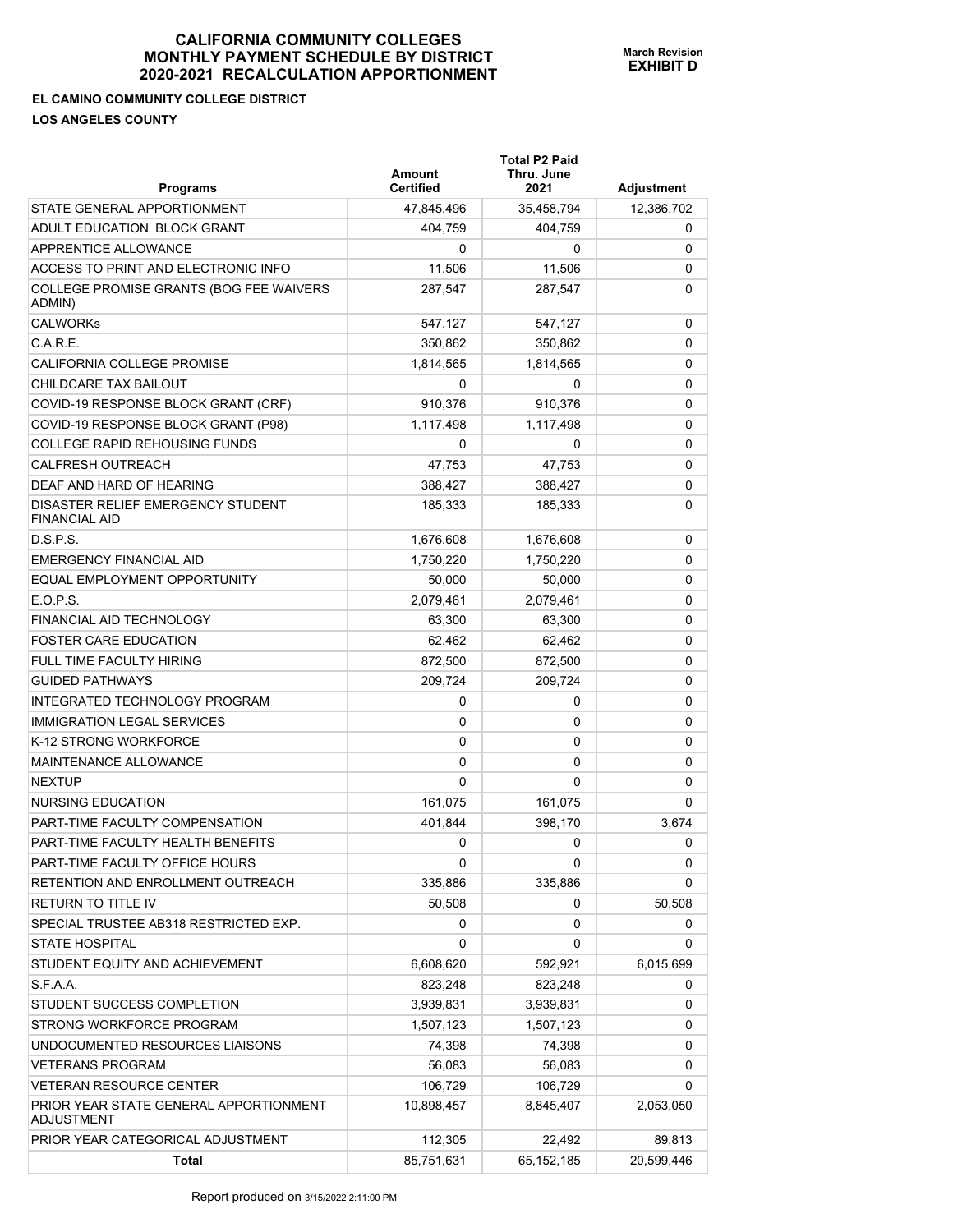**Total P2 Paid** 

## **FEATHER RIVER COMMUNITY COLLEGE DISTRICT PLUMAS COUNTY**

| <b>Programs</b>                                             | Amount<br><b>Certified</b> | Thru. June<br>2021 | Adjustment |
|-------------------------------------------------------------|----------------------------|--------------------|------------|
| STATE GENERAL APPORTIONMENT                                 | 5,403,292                  | 4,404,556          | 998,736    |
| ADULT EDUCATION BLOCK GRANT                                 | 236,343                    | 236,343            | 0          |
| APPRENTICE ALLOWANCE                                        | 0                          | 0                  | 0          |
| ACCESS TO PRINT AND ELECTRONIC INFO                         | 10.000                     | 10,000             | 0          |
| COLLEGE PROMISE GRANTS (BOG FEE WAIVERS<br>ADMIN)           | 22,104                     | 22,104             | 0          |
| <b>CALWORKs</b>                                             | 127,509                    | 127,509            | 0          |
| C.A.R.E.                                                    | 49,038                     | 49,038             | 0          |
| CALIFORNIA COLLEGE PROMISE                                  | 90,137                     | 90,137             | 0          |
| CHILDCARE TAX BAILOUT                                       | 0                          | 0                  | 0          |
| COVID-19 RESPONSE BLOCK GRANT (CRF)                         | 85,492                     | 85,492             | 0          |
| COVID-19 RESPONSE BLOCK GRANT (P98)                         | 104,943                    | 104,943            | 0          |
| <b>COLLEGE RAPID REHOUSING FUNDS</b>                        | 0                          | 0                  | 0          |
| <b>CALFRESH OUTREACH</b>                                    | 27,436                     | 27,436             | 0          |
| DEAF AND HARD OF HEARING                                    | 0                          | 0                  | 0          |
| DISASTER RELIEF EMERGENCY STUDENT<br><b>FINANCIAL AID</b>   | 16,959                     | 16,959             | 0          |
| D.S.P.S.                                                    | 159,487                    | 159,487            | 0          |
| <b>EMERGENCY FINANCIAL AID</b>                              | 187,372                    | 187,372            | 0          |
| EQUAL EMPLOYMENT OPPORTUNITY                                | 50,000                     | 50,000             | 0          |
| E.O.P.S.                                                    | 259,381                    | 259,381            | 0          |
| FINANCIAL AID TECHNOLOGY                                    | 40,372                     | 40,372             | 0          |
| <b>FOSTER CARE EDUCATION</b>                                | 0                          | 0                  | 0          |
| <b>FULL TIME FACULTY HIRING</b>                             | 72,790                     | 72,790             | 0          |
| <b>GUIDED PATHWAYS</b>                                      | 50,000                     | 50,000             | 0          |
| INTEGRATED TECHNOLOGY PROGRAM                               | 0                          | 0                  | 0          |
| <b>IMMIGRATION LEGAL SERVICES</b>                           | 0                          | 0                  | 0          |
| K-12 STRONG WORKFORCE                                       | 0                          | 0                  | 0          |
| MAINTENANCE ALLOWANCE                                       | 7,825                      | 0                  | 7,825      |
| <b>NEXTUP</b>                                               | 0                          | 0                  | 0          |
| <b>NURSING EDUCATION</b>                                    | 0                          | 0                  | 0          |
| PART-TIME FACULTY COMPENSATION                              | 85,731                     | 87,392             | (1,661)    |
| PART-TIME FACULTY HEALTH BENEFITS                           | 0                          | 0                  | 0          |
| PART-TIME FACULTY OFFICE HOURS                              | 8,864                      | 4,908              | 3,956      |
| RETENTION AND ENROLLMENT OUTREACH                           | 43,318                     | 43,318             | 0          |
| RETURN TO TITLE IV                                          | 0                          | 0                  | 0          |
| SPECIAL TRUSTEE AB318 RESTRICTED EXP.                       | 0                          | 0                  | 0          |
| <b>STATE HOSPITAL</b>                                       | 0                          | 0                  | 0          |
| STUDENT EQUITY AND ACHIEVEMENT                              | 855,450                    | 76,750             | 778,700    |
| S.F.A.A.                                                    | 118,000                    | 118,000            | 0          |
| STUDENT SUCCESS COMPLETION                                  | 173,293                    | 173,293            | 0          |
| STRONG WORKFORCE PROGRAM                                    | 403,171                    | 403,171            | 0          |
| UNDOCUMENTED RESOURCES LIAISONS                             | 30,036                     | 30,036             | 0          |
| <b>VETERANS PROGRAM</b>                                     | 1,429                      | 1,429              | 0          |
| <b>VETERAN RESOURCE CENTER</b>                              | 19,964                     | 19,964             | 0          |
| PRIOR YEAR STATE GENERAL APPORTIONMENT<br><b>ADJUSTMENT</b> | 697,056                    | 1,140,050          | (442, 994) |
| PRIOR YEAR CATEGORICAL ADJUSTMENT                           | (40, 431)                  | (40, 431)          | 0          |
| <b>Total</b>                                                | 9,396,361                  | 8,051,799          | 1,344,562  |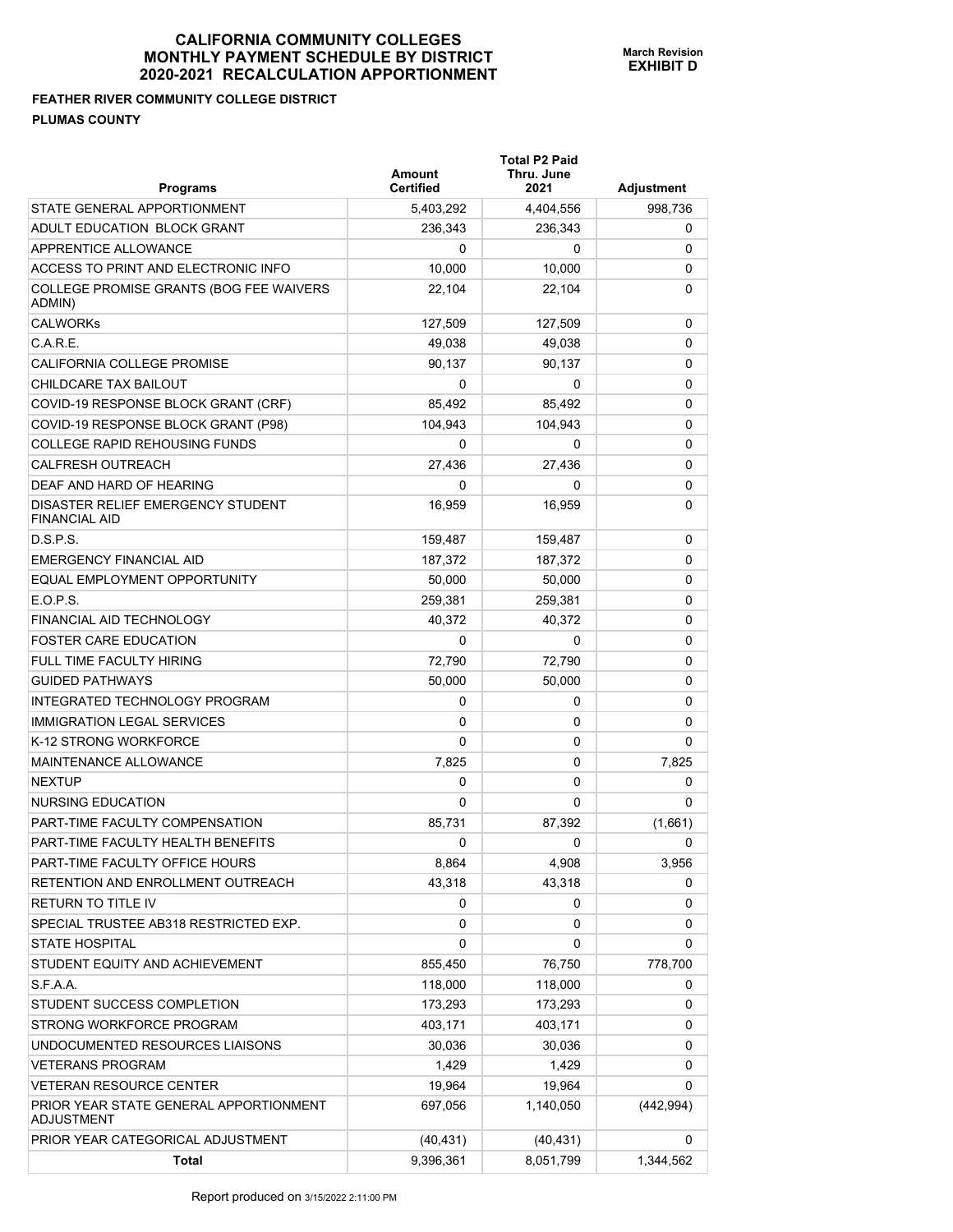## **FOOTHILL-DEANZA COMMUNITY COLLEGE DISTRICT SANTA CLARA COUNTY**

| <b>Programs</b>                                             | Amount<br><b>Certified</b> | <b>Total P2 Paid</b><br>Thru. June<br>2021 | Adjustment |
|-------------------------------------------------------------|----------------------------|--------------------------------------------|------------|
| STATE GENERAL APPORTIONMENT                                 | 1,681,391                  | 0                                          | 1,681,391  |
| ADULT EDUCATION BLOCK GRANT                                 | 442,208                    | 442,208                                    | 0          |
| APPRENTICE ALLOWANCE                                        | 3,874,957                  | 3,888,590                                  | (13, 633)  |
| ACCESS TO PRINT AND ELECTRONIC INFO                         | 22,740                     | 22,740                                     | 0          |
| COLLEGE PROMISE GRANTS (BOG FEE WAIVERS<br>ADMIN)           | 227,869                    | 227,869                                    | 0          |
| <b>CALWORKs</b>                                             | 326,786                    | 326,786                                    | 0          |
| C.A.R.E.                                                    | 138,715                    | 138.715                                    | 0          |
| CALIFORNIA COLLEGE PROMISE                                  | 3,588,582                  | 3,588,582                                  | 0          |
| CHILDCARE TAX BAILOUT                                       | 459,874                    | 459,874                                    | 0          |
| COVID-19 RESPONSE BLOCK GRANT (CRF)                         | 1,140,516                  | 1,140,516                                  | 0          |
| COVID-19 RESPONSE BLOCK GRANT (P98)                         | 1,399,998                  | 1,399,998                                  | 0          |
| <b>COLLEGE RAPID REHOUSING FUNDS</b>                        | 0                          | 0                                          | 0          |
| <b>CALFRESH OUTREACH</b>                                    | 43.494                     | 43,494                                     | 0          |
| DEAF AND HARD OF HEARING                                    | 83,234                     | 83,234                                     | 0          |
| DISASTER RELIEF EMERGENCY STUDENT<br><b>FINANCIAL AID</b>   | 200.169                    | 200,169                                    | 0          |
| D.S.P.S.                                                    | 2,844,208                  | 2,844,208                                  | 0          |
| <b>EMERGENCY FINANCIAL AID</b>                              | 1,422,648                  | 1,422,648                                  | 0          |
| EQUAL EMPLOYMENT OPPORTUNITY                                | 50,000                     | 50,000                                     | 0          |
| E.O.P.S.                                                    | 1,901,405                  | 1,901,405                                  | 0          |
| FINANCIAL AID TECHNOLOGY                                    | 98,855                     | 98,855                                     | 0          |
| <b>FOSTER CARE EDUCATION</b>                                | 0                          | 0                                          | 0          |
| <b>FULL TIME FACULTY HIRING</b>                             | 1,087,522                  | 1,087,522                                  | 0          |
| <b>GUIDED PATHWAYS</b>                                      | 236,375                    | 236,375                                    | 0          |
| INTEGRATED TECHNOLOGY PROGRAM                               | 0                          | 0                                          | 0          |
| <b>IMMIGRATION LEGAL SERVICES</b>                           | 0                          | 0                                          | 0          |
| K-12 STRONG WORKFORCE                                       | 0                          | 0                                          | 0          |
| MAINTENANCE ALLOWANCE                                       | 0                          | 0                                          | 0          |
| <b>NEXTUP</b>                                               | 0                          | 0                                          | 0          |
| NURSING EDUCATION                                           | 0                          | 0                                          | 0          |
| PART-TIME FACULTY COMPENSATION                              | 489,048                    | 498.827                                    | (9,779)    |
| PART-TIME FACULTY HEALTH BENEFITS                           | 0                          | 0                                          | 0          |
| PART-TIME FACULTY OFFICE HOURS                              | 0                          | 0                                          | 0          |
| RETENTION AND ENROLLMENT OUTREACH                           | 282,184                    | 282,184                                    | 0          |
| RETURN TO TITLE IV                                          | 0                          | 0                                          | 0          |
| SPECIAL TRUSTEE AB318 RESTRICTED EXP.                       | 0                          | 0                                          | 0          |
| <b>STATE HOSPITAL</b>                                       | 0                          | 0                                          | 0          |
| STUDENT EQUITY AND ACHIEVEMENT                              | 10,200,380                 | 915,170                                    | 9,285,210  |
| S.F.A.A.                                                    | 819,418                    | 819,418                                    | 0          |
| STUDENT SUCCESS COMPLETION                                  | 1,875,839                  | 1,875,839                                  | 0          |
| STRONG WORKFORCE PROGRAM                                    | 2,532,310                  | 2,532,310                                  | 0          |
| UNDOCUMENTED RESOURCES LIAISONS                             | 112,213                    | 112,213                                    | 0          |
| <b>VETERANS PROGRAM</b>                                     | 67,642                     | 67,642                                     | 0          |
| <b>VETERAN RESOURCE CENTER</b>                              | 142,778                    | 142,778                                    | 0          |
| PRIOR YEAR STATE GENERAL APPORTIONMENT<br><b>ADJUSTMENT</b> | 531,075                    | 531,075                                    | 0          |
| PRIOR YEAR CATEGORICAL ADJUSTMENT                           | (252, 045)                 | 15,199                                     | (267, 244) |
| <b>Total</b>                                                | 38,072,388                 | 27,396,443                                 | 10,675,945 |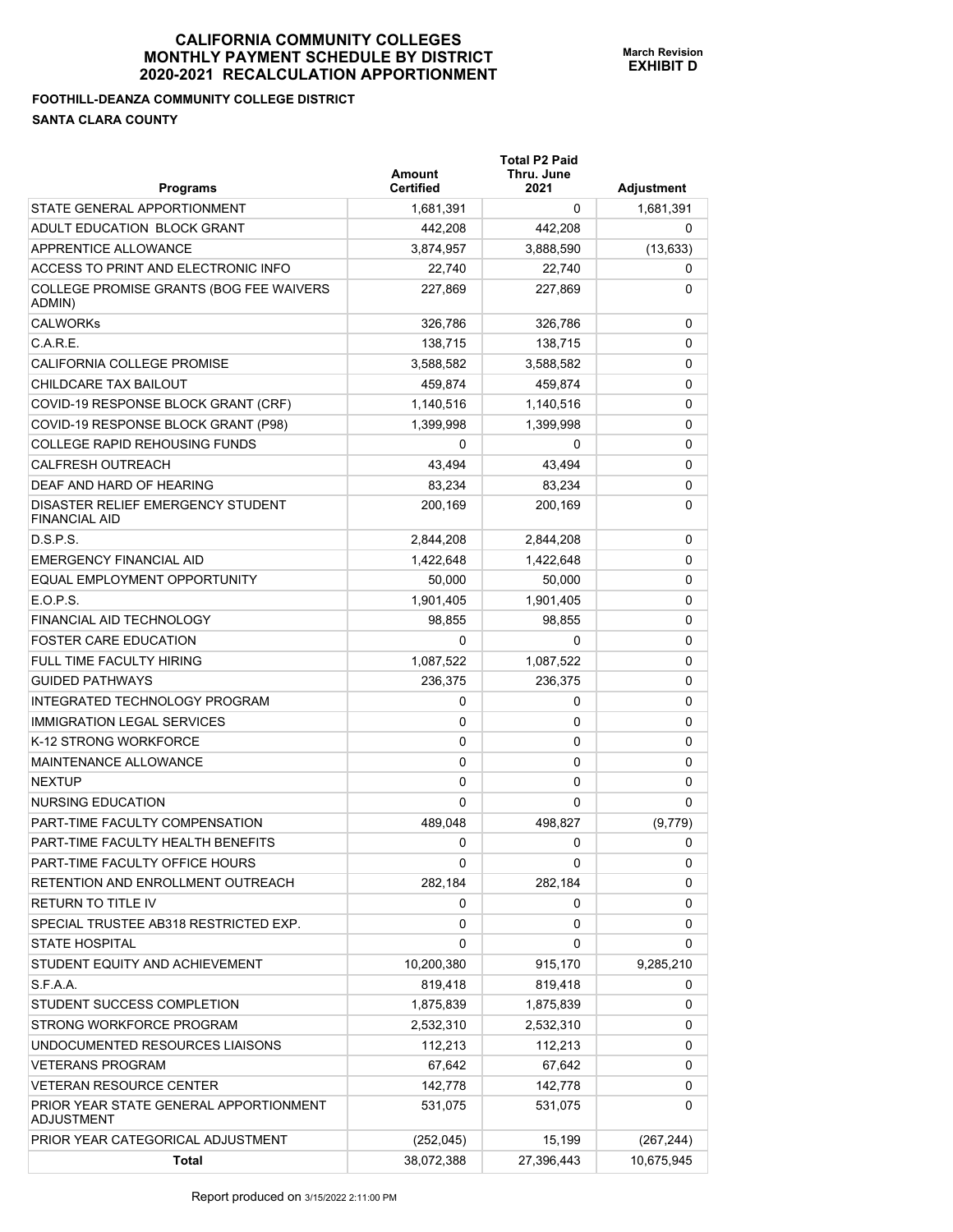## **GAVILAN JOINT COMMUNITY COLLEGE DISTRICT SANTA CLARA COUNTY**

| <b>Programs</b>                                           | <b>Amount</b><br>Certified | <b>Total P2 Paid</b><br>Thru. June<br>2021 | Adjustment  |
|-----------------------------------------------------------|----------------------------|--------------------------------------------|-------------|
| STATE GENERAL APPORTIONMENT                               | 1,714,195                  | 0                                          | 1,714,195   |
| ADULT EDUCATION BLOCK GRANT                               | 1,474,063                  | 1,474,063                                  | 0           |
| <b>APPRENTICE ALLOWANCE</b>                               | 0                          | 0                                          | 0           |
| ACCESS TO PRINT AND ELECTRONIC INFO                       | 10,429                     | 10,429                                     | 0           |
| COLLEGE PROMISE GRANTS (BOG FEE WAIVERS<br>ADMIN)         | 48,907                     | 48,907                                     | 0           |
| <b>CALWORKs</b>                                           | 317,491                    | 317,491                                    | 0           |
| C.A.R.E.                                                  | 201,993                    | 201,993                                    | 0           |
| CALIFORNIA COLLEGE PROMISE                                | 427,183                    | 427,183                                    | 0           |
| CHILDCARE TAX BAILOUT                                     | 0                          | 0                                          | 0           |
| COVID-19 RESPONSE BLOCK GRANT (CRF)                       | 261,316                    | 261,316                                    | 0           |
| COVID-19 RESPONSE BLOCK GRANT (P98)                       | 320,769                    | 320,769                                    | 0           |
| <b>COLLEGE RAPID REHOUSING FUNDS</b>                      | 500,000                    | 500,000                                    | 0           |
| <b>CALFRESH OUTREACH</b>                                  | 29,264                     | 29,264                                     | 0           |
| DEAF AND HARD OF HEARING                                  | 11,098                     | 11,098                                     | 0           |
| DISASTER RELIEF EMERGENCY STUDENT<br><b>FINANCIAL AID</b> | 39,112                     | 39,112                                     | 0           |
| D.S.P.S.                                                  | 716.348                    | 716,348                                    | 0           |
| EMERGENCY FINANCIAL AID                                   | 327,976                    | 327,976                                    | 0           |
| EQUAL EMPLOYMENT OPPORTUNITY                              | 50,000                     | 50,000                                     | 0           |
| E.O.P.S.                                                  | 699.996                    | 699.996                                    | 0           |
| <b>FINANCIAL AID TECHNOLOGY</b>                           | 44,413                     | 44,413                                     | 0           |
| <b>FOSTER CARE EDUCATION</b>                              | $\Omega$                   | 0                                          | 0           |
| <b>FULL TIME FACULTY HIRING</b>                           | 209,041                    | 209,041                                    | 0           |
| <b>GUIDED PATHWAYS</b>                                    | 66,733                     | 66,733                                     | 0           |
| INTEGRATED TECHNOLOGY PROGRAM                             | 0                          | 0                                          | 0           |
| <b>IMMIGRATION LEGAL SERVICES</b>                         | 0                          | 0                                          | 0           |
| K-12 STRONG WORKFORCE                                     | 0                          | 0                                          | 0           |
| <b>MAINTENANCE ALLOWANCE</b>                              | $\Omega$                   | 0                                          | 0           |
| <b>NEXTUP</b>                                             | $\Omega$                   | $\Omega$                                   | 0           |
| <b>NURSING EDUCATION</b>                                  | 147,555                    | 147,555                                    | 0           |
| PART-TIME FACULTY COMPENSATION                            | 160,050                    | 164,292                                    | (4,242)     |
| PART-TIME FACULTY HEALTH BENEFITS                         | 0                          | 0                                          | 0           |
| PART-TIME FACULTY OFFICE HOURS                            | 0                          | 0                                          | 0           |
| RETENTION AND ENROLLMENT OUTREACH                         | 128,761                    | 128,761                                    | 0           |
| RETURN TO TITLE IV                                        | 0                          | 0                                          | 0           |
| SPECIAL TRUSTEE AB318 RESTRICTED EXP.                     | 0                          | 0                                          | 0           |
| <b>STATE HOSPITAL</b>                                     | 0                          | 0                                          | 0           |
| STUDENT EQUITY AND ACHIEVEMENT                            | 1,940,487                  | 174,099                                    | 1,766,388   |
| S.F.A.A.                                                  | 215,059                    | 215,059                                    | 0           |
| STUDENT SUCCESS COMPLETION                                | 621,300                    | 621,300                                    | 0           |
| STRONG WORKFORCE PROGRAM                                  | 732,326                    | 732,326                                    | 0           |
| UNDOCUMENTED RESOURCES LIAISONS                           | 39,508                     | 39,508                                     | 0           |
| <b>VETERANS PROGRAM</b>                                   | 25,972                     | 25,972                                     | 0           |
| VETERAN RESOURCE CENTER                                   | 58,929                     | 58,929                                     | 0           |
| PRIOR YEAR STATE GENERAL APPORTIONMENT<br>ADJUSTMENT      | 1,496,868                  | 2,502,101                                  | (1,005,233) |
| PRIOR YEAR CATEGORICAL ADJUSTMENT                         | (67, 845)                  | (67, 845)                                  | 0           |
| Total                                                     | 12,969,297                 | 10,498,189                                 | 2,471,108   |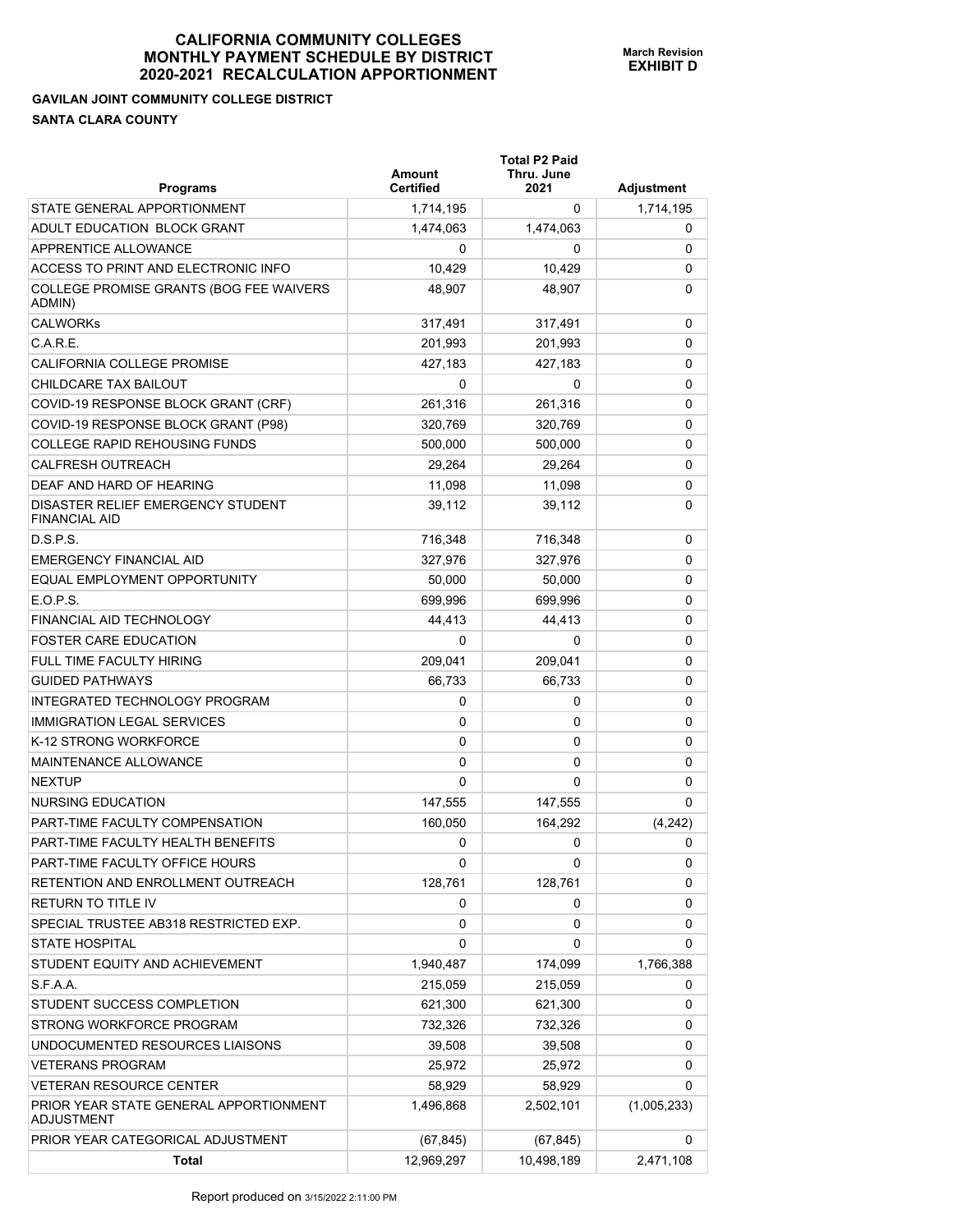## **GLENDALE COMMUNITY COLLEGE DISTRICT LOS ANGELES COUNTY**

| <b>Programs</b>                                           | Amount<br><b>Certified</b> | <b>Total P2 Paid</b><br>Thru. June<br>2021 | Adjustment |
|-----------------------------------------------------------|----------------------------|--------------------------------------------|------------|
| STATE GENERAL APPORTIONMENT                               | 40,846,640                 | 33,730,798                                 | 7,115,842  |
| ADULT EDUCATION BLOCK GRANT                               | 1,094,057                  | 1,094,057                                  | 0          |
| APPRENTICE ALLOWANCE                                      | $\Omega$                   | 0                                          | 0          |
| ACCESS TO PRINT AND ELECTRONIC INFO                       | 11,184                     | 11,184                                     | 0          |
| COLLEGE PROMISE GRANTS (BOG FEE WAIVERS<br>ADMIN)         | 170,288                    | 170,288                                    | 0          |
| <b>CALWORKs</b>                                           | 1,571,895                  | 1,571,895                                  | 0          |
| $C$ A R F                                                 | 90,747                     | 90.747                                     | 0          |
| <b>CALIFORNIA COLLEGE PROMISE</b>                         | 736,420                    | 736,420                                    | 0          |
| CHILDCARE TAX BAILOUT                                     | 0                          | 0                                          | 0          |
| COVID-19 RESPONSE BLOCK GRANT (CRF)                       | 676,864                    | 676,864                                    | 0          |
| COVID-19 RESPONSE BLOCK GRANT (P98)                       | 830,859                    | 830,859                                    | 0          |
| <b>COLLEGE RAPID REHOUSING FUNDS</b>                      | 0                          | 0                                          | 0          |
| <b>CALFRESH OUTREACH</b>                                  | 38,885                     | 38,885                                     | 0          |
| DEAF AND HARD OF HEARING                                  | 94.818                     | 94,818                                     | 0          |
| DISASTER RELIEF EMERGENCY STUDENT<br><b>FINANCIAL AID</b> | 114,631                    | 114,631                                    | 0          |
| D.S.P.S.                                                  | 1,255,935                  | 1,255,935                                  | 0          |
| <b>EMERGENCY FINANCIAL AID</b>                            | 1,068,049                  | 1,068,049                                  | 0          |
| EQUAL EMPLOYMENT OPPORTUNITY                              | 50,000                     | 50,000                                     | 0          |
| E.O.P.S.                                                  | 2,203,289                  | 2,203,289                                  | 0          |
| FINANCIAL AID TECHNOLOGY                                  | 52,418                     | 52,418                                     | 0          |
| <b>FOSTER CARE EDUCATION</b>                              | 0                          | 0                                          | 0          |
| FULL TIME FACULTY HIRING                                  | 619,873                    | 619,873                                    | 0          |
| <b>GUIDED PATHWAYS</b>                                    | 164,797                    | 164,797                                    | 0          |
| INTEGRATED TECHNOLOGY PROGRAM                             | 0                          | 0                                          | 0          |
| <b>IMMIGRATION LEGAL SERVICES</b>                         | 0                          | 0                                          | 0          |
| K-12 STRONG WORKFORCE                                     | 0                          | 0                                          | 0          |
| MAINTENANCE ALLOWANCE                                     | 0                          | 0                                          | 0          |
| <b>NEXTUP</b>                                             | 0                          | 0                                          | 0          |
| NURSING EDUCATION                                         | 204.557                    | 204,557                                    | 0          |
| PART-TIME FACULTY COMPENSATION                            | 290,253                    | 296,039                                    | (5,786)    |
| PART-TIME FACULTY HEALTH BENEFITS                         | 4,406                      | 5,035                                      | (629)      |
| PART-TIME FACULTY OFFICE HOURS                            | 1,597,444                  | 1,277,955                                  | 319,489    |
| RETENTION AND ENROLLMENT OUTREACH                         | 175,842                    | 175,842                                    | 0          |
| RETURN TO TITLE IV                                        | 39,246                     | 0                                          | 39,246     |
| SPECIAL TRUSTEE AB318 RESTRICTED EXP.                     | 0                          | 0                                          | 0          |
| <b>STATE HOSPITAL</b>                                     | 0                          | 0                                          | 0          |
| STUDENT EQUITY AND ACHIEVEMENT                            | 5,200,942                  | 466,624                                    | 4,734,318  |
| S.F.A.A.                                                  | 547,458                    | 547,458                                    | 0          |
| STUDENT SUCCESS COMPLETION                                | 2,189,425                  | 2,189,425                                  | 0          |
| STRONG WORKFORCE PROGRAM                                  | 917,778                    | 917,778                                    | 0          |
| UNDOCUMENTED RESOURCES LIAISONS                           | 61,840                     | 61,840                                     | 0          |
| <b>VETERANS PROGRAM</b>                                   | 24,545                     | 24,545                                     | 0          |
| <b>VETERAN RESOURCE CENTER</b>                            | 56,664                     | 56,664                                     | 0          |
| PRIOR YEAR STATE GENERAL APPORTIONMENT<br>ADJUSTMENT      | 9,475,974                  | 9,188,694                                  | 287,280    |
| PRIOR YEAR CATEGORICAL ADJUSTMENT                         | 424,644                    | 424,644                                    | 0          |
| <b>Total</b>                                              | 72,902,667                 | 60,412,907                                 | 12,489,760 |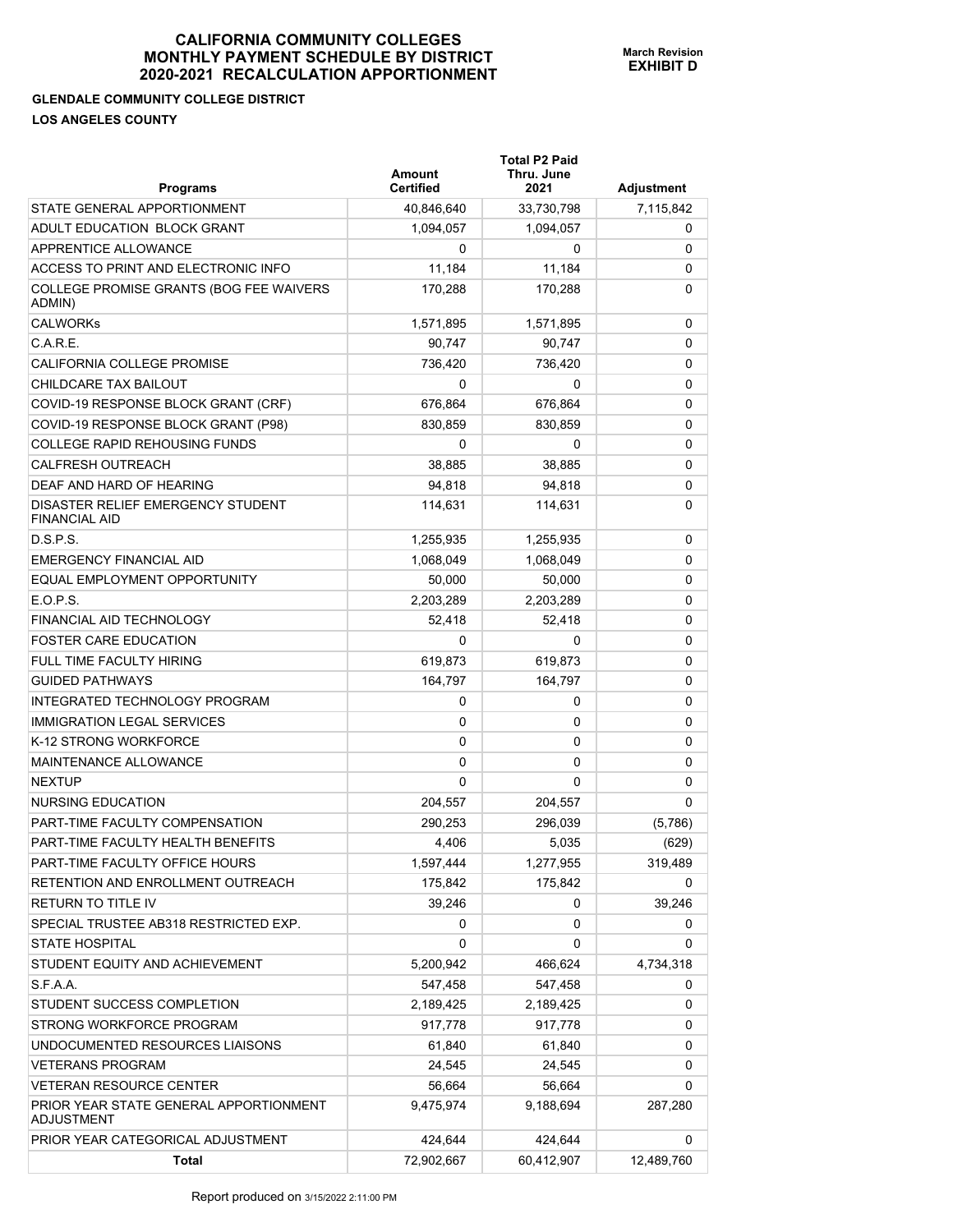## **GROSSMONT-CUYAMACA COMMUNITY COLLEGE DISTRICT SAN DIEGO COUNTY**

| <b>Programs</b>                                           | Amount<br><b>Certified</b> | <b>Total P2 Paid</b><br>Thru. June<br>2021 | Adjustment |
|-----------------------------------------------------------|----------------------------|--------------------------------------------|------------|
| STATE GENERAL APPORTIONMENT                               | 32,865,390                 | 20,788,757                                 | 12,076,633 |
| ADULT EDUCATION BLOCK GRANT                               | 8.473.413                  | 8,473,413                                  | 0          |
| APPRENTICE ALLOWANCE                                      | 0                          | 0                                          | 0          |
| ACCESS TO PRINT AND ELECTRONIC INFO                       | 21,713                     | 21,713                                     | 0          |
| COLLEGE PROMISE GRANTS (BOG FEE WAIVERS<br>ADMIN)         | 279,417                    | 279,417                                    | 0          |
| <b>CALWORKs</b>                                           | 1,884,937                  | 1,884,937                                  | 0          |
| C.A.R.E.                                                  | 418,553                    | 418,553                                    | 0          |
| <b>CALIFORNIA COLLEGE PROMISE</b>                         | 1,381,078                  | 1,381,078                                  | 0          |
| CHILDCARE TAX BAILOUT                                     | 0                          | 0                                          | 0          |
| COVID-19 RESPONSE BLOCK GRANT (CRF)                       | 864,951                    | 864,951                                    | 0          |
| COVID-19 RESPONSE BLOCK GRANT (P98)                       | 1,061,738                  | 1,061,738                                  | 0          |
| COLLEGE RAPID REHOUSING FUNDS                             | 0                          | 0                                          | 0          |
| <b>CALFRESH OUTREACH</b>                                  | 48,232                     | 48,232                                     | 0          |
| DEAF AND HARD OF HEARING                                  | 110,979                    | 110,979                                    | 0          |
| DISASTER RELIEF EMERGENCY STUDENT<br><b>FINANCIAL AID</b> | 195,924                    | 195,924                                    | 0          |
| D.S.P.S.                                                  | 2,404,959                  | 2,404,959                                  | 0          |
| <b>EMERGENCY FINANCIAL AID</b>                            | 1,787,066                  | 1,787,066                                  | 0          |
| EQUAL EMPLOYMENT OPPORTUNITY                              | 50,000                     | 50,000                                     | 0          |
| E.O.P.S.                                                  | 2,085,117                  | 2,085,117                                  | 0          |
| FINANCIAL AID TECHNOLOGY                                  | 81,067                     | 81,067                                     | 0          |
| <b>FOSTER CARE EDUCATION</b>                              | 513,678                    | 513,678                                    | 0          |
| FULL TIME FACULTY HIRING                                  | 763,126                    | 763,126                                    | 0          |
| <b>GUIDED PATHWAYS</b>                                    | 228,951                    | 228,951                                    | 0          |
| INTEGRATED TECHNOLOGY PROGRAM                             | 0                          | 0                                          | 0          |
| <b>IMMIGRATION LEGAL SERVICES</b>                         | $\Omega$                   | 0                                          | 0          |
| K-12 STRONG WORKFORCE                                     | 14,456,554                 | 14,456,554                                 | 0          |
| <b>MAINTENANCE ALLOWANCE</b>                              | 0                          | 0                                          | 0          |
| <b>NEXTUP</b>                                             | 740.247                    | 740,247                                    | 0          |
| NURSING EDUCATION                                         | 202,415                    | 202,415                                    | 0          |
| PART-TIME FACULTY COMPENSATION                            | 360,398                    | 378,303                                    | (17, 905)  |
| PART-TIME FACULTY HEALTH BENEFITS                         | 36,225                     | 41,402                                     | (5, 177)   |
| PART-TIME FACULTY OFFICE HOURS                            | 358,544                    | 286,430                                    | 72,114     |
| RETENTION AND ENROLLMENT OUTREACH                         | 296,729                    | 296,729                                    | 0          |
| <b>RETURN TO TITLE IV</b>                                 | 0                          | 0                                          | 0          |
| SPECIAL TRUSTEE AB318 RESTRICTED EXP.                     | 0                          | 0                                          | 0          |
| <b>STATE HOSPITAL</b>                                     | 0                          | 0                                          | 0          |
| STUDENT EQUITY AND ACHIEVEMENT                            | 7,273,580                  | 652,580                                    | 6,621,000  |
| S.F.A.A.                                                  | 927,840                    | 927,840                                    | 0          |
| STUDENT SUCCESS COMPLETION                                | 2,415,862                  | 2,415,862                                  | 0          |
| STRONG WORKFORCE PROGRAM                                  | 10,553,528                 | 10,553,528                                 | 0          |
| UNDOCUMENTED RESOURCES LIAISONS                           | 97,394                     | 97,394                                     | 0          |
| <b>VETERANS PROGRAM</b>                                   | 182,520                    | 182,520                                    | 0          |
| VETERAN RESOURCE CENTER                                   | 325,142                    | 325,142                                    | 0          |
| PRIOR YEAR STATE GENERAL APPORTIONMENT<br>ADJUSTMENT      | 9,369,929                  | 8,482,084                                  | 887,845    |
| PRIOR YEAR CATEGORICAL ADJUSTMENT                         | 53,398                     | 53,398                                     | 0          |
| <b>Total</b>                                              | 103,170,594                | 83,536,084                                 | 19,634,510 |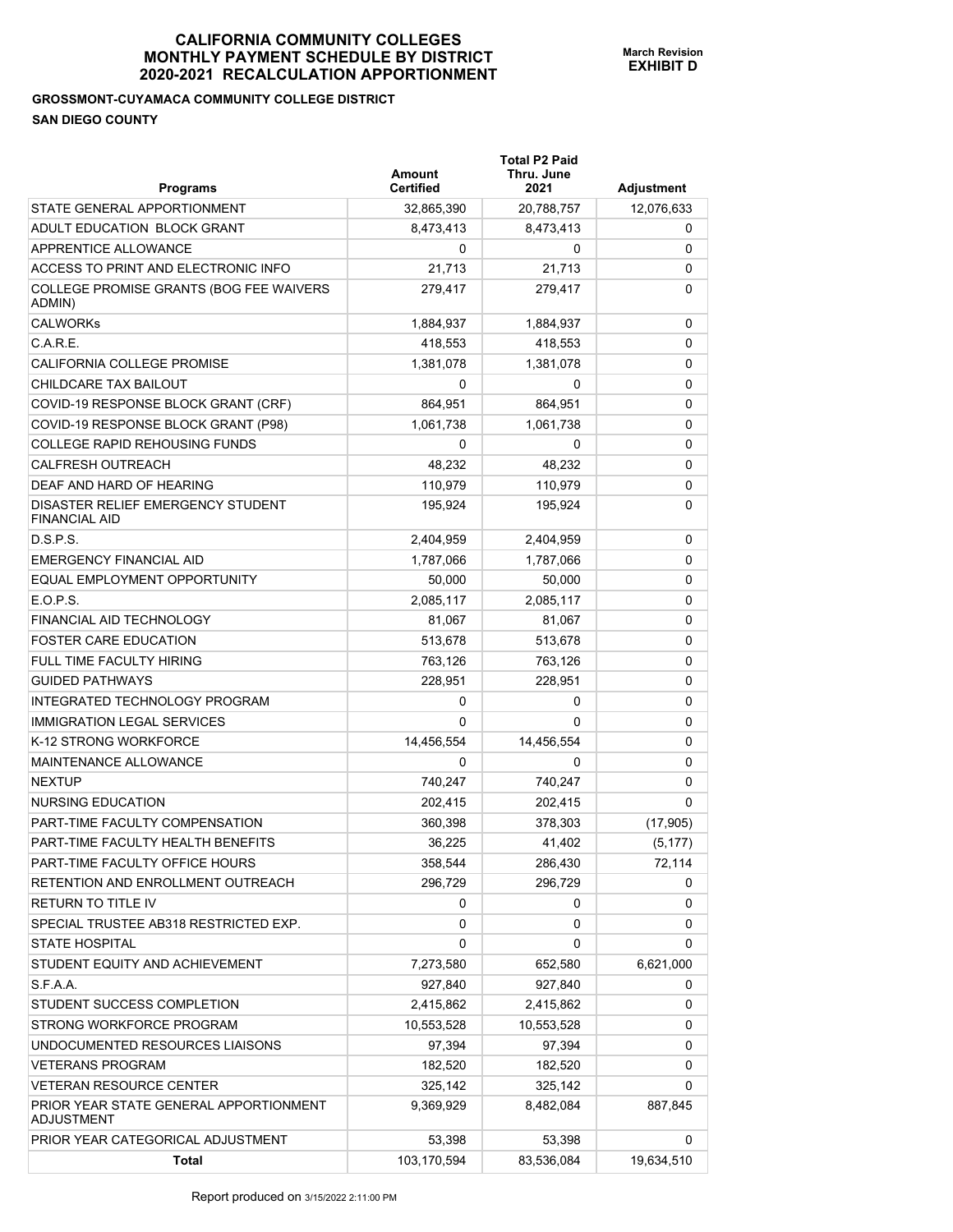## **HARTNELL COMMUNITY COLLEGE DISTRICT MONTEREY COUNTY**

| <b>Programs</b>                                           | Amount<br><b>Certified</b> | <b>Total P2 Paid</b><br>Thru. June<br>2021 | <b>Adjustment</b> |
|-----------------------------------------------------------|----------------------------|--------------------------------------------|-------------------|
| STATE GENERAL APPORTIONMENT                               | 9,047,854                  | 5,071,663                                  | 3,976,191         |
| ADULT EDUCATION BLOCK GRANT                               | 3,759,327                  | 3,759,327                                  | 0                 |
| APPRENTICE ALLOWANCE                                      | 75,340                     | 75,533                                     | (193)             |
| ACCESS TO PRINT AND ELECTRONIC INFO                       | 10,811                     | 10,811                                     | 0                 |
| COLLEGE PROMISE GRANTS (BOG FEE WAIVERS<br>ADMIN)         | 118,400                    | 118,400                                    | 0                 |
| <b>CALWORKs</b>                                           | 228,814                    | 228,814                                    | 0                 |
| C.A.R.E.                                                  | 150,392                    | 150,392                                    | 0                 |
| <b>CALIFORNIA COLLEGE PROMISE</b>                         | 305,305                    | 305.305                                    | 0                 |
| CHILDCARE TAX BAILOUT                                     | 40,302                     | 40,302                                     | 0                 |
| COVID-19 RESPONSE BLOCK GRANT (CRF)                       | 358,637                    | 358,637                                    | 0                 |
| COVID-19 RESPONSE BLOCK GRANT (P98)                       | 440,232                    | 440,232                                    | 0                 |
| <b>COLLEGE RAPID REHOUSING FUNDS</b>                      | 0                          | 0                                          | 0                 |
| <b>CALFRESH OUTREACH</b>                                  | 35.229                     | 35,229                                     | 0                 |
| DEAF AND HARD OF HEARING                                  | 55,414                     | 55.414                                     | 0                 |
| DISASTER RELIEF EMERGENCY STUDENT<br><b>FINANCIAL AID</b> | 82,802                     | 82,802                                     | 0                 |
| D.S.P.S.                                                  | 639,586                    | 639,586                                    | 0                 |
| <b>EMERGENCY FINANCIAL AID</b>                            | 786.840                    | 786,840                                    | 0                 |
| EQUAL EMPLOYMENT OPPORTUNITY                              | 50,000                     | 50,000                                     | 0                 |
| E.O.P.S.                                                  | 855,594                    | 855,594                                    | 0                 |
| <b>FINANCIAL AID TECHNOLOGY</b>                           | 51,225                     | 51,225                                     | 0                 |
| <b>FOSTER CARE EDUCATION</b>                              | 136,595                    | 136,595                                    | 0                 |
| <b>FULL TIME FACULTY HIRING</b>                           | 326,873                    | 326,873                                    | 0                 |
| <b>GUIDED PATHWAYS</b>                                    | 92,684                     | 92,684                                     | 0                 |
| INTEGRATED TECHNOLOGY PROGRAM                             | 0                          | 0                                          | 0                 |
| <b>IMMIGRATION LEGAL SERVICES</b>                         | 0                          | 0                                          | 0                 |
| K-12 STRONG WORKFORCE                                     | 0                          | 0                                          | 0                 |
| <b>MAINTENANCE ALLOWANCE</b>                              | 0                          | 0                                          | 0                 |
| <b>NEXTUP</b>                                             | 0                          | 0                                          | 0                 |
| NURSING EDUCATION                                         | 187,162                    | 187,162                                    | 0                 |
| PART-TIME FACULTY COMPENSATION                            | 213,452                    | 206,857                                    | 6,595             |
| PART-TIME FACULTY HEALTH BENEFITS                         | 0                          | 0                                          | 0                 |
| PART-TIME FACULTY OFFICE HOURS                            | 50,542                     | 40,434                                     | 10,108            |
| RETENTION AND ENROLLMENT OUTREACH                         | 105,342                    | 105,342                                    | 0                 |
| RETURN TO TITLE IV                                        | 0                          | 0                                          | 0                 |
| SPECIAL TRUSTEE AB318 RESTRICTED EXP.                     | 0                          | 0                                          | 0                 |
| <b>STATE HOSPITAL</b>                                     | 0                          | 0                                          | 0                 |
| STUDENT EQUITY AND ACHIEVEMENT                            | 3,575,332                  | 320,777                                    | 3,254,555         |
| S.F.A.A.                                                  | 355,617                    | 355,617                                    | 0                 |
| STUDENT SUCCESS COMPLETION                                | 1,422,335                  | 1,422,335                                  | 0                 |
| STRONG WORKFORCE PROGRAM                                  | 1,294,131                  | 1,294,131                                  | 0                 |
| UNDOCUMENTED RESOURCES LIAISONS                           | 44,726                     | 44,726                                     | 0                 |
| <b>VETERANS PROGRAM</b>                                   | 16,696                     | 16,696                                     | 0                 |
| VETERAN RESOURCE CENTER                                   | 44,204                     | 44,204                                     | 0                 |
| PRIOR YEAR STATE GENERAL APPORTIONMENT<br>ADJUSTMENT      | 3,351,751                  | 3,668,480                                  | (316, 729)        |
| PRIOR YEAR CATEGORICAL ADJUSTMENT                         | (58, 773)                  | (55, 294)                                  | (3, 479)          |
| Total                                                     | 28,250,773                 | 21,323,725                                 | 6,927,048         |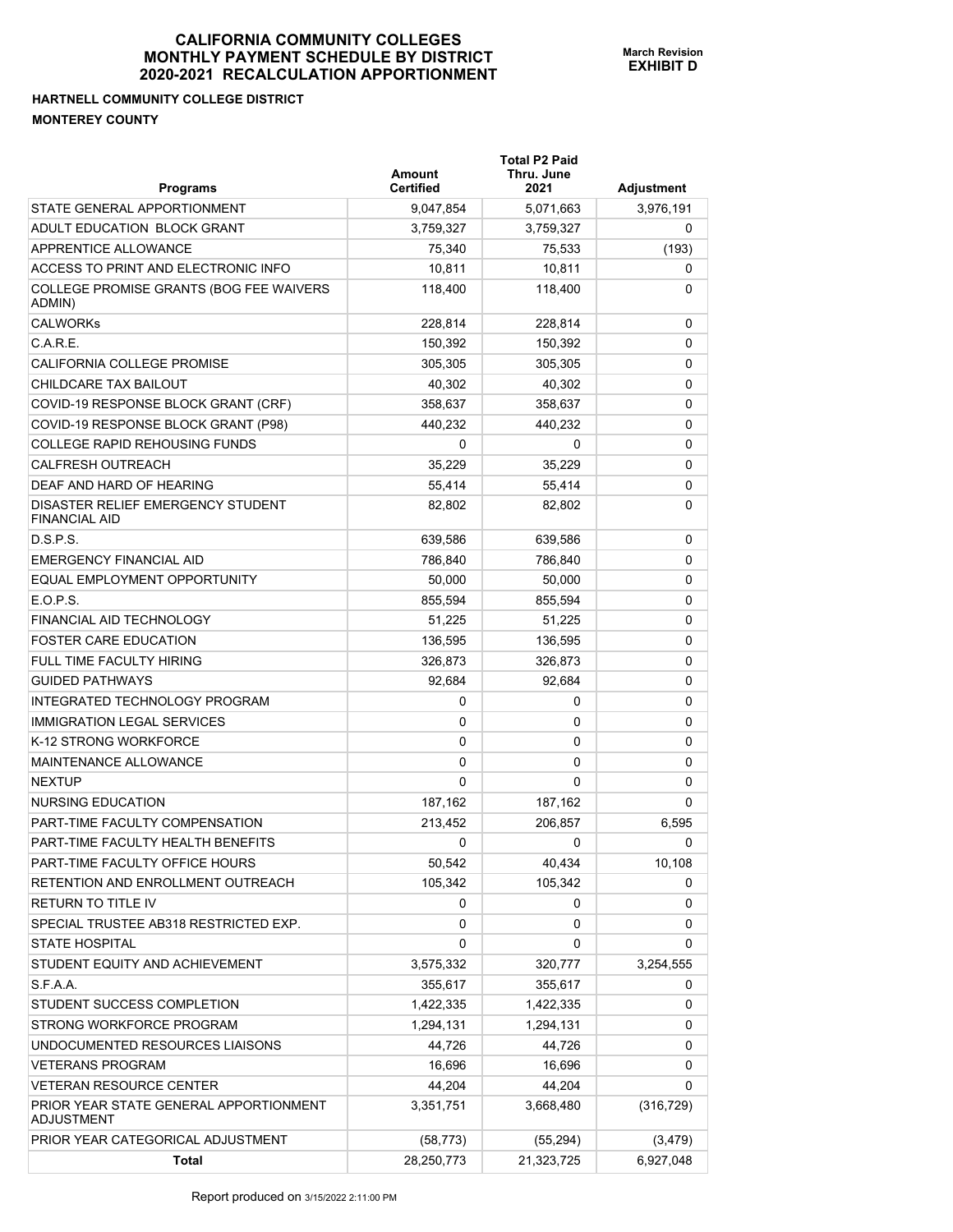**Total P2 Paid** 

**IMPERIAL COMMUNITY COLLEGE DISTRICT IMPERIAL COUNTY** 

| <b>Programs</b>                                             | Amount<br><b>Certified</b> | Thru. June<br>2021 | <b>Adjustment</b> |
|-------------------------------------------------------------|----------------------------|--------------------|-------------------|
| STATE GENERAL APPORTIONMENT                                 | 31,096,178                 | 26,487,008         | 4,609,170         |
| ADULT EDUCATION BLOCK GRANT                                 | 0                          | 0                  | 0                 |
| APPRENTICE ALLOWANCE                                        | 34,873                     | 34,824             | 49                |
| ACCESS TO PRINT AND ELECTRONIC INFO                         | 10,498                     | 10,498             | 0                 |
| COLLEGE PROMISE GRANTS (BOG FEE WAIVERS<br>ADMIN)           | 150,526                    | 150,526            | 0                 |
| <b>CALWORKs</b>                                             | 413,826                    | 413,826            | 0                 |
| C.A.R.E.                                                    | 365,055                    | 365,055            | 0                 |
| CALIFORNIA COLLEGE PROMISE                                  | 0                          | 0                  | 0                 |
| CHILDCARE TAX BAILOUT                                       | 0                          | 0                  | 0                 |
| COVID-19 RESPONSE BLOCK GRANT (CRF)                         | 364,126                    | 364,126            | 0                 |
| COVID-19 RESPONSE BLOCK GRANT (P98)                         | 446,970                    | 446,970            | 0                 |
| <b>COLLEGE RAPID REHOUSING FUNDS</b>                        | 600,000                    | 600,000            | 0                 |
| <b>CALFRESH OUTREACH</b>                                    | 36,258                     | 36,258             | 0                 |
| DEAF AND HARD OF HEARING                                    | 16,647                     | 16,647             | 0                 |
| DISASTER RELIEF EMERGENCY STUDENT<br><b>FINANCIAL AID</b>   | 68,574                     | 68,574             | 0                 |
| D.S.P.S.                                                    | 532,113                    | 532,113            | 0                 |
| <b>EMERGENCY FINANCIAL AID</b>                              | 865,999                    | 865,999            | 0                 |
| EQUAL EMPLOYMENT OPPORTUNITY                                | 50.000                     | 50,000             | 0                 |
| E.O.P.S.                                                    | 1,595,523                  | 1,595,523          | 0                 |
| FINANCIAL AID TECHNOLOGY                                    | 45,466                     | 45,466             | 0                 |
| <b>FOSTER CARE EDUCATION</b>                                | 37,609                     | 37,609             | 0                 |
| FULL TIME FACULTY HIRING                                    | 328,811                    | 328,811            | 0                 |
| <b>GUIDED PATHWAYS</b>                                      | 113,008                    | 113,008            | 0                 |
| INTEGRATED TECHNOLOGY PROGRAM                               | 0                          | 0                  | 0                 |
| <b>IMMIGRATION LEGAL SERVICES</b>                           | 0                          | 0                  | 0                 |
| K-12 STRONG WORKFORCE                                       | 0                          | 0                  | 0                 |
| MAINTENANCE ALLOWANCE                                       | 0                          | 0                  | 0                 |
| <b>NEXTUP</b>                                               | 0                          | 0                  | 0                 |
| <b>NURSING EDUCATION</b>                                    | 146,511                    | 146,511            | 0                 |
| PART-TIME FACULTY COMPENSATION                              | 207,613                    | 209,258            | (1,645)           |
| PART-TIME FACULTY HEALTH BENEFITS                           | 0                          | 0                  | 0                 |
| PART-TIME FACULTY OFFICE HOURS                              | 83,090                     | 0                  | 83,090            |
| RETENTION AND ENROLLMENT OUTREACH                           | 133,547                    | 133,547            | 0                 |
| <b>RETURN TO TITLE IV</b>                                   | 0                          | 0                  | 0                 |
| SPECIAL TRUSTEE AB318 RESTRICTED EXP.                       | 0                          | 0                  | 0                 |
| <b>STATE HOSPITAL</b>                                       | 0                          | 0                  | 0                 |
| STUDENT EQUITY AND ACHIEVEMENT                              | 2,840,226                  | 254,823            | 2,585,403         |
| S.F.A.A.                                                    | 375,068                    | 375,068            | 0                 |
| STUDENT SUCCESS COMPLETION                                  | 3,701,911                  | 3,701,911          | 0                 |
| STRONG WORKFORCE PROGRAM                                    | 1,395,219                  | 1,395,219          | 0                 |
| UNDOCUMENTED RESOURCES LIAISONS                             | 45,021                     | 45,021             | 0                 |
| <b>VETERANS PROGRAM</b>                                     | 10,132                     | 10,132             | 0                 |
| <b>VETERAN RESOURCE CENTER</b>                              | 33,783                     | 33,783             | 0                 |
| PRIOR YEAR STATE GENERAL APPORTIONMENT<br><b>ADJUSTMENT</b> | 4,122,323                  | 3,885,185          | 237,138           |
| PRIOR YEAR CATEGORICAL ADJUSTMENT                           | (175, 358)                 | (289, 295)         | 113,937           |
| Total                                                       | 50,091,146                 | 42,464,004         | 7,627,142         |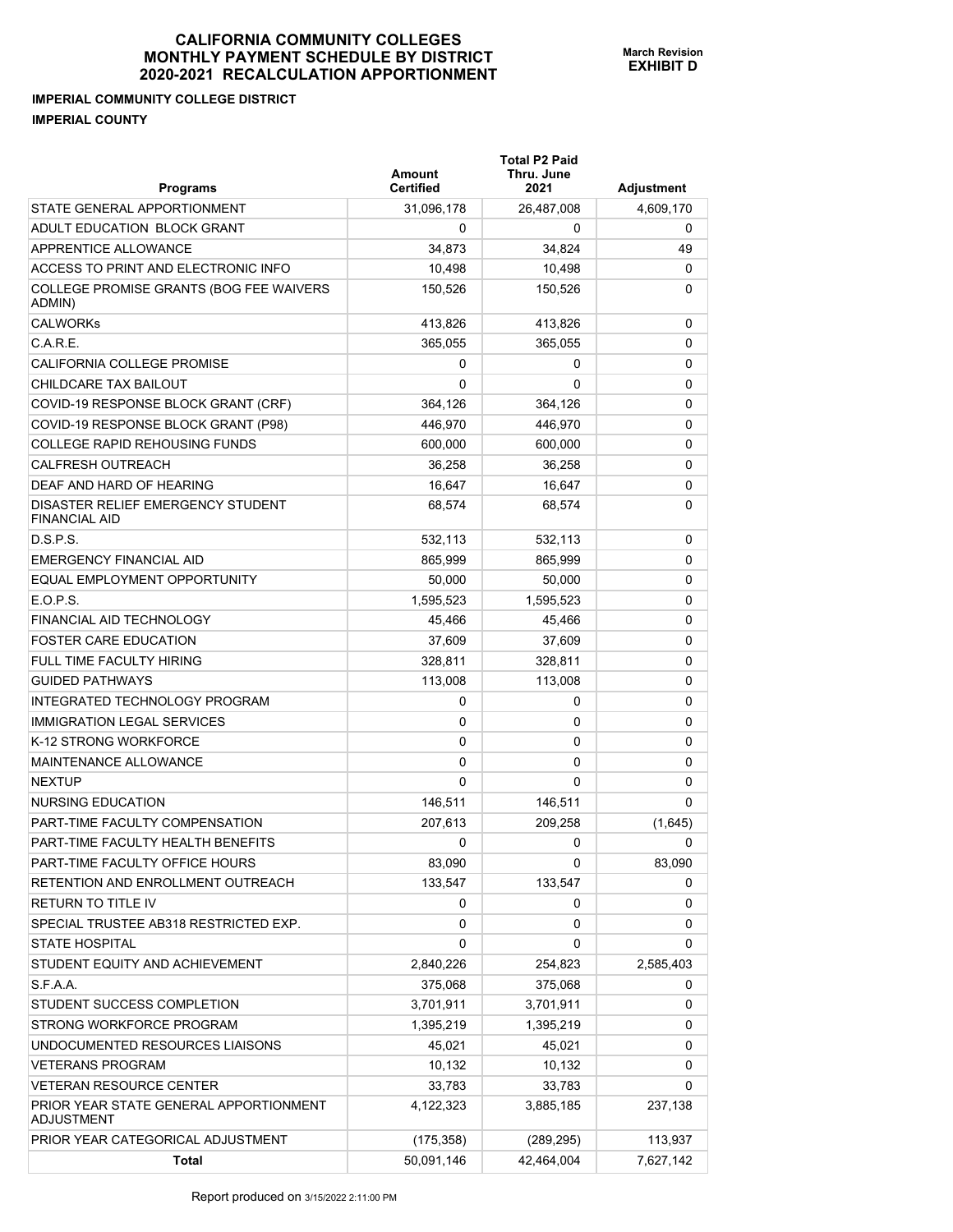## **KERN COMMUNITY COLLEGE DISTRICT KERN COUNTY**

| <b>Programs</b>                                             | Amount<br><b>Certified</b> | <b>Total P2 Paid</b><br>Thru. June<br>2021 | <b>Adjustment</b> |
|-------------------------------------------------------------|----------------------------|--------------------------------------------|-------------------|
| STATE GENERAL APPORTIONMENT                                 | 66,225,646                 | 45,453,816                                 | 20,771,830        |
| ADULT EDUCATION BLOCK GRANT                                 | 1,484,506                  | 1,484,506                                  | 0                 |
| APPRENTICE ALLOWANCE                                        | 351,999                    | 352,391                                    | (392)             |
| ACCESS TO PRINT AND ELECTRONIC INFO                         | 32,088                     | 32,088                                     | 0                 |
| COLLEGE PROMISE GRANTS (BOG FEE WAIVERS<br>ADMIN)           | 407,511                    | 407,511                                    | 0                 |
| <b>CALWORKs</b>                                             | 745,914                    | 745,914                                    | 0                 |
| C.A.R.E.                                                    | 487,782                    | 487,782                                    | 0                 |
| CALIFORNIA COLLEGE PROMISE                                  | 1,149,449                  | 1,149,449                                  | 0                 |
| CHILDCARE TAX BAILOUT                                       | 7,725                      | 7,725                                      | 0                 |
| COVID-19 RESPONSE BLOCK GRANT (CRF)                         | 1,053,493                  | 1,053,493                                  | 0                 |
| COVID-19 RESPONSE BLOCK GRANT (P98)                         | 1,293,176                  | 1,293,176                                  | 0                 |
| <b>COLLEGE RAPID REHOUSING FUNDS</b>                        | 0                          | 0                                          | 0                 |
| <b>CALFRESH OUTREACH</b>                                    | 61,807                     | 61,807                                     | 0                 |
| DEAF AND HARD OF HEARING                                    | 239,680                    | 239,680                                    | 0                 |
| DISASTER RELIEF EMERGENCY STUDENT<br><b>FINANCIAL AID</b>   | 272,679                    | 272,679                                    | 0                 |
| D.S.P.S.                                                    | 1,562,875                  | 1,562,875                                  | 0                 |
| <b>EMERGENCY FINANCIAL AID</b>                              | 2,831,327                  | 2,831,327                                  | 0                 |
| EQUAL EMPLOYMENT OPPORTUNITY                                | 50,000                     | 50,000                                     | 0                 |
| E.O.P.S.                                                    | 3,147,968                  | 3,147,968                                  | 0                 |
| FINANCIAL AID TECHNOLOGY                                    | 106,775                    | 106,775                                    | 0                 |
| <b>FOSTER CARE EDUCATION</b>                                | 243,249                    | 243,249                                    | 0                 |
| <b>FULL TIME FACULTY HIRING</b>                             | 1,001,192                  | 1,001,192                                  | 0                 |
| <b>GUIDED PATHWAYS</b>                                      | 368,237                    | 368,237                                    | 0                 |
| INTEGRATED TECHNOLOGY PROGRAM                               | 0                          | 0                                          | 0                 |
| <b>IMMIGRATION LEGAL SERVICES</b>                           | 0                          | 0                                          | 0                 |
| K-12 STRONG WORKFORCE                                       | 0                          | 0                                          | 0                 |
| MAINTENANCE ALLOWANCE                                       | 0                          | 0                                          | 0                 |
| <b>NEXTUP</b>                                               | 1,090,010                  | 1,090,010                                  | 0                 |
| <b>NURSING EDUCATION</b>                                    | 273,960                    | 275,421                                    | (1,461)           |
| PART-TIME FACULTY COMPENSATION                              | 506,855                    | 460,765                                    | 46,090            |
| PART-TIME FACULTY HEALTH BENEFITS                           | 0                          | 0                                          | 0                 |
| PART-TIME FACULTY OFFICE HOURS                              | 0                          | 0                                          | 0                 |
| RETENTION AND ENROLLMENT OUTREACH                           | 327,599                    | 327,599                                    | 0                 |
| RETURN TO TITLE IV                                          | 47,806                     | 0                                          | 47,806            |
| SPECIAL TRUSTEE AB318 RESTRICTED EXP.                       | 0                          | 0                                          | 0                 |
| <b>STATE HOSPITAL</b>                                       | 0                          | 0                                          | 0                 |
| STUDENT EQUITY AND ACHIEVEMENT                              | 10,391,200                 | 932,291                                    | 9,458,909         |
| S.F.A.A.                                                    | 1,088,012                  | 1,088,081                                  | (69)              |
| STUDENT SUCCESS COMPLETION                                  | 4,633,984                  | 4,633,984                                  | 0                 |
| STRONG WORKFORCE PROGRAM                                    | 4,261,173                  | 4,261,173                                  | 0                 |
| UNDOCUMENTED RESOURCES LIAISONS                             | 132,972                    | 132,972                                    | 0                 |
| <b>VETERANS PROGRAM</b>                                     | 87,193                     | 87,193                                     | 0                 |
| <b>VETERAN RESOURCE CENTER</b>                              | 191,513                    | 191,513                                    | 0                 |
| PRIOR YEAR STATE GENERAL APPORTIONMENT<br><b>ADJUSTMENT</b> | 16,150,331                 | 12,283,505                                 | 3,866,826         |
| PRIOR YEAR CATEGORICAL ADJUSTMENT                           | (151, 503)                 | (150, 851)                                 | (652)             |
| <b>Total</b>                                                | 122, 156, 183              | 87,967,296                                 | 34,188,887        |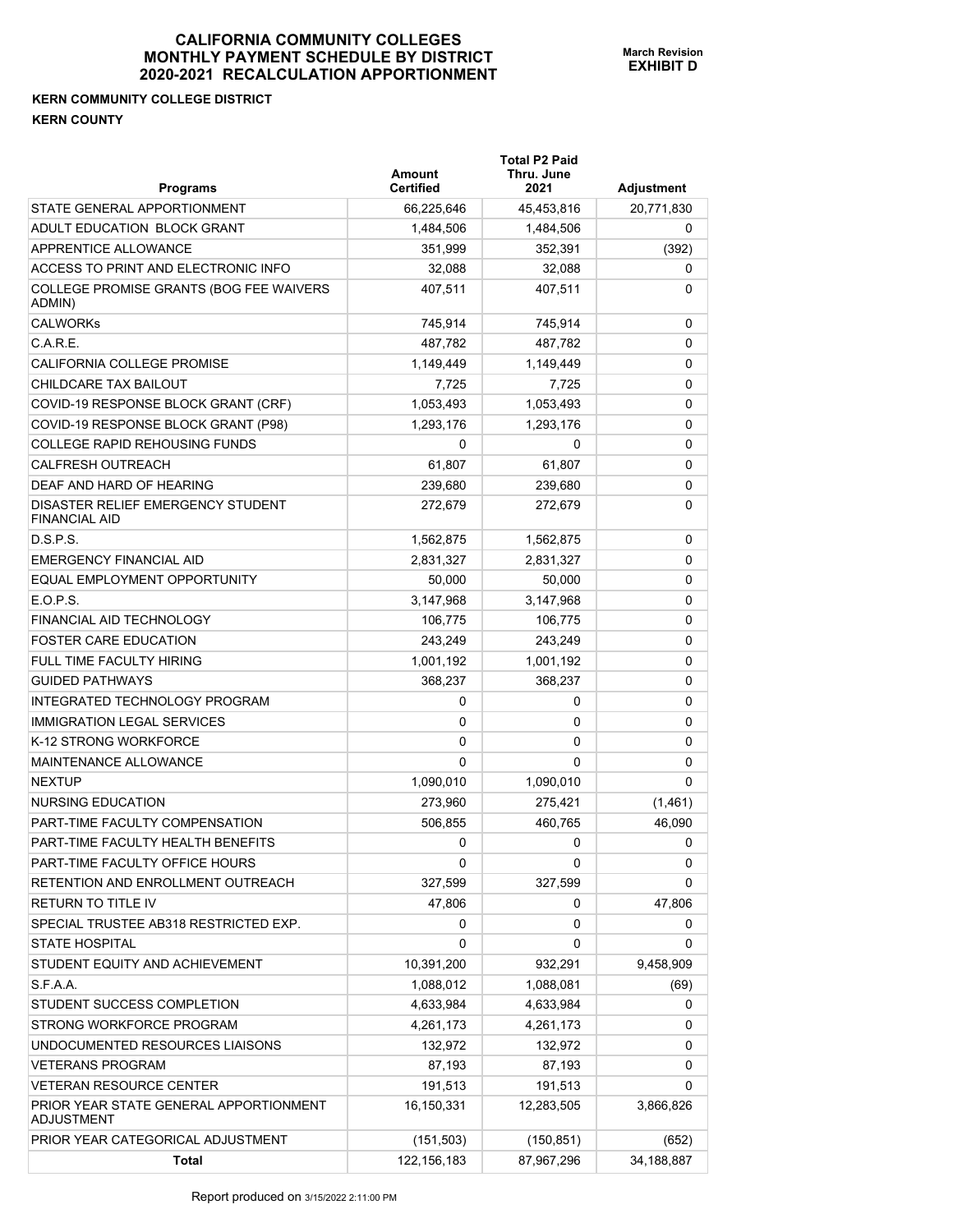#### **LAKE TAHOE COMMUNITY COLLEGE DISTRICT EL DORADO COUNTY**

| <b>Programs</b>                                           | <b>Amount</b><br><b>Certified</b> | <b>Total P2 Paid</b><br>Thru. June<br>2021 | <b>Adjustment</b> |
|-----------------------------------------------------------|-----------------------------------|--------------------------------------------|-------------------|
| STATE GENERAL APPORTIONMENT                               | 7,904,559                         | 5,832,848                                  | 2,071,711         |
| ADULT EDUCATION BLOCK GRANT                               | 915,901                           | 915,901                                    | 0                 |
| APPRENTICE ALLOWANCE                                      | 0                                 | 0                                          | 0                 |
| ACCESS TO PRINT AND ELECTRONIC INFO                       | 10,302                            | 10,302                                     | 0                 |
| COLLEGE PROMISE GRANTS (BOG FEE WAIVERS<br>ADMIN)         | 23,002                            | 23,002                                     | 0                 |
| <b>CALWORKs</b>                                           | 118,866                           | 118,866                                    | 0                 |
| C.A.R.E.                                                  | 46,765                            | 46,765                                     | 0                 |
| CALIFORNIA COLLEGE PROMISE                                | 63,705                            | 63,705                                     | 0                 |
| CHILDCARE TAX BAILOUT                                     | 0                                 | 0                                          | 0                 |
| COVID-19 RESPONSE BLOCK GRANT (CRF)                       | 93,210                            | 93,210                                     | 0                 |
| COVID-19 RESPONSE BLOCK GRANT (P98)                       | 114,416                           | 114,416                                    | 0                 |
| <b>COLLEGE RAPID REHOUSING FUNDS</b>                      | 0                                 | 0                                          | 0                 |
| <b>CALFRESH OUTREACH</b>                                  | 27,999                            | 27,999                                     | 0                 |
| DEAF AND HARD OF HEARING                                  | 5,779                             | 5,779                                      | 0                 |
| DISASTER RELIEF EMERGENCY STUDENT<br><b>FINANCIAL AID</b> | 27,179                            | 27,179                                     | 0                 |
| D.S.P.S.                                                  | 212,381                           | 212,381                                    | 0                 |
| <b>EMERGENCY FINANCIAL AID</b>                            | 230,697                           | 230,697                                    | 0                 |
| EQUAL EMPLOYMENT OPPORTUNITY                              | 50,000                            | 50.000                                     | 0                 |
| E.O.P.S.                                                  | 243,008                           | 243,008                                    | 0                 |
| FINANCIAL AID TECHNOLOGY                                  | 43,435                            | 43,435                                     | 0                 |
| <b>FOSTER CARE EDUCATION</b>                              | 69,849                            | 69,849                                     | 0                 |
| FULL TIME FACULTY HIRING                                  | 74,571                            | 74,571                                     | 0                 |
| <b>GUIDED PATHWAYS</b>                                    | 50,000                            | 50,000                                     | 0                 |
| INTEGRATED TECHNOLOGY PROGRAM                             | 0                                 | 0                                          | 0                 |
| <b>IMMIGRATION LEGAL SERVICES</b>                         | 0                                 | 0                                          | 0                 |
| K-12 STRONG WORKFORCE                                     | 0                                 | 0                                          | 0                 |
| <b>MAINTENANCE ALLOWANCE</b>                              | 0                                 | 0                                          | 0                 |
| <b>NEXTUP</b>                                             | 0                                 | 0                                          | 0                 |
| NURSING EDUCATION                                         | 0                                 | 0                                          | 0                 |
| PART-TIME FACULTY COMPENSATION                            | 91,105                            | 90,767                                     | 338               |
| PART-TIME FACULTY HEALTH BENEFITS                         | 0                                 | 0                                          | 0                 |
| PART-TIME FACULTY OFFICE HOURS                            | 5,915                             | 4,732                                      | 1,183             |
| RETENTION AND ENROLLMENT OUTREACH                         | 43,567                            | 43,567                                     | 0                 |
| RETURN TO TITLE IV                                        | 40,915                            | 0                                          | 40,915            |
| SPECIAL TRUSTEE AB318 RESTRICTED EXP.                     | 0                                 | 0                                          | 0                 |
| <b>STATE HOSPITAL</b>                                     | 0                                 | 0                                          | 0                 |
| STUDENT EQUITY AND ACHIEVEMENT                            | 1,006,410                         | 90,295                                     | 916,115           |
| S.F.A.A.                                                  | 127,750                           | 130,549                                    | (2,799)           |
| STUDENT SUCCESS COMPLETION                                | 75,781                            | 75,781                                     | 0                 |
| STRONG WORKFORCE PROGRAM                                  | 300,774                           | 300,774                                    | 0                 |
| UNDOCUMENTED RESOURCES LIAISONS                           | 30,451                            | 30,451                                     | 0                 |
| <b>VETERANS PROGRAM</b>                                   | 3,425                             | 3,425                                      | 0                 |
| <b>VETERAN RESOURCE CENTER</b>                            | 23,136                            | 23,136                                     | 0                 |

PRIOR YEAR CATEGORICAL ADJUSTMENT 30,462 30,462 30,462 0

**Total** 13,531,625 10,278,152 3,253,473

1,426,310 1,200,300 226,010

PRIOR YEAR STATE GENERAL APPORTIONMENT

ADJUSTMENT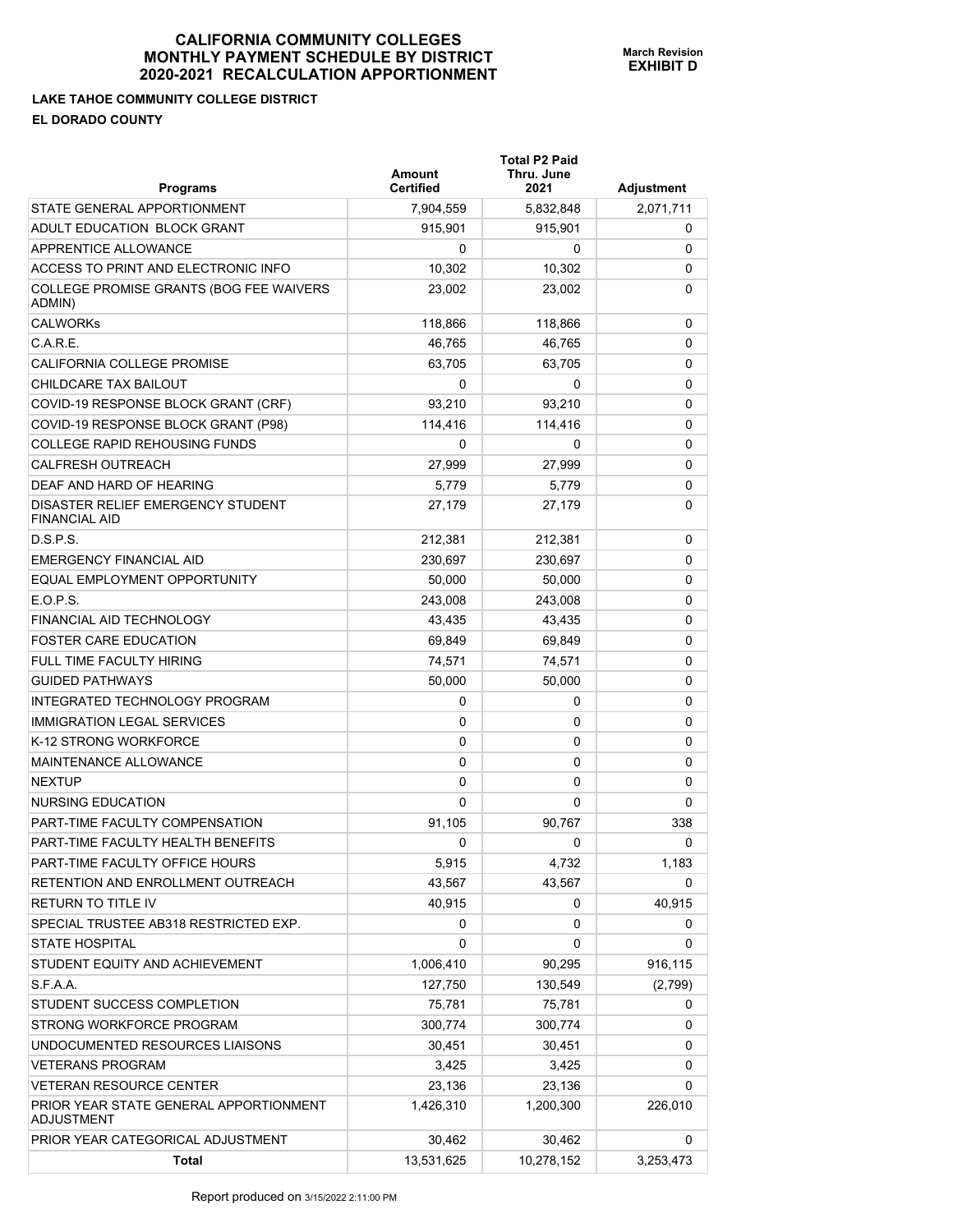## **LASSEN COMMUNITY COLLEGE DISTRICT LASSEN COUNTY**

| <b>Programs</b>                                             | Amount<br><b>Certified</b> | <b>Total P2 Paid</b><br>Thru. June<br>2021 | <b>Adjustment</b> |
|-------------------------------------------------------------|----------------------------|--------------------------------------------|-------------------|
| STATE GENERAL APPORTIONMENT                                 | 12,771,367                 | 9,745,476                                  | 3,025,891         |
| ADULT EDUCATION BLOCK GRANT                                 | 961.722                    | 961,722                                    | 0                 |
| <b>APPRENTICE ALLOWANCE</b>                                 | 0                          | 0                                          | 0                 |
| ACCESS TO PRINT AND ELECTRONIC INFO                         | 10,185                     | 10,185                                     | 0                 |
| COLLEGE PROMISE GRANTS (BOG FEE WAIVERS<br>ADMIN)           | 27,204                     | 27,204                                     | 0                 |
| <b>CALWORKs</b>                                             | 127,463                    | 127,463                                    | 0                 |
| C.A.R.E.                                                    | 56,466                     | 56,466                                     | 0                 |
| <b>CALIFORNIA COLLEGE PROMISE</b>                           | 69.971                     | 69,971                                     | 0                 |
| CHILDCARE TAX BAILOUT                                       | 0                          | 0                                          | 0                 |
| COVID-19 RESPONSE BLOCK GRANT (CRF)                         | 82,364                     | 82,364                                     | 0                 |
| COVID-19 RESPONSE BLOCK GRANT (P98)                         | 101,103                    | 101,103                                    | 0                 |
| <b>COLLEGE RAPID REHOUSING FUNDS</b>                        | 0                          | 0                                          | 0                 |
| <b>CALFRESH OUTREACH</b>                                    | 29,210                     | 29,210                                     | 0                 |
| DEAF AND HARD OF HEARING                                    | 0                          | 0                                          | 0                 |
| DISASTER RELIEF EMERGENCY STUDENT<br><b>FINANCIAL AID</b>   | 28,558                     | 28,558                                     | 0                 |
| D.S.P.S.                                                    | 213,222                    | 213,222                                    | 0                 |
| <b>EMERGENCY FINANCIAL AID</b>                              | 323,826                    | 323,826                                    | 0                 |
| EQUAL EMPLOYMENT OPPORTUNITY                                | 50,000                     | 50,000                                     | 0                 |
| E.O.P.S.                                                    | 397,148                    | 397,148                                    | 0                 |
| FINANCIAL AID TECHNOLOGY                                    | 41,434                     | 41,434                                     | 0                 |
| <b>FOSTER CARE EDUCATION</b>                                | 34,466                     | 34,466                                     | 0                 |
| FULL TIME FACULTY HIRING                                    | 60,296                     | 60,296                                     | 0                 |
| <b>GUIDED PATHWAYS</b>                                      | 50,000                     | 50,000                                     | 0                 |
| INTEGRATED TECHNOLOGY PROGRAM                               | 0                          | 0                                          | 0                 |
| <b>IMMIGRATION LEGAL SERVICES</b>                           | 0                          | 0                                          | 0                 |
| K-12 STRONG WORKFORCE                                       | 0                          | 0                                          | 0                 |
| MAINTENANCE ALLOWANCE                                       | 0                          | 0                                          | 0                 |
| <b>NEXTUP</b>                                               | 0                          | 0                                          | 0                 |
| NURSING EDUCATION                                           | 0                          | 0                                          | 0                 |
| PART-TIME FACULTY COMPENSATION                              | 79,952                     | 86,023                                     | (6,071)           |
| PART-TIME FACULTY HEALTH BENEFITS                           | 0                          | 0                                          | 0                 |
| PART-TIME FACULTY OFFICE HOURS                              | 0                          | 0                                          | 0                 |
| RETENTION AND ENROLLMENT OUTREACH                           | 49,082                     | 49,082                                     | 0                 |
| RETURN TO TITLE IV                                          | 0                          | 0                                          | 0                 |
| SPECIAL TRUSTEE AB318 RESTRICTED EXP.                       | 0                          | 0                                          | 0                 |
| <b>STATE HOSPITAL</b>                                       | 0                          | 0                                          | 0                 |
| STUDENT EQUITY AND ACHIEVEMENT                              | 1,139,682                  | 102,252                                    | 1,037,430         |
| S.F.A.A.                                                    | 159,284                    | 159,284                                    | 0                 |
| STUDENT SUCCESS COMPLETION                                  | 98,209                     | 98,209                                     | 0                 |
| STRONG WORKFORCE PROGRAM                                    | 304,361                    | 304,361                                    | 0                 |
| UNDOCUMENTED RESOURCES LIAISONS                             | 29,868                     | 29,868                                     | 0                 |
| <b>VETERANS PROGRAM</b>                                     | 3,140                      | 3,140                                      | 0                 |
| <b>VETERAN RESOURCE CENTER</b>                              | 22,683                     | 22,683                                     | 0                 |
| PRIOR YEAR STATE GENERAL APPORTIONMENT<br><b>ADJUSTMENT</b> | 2,155,674                  | 1,172,936                                  | 982,738           |
| PRIOR YEAR CATEGORICAL ADJUSTMENT                           | 4,459                      | 4,459                                      | 0                 |
| <b>Total</b>                                                | 19,482,399                 | 14,442,411                                 | 5,039,988         |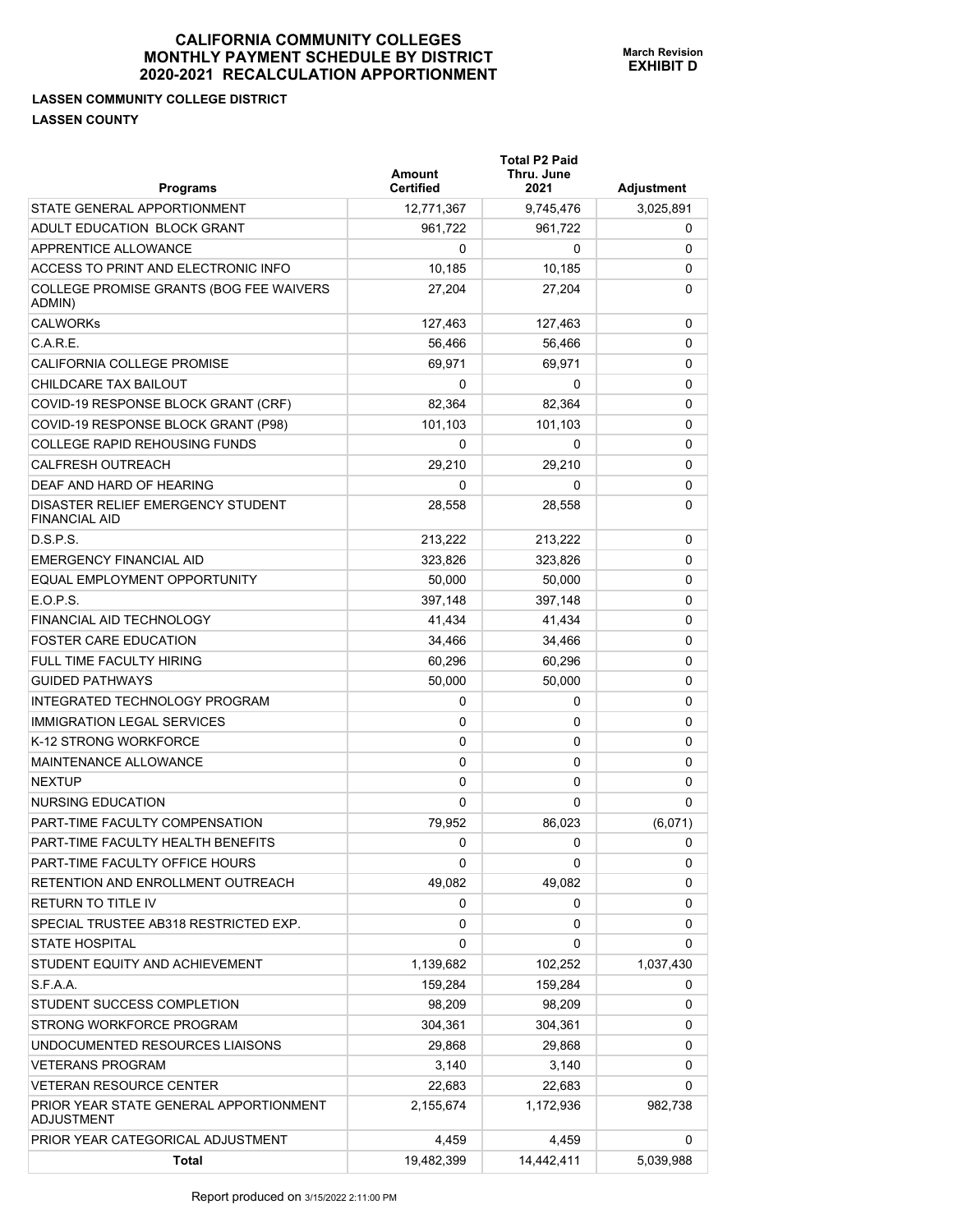## **LONG BEACH COMMUNITY COLLEGE DISTRICT LOS ANGELES COUNTY**

| <b>Programs</b>                                             | Amount<br><b>Certified</b> | <b>Total P2 Paid</b><br>Thru. June<br>2021 | Adjustment |
|-------------------------------------------------------------|----------------------------|--------------------------------------------|------------|
| STATE GENERAL APPORTIONMENT                                 | 54,845,660                 | 43,515,838                                 | 11,329,822 |
| ADULT EDUCATION BLOCK GRANT                                 | 1,222,841                  | 1,222,841                                  | 0          |
| APPRENTICE ALLOWANCE                                        | 0                          | 0                                          | 0          |
| ACCESS TO PRINT AND ELECTRONIC INFO                         | 11,554                     | 11,554                                     | 0          |
| COLLEGE PROMISE GRANTS (BOG FEE WAIVERS<br>ADMIN)           | 300,052                    | 300,052                                    | 0          |
| <b>CALWORKs</b>                                             | 668,161                    | 668,161                                    | 0          |
| C.A.R.E.                                                    | 294,433                    | 294,433                                    | 0          |
| <b>CALIFORNIA COLLEGE PROMISE</b>                           | 1,459,151                  | 1,459,151                                  | 0          |
| CHILDCARE TAX BAILOUT                                       | 58,426                     | 58,426                                     | 0          |
| COVID-19 RESPONSE BLOCK GRANT (CRF)                         | 953,906                    | 953,906                                    | 0          |
| COVID-19 RESPONSE BLOCK GRANT (P98)                         | 1,170,932                  | 1,170,932                                  | 0          |
| <b>COLLEGE RAPID REHOUSING FUNDS</b>                        | 700,000                    | 700,000                                    | 0          |
| <b>CALFRESH OUTREACH</b>                                    | 53.672                     | 53,672                                     | 0          |
| DEAF AND HARD OF HEARING                                    | 443.917                    | 443,917                                    | 0          |
| DISASTER RELIEF EMERGENCY STUDENT<br><b>FINANCIAL AID</b>   | 183,624                    | 183,624                                    | 0          |
| D.S.P.S.                                                    | 1,804,312                  | 1,804,312                                  | 0          |
| <b>EMERGENCY FINANCIAL AID</b>                              | 2,205,540                  | 2,205,540                                  | 0          |
| EQUAL EMPLOYMENT OPPORTUNITY                                | 50,000                     | 50,000                                     | 0          |
| E.O.P.S.                                                    | 1,739,472                  | 1,739,472                                  | 0          |
| FINANCIAL AID TECHNOLOGY                                    | 62,804                     | 62,804                                     | 0          |
| <b>FOSTER CARE EDUCATION</b>                                | 130,293                    | 130,293                                    | 0          |
| FULL TIME FACULTY HIRING                                    | 839,358                    | 839,358                                    | 0          |
| <b>GUIDED PATHWAYS</b>                                      | 228,109                    | 228,109                                    | 0          |
| INTEGRATED TECHNOLOGY PROGRAM                               | 0                          | 0                                          | 0          |
| <b>IMMIGRATION LEGAL SERVICES</b>                           | 0                          | 0                                          | 0          |
| K-12 STRONG WORKFORCE                                       | 0                          | 0                                          | 0          |
| MAINTENANCE ALLOWANCE                                       | $\Omega$                   | 0                                          | 0          |
| <b>NEXTUP</b>                                               | 284,421                    | 284,421                                    | 0          |
| <b>NURSING EDUCATION</b>                                    | 90.581                     | 90,581                                     | 0          |
| PART-TIME FACULTY COMPENSATION                              | 419,655                    | 417,209                                    | 2,446      |
| PART-TIME FACULTY HEALTH BENEFITS                           | 0                          | 0                                          | 0          |
| PART-TIME FACULTY OFFICE HOURS                              | 0                          | 0                                          | 0          |
| RETENTION AND ENROLLMENT OUTREACH                           | 242,756                    | 242,756                                    | 0          |
| <b>RETURN TO TITLE IV</b>                                   | 7,938                      | 0                                          | 7,938      |
| SPECIAL TRUSTEE AB318 RESTRICTED EXP.                       | 0                          | 0                                          | 0          |
| <b>STATE HOSPITAL</b>                                       | 0                          | 0                                          | 0          |
| STUDENT EQUITY AND ACHIEVEMENT                              | 6,508,200                  | 583,911                                    | 5,924,289  |
| S.F.A.A.                                                    | 861,956                    | 861,956                                    | 0          |
| STUDENT SUCCESS COMPLETION                                  | 2,918,115                  | 2,918,115                                  | 0          |
| STRONG WORKFORCE PROGRAM                                    | 1,495,288                  | 1,495,288                                  | 0          |
| UNDOCUMENTED RESOURCES LIAISONS                             | 76,739                     | 76,739                                     | 0          |
| <b>VETERANS PROGRAM</b>                                     | 99,037                     | 99,037                                     | 0          |
| <b>VETERAN RESOURCE CENTER</b>                              | 174,917                    | 174,917                                    | 0          |
| PRIOR YEAR STATE GENERAL APPORTIONMENT<br><b>ADJUSTMENT</b> | 12,828,980                 | 11,797,113                                 | 1,031,867  |
| PRIOR YEAR CATEGORICAL ADJUSTMENT                           | 2,478                      | 2,478                                      | 0          |
| <b>Total</b>                                                | 95,437,278                 | 77,140,916                                 | 18,296,362 |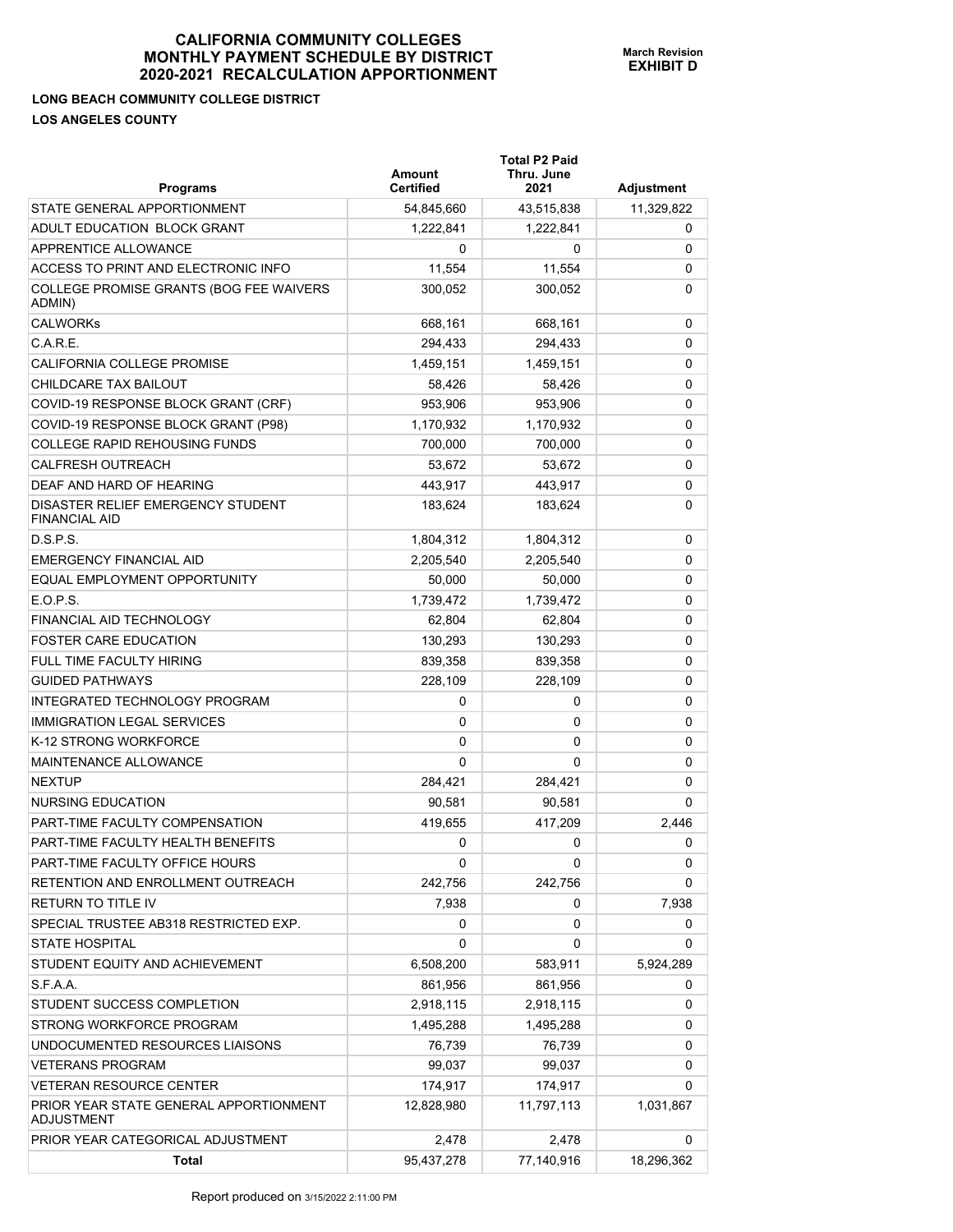## **LOS ANGELES COMMUNITY COLLEGE DISTRICT LOS ANGELES COUNTY**

| <b>Programs</b>                                           | Amount<br><b>Certified</b> | <b>Total P2 Paid</b><br>Thru. June<br>2021 | Adjustment  |
|-----------------------------------------------------------|----------------------------|--------------------------------------------|-------------|
| STATE GENERAL APPORTIONMENT                               | 186,638,271                | 135,222,588                                | 51,415,683  |
| ADULT EDUCATION BLOCK GRANT                               | 7,979,033                  | 7,979,033                                  | 0           |
| APPRENTICE ALLOWANCE                                      | 258,575                    | 266,795                                    | (8, 220)    |
| ACCESS TO PRINT AND ELECTRONIC INFO                       | 100,995                    | 100,995                                    | 0           |
| COLLEGE PROMISE GRANTS (BOG FEE WAIVERS<br>ADMIN)         | 1,322,382                  | 1,322,382                                  | 0           |
| <b>CALWORKs</b>                                           | 7,022,682                  | 7,022,682                                  | 0           |
| C.A.R.E.                                                  | 1,612,272                  | 1,612,272                                  | 0           |
| CALIFORNIA COLLEGE PROMISE                                | 4,059,131                  | 4,059,131                                  | 0           |
| CHILDCARE TAX BAILOUT                                     | 1,193,672                  | 1,193,672                                  | 0           |
| COVID-19 RESPONSE BLOCK GRANT (CRF)                       | 4,795,808                  | 4,795,808                                  | 0           |
| COVID-19 RESPONSE BLOCK GRANT (P98)                       | 5,886,912                  | 5,886,912                                  | 0           |
| <b>COLLEGE RAPID REHOUSING FUNDS</b>                      | 700,000                    | 700,000                                    | 0           |
| <b>CALFRESH OUTREACH</b>                                  | 139,280                    | 139.280                                    | 0           |
| DEAF AND HARD OF HEARING                                  | 310,092                    | 310,092                                    | 0           |
| DISASTER RELIEF EMERGENCY STUDENT<br><b>FINANCIAL AID</b> | 1,110,874                  | 1,110,874                                  | 0           |
| D.S.P.S.                                                  | 6,976,884                  | 6,976,884                                  | 0           |
| <b>EMERGENCY FINANCIAL AID</b>                            | 8,790,779                  | 8,790,779                                  | 0           |
| EQUAL EMPLOYMENT OPPORTUNITY                              | 50,000                     | 50,000                                     | 0           |
| E.O.P.S.                                                  | 13,531,035                 | 13,531,035                                 | 0           |
| FINANCIAL AID TECHNOLOGY                                  | 318,612                    | 318,612                                    | 0           |
| <b>FOSTER CARE EDUCATION</b>                              | 606,114                    | 606,114                                    | 0           |
| FULL TIME FACULTY HIRING                                  | 4,443,839                  | 4,443,839                                  | 0           |
| <b>GUIDED PATHWAYS</b>                                    | 1,303,995                  | 1,303,995                                  | 0           |
| INTEGRATED TECHNOLOGY PROGRAM                             | 0                          | 0                                          | 0           |
| <b>IMMIGRATION LEGAL SERVICES</b>                         | 10,000,000                 | 10,000,000                                 | 0           |
| K-12 STRONG WORKFORCE                                     | 0                          | 0                                          | 0           |
| MAINTENANCE ALLOWANCE                                     | $\Omega$                   | 0                                          | 0           |
| <b>NEXTUP</b>                                             | 3,404,947                  | 3,404,947                                  | 0           |
| NURSING EDUCATION                                         | 1,271,378                  | 1,271,378                                  | 0           |
| PART-TIME FACULTY COMPENSATION                            | 2,090,065                  | 2,097,537                                  | (7, 472)    |
| PART-TIME FACULTY HEALTH BENEFITS                         | 22,769                     | 40,343                                     | (17, 574)   |
| PART-TIME FACULTY OFFICE HOURS                            | 5,271,365                  | 4,256,804                                  | 1,014,561   |
| RETENTION AND ENROLLMENT OUTREACH                         | 1,436,904                  | 1,436,904                                  | 0           |
| RETURN TO TITLE IV                                        | 38,720                     | 0                                          | 38,720      |
| SPECIAL TRUSTEE AB318 RESTRICTED EXP.                     | 0                          | 0                                          | 0           |
| <b>STATE HOSPITAL</b>                                     | 0                          | 0                                          | 0           |
| STUDENT EQUITY AND ACHIEVEMENT                            | 46,147,546                 | 4,140,323                                  | 42,007,223  |
| S.F.A.A.                                                  | 4,977,666                  | 4,977,902                                  | (236)       |
| STUDENT SUCCESS COMPLETION                                | 13,505,216                 | 13,505,216                                 | 0           |
| STRONG WORKFORCE PROGRAM                                  | 11,125,334                 | 11,125,334                                 | 0           |
| UNDOCUMENTED RESOURCES LIAISONS                           | 486,908                    | 486,908                                    | 0           |
| <b>VETERANS PROGRAM</b>                                   | 269,712                    | 269,712                                    | 0           |
| <b>VETERAN RESOURCE CENTER</b>                            | 587,450                    | 587,450                                    | 0           |
| PRIOR YEAR STATE GENERAL APPORTIONMENT<br>ADJUSTMENT      | 55,899,388                 | 46,997,446                                 | 8,901,942   |
| PRIOR YEAR CATEGORICAL ADJUSTMENT                         | 6,521,511                  | 5,807,661                                  | 713,850     |
| <b>Total</b>                                              | 422,208,116                | 318,149,639                                | 104,058,477 |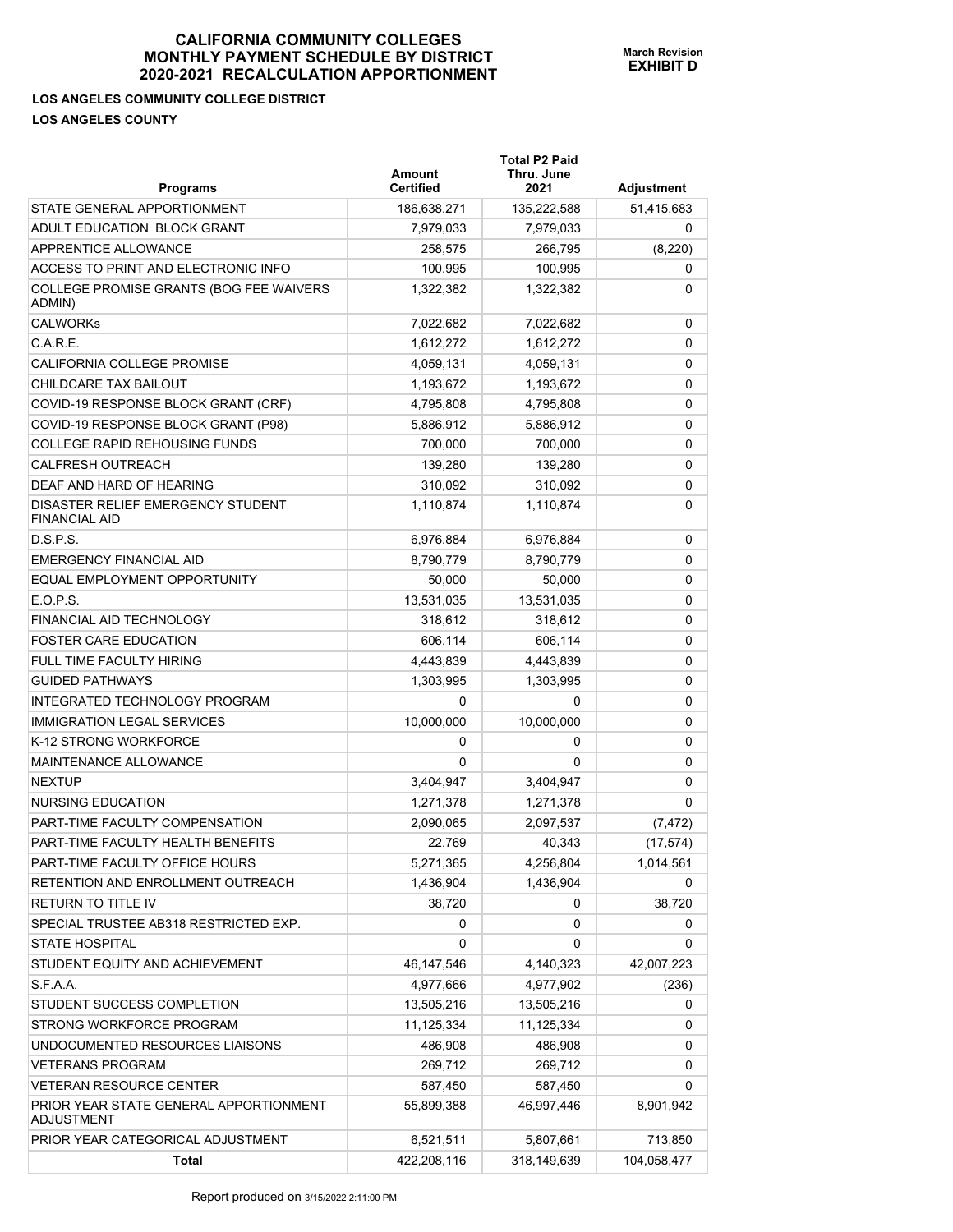## **LOS RIOS COMMUNITY COLLEGE DISTRICT SACRAMENTO COUNTY**

| <b>Programs</b>                                           | Amount<br><b>Certified</b> | <b>Total P2 Paid</b><br>Thru. June<br>2021 | Adjustment |
|-----------------------------------------------------------|----------------------------|--------------------------------------------|------------|
| STATE GENERAL APPORTIONMENT                               | 128,112,695                | 100,481,073                                | 27,631,622 |
| ADULT EDUCATION BLOCK GRANT                               | 0                          | 0                                          | 0          |
| APPRENTICE ALLOWANCE                                      | 5,923,102                  | 6,095,120                                  | (172, 018) |
| ACCESS TO PRINT AND ELECTRONIC INFO                       | 44,835                     | 44,835                                     | 0          |
| COLLEGE PROMISE GRANTS (BOG FEE WAIVERS<br>ADMIN)         | 727,258                    | 727,258                                    | 0          |
| <b>CALWORKs</b>                                           | 2,763,456                  | 2,763,456                                  | 0          |
| C.A.R.E.                                                  | 645.417                    | 645.417                                    | 0          |
| <b>CALIFORNIA COLLEGE PROMISE</b>                         | 2,724,856                  | 2,724,856                                  | 0          |
| CHILDCARE TAX BAILOUT                                     | 205,071                    | 205,071                                    | 0          |
| COVID-19 RESPONSE BLOCK GRANT (CRF)                       | 2,500,826                  | 2,500,826                                  | 0          |
| COVID-19 RESPONSE BLOCK GRANT (P98)                       | 3,069,796                  | 3,069,796                                  | 0          |
| COLLEGE RAPID REHOUSING FUNDS                             | 0                          | 0                                          | 0          |
| <b>CALFRESH OUTREACH</b>                                  | 94,426                     | 94,426                                     | 0          |
| DEAF AND HARD OF HEARING                                  | 286,914                    | 286,914                                    | 0          |
| DISASTER RELIEF EMERGENCY STUDENT<br><b>FINANCIAL AID</b> | 595,222                    | 595,222                                    | 0          |
| D.S.P.S.                                                  | 4,764,957                  | 4,764,957                                  | 0          |
| <b>EMERGENCY FINANCIAL AID</b>                            | 5,340,448                  | 5,340,448                                  | 0          |
| EQUAL EMPLOYMENT OPPORTUNITY                              | 50,000                     | 50,000                                     | 0          |
| E.O.P.S.                                                  | 4,305,426                  | 4,305,426                                  | 0          |
| FINANCIAL AID TECHNOLOGY                                  | 166,246                    | 166,246                                    | 0          |
| <b>FOSTER CARE EDUCATION</b>                              | 192,376                    | 192,376                                    | 0          |
| <b>FULL TIME FACULTY HIRING</b>                           | 1,968,305                  | 1,968,305                                  | 0          |
| <b>GUIDED PATHWAYS</b>                                    | 574,975                    | 574,975                                    | 0          |
| INTEGRATED TECHNOLOGY PROGRAM                             | 0                          | 0                                          | 0          |
| <b>IMMIGRATION LEGAL SERVICES</b>                         | 0                          | 0                                          | 0          |
| K-12 STRONG WORKFORCE                                     | 0                          | 0                                          | 0          |
| <b>MAINTENANCE ALLOWANCE</b>                              | 0                          | 0                                          | 0          |
| <b>NEXTUP</b>                                             | 986,995                    | 986,995                                    | 0          |
| NURSING EDUCATION                                         | 378,455                    | 378,455                                    | 0          |
| PART-TIME FACULTY COMPENSATION                            | 941,729                    | 1,093,784                                  | (152, 055) |
| PART-TIME FACULTY HEALTH BENEFITS                         | 56,388                     | 64,446                                     | (8,058)    |
| PART-TIME FACULTY OFFICE HOURS                            | 894,196                    | 715,357                                    | 178,839    |
| RETENTION AND ENROLLMENT OUTREACH                         | 574,991                    | 574,991                                    | 0          |
| <b>RETURN TO TITLE IV</b>                                 | 1,839                      | 0                                          | 1,839      |
| SPECIAL TRUSTEE AB318 RESTRICTED EXP.                     | 0                          | 0                                          | 0          |
| <b>STATE HOSPITAL</b>                                     | 0                          | 0                                          | 0          |
| STUDENT EQUITY AND ACHIEVEMENT                            | 20,330,111                 | 1,824,002                                  | 18,506,109 |
| S.F.A.A.                                                  | 2,743,094                  | 2,743,094                                  | 0          |
| STUDENT SUCCESS COMPLETION                                | 5,152,344                  | 5,152,344                                  | 0          |
| STRONG WORKFORCE PROGRAM                                  | 8,038,888                  | 8,038,888                                  | 0          |
| UNDOCUMENTED RESOURCES LIAISONS                           | 236,246                    | 236,246                                    | 0          |
| <b>VETERANS PROGRAM</b>                                   | 152,694                    | 152,694                                    | 0          |
| VETERAN RESOURCE CENTER                                   | 499,183                    | 499,183                                    | 0          |
| PRIOR YEAR STATE GENERAL APPORTIONMENT<br>ADJUSTMENT      | 23,631,330                 | 23,557,757                                 | 73,573     |
| PRIOR YEAR CATEGORICAL ADJUSTMENT                         | 24,631                     | 161,896                                    | (137, 265) |
| <b>Total</b>                                              | 229,699,721                | 183,777,135                                | 45,922,586 |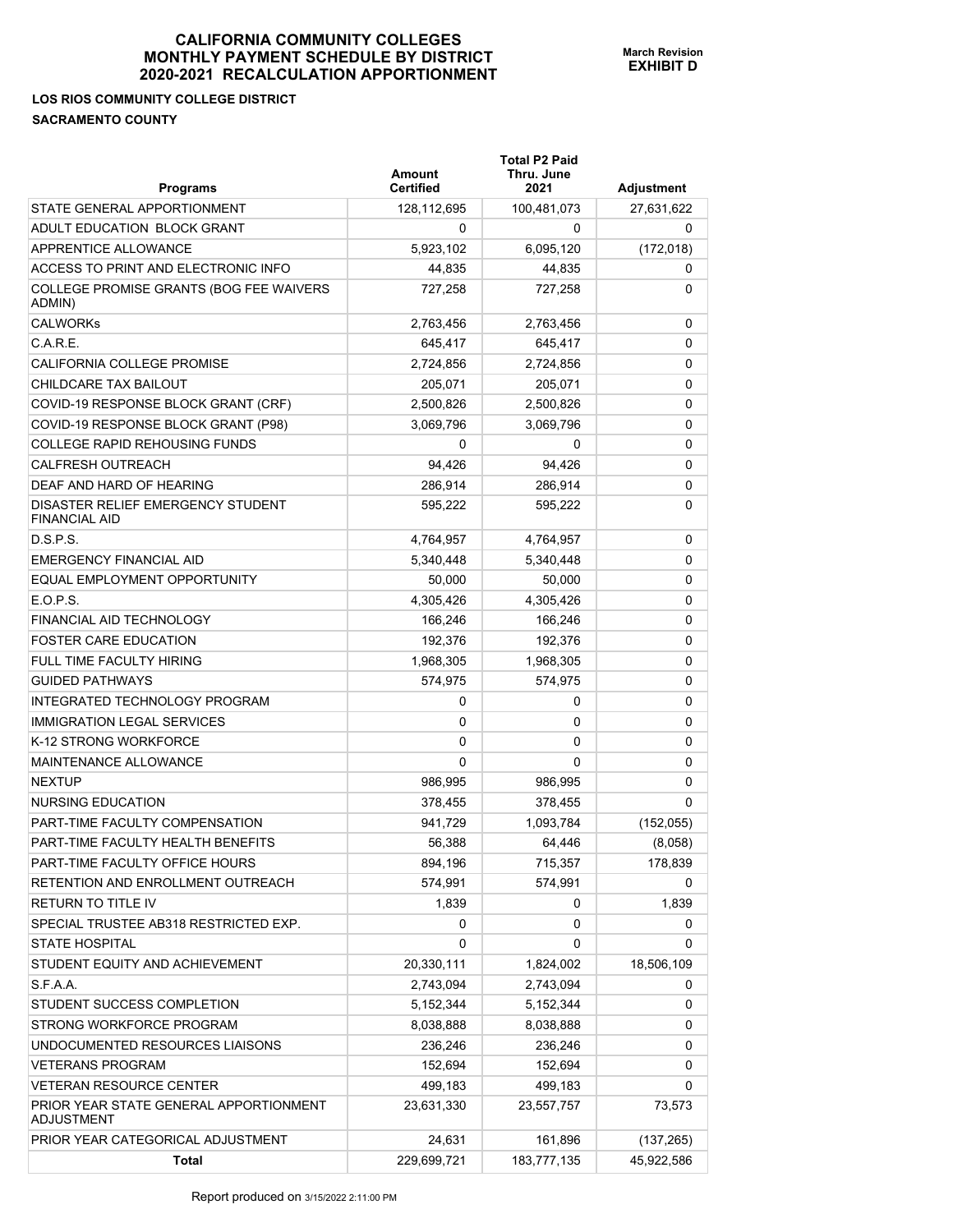## **MARIN COMMUNITY COLLEGE DISTRICT MARIN COUNTY**

| <b>Programs</b>                                             | Amount<br><b>Certified</b> | <b>Total P2 Paid</b><br>Thru. June<br>2021 | Adjustment |
|-------------------------------------------------------------|----------------------------|--------------------------------------------|------------|
| STATE GENERAL APPORTIONMENT                                 | 228,521                    | 0                                          | 228,521    |
| ADULT EDUCATION BLOCK GRANT                                 | 1,505,093                  | 1,505,093                                  | 0          |
| <b>APPRENTICE ALLOWANCE</b>                                 | 0                          | 0                                          | 0          |
| ACCESS TO PRINT AND ELECTRONIC INFO                         | 10,443                     | 10,443                                     | 0          |
| COLLEGE PROMISE GRANTS (BOG FEE WAIVERS<br>ADMIN)           | 28,731                     | 28,731                                     | 0          |
| <b>CALWORKs</b>                                             | 153,498                    | 153,498                                    | 0          |
| C.A.R.E.                                                    | 87,284                     | 87,284                                     | 0          |
| <b>CALIFORNIA COLLEGE PROMISE</b>                           | 368.937                    | 368,937                                    | 0          |
| CHILDCARE TAX BAILOUT                                       | 86,034                     | 86,034                                     | 0          |
| COVID-19 RESPONSE BLOCK GRANT (CRF)                         | 166,767                    | 166,767                                    | 0          |
| COVID-19 RESPONSE BLOCK GRANT (P98)                         | 204,709                    | 204,709                                    | 0          |
| <b>COLLEGE RAPID REHOUSING FUNDS</b>                        | 0                          | 0                                          | 0          |
| <b>CALFRESH OUTREACH</b>                                    | 27,920                     | 27,920                                     | 0          |
| DEAF AND HARD OF HEARING                                    | 83,234                     | 83,234                                     | 0          |
| DISASTER RELIEF EMERGENCY STUDENT<br><b>FINANCIAL AID</b>   | 28,880                     | 28,880                                     | 0          |
| D.S.P.S.                                                    | 676,938                    | 676,938                                    | 0          |
| <b>EMERGENCY FINANCIAL AID</b>                              | 224.623                    | 224,623                                    | 0          |
| EQUAL EMPLOYMENT OPPORTUNITY                                | 50,000                     | 50,000                                     | 0          |
| E.O.P.S.                                                    | 526,460                    | 526,460                                    | 0          |
| FINANCIAL AID TECHNOLOGY                                    | 43,683                     | 43,683                                     | 0          |
| <b>FOSTER CARE EDUCATION</b>                                | 38,080                     | 38,080                                     | 0          |
| FULL TIME FACULTY HIRING                                    | 165,436                    | 165,436                                    | 0          |
| <b>GUIDED PATHWAYS</b>                                      | 50,496                     | 50,496                                     | 0          |
| INTEGRATED TECHNOLOGY PROGRAM                               | 0                          | 0                                          | 0          |
| <b>IMMIGRATION LEGAL SERVICES</b>                           | 0                          | 0                                          | 0          |
| K-12 STRONG WORKFORCE                                       | 0                          | 0                                          | 0          |
| MAINTENANCE ALLOWANCE                                       | 0                          | 0                                          | 0          |
| <b>NEXTUP</b>                                               | 0                          | 0                                          | 0          |
| NURSING EDUCATION                                           | 114,368                    | 114,368                                    | 0          |
| PART-TIME FACULTY COMPENSATION                              | 117,313                    | 122,939                                    | (5,626)    |
| PART-TIME FACULTY HEALTH BENEFITS                           | 19,333                     | 22,096                                     | (2,763)    |
| PART-TIME FACULTY OFFICE HOURS                              | 409,294                    | 327,435                                    | 81,859     |
| RETENTION AND ENROLLMENT OUTREACH                           | 76,880                     | 76,880                                     | 0          |
| <b>RETURN TO TITLE IV</b>                                   | 11,792                     | 0                                          | 11,792     |
| SPECIAL TRUSTEE AB318 RESTRICTED EXP.                       | 0                          | 0                                          | 0          |
| <b>STATE HOSPITAL</b>                                       | 0                          | 0                                          | 0          |
| STUDENT EQUITY AND ACHIEVEMENT                              | 1,594,636                  | 143,070                                    | 1,451,566  |
| S.F.A.A.                                                    | 152,820                    | 152,820                                    | 0          |
| STUDENT SUCCESS COMPLETION                                  | 224,776                    | 224,776                                    | 0          |
| STRONG WORKFORCE PROGRAM                                    | 541,355                    | 541,355                                    | 0          |
| UNDOCUMENTED RESOURCES LIAISONS                             | 34,407                     | 34,407                                     | 0          |
| <b>VETERANS PROGRAM</b>                                     | 3,710                      | 3,710                                      | 0          |
| <b>VETERAN RESOURCE CENTER</b>                              | 23,589                     | 23,589                                     | 0          |
| PRIOR YEAR STATE GENERAL APPORTIONMENT<br><b>ADJUSTMENT</b> | 91,940                     | 91,940                                     | 0          |
| PRIOR YEAR CATEGORICAL ADJUSTMENT                           | 46,864                     | 46,864                                     | 0          |
| <b>Total</b>                                                | 8,218,844                  | 6,453,495                                  | 1,765,349  |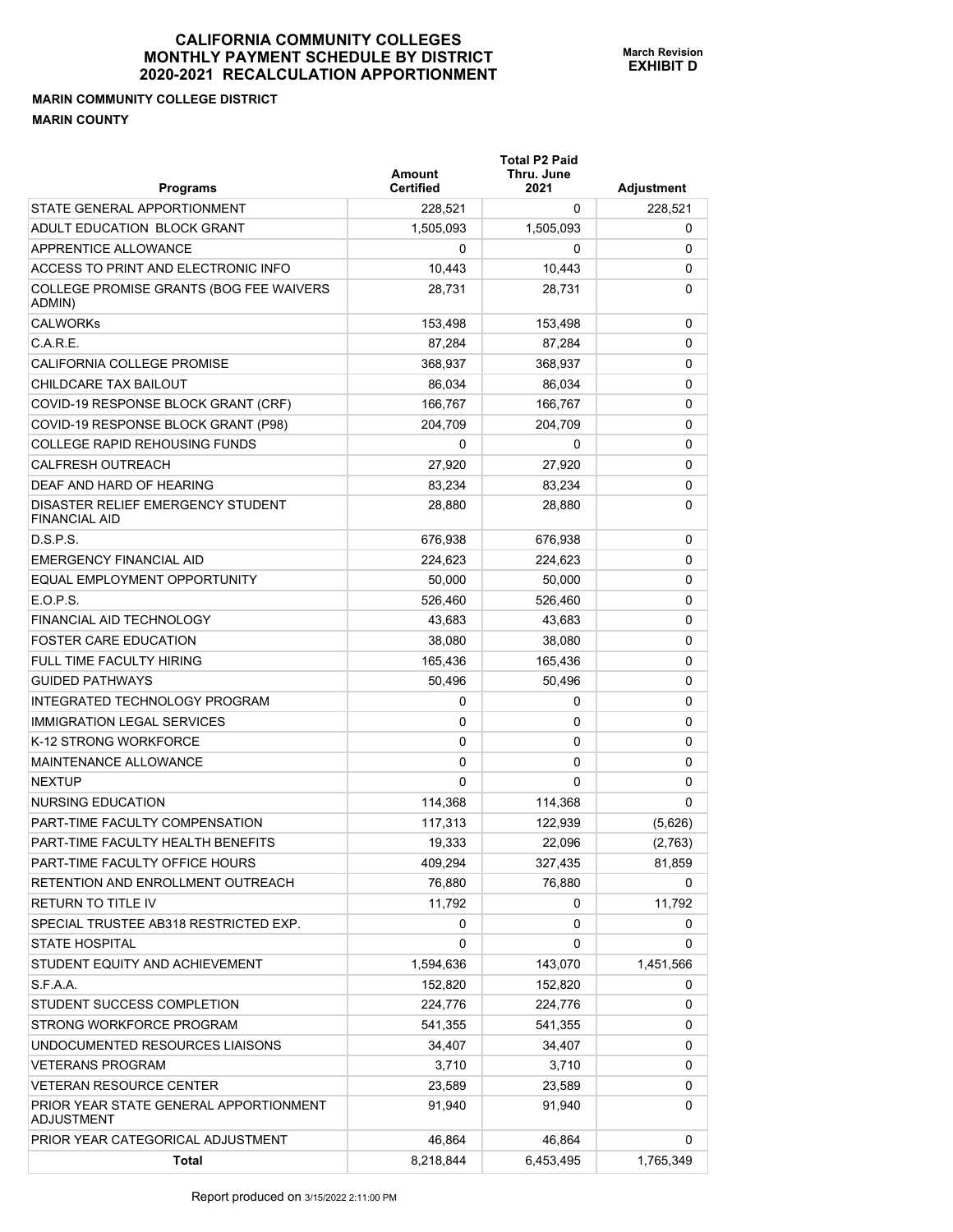## **MENDOCINO-LAKE COMMUNITY COLLEGE DISTRICT MENDOCINO COUNTY**

| <b>Programs</b>                                           | <b>Amount</b><br>Certified | <b>Total P2 Paid</b><br>Thru. June<br>2021 | Adjustment |
|-----------------------------------------------------------|----------------------------|--------------------------------------------|------------|
| STATE GENERAL APPORTIONMENT                               | 8,151,632                  | 5,207,386                                  | 2,944,246  |
| ADULT EDUCATION BLOCK GRANT                               | 1,570,149                  | 1,570,149                                  | 0          |
| <b>APPRENTICE ALLOWANCE</b>                               | 0                          | 0                                          | 0          |
| ACCESS TO PRINT AND ELECTRONIC INFO                       | 10,296                     | 10,296                                     | 0          |
| COLLEGE PROMISE GRANTS (BOG FEE WAIVERS<br>ADMIN)         | 37,352                     | 37,352                                     | 0          |
| <b>CALWORKs</b>                                           | 230,906                    | 230,906                                    | 0          |
| C.A.R.E.                                                  | 78,560                     | 78,560                                     | 0          |
| CALIFORNIA COLLEGE PROMISE                                | 62,925                     | 62.925                                     | 0          |
| CHILDCARE TAX BAILOUT                                     | 0                          | 0                                          | 0          |
| COVID-19 RESPONSE BLOCK GRANT (CRF)                       | 134,902                    | 134,902                                    | 0          |
| COVID-19 RESPONSE BLOCK GRANT (P98)                       | 165,594                    | 165,594                                    | 0          |
| <b>COLLEGE RAPID REHOUSING FUNDS</b>                      | 0                          | 0                                          | 0          |
| <b>CALFRESH OUTREACH</b>                                  | 28,837                     | 28,837                                     | 0          |
| DEAF AND HARD OF HEARING                                  | 55,490                     | 55,490                                     | 0          |
| DISASTER RELIEF EMERGENCY STUDENT<br><b>FINANCIAL AID</b> | 30,210                     | 30,210                                     | 0          |
| D.S.P.S.                                                  | 355,778                    | 355,778                                    | 0          |
| EMERGENCY FINANCIAL AID                                   | 295,179                    | 295,179                                    | 0          |
| EQUAL EMPLOYMENT OPPORTUNITY                              | 50,000                     | 50,000                                     | 0          |
| E.O.P.S.                                                  | 671,662                    | 671,662                                    | 0          |
| <b>FINANCIAL AID TECHNOLOGY</b>                           | 42,666                     | 42,666                                     | 0          |
| <b>FOSTER CARE EDUCATION</b>                              | 0                          | 0                                          | 0          |
| <b>FULL TIME FACULTY HIRING</b>                           | 109,098                    | 109,098                                    | 0          |
| <b>GUIDED PATHWAYS</b>                                    | 52,761                     | 52,761                                     | 0          |
| INTEGRATED TECHNOLOGY PROGRAM                             | 0                          | 0                                          | 0          |
| <b>IMMIGRATION LEGAL SERVICES</b>                         | 0                          | 0                                          | 0          |
| K-12 STRONG WORKFORCE                                     | 0                          | 0                                          | 0          |
| MAINTENANCE ALLOWANCE                                     | $\Omega$                   | 0                                          | 0          |
| <b>NEXTUP</b>                                             | $\Omega$                   | $\Omega$                                   | 0          |
| <b>NURSING EDUCATION</b>                                  | 173,093                    | 173,093                                    | 0          |
| PART-TIME FACULTY COMPENSATION                            | 116,003                    | 109,002                                    | 7,001      |
| PART-TIME FACULTY HEALTH BENEFITS                         | 0                          | 0                                          | 0          |
| PART-TIME FACULTY OFFICE HOURS                            | 14,500                     | 11,600                                     | 2,900      |
| RETENTION AND ENROLLMENT OUTREACH                         | 84,047                     | 84.047                                     | 0          |
| RETURN TO TITLE IV                                        | 380                        | 0                                          | 380        |
| SPECIAL TRUSTEE AB318 RESTRICTED EXP.                     | 0                          | 0                                          | 0          |
| <b>STATE HOSPITAL</b>                                     | 0                          | 0                                          | 0          |
| STUDENT EQUITY AND ACHIEVEMENT                            | 1,402,062                  | 125,792                                    | 1,276,270  |
| S.F.A.A.                                                  | 166,279                    | 166,279                                    | 0          |
| STUDENT SUCCESS COMPLETION                                | 537,515                    | 537,515                                    | 0          |
| STRONG WORKFORCE PROGRAM                                  | 829,858                    | 829,858                                    | 0          |
| UNDOCUMENTED RESOURCES LIAISONS                           | 32,693                     | 32,693                                     | 0          |
| <b>VETERANS PROGRAM</b>                                   | 7,278                      | 7,278                                      | 0          |
| VETERAN RESOURCE CENTER                                   | 29,253                     | 29,253                                     | 0          |
| PRIOR YEAR STATE GENERAL APPORTIONMENT<br>ADJUSTMENT      | 2,136,672                  | 1,844,314                                  | 292,358    |
| PRIOR YEAR CATEGORICAL ADJUSTMENT                         | (9,087)                    | (9,087)                                    | 0          |
| Total                                                     | 17,654,543                 | 13,131,388                                 | 4,523,155  |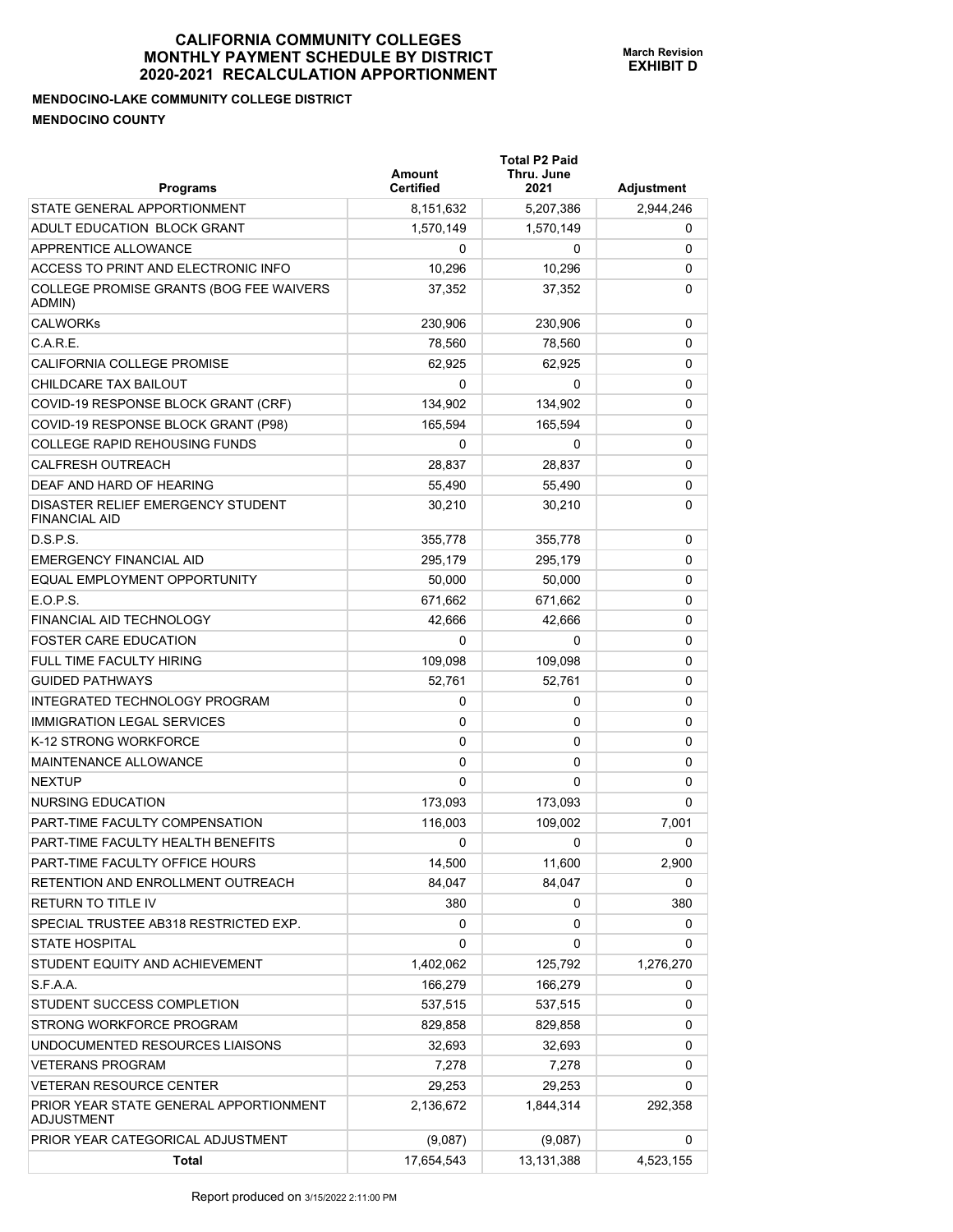## **MERCED COMMUNITY COLLEGE DISTRICT MERCED COUNTY**

| <b>Programs</b>                                           | Amount<br><b>Certified</b> | <b>Total P2 Paid</b><br>Thru. June<br>2021 | Adjustment |
|-----------------------------------------------------------|----------------------------|--------------------------------------------|------------|
| STATE GENERAL APPORTIONMENT                               | 34,912,979                 | 26,679,099                                 | 8,233,880  |
| ADULT EDUCATION BLOCK GRANT                               | 3,379,105                  | 3,379,105                                  | 0          |
| APPRENTICE ALLOWANCE                                      | 0                          | 0                                          | 0          |
| ACCESS TO PRINT AND ELECTRONIC INFO                       | 10,731                     | 10,731                                     | 0          |
| COLLEGE PROMISE GRANTS (BOG FEE WAIVERS<br>ADMIN)         | 143,590                    | 143,590                                    | 0          |
| <b>CALWORKs</b>                                           | 436,512                    | 436,512                                    | 0          |
| C.A.R.E.                                                  | 319,868                    | 319,868                                    | 0          |
| CALIFORNIA COLLEGE PROMISE                                | 546,714                    | 546,714                                    | 0          |
| CHILDCARE TAX BAILOUT                                     | 0                          | 0                                          | 0          |
| COVID-19 RESPONSE BLOCK GRANT (CRF)                       | 490,626                    | 490,626                                    | 0          |
| COVID-19 RESPONSE BLOCK GRANT (P98)                       | 602,250                    | 602,250                                    | 0          |
| <b>COLLEGE RAPID REHOUSING FUNDS</b>                      | 0                          | 0                                          | 0          |
| <b>CALFRESH OUTREACH</b>                                  | 37,659                     | 37,659                                     | 0          |
| DEAF AND HARD OF HEARING                                  | 44,392                     | 44,392                                     | 0          |
| DISASTER RELIEF EMERGENCY STUDENT<br><b>FINANCIAL AID</b> | 85.084                     | 85,084                                     | 0          |
| D.S.P.S.                                                  | 829,069                    | 829,069                                    | 0          |
| <b>EMERGENCY FINANCIAL AID</b>                            | 973,806                    | 973,806                                    | 0          |
| EQUAL EMPLOYMENT OPPORTUNITY                              | 50,000                     | 50,000                                     | 0          |
| E.O.P.S.                                                  | 1,339,943                  | 1,339,943                                  | 0          |
| <b>FINANCIAL AID TECHNOLOGY</b>                           | 49,195                     | 49,195                                     | 0          |
| <b>FOSTER CARE EDUCATION</b>                              | 0                          | 0                                          | 0          |
| <b>FULL TIME FACULTY HIRING</b>                           | 410,977                    | 410,977                                    | 0          |
| <b>GUIDED PATHWAYS</b>                                    | 129,100                    | 129,100                                    | 0          |
| INTEGRATED TECHNOLOGY PROGRAM                             | 0                          | 0                                          | 0          |
| <b>IMMIGRATION LEGAL SERVICES</b>                         | 0                          | 0                                          | 0          |
| K-12 STRONG WORKFORCE                                     | 0                          | 0                                          | 0          |
| <b>MAINTENANCE ALLOWANCE</b>                              | 0                          | 0                                          | 0          |
| <b>NEXTUP</b>                                             | 453,993                    | 453,993                                    | 0          |
| NURSING EDUCATION                                         | 230,309                    | 230,309                                    | 0          |
| PART-TIME FACULTY COMPENSATION                            | 211,791                    | 214,585                                    | (2,794)    |
| PART-TIME FACULTY HEALTH BENEFITS                         | 0                          | 0                                          | 0          |
| PART-TIME FACULTY OFFICE HOURS                            | 0                          | 0                                          | 0          |
| RETENTION AND ENROLLMENT OUTREACH                         | 151,955                    | 151,955                                    | 0          |
| RETURN TO TITLE IV                                        | 0                          | 0                                          | 0          |
| SPECIAL TRUSTEE AB318 RESTRICTED EXP.                     | 0                          | 0                                          | 0          |
| <b>STATE HOSPITAL</b>                                     | 0                          | 0                                          | 0          |
| STUDENT EQUITY AND ACHIEVEMENT                            | 3,987,574                  | 357,762                                    | 3,629,812  |
| S.F.A.A.                                                  | 435,834                    | 435,834                                    | 0          |
| STUDENT SUCCESS COMPLETION                                | 2,813,451                  | 2,813,451                                  | 0          |
| STRONG WORKFORCE PROGRAM                                  | 1,293,245                  | 1,293,245                                  | 0          |
| UNDOCUMENTED RESOURCES LIAISONS                           | 51,824                     | 51,824                                     | 0          |
| <b>VETERANS PROGRAM</b>                                   | 27,114                     | 27,114                                     | 0          |
| VETERAN RESOURCE CENTER                                   | 60,741                     | 60,741                                     | 0          |
| PRIOR YEAR STATE GENERAL APPORTIONMENT<br>ADJUSTMENT      | 6,686,725                  | 4,760,053                                  | 1,926,672  |
| PRIOR YEAR CATEGORICAL ADJUSTMENT                         | (137, 137)                 | (137, 137)                                 | 0          |
| Total                                                     | 61,059,019                 | 47,271,449                                 | 13,787,570 |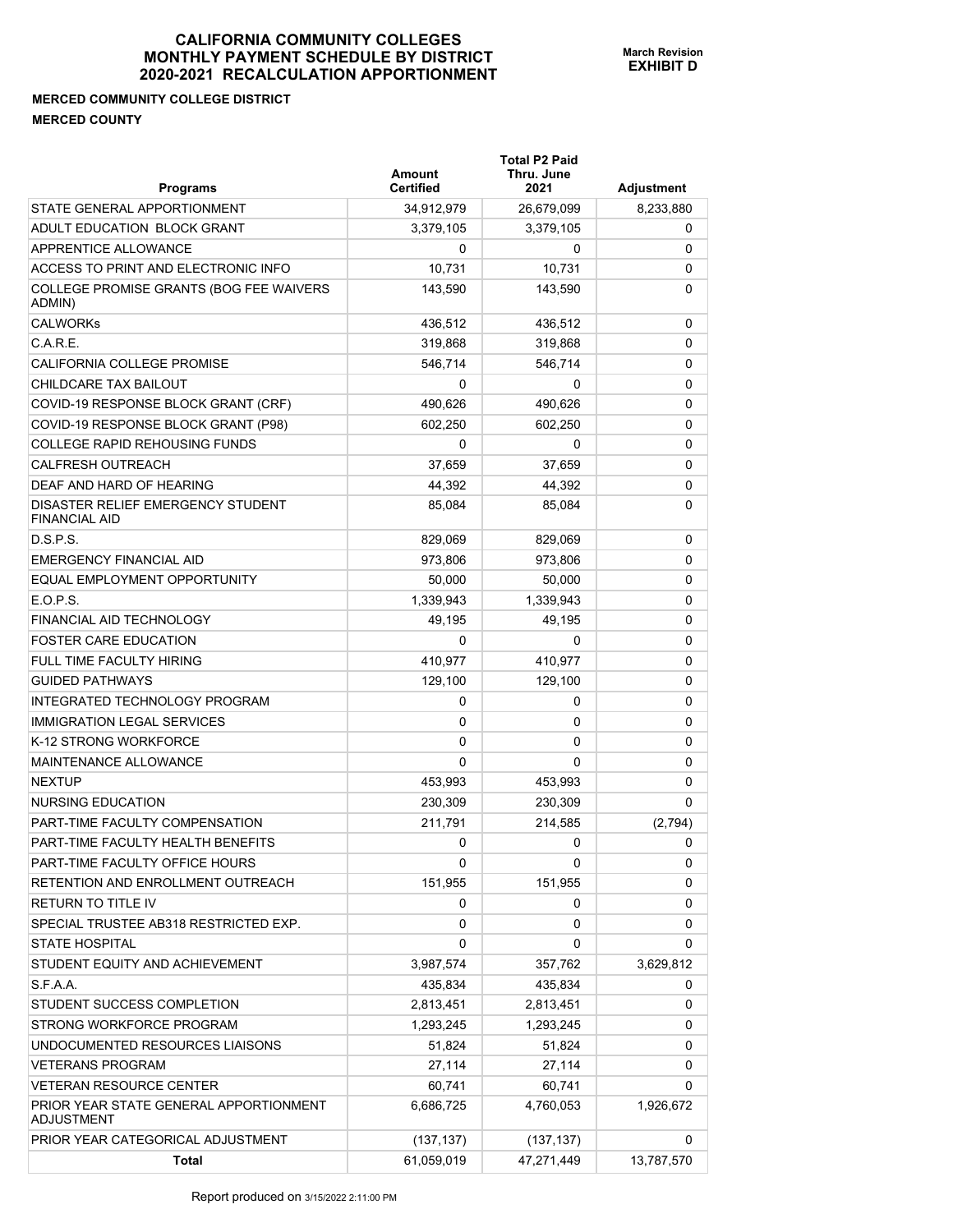## **MIRA COSTA COMMUNITY COLLEGE DISTRICT SAN DIEGO COUNTY**

| <b>Programs</b>                                           | Amount<br><b>Certified</b> | <b>Total P2 Paid</b><br>Thru. June<br>2021 | Adjustment |
|-----------------------------------------------------------|----------------------------|--------------------------------------------|------------|
| STATE GENERAL APPORTIONMENT                               | 688,813                    | 0                                          | 688,813    |
| ADULT EDUCATION BLOCK GRANT                               | 1,219,848                  | 1,219,848                                  | 0          |
| APPRENTICE ALLOWANCE                                      | 0                          | 0                                          | 0          |
| ACCESS TO PRINT AND ELECTRONIC INFO                       | 11,042                     | 11,042                                     | 0          |
| COLLEGE PROMISE GRANTS (BOG FEE WAIVERS<br>ADMIN)         | 131,886                    | 131,886                                    | 0          |
| <b>CALWORKs</b>                                           | 327,657                    | 327,657                                    | 0          |
| C.A.R.E.                                                  | 129,154                    | 129.154                                    | 0          |
| CALIFORNIA COLLEGE PROMISE                                | 1,326,169                  | 1,326,169                                  | 0          |
| CHILDCARE TAX BAILOUT                                     | 0                          | 0                                          | 0          |
| COVID-19 RESPONSE BLOCK GRANT (CRF)                       | 499,965                    | 499,965                                    | 0          |
| COVID-19 RESPONSE BLOCK GRANT (P98)                       | 613,714                    | 613,714                                    | 0          |
| <b>COLLEGE RAPID REHOUSING FUNDS</b>                      | 0                          | 0                                          | 0          |
| <b>CALFRESH OUTREACH</b>                                  | 36,730                     | 36,730                                     | 0          |
| DEAF AND HARD OF HEARING                                  | 0                          | 0                                          | 0          |
| DISASTER RELIEF EMERGENCY STUDENT<br><b>FINANCIAL AID</b> | 96,330                     | 96,330                                     | 0          |
| D.S.P.S.                                                  | 951,394                    | 951,394                                    | 0          |
| <b>EMERGENCY FINANCIAL AID</b>                            | 902,340                    | 902,340                                    | 0          |
| EQUAL EMPLOYMENT OPPORTUNITY                              | 50.000                     | 50,000                                     | 0          |
| E.O.P.S.                                                  | 875,269                    | 875,269                                    | 0          |
| FINANCIAL AID TECHNOLOGY                                  | 52,457                     | 52,457                                     | 0          |
| <b>FOSTER CARE EDUCATION</b>                              | 0                          | 0                                          | 0          |
| <b>FULL TIME FACULTY HIRING</b>                           | 490,115                    | 490,115                                    | 0          |
| <b>GUIDED PATHWAYS</b>                                    | 130,878                    | 130,878                                    | 0          |
| INTEGRATED TECHNOLOGY PROGRAM                             | 0                          | 0                                          | 0          |
| <b>IMMIGRATION LEGAL SERVICES</b>                         | 0                          | 0                                          | 0          |
| K-12 STRONG WORKFORCE                                     | 0                          | 0                                          | 0          |
| MAINTENANCE ALLOWANCE                                     | 0                          | 0                                          | 0          |
| <b>NEXTUP</b>                                             | 0                          | 0                                          | 0          |
| NURSING EDUCATION                                         | 243,678                    | 243,678                                    | 0          |
| PART-TIME FACULTY COMPENSATION                            | 215,651                    | 218,669                                    | (3,018)    |
| PART-TIME FACULTY HEALTH BENEFITS                         | 4,442                      | 5,077                                      | (635)      |
| PART-TIME FACULTY OFFICE HOURS                            | 195,703                    | 133,247                                    | 62,456     |
| RETENTION AND ENROLLMENT OUTREACH                         | 166,635                    | 166,635                                    | 0          |
| RETURN TO TITLE IV                                        | 0                          | 0                                          | 0          |
| SPECIAL TRUSTEE AB318 RESTRICTED EXP.                     | 0                          | 0                                          | 0          |
| <b>STATE HOSPITAL</b>                                     | 0                          | 0                                          | 0          |
| STUDENT EQUITY AND ACHIEVEMENT                            | 4,118,209                  | 369,483                                    | 3,748,726  |
| S.F.A.A.                                                  | 200,665                    | 421,987                                    | (221, 322) |
| STUDENT SUCCESS COMPLETION                                | 1,125,461                  | 1,125,461                                  | 0          |
| STRONG WORKFORCE PROGRAM                                  | 1,155,463                  | 1,155,463                                  | 0          |
| UNDOCUMENTED RESOURCES LIAISONS                           | 52,326                     | 52,326                                     | 0          |
| <b>VETERANS PROGRAM</b>                                   | 109,740                    | 109,740                                    | 0          |
| <b>VETERAN RESOURCE CENTER</b>                            | 191,908                    | 191,908                                    | 0          |
| PRIOR YEAR STATE GENERAL APPORTIONMENT<br>ADJUSTMENT      | 233,182                    | 233,182                                    | 0          |
| PRIOR YEAR CATEGORICAL ADJUSTMENT                         | 48,688                     | 48,688                                     | 0          |
| <b>Total</b>                                              | 16,595,512                 | 12,320,492                                 | 4,275,020  |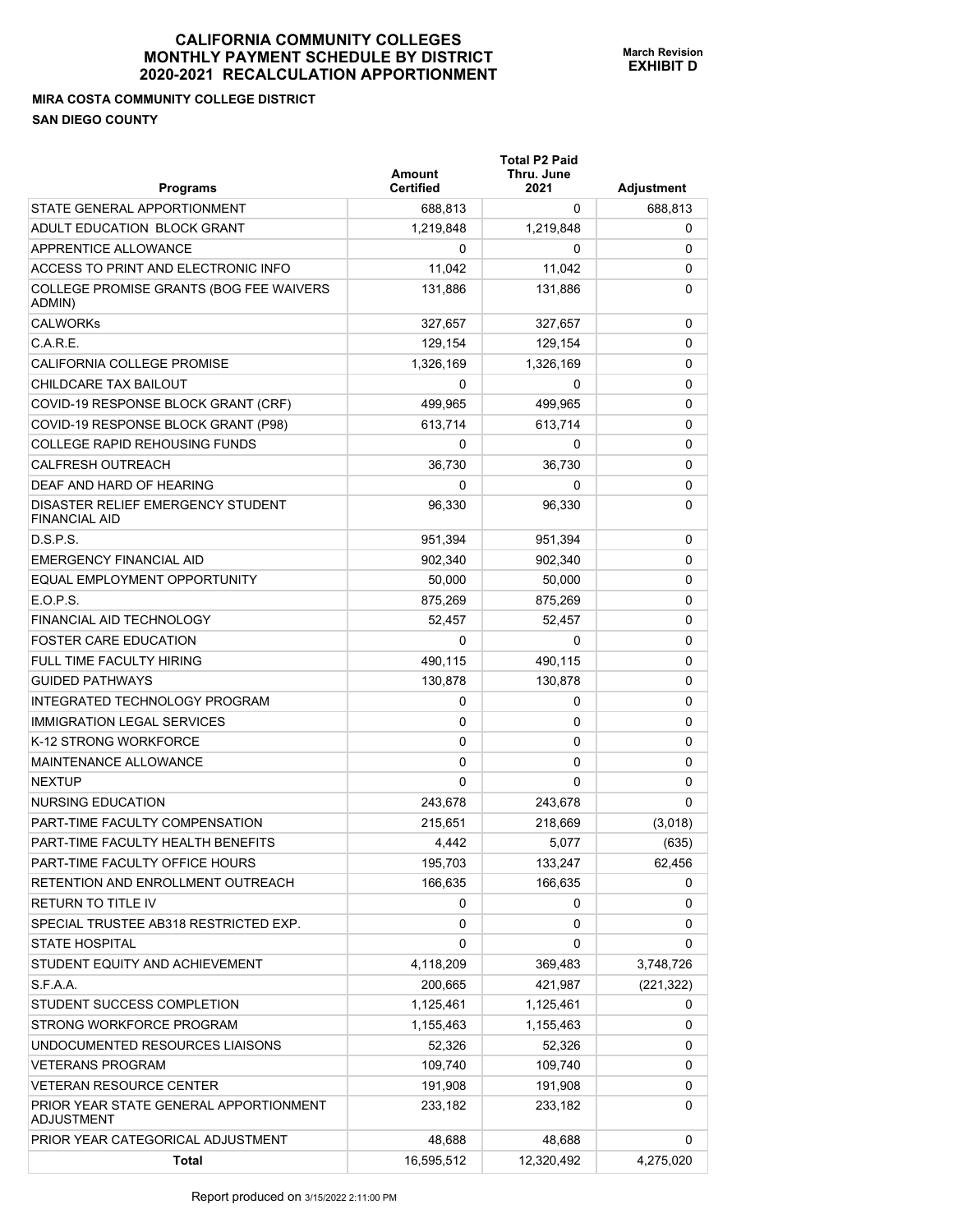## **MONTEREY PENINSULA COMMUNITY COLLEGE DISTRICT MONTEREY COUNTY**

| <b>Programs</b>                                             | Amount<br><b>Certified</b> | <b>Total P2 Paid</b><br>Thru. June<br>2021 | <b>Adjustment</b> |
|-------------------------------------------------------------|----------------------------|--------------------------------------------|-------------------|
| STATE GENERAL APPORTIONMENT                                 | 2,949,726                  | 2,423,178                                  | 526,548           |
| ADULT EDUCATION BLOCK GRANT                                 | 86,116                     | 86,116                                     | 0                 |
| APPRENTICE ALLOWANCE                                        | 0                          | 0                                          | 0                 |
| ACCESS TO PRINT AND ELECTRONIC INFO                         | 10,579                     | 10,579                                     | 0                 |
| COLLEGE PROMISE GRANTS (BOG FEE WAIVERS<br>ADMIN)           | 113,110                    | 113,110                                    | 0                 |
| <b>CALWORKs</b>                                             | 205,707                    | 205,707                                    | 0                 |
| C.A.R.E.                                                    | 171,444                    | 171,444                                    | 0                 |
| CALIFORNIA COLLEGE PROMISE                                  | 530,349                    | 530.349                                    | 0                 |
| CHILDCARE TAX BAILOUT                                       | 0                          | 0                                          | 0                 |
| COVID-19 RESPONSE BLOCK GRANT (CRF)                         | 300,985                    | 300,985                                    | 0                 |
| COVID-19 RESPONSE BLOCK GRANT (P98)                         | 369,463                    | 369,463                                    | 0                 |
| <b>COLLEGE RAPID REHOUSING FUNDS</b>                        | 0                          | 0                                          | 0                 |
| <b>CALFRESH OUTREACH</b>                                    | 30,718                     | 30,718                                     | 0                 |
| DEAF AND HARD OF HEARING                                    | 0                          | 0                                          | 0                 |
| DISASTER RELIEF EMERGENCY STUDENT<br><b>FINANCIAL AID</b>   | 55,096                     | 55,096                                     | 0                 |
| D.S.P.S.                                                    | 767,753                    | 767,753                                    | 0                 |
| <b>EMERGENCY FINANCIAL AID</b>                              | 439,833                    | 439.833                                    | 0                 |
| EQUAL EMPLOYMENT OPPORTUNITY                                | 50,000                     | 50,000                                     | 0                 |
| E.O.P.S.                                                    | 947,055                    | 947,055                                    | 0                 |
| <b>FINANCIAL AID TECHNOLOGY</b>                             | 47,036                     | 47,036                                     | 0                 |
| <b>FOSTER CARE EDUCATION</b>                                | 0                          | 0                                          | 0                 |
| <b>FULL TIME FACULTY HIRING</b>                             | 278,689                    | 278,689                                    | 0                 |
| <b>GUIDED PATHWAYS</b>                                      | 70,280                     | 70,280                                     | 0                 |
| INTEGRATED TECHNOLOGY PROGRAM                               | 0                          | 0                                          | 0                 |
| <b>IMMIGRATION LEGAL SERVICES</b>                           | 0                          | 0                                          | 0                 |
| K-12 STRONG WORKFORCE                                       | 0                          | 0                                          | 0                 |
| MAINTENANCE ALLOWANCE                                       | 0                          | 0                                          | 0                 |
| <b>NEXTUP</b>                                               | 0                          | 0                                          | 0                 |
| <b>NURSING EDUCATION</b>                                    | 186,510                    | 186,583                                    | (73)              |
| PART-TIME FACULTY COMPENSATION                              | 183,294                    | 181,642                                    | 1,652             |
| PART-TIME FACULTY HEALTH BENEFITS                           | 0                          | 0                                          | 0                 |
| PART-TIME FACULTY OFFICE HOURS                              | 37,850                     | 0                                          | 37,850            |
| RETENTION AND ENROLLMENT OUTREACH                           | 110,721                    | 110,721                                    | 0                 |
| RETURN TO TITLE IV                                          | 0                          | 0                                          | 0                 |
| SPECIAL TRUSTEE AB318 RESTRICTED EXP.                       | 0                          | 0                                          | 0                 |
| <b>STATE HOSPITAL</b>                                       | 0                          | 0                                          | 0                 |
| STUDENT EQUITY AND ACHIEVEMENT                              | 2,354,401                  | 211,235                                    | 2,143,166         |
| S.F.A.A.                                                    | 258,167                    | 258,167                                    | 0                 |
| STUDENT SUCCESS COMPLETION                                  | 580,759                    | 580,759                                    | 0                 |
| STRONG WORKFORCE PROGRAM                                    | 781,969                    | 781,969                                    | 0                 |
| UNDOCUMENTED RESOURCES LIAISONS                             | 41,625                     | 41,625                                     | 0                 |
| <b>VETERANS PROGRAM</b>                                     | 27,257                     | 27,257                                     | 0                 |
| <b>VETERAN RESOURCE CENTER</b>                              | 60,968                     | 60,968                                     | 0                 |
| PRIOR YEAR STATE GENERAL APPORTIONMENT<br><b>ADJUSTMENT</b> | 280,723                    | 3,015,801                                  | (2,735,078)       |
| PRIOR YEAR CATEGORICAL ADJUSTMENT                           | (46, 343)                  | (46, 343)                                  | 0                 |
| <b>Total</b>                                                | 12,281,840                 | 12,307,775                                 | (25, 935)         |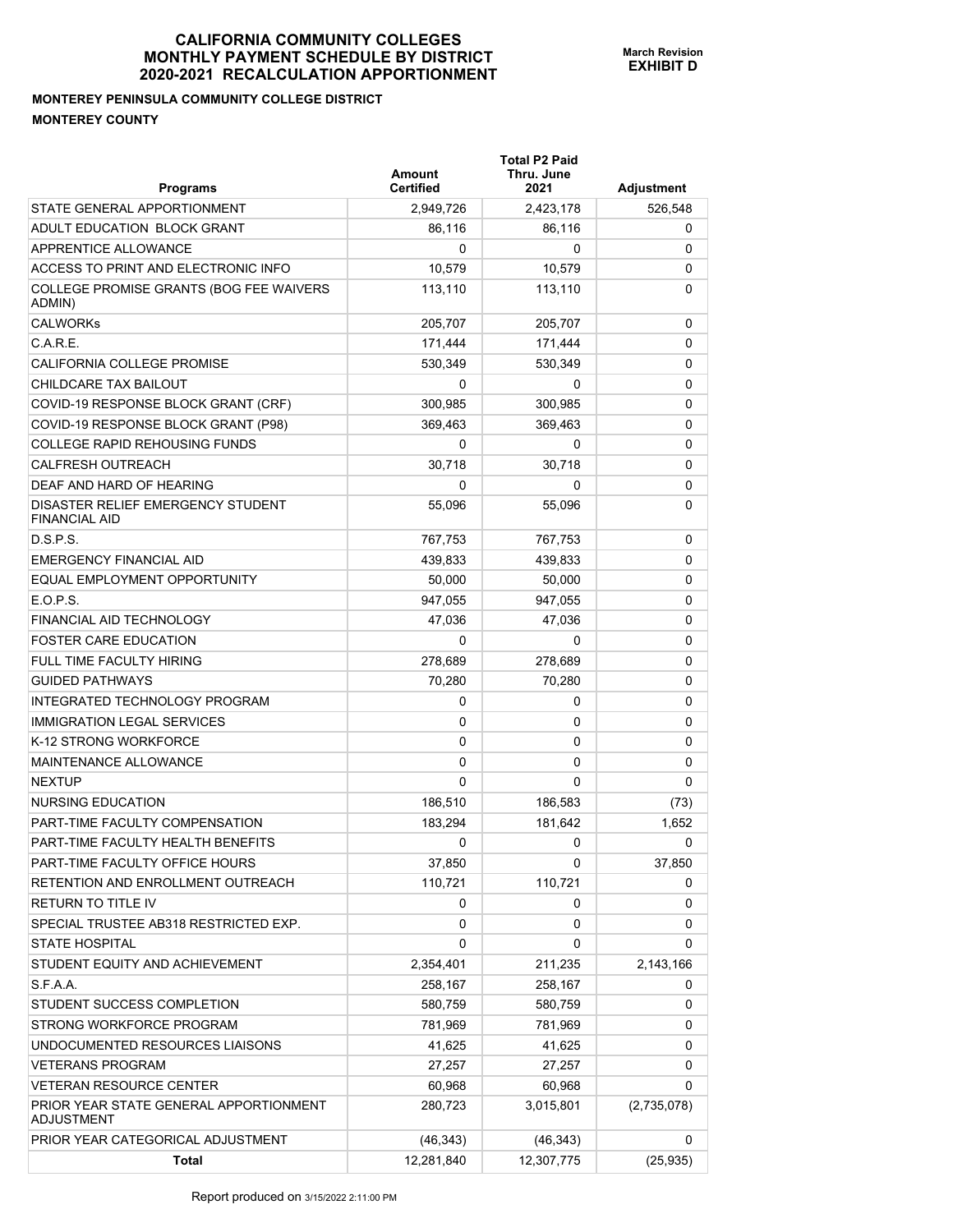## **MT. SAN ANTONIO COMMUNITY COLLEGE DISTRICT LOS ANGELES COUNTY**

| <b>Programs</b>                                           | Amount<br><b>Certified</b> | <b>Total P2 Paid</b><br>Thru. June<br>2021 | Adjustment |
|-----------------------------------------------------------|----------------------------|--------------------------------------------|------------|
| STATE GENERAL APPORTIONMENT                               | 74,993,950                 | 57,867,487                                 | 17,126,463 |
| ADULT EDUCATION BLOCK GRANT                               | 769,280                    | 769,280                                    | 0          |
| APPRENTICE ALLOWANCE                                      | 0                          | 0                                          | 0          |
| ACCESS TO PRINT AND ELECTRONIC INFO                       | 12,965                     | 12,965                                     | 0          |
| COLLEGE PROMISE GRANTS (BOG FEE WAIVERS<br>ADMIN)         | 368,515                    | 368,515                                    | 0          |
| <b>CALWORKs</b>                                           | 652.549                    | 652,549                                    | 0          |
| C.A.R.E.                                                  | 232,370                    | 232.370                                    | 0          |
| CALIFORNIA COLLEGE PROMISE                                | 1,457,600                  | 1,457,600                                  | 0          |
| CHILDCARE TAX BAILOUT                                     | 100,907                    | 100,907                                    | 0          |
| COVID-19 RESPONSE BLOCK GRANT (CRF)                       | 1,597,955                  | 1,597,955                                  | 0          |
| COVID-19 RESPONSE BLOCK GRANT (P98)                       | 1,961,510                  | 1,961,510                                  | 0          |
| COLLEGE RAPID REHOUSING FUNDS                             | 0                          | 0                                          | 0          |
| <b>CALFRESH OUTREACH</b>                                  | 57,548                     | 57,548                                     | 0          |
| DEAF AND HARD OF HEARING                                  | 832.344                    | 832.344                                    | 0          |
| DISASTER RELIEF EMERGENCY STUDENT<br><b>FINANCIAL AID</b> | 286,356                    | 286,356                                    | 0          |
| D.S.P.S.                                                  | 2,391,470                  | 2,391,470                                  | 0          |
| <b>EMERGENCY FINANCIAL AID</b>                            | 2,503,654                  | 2,503,654                                  | 0          |
| EQUAL EMPLOYMENT OPPORTUNITY                              | 50,000                     | 50,000                                     | 0          |
| FOPS                                                      | 1,502,789                  | 1,502,789                                  | 0          |
| <b>FINANCIAL AID TECHNOLOGY</b>                           | 67,121                     | 67,121                                     | 0          |
| <b>FOSTER CARE EDUCATION</b>                              | $\Omega$                   | 0                                          | 0          |
| <b>FULL TIME FACULTY HIRING</b>                           | 1,453,372                  | 1,453,372                                  | 0          |
| <b>GUIDED PATHWAYS</b>                                    | 313,651                    | 313,651                                    | 0          |
| INTEGRATED TECHNOLOGY PROGRAM                             | 0                          | 0                                          | 0          |
| <b>IMMIGRATION LEGAL SERVICES</b>                         | 0                          | 0                                          | 0          |
| K-12 STRONG WORKFORCE                                     | 0                          | 0                                          | 0          |
| <b>MAINTENANCE ALLOWANCE</b>                              | 0                          | 0                                          | 0          |
| <b>NEXTUP</b>                                             | $\Omega$                   | 0                                          | 0          |
| NURSING EDUCATION                                         | 262,448                    | 262,448                                    | 0          |
| PART-TIME FACULTY COMPENSATION                            | 702,510                    | 698,896                                    | 3,614      |
| PART-TIME FACULTY HEALTH BENEFITS                         | 15,725                     | 17,973                                     | (2, 248)   |
| PART-TIME FACULTY OFFICE HOURS                            | 430,767                    | 344,246                                    | 86,521     |
| RETENTION AND ENROLLMENT OUTREACH                         | 484,183                    | 484,183                                    | 0          |
| <b>RETURN TO TITLE IV</b>                                 | 48,479                     | 0                                          | 48,479     |
| SPECIAL TRUSTEE AB318 RESTRICTED EXP.                     | 0                          | 0                                          | 0          |
| <b>STATE HOSPITAL</b>                                     | 0                          | 0                                          | 0          |
| STUDENT EQUITY AND ACHIEVEMENT                            | 13,083,183                 | 1,173,814                                  | 11,909,369 |
| S.F.A.A.                                                  | 1,168,324                  | 1,168,324                                  | 0          |
| STUDENT SUCCESS COMPLETION                                | 3,195,224                  | 3,195,224                                  | 0          |
| STRONG WORKFORCE PROGRAM                                  | 2,371,046                  | 2,371,046                                  | 0          |
| UNDOCUMENTED RESOURCES LIAISONS                           | 111,373                    | 111,373                                    | 0          |
| <b>VETERANS PROGRAM</b>                                   | 94,471                     | 94,471                                     | 0          |
| <b>VETERAN RESOURCE CENTER</b>                            | 167,668                    | 167,668                                    | 0          |
| PRIOR YEAR STATE GENERAL APPORTIONMENT<br>ADJUSTMENT      | 18,857,020                 | 16,768,211                                 | 2,088,809  |
| PRIOR YEAR CATEGORICAL ADJUSTMENT                         | 248,390                    | 248,390                                    | 0          |
| <b>Total</b>                                              | 132,846,717                | 101,585,710                                | 31,261,007 |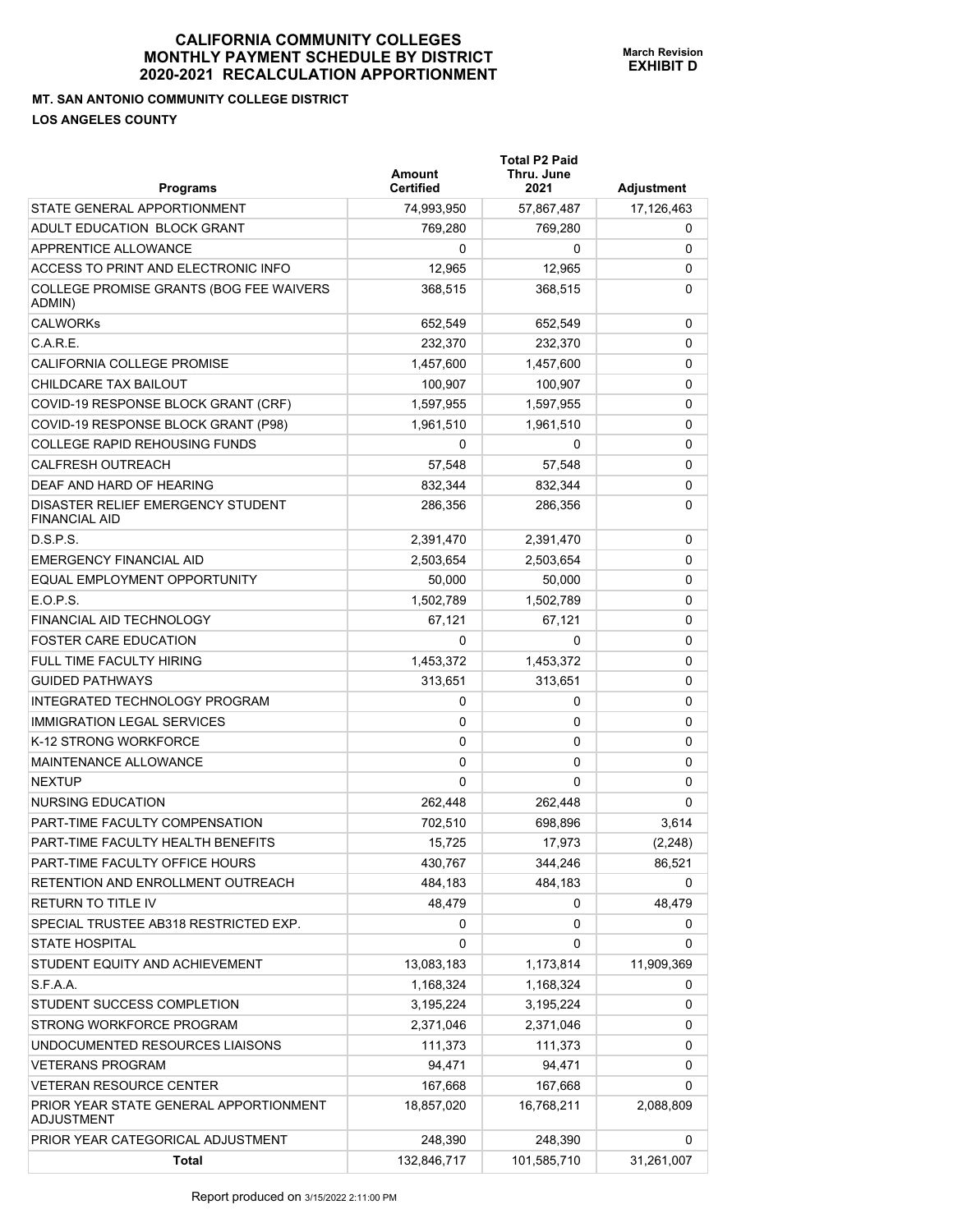## **MT. SAN JACINTO COMMUNITY COLLEGE DISTRICT RIVERSIDE COUNTY**

| <b>Programs</b>                                             | Amount<br><b>Certified</b> | <b>Total P2 Paid</b><br>Thru. June<br>2021 | Adjustment  |
|-------------------------------------------------------------|----------------------------|--------------------------------------------|-------------|
| STATE GENERAL APPORTIONMENT                                 | 25,433,549                 | 19,405,818                                 | 6,027,731   |
| ADULT EDUCATION BLOCK GRANT                                 | 4,949,797                  | 4,949,797                                  | 0           |
| APPRENTICE ALLOWANCE                                        | 4,825                      | 4,989                                      | (164)       |
| ACCESS TO PRINT AND ELECTRONIC INFO                         | 11,036                     | 11,036                                     | 0           |
| COLLEGE PROMISE GRANTS (BOG FEE WAIVERS<br>ADMIN)           | 214,985                    | 214,985                                    | 0           |
| <b>CALWORKs</b>                                             | 647,300                    | 647,300                                    | 0           |
| C.A.R.E.                                                    | 197,025                    | 197,025                                    | 0           |
| <b>CALIFORNIA COLLEGE PROMISE</b>                           | 923.859                    | 923,859                                    | 0           |
| CHILDCARE TAX BAILOUT                                       | 13,889                     | 13,889                                     | 0           |
| COVID-19 RESPONSE BLOCK GRANT (CRF)                         | 588,068                    | 588,068                                    | 0           |
| COVID-19 RESPONSE BLOCK GRANT (P98)                         | 721,861                    | 721,861                                    | 0           |
| <b>COLLEGE RAPID REHOUSING FUNDS</b>                        | 0                          | 0                                          | 0           |
| <b>CALFRESH OUTREACH</b>                                    | 43.931                     | 43,931                                     | 0           |
| DEAF AND HARD OF HEARING                                    | 144,679                    | 144,679                                    | 0           |
| DISASTER RELIEF EMERGENCY STUDENT<br><b>FINANCIAL AID</b>   | 127,196                    | 127,196                                    | 0           |
| D.S.P.S.                                                    | 999,573                    | 999,573                                    | 0           |
| <b>EMERGENCY FINANCIAL AID</b>                              | 1,456,256                  | 1,456,256                                  | 0           |
| EQUAL EMPLOYMENT OPPORTUNITY                                | 50,000                     | 50,000                                     | 0           |
| E.O.P.S.                                                    | 647,059                    | 647,059                                    | 0           |
| <b>FINANCIAL AID TECHNOLOGY</b>                             | 53,831                     | 53,831                                     | 0           |
| <b>FOSTER CARE EDUCATION</b>                                | $\Omega$                   | 0                                          | 0           |
| FULL TIME FACULTY HIRING                                    | 479,938                    | 479,938                                    | 0           |
| <b>GUIDED PATHWAYS</b>                                      | 158,621                    | 158,621                                    | 0           |
| INTEGRATED TECHNOLOGY PROGRAM                               | 0                          | 0                                          | 0           |
| <b>IMMIGRATION LEGAL SERVICES</b>                           | 0                          | 0                                          | 0           |
| K-12 STRONG WORKFORCE                                       | 0                          | 0                                          | 0           |
| MAINTENANCE ALLOWANCE                                       | $\Omega$                   | 0                                          | 0           |
| <b>NEXTUP</b>                                               | $\Omega$                   | $\Omega$                                   | 0           |
| <b>NURSING EDUCATION</b>                                    | 93,676                     | 93,676                                     | 0           |
| PART-TIME FACULTY COMPENSATION                              | 257,852                    | 257,203                                    | 649         |
| PART-TIME FACULTY HEALTH BENEFITS                           | 0                          | 0                                          | 0           |
| PART-TIME FACULTY OFFICE HOURS                              | 0                          | 0                                          | 0           |
| RETENTION AND ENROLLMENT OUTREACH                           | 162,705                    | 162,705                                    | 0           |
| <b>RETURN TO TITLE IV</b>                                   | 2,514                      | 0                                          | 2,514       |
| SPECIAL TRUSTEE AB318 RESTRICTED EXP.                       | 0                          | 0                                          | 0           |
| <b>STATE HOSPITAL</b>                                       | 0                          | 0                                          | 0           |
| STUDENT EQUITY AND ACHIEVEMENT                              | 5,353,137                  | 480,279                                    | 4,872,858   |
| S.F.A.A.                                                    | 604,574                    | 604,574                                    | 0           |
| STUDENT SUCCESS COMPLETION                                  | 1,495,954                  | 1,495,954                                  | 0           |
| STRONG WORKFORCE PROGRAM                                    | 2,025,590                  | 2,025,590                                  | 0           |
| UNDOCUMENTED RESOURCES LIAISONS                             | 57,064                     | 57,064                                     | 0           |
| <b>VETERANS PROGRAM</b>                                     | 140,850                    | 140,850                                    | 0           |
| <b>VETERAN RESOURCE CENTER</b>                              | 241,293                    | 241,293                                    | 0           |
| PRIOR YEAR STATE GENERAL APPORTIONMENT<br><b>ADJUSTMENT</b> | 4,950,410                  | 5,968,816                                  | (1,018,406) |
| PRIOR YEAR CATEGORICAL ADJUSTMENT                           | 34,334                     | 34,334                                     | 0           |
| <b>Total</b>                                                | 53,287,231                 | 43,402,049                                 | 9,885,182   |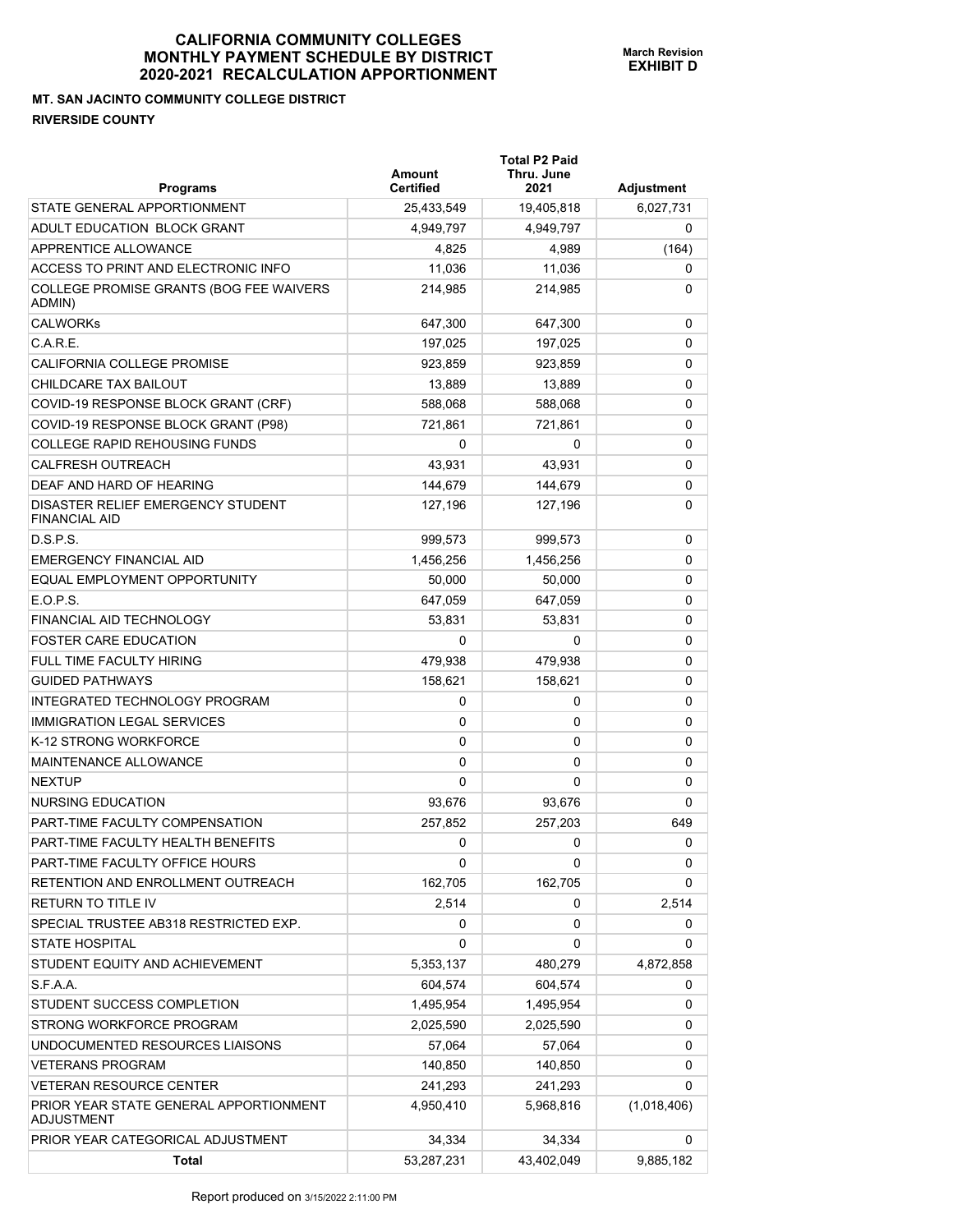## **NAPA VALLEY COMMUNITY COLLEGE DISTRICT NAPA COUNTY**

| <b>Programs</b>                                             | Amount<br><b>Certified</b> | <b>Total P2 Paid</b><br>Thru. June<br>2021 | <b>Adjustment</b> |
|-------------------------------------------------------------|----------------------------|--------------------------------------------|-------------------|
| STATE GENERAL APPORTIONMENT                                 | 334,044                    | 0                                          | 334,044           |
| ADULT EDUCATION BLOCK GRANT                                 | 225.410                    | 225,410                                    | 0                 |
| APPRENTICE ALLOWANCE                                        | 198,822                    | 201,336                                    | (2,514)           |
| ACCESS TO PRINT AND ELECTRONIC INFO                         | 10,395                     | 10,395                                     | 0                 |
| COLLEGE PROMISE GRANTS (BOG FEE WAIVERS<br>ADMIN)           | 51,804                     | 51,804                                     | 0                 |
| <b>CALWORKs</b>                                             | 139,240                    | 139,240                                    | 0                 |
| C.A.R.E.                                                    | 61,402                     | 61,402                                     | 0                 |
| CALIFORNIA COLLEGE PROMISE                                  | 443,296                    | 443,296                                    | 0                 |
| CHILDCARE TAX BAILOUT                                       | 75,101                     | 75,101                                     | 0                 |
| COVID-19 RESPONSE BLOCK GRANT (CRF)                         | 232,971                    | 232,971                                    | 0                 |
| COVID-19 RESPONSE BLOCK GRANT (P98)                         | 285,975                    | 285,975                                    | 0                 |
| <b>COLLEGE RAPID REHOUSING FUNDS</b>                        | 0                          | 0                                          | 0                 |
| <b>CALFRESH OUTREACH</b>                                    | 29.658                     | 29,658                                     | 0                 |
| DEAF AND HARD OF HEARING                                    | 0                          | 0                                          | 0                 |
| DISASTER RELIEF EMERGENCY STUDENT<br><b>FINANCIAL AID</b>   | 36,796                     | 36,796                                     | 0                 |
| D.S.P.S.                                                    | 925,987                    | 925,987                                    | 0                 |
| <b>EMERGENCY FINANCIAL AID</b>                              | 358,345                    | 358,345                                    | 0                 |
| EQUAL EMPLOYMENT OPPORTUNITY                                | 50,000                     | 50,000                                     | 0                 |
| E.O.P.S.                                                    | 615,917                    | 615,917                                    | 0                 |
| FINANCIAL AID TECHNOLOGY                                    | 43,398                     | 43,398                                     | 0                 |
| <b>FOSTER CARE EDUCATION</b>                                | 40,461                     | 40,461                                     | 0                 |
| FULL TIME FACULTY HIRING                                    | 229,826                    | 229,826                                    | 0                 |
| <b>GUIDED PATHWAYS</b>                                      | 65,877                     | 65,877                                     | 0                 |
| INTEGRATED TECHNOLOGY PROGRAM                               | 0                          | 0                                          | 0                 |
| <b>IMMIGRATION LEGAL SERVICES</b>                           | 0                          | 0                                          | 0                 |
| K-12 STRONG WORKFORCE                                       | 0                          | 0                                          | 0                 |
| MAINTENANCE ALLOWANCE                                       | 0                          | 0                                          | 0                 |
| <b>NEXTUP</b>                                               | 0                          | 0                                          | 0                 |
| NURSING EDUCATION                                           | 80,173                     | 80,173                                     | 0                 |
| PART-TIME FACULTY COMPENSATION                              | 150,840                    | 151,895                                    | (1,055)           |
| PART-TIME FACULTY HEALTH BENEFITS                           | 0                          | 0                                          | 0                 |
| PART-TIME FACULTY OFFICE HOURS                              | 45,473                     | 0                                          | 45,473            |
| RETENTION AND ENROLLMENT OUTREACH.                          | 98,625                     | 98,625                                     | 0                 |
| RETURN TO TITLE IV                                          | 0                          | 0                                          | 0                 |
| SPECIAL TRUSTEE AB318 RESTRICTED EXP.                       | 0                          | 0                                          | 0                 |
| <b>STATE HOSPITAL</b>                                       | 0                          | 0                                          | 0                 |
| STUDENT EQUITY AND ACHIEVEMENT                              | 2,192,860                  | 196,742                                    | 1,996,118         |
| S.F.A.A.                                                    | 214,942                    | 214,942                                    | 0                 |
| STUDENT SUCCESS COMPLETION                                  | 416,574                    | 416,574                                    | 0                 |
| STRONG WORKFORCE PROGRAM                                    | 532,487                    | 532,487                                    | 0                 |
| UNDOCUMENTED RESOURCES LIAISONS                             | 37,968                     | 37,968                                     | 0                 |
| <b>VETERANS PROGRAM</b>                                     | 20,407                     | 20,407                                     | 0                 |
| <b>VETERAN RESOURCE CENTER</b>                              | 50,094                     | 50,094                                     | 0                 |
| PRIOR YEAR STATE GENERAL APPORTIONMENT<br><b>ADJUSTMENT</b> | 113,531                    | 113,531                                    | 0                 |
| PRIOR YEAR CATEGORICAL ADJUSTMENT                           | (134, 782)                 | (81, 377)                                  | (53, 405)         |
| Total                                                       | 8,273,917                  | 5,955,256                                  | 2,318,661         |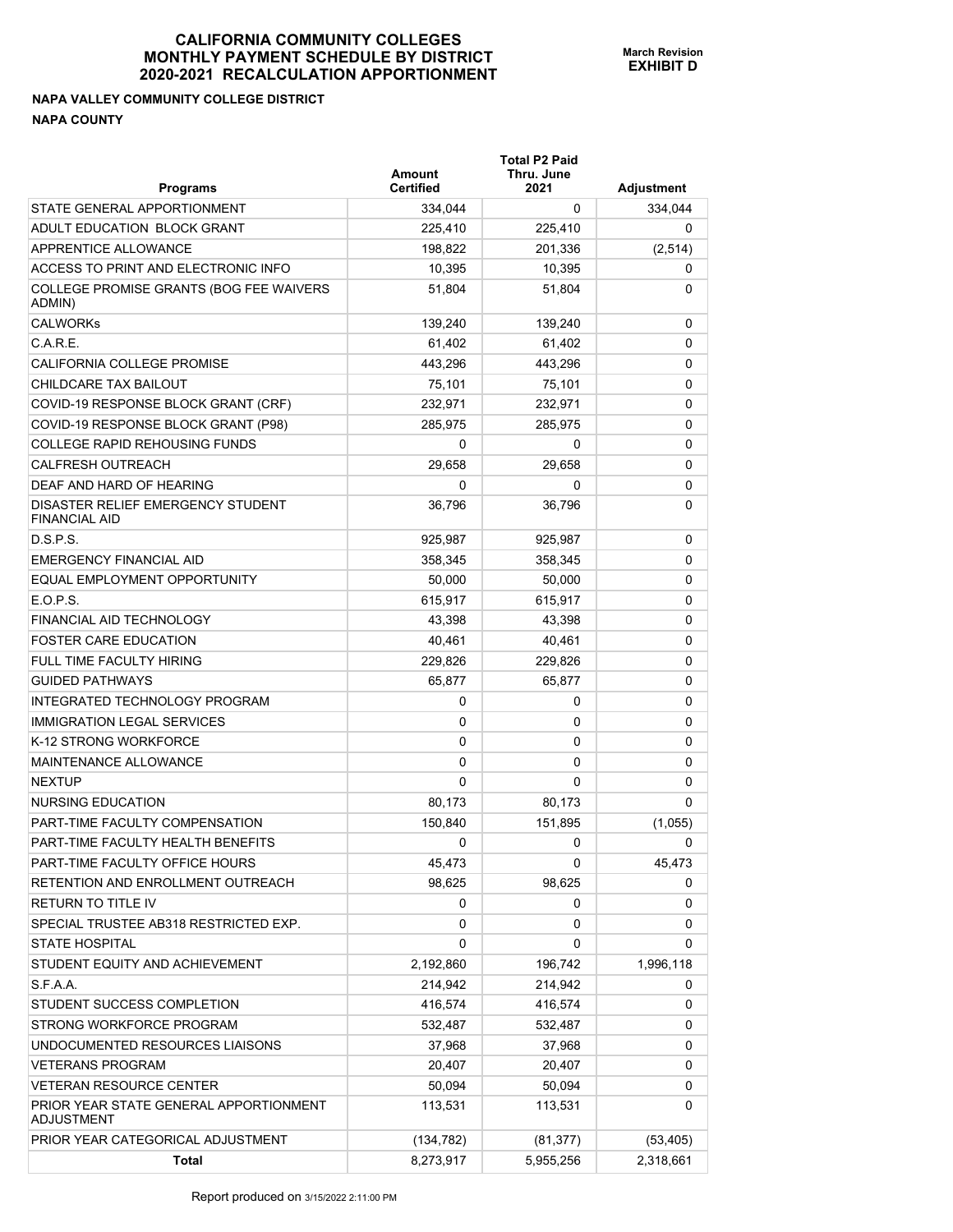# **NORTH ORANGE COUNTY COMMUNITY COLLEGE DISTRICT ORANGE COUNTY**

| <b>Programs</b>                                           | Amount<br><b>Certified</b> | <b>Total P2 Paid</b><br>Thru. June<br>2021 | Adjustment |
|-----------------------------------------------------------|----------------------------|--------------------------------------------|------------|
| STATE GENERAL APPORTIONMENT                               | 42,449,349                 | 20,776,681                                 | 21,672,668 |
| ADULT EDUCATION BLOCK GRANT                               | 3,935,722                  | 3,935,722                                  | 0          |
| APPRENTICE ALLOWANCE                                      | 0                          | 0                                          | 0          |
| ACCESS TO PRINT AND ELECTRONIC INFO                       | 23,372                     | 23,372                                     | 0          |
| COLLEGE PROMISE GRANTS (BOG FEE WAIVERS<br>ADMIN)         | 362,502                    | 362,502                                    | 0          |
| <b>CALWORKs</b>                                           | 959,985                    | 959,985                                    | 0          |
| C.A.R.E.                                                  | 382,416                    | 382,416                                    | 0          |
| CALIFORNIA COLLEGE PROMISE                                | 2,248,492                  | 2,248,492                                  | 0          |
| CHILDCARE TAX BAILOUT                                     | 0                          | 0                                          | 0          |
| COVID-19 RESPONSE BLOCK GRANT (CRF)                       | 1,626,010                  | 1,626,010                                  | 0          |
| COVID-19 RESPONSE BLOCK GRANT (P98)                       | 1,995,948                  | 1,995,948                                  | 0          |
| <b>COLLEGE RAPID REHOUSING FUNDS</b>                      | 0                          | 0                                          | 0          |
| <b>CALFRESH OUTREACH</b>                                  | 60.937                     | 60.937                                     | 0          |
| DEAF AND HARD OF HEARING                                  | 211,447                    | 211,447                                    | 0          |
| DISASTER RELIEF EMERGENCY STUDENT<br><b>FINANCIAL AID</b> | 273,757                    | 273,757                                    | 0          |
| D.S.P.S.                                                  | 3,213,397                  | 3,213,397                                  | 0          |
| <b>EMERGENCY FINANCIAL AID</b>                            | 2,764,416                  | 2,764,416                                  | 0          |
| <b>EQUAL EMPLOYMENT OPPORTUNITY</b>                       | 50,000                     | 50,000                                     | 0          |
| E.O.P.S.                                                  | 2,835,406                  | 2,835,406                                  | 0          |
| <b>FINANCIAL AID TECHNOLOGY</b>                           | 92,145                     | 92,145                                     | 0          |
| <b>FOSTER CARE EDUCATION</b>                              | 0                          | 0                                          | 0          |
| <b>FULL TIME FACULTY HIRING</b>                           | 1,441,228                  | 1,441,228                                  | 0          |
| <b>GUIDED PATHWAYS</b>                                    | 345,830                    | 345,830                                    | 0          |
| INTEGRATED TECHNOLOGY PROGRAM                             | 0                          | 0                                          | 0          |
| <b>IMMIGRATION LEGAL SERVICES</b>                         | 0                          | 0                                          | 0          |
| K-12 STRONG WORKFORCE                                     | 0                          | 0                                          | 0          |
| <b>MAINTENANCE ALLOWANCE</b>                              | 0                          | 0                                          | 0          |
| <b>NEXTUP</b>                                             | 0                          | 0                                          | 0          |
| NURSING EDUCATION                                         | 153,879                    | 153.879                                    | 0          |
| PART-TIME FACULTY COMPENSATION                            | 713,716                    | 711,167                                    | 2,549      |
| PART-TIME FACULTY HEALTH BENEFITS                         | 2,620                      | 3,009                                      | (389)      |
| PART-TIME FACULTY OFFICE HOURS                            | 1,463,799                  | 1,171,039                                  | 292,760    |
| RETENTION AND ENROLLMENT OUTREACH                         | 445,112                    | 445,112                                    | 0          |
| <b>RETURN TO TITLE IV</b>                                 | 958                        | 0                                          | 958        |
| SPECIAL TRUSTEE AB318 RESTRICTED EXP.                     | 0                          | 0                                          | 0          |
| <b>STATE HOSPITAL</b>                                     | 0                          | 0                                          | 0          |
| STUDENT EQUITY AND ACHIEVEMENT                            | 12,758,190                 | 1,144,655                                  | 11,613,535 |
| S.F.A.A.                                                  | 1,311,954                  | 1,311,954                                  | 0          |
| STUDENT SUCCESS COMPLETION                                | 5,348,194                  | 5,348,194                                  | 0          |
| STRONG WORKFORCE PROGRAM                                  | 3,790,437                  | 3,790,437                                  | 0          |
| UNDOCUMENTED RESOURCES LIAISONS                           | 138,322                    | 138,322                                    | 0          |
| <b>VETERANS PROGRAM</b>                                   | 118,874                    | 118,874                                    | 0          |
| VETERAN RESOURCE CENTER                                   | 224,105                    | 224,105                                    | 0          |
| PRIOR YEAR STATE GENERAL APPORTIONMENT<br>ADJUSTMENT      | 17, 197, 971               | 14,217,442                                 | 2,980,529  |
| PRIOR YEAR CATEGORICAL ADJUSTMENT                         | 293,280                    | 293,280                                    | 0          |
| <b>Total</b>                                              | 109,233,770                | 72,671,160                                 | 36,562,610 |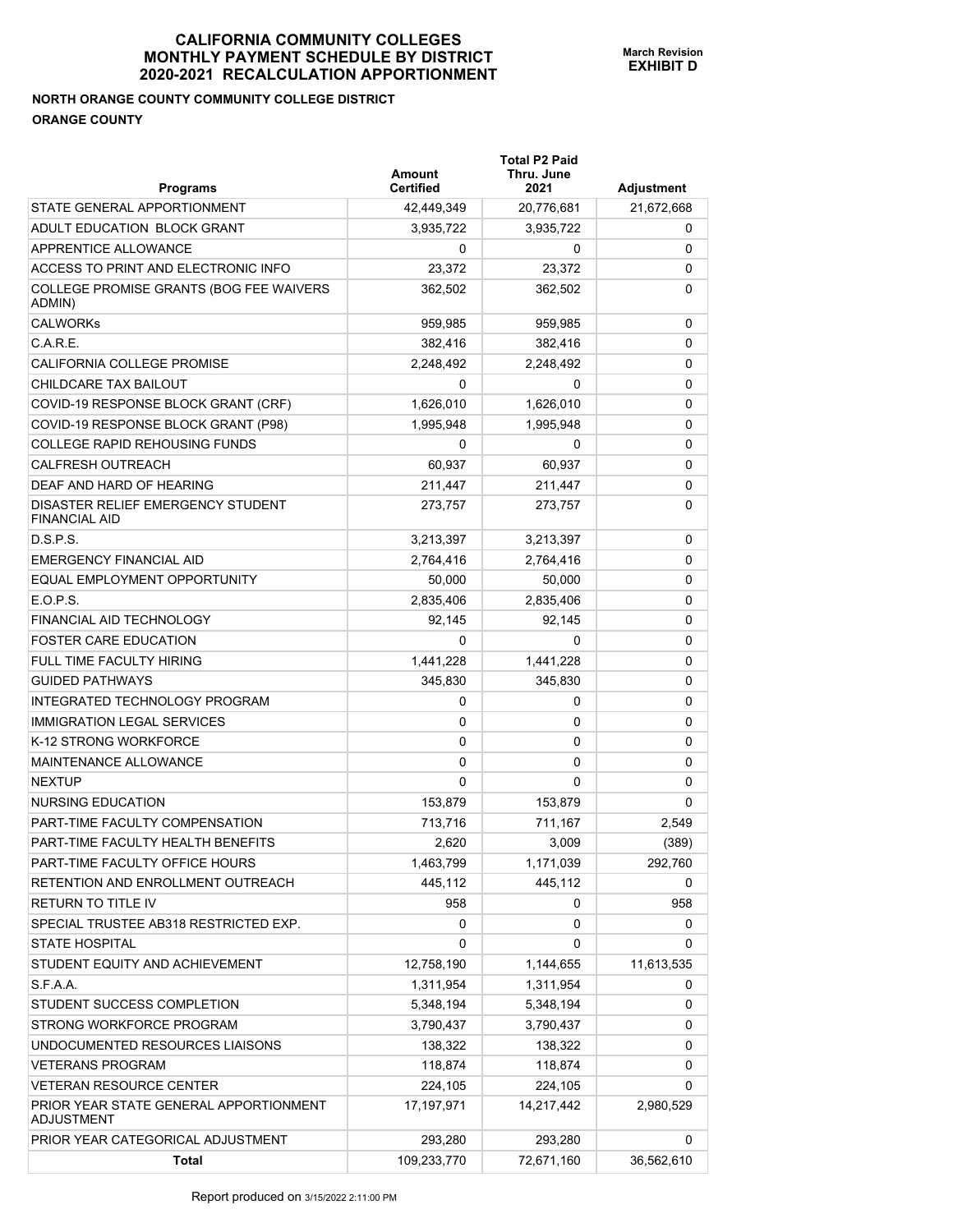## **OHLONE COMMUNITY COLLEGE DISTRICT ALAMEDA COUNTY**

| <b>Programs</b>                                             | Amount<br><b>Certified</b> | <b>Total P2 Paid</b><br>Thru. June<br>2021 | Adjustment |
|-------------------------------------------------------------|----------------------------|--------------------------------------------|------------|
| STATE GENERAL APPORTIONMENT                                 | 10,045,415                 | 5,127,400                                  | 4,918,015  |
| ADULT EDUCATION BLOCK GRANT                                 | 79,226                     | 79.226                                     | 0          |
| APPRENTICE ALLOWANCE                                        | 0                          | 0                                          | 0          |
| ACCESS TO PRINT AND ELECTRONIC INFO                         | 10,673                     | 10,673                                     | 0          |
| COLLEGE PROMISE GRANTS (BOG FEE WAIVERS<br>ADMIN)           | 74,434                     | 74,434                                     | 0          |
| <b>CALWORKs</b>                                             | 147,020                    | 147,020                                    | 0          |
| C.A.R.E.                                                    | 58,987                     | 58,987                                     | 0          |
| CALIFORNIA COLLEGE PROMISE                                  | 882.158                    | 882,158                                    | 0          |
| CHILDCARE TAX BAILOUT                                       | 0                          | 0                                          | 0          |
| COVID-19 RESPONSE BLOCK GRANT (CRF)                         | 359,098                    | 359,098                                    | 0          |
| COVID-19 RESPONSE BLOCK GRANT (P98)                         | 440,797                    | 440,797                                    | 0          |
| <b>COLLEGE RAPID REHOUSING FUNDS</b>                        | 0                          | 0                                          | 0          |
| <b>CALFRESH OUTREACH</b>                                    | 29,651                     | 29.651                                     | 0          |
| DEAF AND HARD OF HEARING                                    | 586,859                    | 586,859                                    | 0          |
| DISASTER RELIEF EMERGENCY STUDENT<br><b>FINANCIAL AID</b>   | 55,083                     | 55,083                                     | 0          |
| D.S.P.S.                                                    | 1,082,611                  | 1,082,611                                  | 0          |
| <b>EMERGENCY FINANCIAL AID</b>                              | 357,737                    | 357,737                                    | 0          |
| EQUAL EMPLOYMENT OPPORTUNITY                                | 50,000                     | 50,000                                     | 0          |
| E.O.P.S.                                                    | 457,807                    | 457,807                                    | 0          |
| FINANCIAL AID TECHNOLOGY                                    | 50,221                     | 50,221                                     | 0          |
| <b>FOSTER CARE EDUCATION</b>                                | 0                          | 0                                          | 0          |
| FULL TIME FACULTY HIRING                                    | 303,530                    | 303,530                                    | 0          |
| <b>GUIDED PATHWAYS</b>                                      | 73,908                     | 73,908                                     | 0          |
| INTEGRATED TECHNOLOGY PROGRAM                               | 0                          | 0                                          | 0          |
| <b>IMMIGRATION LEGAL SERVICES</b>                           | 0                          | 0                                          | 0          |
| K-12 STRONG WORKFORCE                                       | 0                          | 0                                          | 0          |
| MAINTENANCE ALLOWANCE                                       | 0                          | 0                                          | 0          |
| <b>NEXTUP</b>                                               | 0                          | 0                                          | 0          |
| NURSING EDUCATION                                           | 106,618                    | 109.267                                    | (2,649)    |
| PART-TIME FACULTY COMPENSATION                              | 204,443                    | 207,058                                    | (2,615)    |
| PART-TIME FACULTY HEALTH BENEFITS                           | 0                          | 0                                          | 0          |
| PART-TIME FACULTY OFFICE HOURS                              | 118,760                    | 86,092                                     | 32,668     |
| RETENTION AND ENROLLMENT OUTREACH                           | 101,951                    | 101,951                                    | 0          |
| RETURN TO TITLE IV                                          | 0                          | 0                                          | 0          |
| SPECIAL TRUSTEE AB318 RESTRICTED EXP.                       | 0                          | 0                                          | 0          |
| <b>STATE HOSPITAL</b>                                       | 0                          | 0                                          | 0          |
| STUDENT EQUITY AND ACHIEVEMENT                              | 2,484,617                  | 222,918                                    | 2,261,699  |
| S.F.A.A.                                                    | 224,210                    | 224,210                                    | 0          |
| STUDENT SUCCESS COMPLETION                                  | 737,438                    | 737,438                                    | 0          |
| STRONG WORKFORCE PROGRAM                                    | 769,137                    | 769,137                                    | 0          |
| UNDOCUMENTED RESOURCES LIAISONS                             | 44,750                     | 44,750                                     | 0          |
| <b>VETERANS PROGRAM</b>                                     | 16,839                     | 16,839                                     | 0          |
| <b>VETERAN RESOURCE CENTER</b>                              | 44,431                     | 44,431                                     | 0          |
| PRIOR YEAR STATE GENERAL APPORTIONMENT<br><b>ADJUSTMENT</b> | 4,361,452                  | 3,776,277                                  | 585,175    |
| PRIOR YEAR CATEGORICAL ADJUSTMENT                           | (20, 368)                  | (20, 368)                                  | 0          |
| <b>Total</b>                                                | 24,339,493                 | 16,547,200                                 | 7,792,293  |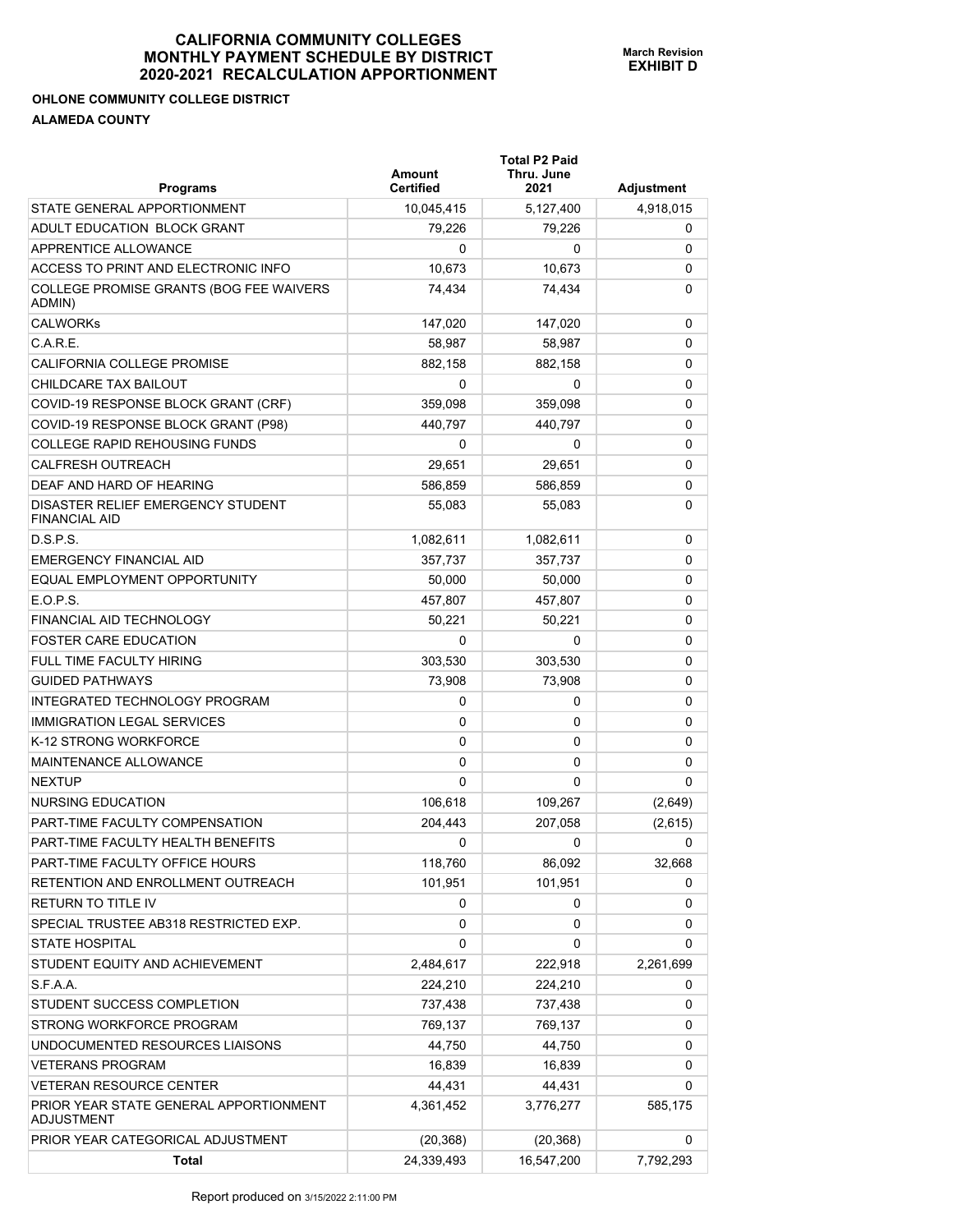# **PALO VERDE COMMUNITY COLLEGE DISTRICT RIVERSIDE COUNTY**

| <b>Programs</b>                                             | Amount<br><b>Certified</b> | <b>Total P2 Paid</b><br>Thru. June<br>2021 | Adjustment |
|-------------------------------------------------------------|----------------------------|--------------------------------------------|------------|
| STATE GENERAL APPORTIONMENT                                 | 14,325,785                 | 11,541,641                                 | 2,784,144  |
| ADULT EDUCATION BLOCK GRANT                                 | 832,637                    | 832,637                                    | 0          |
| APPRENTICE ALLOWANCE                                        | 0                          | 0                                          | 0          |
| ACCESS TO PRINT AND ELECTRONIC INFO                         | 10,298                     | 10,298                                     | 0          |
| COLLEGE PROMISE GRANTS (BOG FEE WAIVERS<br>ADMIN)           | 26,862                     | 26,862                                     | 0          |
| <b>CALWORKs</b>                                             | 148,767                    | 148,767                                    | 0          |
| C.A.R.E.                                                    | 64,634                     | 64,634                                     | 0          |
| CALIFORNIA COLLEGE PROMISE                                  | 0                          | 0                                          | 0          |
| CHILDCARE TAX BAILOUT                                       | 0                          | 0                                          | 0          |
| COVID-19 RESPONSE BLOCK GRANT (CRF)                         | 102,785                    | 102,785                                    | 0          |
| COVID-19 RESPONSE BLOCK GRANT (P98)                         | 126,170                    | 126,170                                    | 0          |
| <b>COLLEGE RAPID REHOUSING FUNDS</b>                        | 0                          | 0                                          | 0          |
| <b>CALFRESH OUTREACH</b>                                    | 29,172                     | 29,172                                     | 0          |
| DEAF AND HARD OF HEARING                                    | 0                          | 0                                          | 0          |
| DISASTER RELIEF EMERGENCY STUDENT<br><b>FINANCIAL AID</b>   | 27,974                     | 27,974                                     | 0          |
| D.S.P.S.                                                    | 223.562                    | 223,562                                    | 0          |
| <b>EMERGENCY FINANCIAL AID</b>                              | 320.890                    | 320,890                                    | 0          |
| EQUAL EMPLOYMENT OPPORTUNITY                                | 50,000                     | 50,000                                     | 0          |
| E.O.P.S.                                                    | 617,469                    | 617,469                                    | 0          |
| FINANCIAL AID TECHNOLOGY                                    | 42,724                     | 42,724                                     | 0          |
| <b>FOSTER CARE EDUCATION</b>                                | 0                          | 0                                          | 0          |
| <b>FULL TIME FACULTY HIRING</b>                             | 96,198                     | 96,198                                     | 0          |
| <b>GUIDED PATHWAYS</b>                                      | 50,000                     | 50,000                                     | 0          |
| INTEGRATED TECHNOLOGY PROGRAM                               | 0                          | 0                                          | 0          |
| <b>IMMIGRATION LEGAL SERVICES</b>                           | 0                          | 0                                          | 0          |
| K-12 STRONG WORKFORCE                                       | 0                          | 0                                          | 0          |
| MAINTENANCE ALLOWANCE                                       | 0                          | 0                                          | 0          |
| <b>NEXTUP</b>                                               | 0                          | 0                                          | 0          |
| NURSING EDUCATION                                           | 0                          | 0                                          | 0          |
| PART-TIME FACULTY COMPENSATION                              | 99,235                     | 94,955                                     | 4,280      |
| PART-TIME FACULTY HEALTH BENEFITS                           | 0                          | 0                                          | 0          |
| PART-TIME FACULTY OFFICE HOURS                              | 46,998                     | 37,598                                     | 9,400      |
| RETENTION AND ENROLLMENT OUTREACH                           | 57,135                     | 57,135                                     | 0          |
| RETURN TO TITLE IV                                          | 0                          | 0                                          | 0          |
| SPECIAL TRUSTEE AB318 RESTRICTED EXP.                       | 0                          | 0                                          | 0          |
| <b>STATE HOSPITAL</b>                                       | 0                          | 0                                          | 0          |
| STUDENT EQUITY AND ACHIEVEMENT                              | 1,117,603                  | 100,270                                    | 1,017,333  |
| S.F.A.A.                                                    | 146,395                    | 146,395                                    | 0          |
| STUDENT SUCCESS COMPLETION                                  | 44,017                     | 44,017                                     | 0          |
| STRONG WORKFORCE PROGRAM                                    | 238,202                    | 238,202                                    | 0          |
| UNDOCUMENTED RESOURCES LIAISONS                             | 30,966                     | 30,966                                     | 0          |
| <b>VETERANS PROGRAM</b>                                     | 1,998                      | 1,998                                      | 0          |
| <b>VETERAN RESOURCE CENTER</b>                              | 20,871                     | 20,871                                     | 0          |
| PRIOR YEAR STATE GENERAL APPORTIONMENT<br><b>ADJUSTMENT</b> | 1,245,137                  | 1,434,606                                  | (189, 469) |
| PRIOR YEAR CATEGORICAL ADJUSTMENT                           | (3,738)                    | (3,738)                                    | 0          |
| Total                                                       | 20,140,746                 | 16,515,058                                 | 3,625,688  |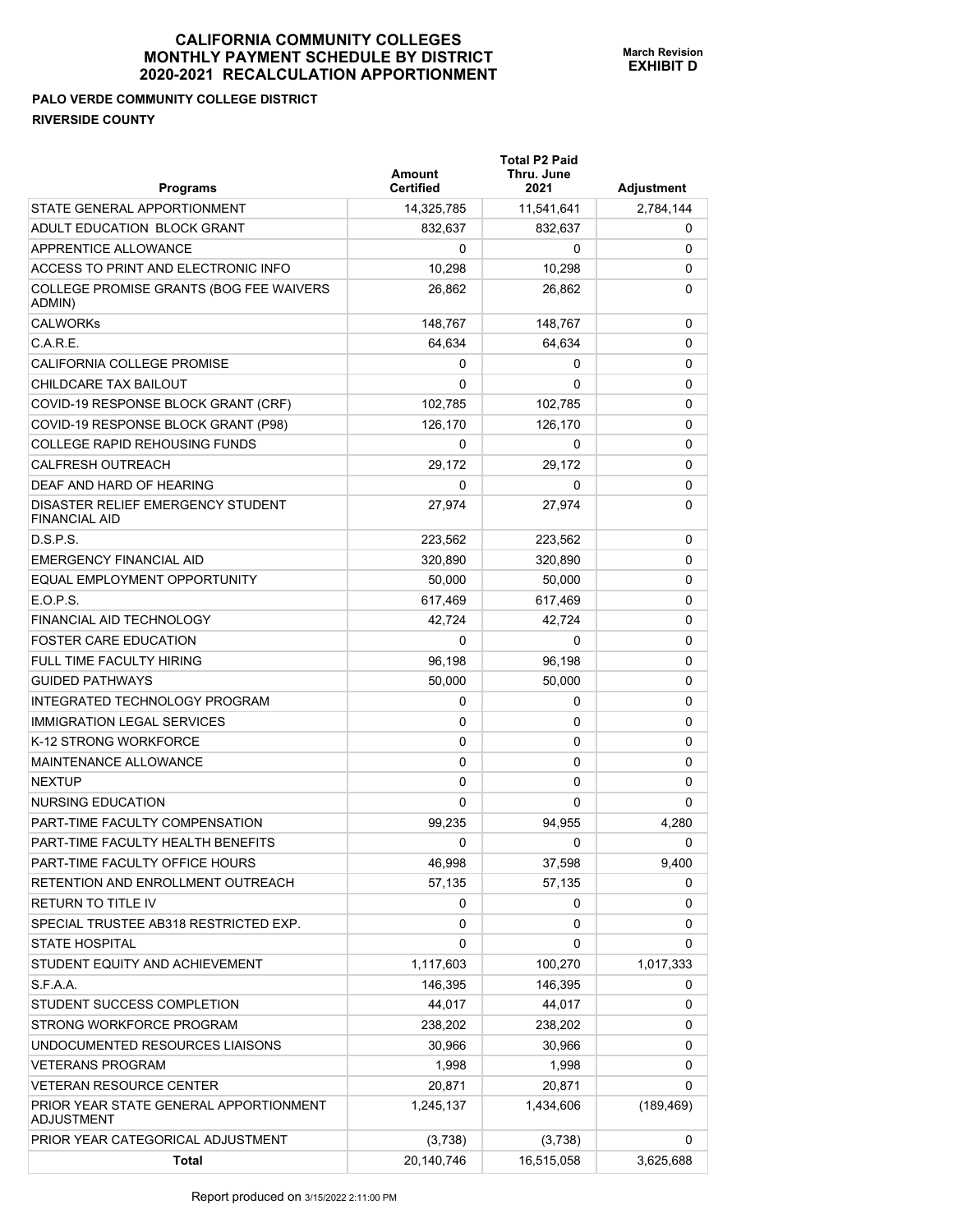# **PALOMAR COMMUNITY COLLEGE DISTRICT**

**SAN DIEGO COUNTY** 

|                                                             | <b>Total P2 Paid</b><br>Thru. June<br>Amount |            |            |
|-------------------------------------------------------------|----------------------------------------------|------------|------------|
| <b>Programs</b>                                             | <b>Certified</b>                             | 2021       | Adjustment |
| STATE GENERAL APPORTIONMENT                                 | 1,024,865                                    | 0          | 1,024,865  |
| ADULT EDUCATION BLOCK GRANT                                 | 0                                            | 0          | 0          |
| APPRENTICE ALLOWANCE                                        | 2,380,131                                    | 2.406.636  | (26, 505)  |
| ACCESS TO PRINT AND ELECTRONIC INFO                         | 11,629                                       | 11,629     | 0          |
| COLLEGE PROMISE GRANTS (BOG FEE WAIVERS<br>ADMIN)           | 205,136                                      | 205,136    | 0          |
| <b>CALWORKs</b>                                             | 350,080                                      | 350,080    | 0          |
| $C$ A R F                                                   | 138,033                                      | 138,033    | 0          |
| CALIFORNIA COLLEGE PROMISE                                  | 1,953,353                                    | 1,953,353  | 0          |
| CHILDCARE TAX BAILOUT                                       | 103,244                                      | 103,244    | 0          |
| COVID-19 RESPONSE BLOCK GRANT (CRF)                         | 877,342                                      | 877,342    | 0          |
| COVID-19 RESPONSE BLOCK GRANT (P98)                         | 1,076,948                                    | 1,076,948  | 0          |
| <b>COLLEGE RAPID REHOUSING FUNDS</b>                        | 0                                            | 0          | 0          |
| <b>CALFRESH OUTREACH</b>                                    | 42,696                                       | 42,696     | 0          |
| DEAF AND HARD OF HEARING                                    | 110,979                                      | 110,979    | 0          |
| DISASTER RELIEF EMERGENCY STUDENT<br><b>FINANCIAL AID</b>   | 156,825                                      | 156,825    | 0          |
| DSPS                                                        | 1,417,929                                    | 1,417,929  | 0          |
| <b>EMERGENCY FINANCIAL AID</b>                              | 1,361,203                                    | 1,361,203  | 0          |
| EQUAL EMPLOYMENT OPPORTUNITY                                | 50,000                                       | 50,000     | 0          |
| E.O.P.S.                                                    | 1,145,149                                    | 1,145,149  | 0          |
| FINANCIAL AID TECHNOLOGY                                    | 64,107                                       | 64,107     | 0          |
| <b>FOSTER CARE EDUCATION</b>                                | $\Omega$                                     | 0          | 0          |
| <b>FULL TIME FACULTY HIRING</b>                             | 850,561                                      | 850,561    | 0          |
| <b>GUIDED PATHWAYS</b>                                      | 151,642                                      | 151,642    | 0          |
| INTEGRATED TECHNOLOGY PROGRAM                               | 0                                            | 0          | 0          |
| <b>IMMIGRATION LEGAL SERVICES</b>                           | 0                                            | 0          | 0          |
| K-12 STRONG WORKFORCE                                       | 0                                            | 0          | 0          |
| <b>MAINTENANCE ALLOWANCE</b>                                | 0                                            | 0          | 0          |
| <b>NEXTUP</b>                                               | $\Omega$                                     | 0          | 0          |
| <b>NURSING EDUCATION</b>                                    | 210,300                                      | 210,300    | 0          |
| PART-TIME FACULTY COMPENSATION                              | 390,534                                      | 383,722    | 6.812      |
| PART-TIME FACULTY HEALTH BENEFITS                           | 2.513                                        | 0          | 2.513      |
| PART-TIME FACULTY OFFICE HOURS                              | 100,836                                      | 0          | 100,836    |
| RETENTION AND ENROLLMENT OUTREACH                           | 355,435                                      | 355,435    | 0          |
| <b>RETURN TO TITLE IV</b>                                   | 0                                            | 0          | 0          |
| SPECIAL TRUSTEE AB318 RESTRICTED EXP.                       | 0                                            | 0          | 0          |
| <b>STATE HOSPITAL</b>                                       | 0                                            | 0          | 0          |
| STUDENT EQUITY AND ACHIEVEMENT                              | 5,767,785                                    | 517,482    | 5,250,303  |
| S.F.A.A.                                                    | 683,270                                      | 683,270    | 0          |
| STUDENT SUCCESS COMPLETION                                  | 1,750,299                                    | 1,750,299  | 0          |
| STRONG WORKFORCE PROGRAM                                    | 2,309,901                                    | 2,309,901  | 0          |
| UNDOCUMENTED RESOURCES LIAISONS                             | 72,621                                       | 72,621     | 0          |
| <b>VETERANS PROGRAM</b>                                     | 203,497                                      | 203,497    | 0          |
| <b>VETERAN RESOURCE CENTER</b>                              | 340,744                                      | 340,744    | 0          |
| PRIOR YEAR STATE GENERAL APPORTIONMENT<br><b>ADJUSTMENT</b> | 8,802,817                                    | 8,424,426  | 378,391    |
| PRIOR YEAR CATEGORICAL ADJUSTMENT                           | (188, 586)                                   | 30,944     | (219, 530) |
| Total                                                       | 34,273,818                                   | 27,756,133 | 6,517,685  |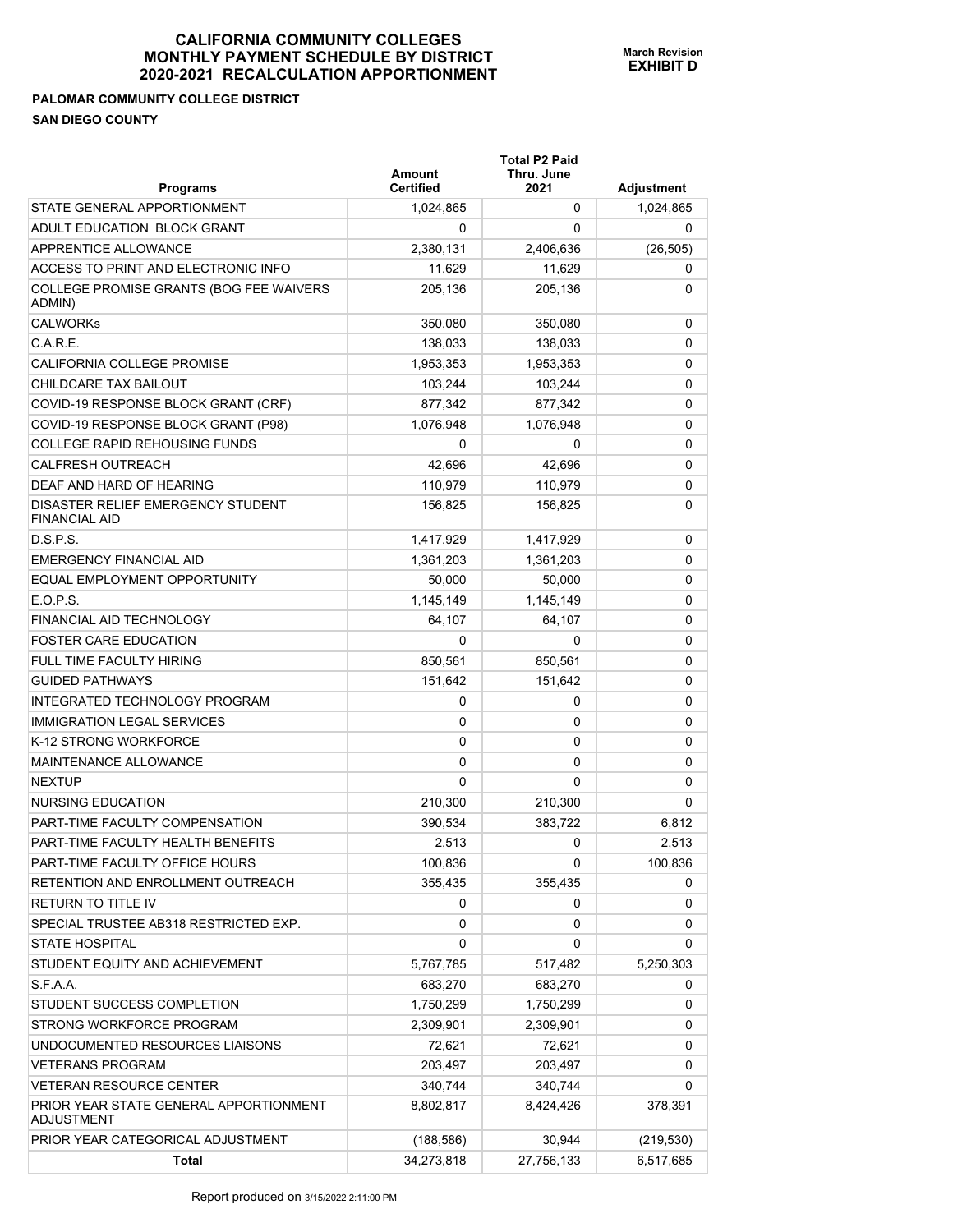#### **PASADENA AREA COMMUNITY COLLEGE DISTRICT LOS ANGELES COUNTY**

| <b>Programs</b>                                             | Amount<br><b>Certified</b> | <b>Total P2 Paid</b><br>Thru. June<br>2021 | Adjustment |
|-------------------------------------------------------------|----------------------------|--------------------------------------------|------------|
| STATE GENERAL APPORTIONMENT                                 | 57,188,631                 | 45,674,323                                 | 11,514,308 |
| ADULT EDUCATION BLOCK GRANT                                 | 1,908,812                  | 1,908,812                                  | 0          |
| APPRENTICE ALLOWANCE                                        | 0                          | 0                                          | 0          |
| ACCESS TO PRINT AND ELECTRONIC INFO                         | 11,850                     | 11,850                                     | 0          |
| COLLEGE PROMISE GRANTS (BOG FEE WAIVERS<br>ADMIN)           | 313,672                    | 313,672                                    | 0          |
| <b>CALWORKs</b>                                             | 442,664                    | 442,664                                    | 0          |
| C.A.R.E.                                                    | 131,326                    | 131,326                                    | 0          |
| CALIFORNIA COLLEGE PROMISE                                  | 1,747,612                  | 1,747,612                                  | 0          |
| CHILDCARE TAX BAILOUT                                       | 0                          | 0                                          | 0          |
| COVID-19 RESPONSE BLOCK GRANT (CRF)                         | 1,167,174                  | 1,167,174                                  | 0          |
| COVID-19 RESPONSE BLOCK GRANT (P98)                         | 1,432,721                  | 1,432,721                                  | 0          |
| <b>COLLEGE RAPID REHOUSING FUNDS</b>                        | 0                          | 0                                          | 0          |
| <b>CALFRESH OUTREACH</b>                                    | 52,623                     | 52,623                                     | 0          |
| DEAF AND HARD OF HEARING                                    | 0                          | 0                                          | 0          |
| DISASTER RELIEF EMERGENCY STUDENT<br><b>FINANCIAL AID</b>   | 190,844                    | 190,844                                    | 0          |
| D.S.P.S.                                                    | 1,337,833                  | 1,337,833                                  | 0          |
| <b>EMERGENCY FINANCIAL AID</b>                              | 2,124,862                  | 2,124,862                                  | 0          |
| EQUAL EMPLOYMENT OPPORTUNITY                                | 50,000                     | 50,000                                     | 0          |
| E.O.P.S.                                                    | 1,148,765                  | 1,148,765                                  | 0          |
| FINANCIAL AID TECHNOLOGY                                    | 65,418                     | 65,418                                     | 0          |
| <b>FOSTER CARE EDUCATION</b>                                | 63,905                     | 63,905                                     | 0          |
| <b>FULL TIME FACULTY HIRING</b>                             | 1,065,528                  | 1,065,528                                  | 0          |
| <b>GUIDED PATHWAYS</b>                                      | 230,480                    | 230,480                                    | 0          |
| INTEGRATED TECHNOLOGY PROGRAM                               | 0                          | 0                                          | 0          |
| <b>IMMIGRATION LEGAL SERVICES</b>                           | 0                          | 0                                          | 0          |
| K-12 STRONG WORKFORCE                                       | 0                          | 0                                          | 0          |
| MAINTENANCE ALLOWANCE                                       | 0                          | 0                                          | 0          |
| <b>NEXTUP</b>                                               | 706,875                    | 706,875                                    | 0          |
| NURSING EDUCATION                                           | 151,824                    | 151,824                                    | 0          |
| PART-TIME FACULTY COMPENSATION                              | 505,233                    | 510,486                                    | (5,253)    |
| PART-TIME FACULTY HEALTH BENEFITS                           | 3,344                      | 3,366                                      | (22)       |
| PART-TIME FACULTY OFFICE HOURS                              | 335,330                    | 268,264                                    | 67,066     |
| RETENTION AND ENROLLMENT OUTREACH                           | 458,146                    | 458,146                                    | 0          |
| <b>RETURN TO TITLE IV</b>                                   | 0                          | 0                                          | 0          |
| SPECIAL TRUSTEE AB318 RESTRICTED EXP.                       | 0                          | 0                                          | 0          |
| <b>STATE HOSPITAL</b>                                       | 0                          | 0                                          | 0          |
| STUDENT EQUITY AND ACHIEVEMENT                              | 7,613,299                  | 683,059                                    | 6,930,240  |
| S.F.A.A.                                                    | 887,629                    | 887,629                                    | 0          |
| STUDENT SUCCESS COMPLETION                                  | 4,251,060                  | 4,251,060                                  | 0          |
| STRONG WORKFORCE PROGRAM                                    | 1,457,274                  | 1,457,274                                  | 0          |
| UNDOCUMENTED RESOURCES LIAISONS                             | 88,208                     | 88,208                                     | 0          |
| <b>VETERANS PROGRAM</b>                                     | 50,089                     | 50,089                                     | 0          |
| <b>VETERAN RESOURCE CENTER</b>                              | 97,214                     | 97,214                                     | 0          |
| PRIOR YEAR STATE GENERAL APPORTIONMENT<br><b>ADJUSTMENT</b> | 17,448,083                 | 15,623,419                                 | 1,824,664  |
| PRIOR YEAR CATEGORICAL ADJUSTMENT                           | 109,914                    | 23,062                                     | 86,852     |
| <b>Total</b>                                                | 104,838,242                | 84,420,387                                 | 20,417,855 |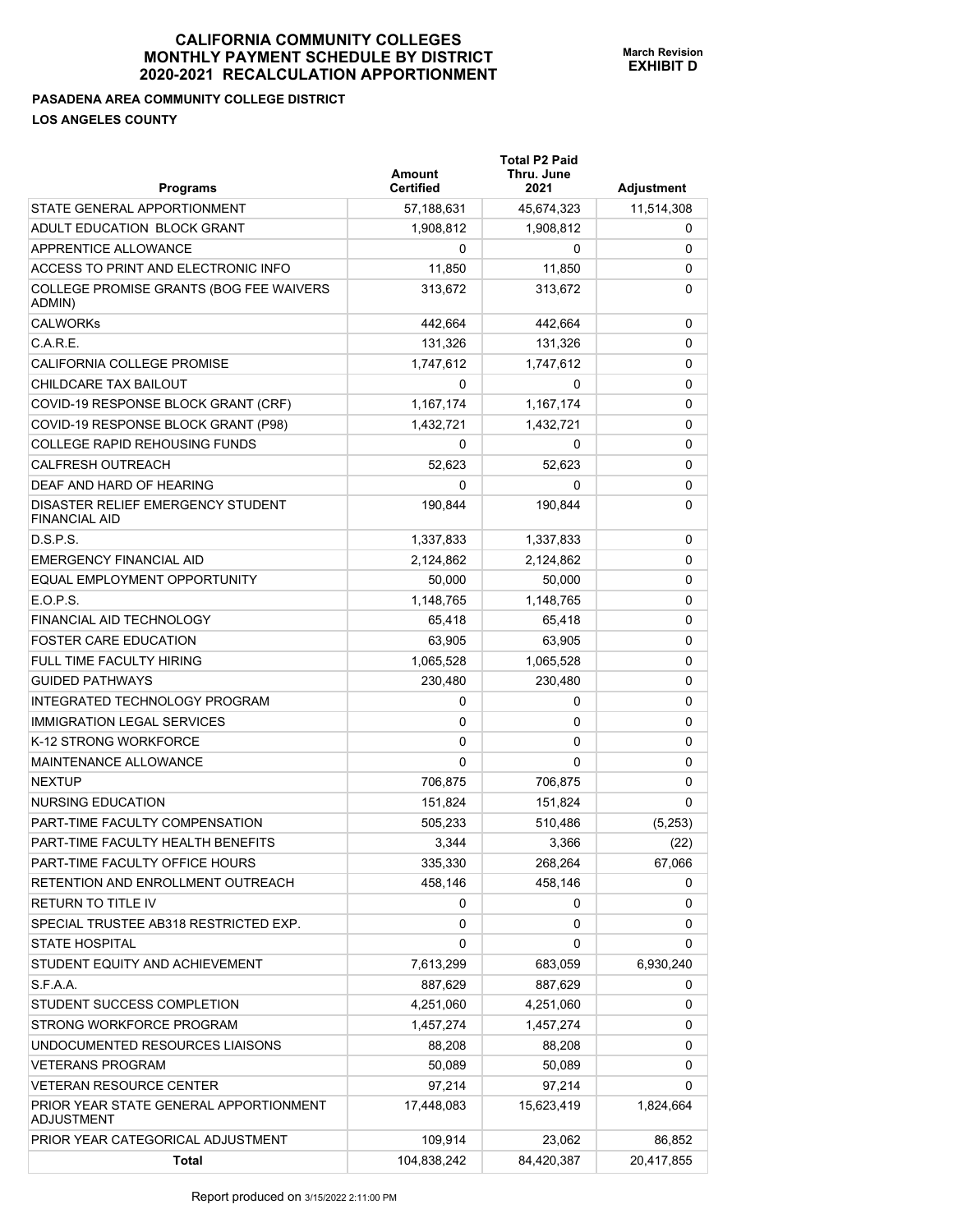#### **PERALTA COMMUNITY COLLEGE DISTRICT ALAMEDA COUNTY**

| <b>Programs</b>                                             | Amount<br><b>Certified</b> | <b>Total P2 Paid</b><br>Thru. June<br>2021 | <b>Adjustment</b> |
|-------------------------------------------------------------|----------------------------|--------------------------------------------|-------------------|
| STATE GENERAL APPORTIONMENT                                 | 31,814,516                 | 22,459,226                                 | 9,355,290         |
| ADULT EDUCATION BLOCK GRANT                                 | 8,201,825                  | 8,201,825                                  | 0                 |
| APPRENTICE ALLOWANCE                                        | 14,474                     | 0                                          | 14,474            |
| ACCESS TO PRINT AND ELECTRONIC INFO                         | 42,271                     | 42,271                                     | 0                 |
| COLLEGE PROMISE GRANTS (BOG FEE WAIVERS<br>ADMIN)           | 220,984                    | 220,984                                    | 0                 |
| <b>CALWORKs</b>                                             | 887,026                    | 887,026                                    | 0                 |
| C.A.R.E.                                                    | 555.047                    | 555,047                                    | 0                 |
| CALIFORNIA COLLEGE PROMISE                                  | 873,060                    | 873,060                                    | 0                 |
| CHILDCARE TAX BAILOUT                                       | 419,833                    | 419,833                                    | 0                 |
| COVID-19 RESPONSE BLOCK GRANT (CRF)                         | 808,943                    | 808,943                                    | 0                 |
| COVID-19 RESPONSE BLOCK GRANT (P98)                         | 992,988                    | 992,988                                    | 0                 |
| <b>COLLEGE RAPID REHOUSING FUNDS</b>                        | 0                          | 0                                          | 0                 |
| <b>CALFRESH OUTREACH</b>                                    | 42,385                     | 42,385                                     | 0                 |
| DEAF AND HARD OF HEARING                                    | 156,435                    | 156,435                                    | 0                 |
| DISASTER RELIEF EMERGENCY STUDENT<br><b>FINANCIAL AID</b>   | 238,481                    | 238,481                                    | 0                 |
| D.S.P.S.                                                    | 2,398,922                  | 2,398,922                                  | 0                 |
| <b>EMERGENCY FINANCIAL AID</b>                              | 1,337,314                  | 1,337,314                                  | 0                 |
| EQUAL EMPLOYMENT OPPORTUNITY                                | 50,000                     | 50,000                                     | 0                 |
| E.O.P.S.                                                    | 3,090,999                  | 3,090,999                                  | 0                 |
| FINANCIAL AID TECHNOLOGY                                    | 121,216                    | 121,216                                    | 0                 |
| <b>FOSTER CARE EDUCATION</b>                                | 0                          | 0                                          | 0                 |
| FULL TIME FACULTY HIRING                                    | 835,143                    | 835,143                                    | 0                 |
| <b>GUIDED PATHWAYS</b>                                      | 280,629                    | 280,629                                    | 0                 |
| INTEGRATED TECHNOLOGY PROGRAM                               | 0                          | 0                                          | 0                 |
| <b>IMMIGRATION LEGAL SERVICES</b>                           | 0                          | 0                                          | 0                 |
| K-12 STRONG WORKFORCE                                       | 0                          | 0                                          | 0                 |
| MAINTENANCE ALLOWANCE                                       | 0                          | 0                                          | 0                 |
| <b>NEXTUP</b>                                               | 1,215,857                  | 1,215,857                                  | 0                 |
| NURSING EDUCATION                                           | 94,102                     | 94,102                                     | 0                 |
| PART-TIME FACULTY COMPENSATION                              | 328,422                    | 353,807                                    | (25, 385)         |
| PART-TIME FACULTY HEALTH BENEFITS                           | 0                          | 0                                          | 0                 |
| PART-TIME FACULTY OFFICE HOURS                              | 0                          | 0                                          | 0                 |
| RETENTION AND ENROLLMENT OUTREACH                           | 354,327                    | 354,327                                    | 0                 |
| RETURN TO TITLE IV                                          | 0                          | 0                                          | 0                 |
| SPECIAL TRUSTEE AB318 RESTRICTED EXP.                       | 0                          | 0                                          | 0                 |
| <b>STATE HOSPITAL</b>                                       | 0                          | 0                                          | 0                 |
| STUDENT EQUITY AND ACHIEVEMENT                              | 8,353,443                  | 749,464                                    | 7,603,979         |
| S.F.A.A.                                                    | 1,080,005                  | 1,080,005                                  | 0                 |
| STUDENT SUCCESS COMPLETION                                  | 2,211,442                  | 2,211,442                                  | 0                 |
| STRONG WORKFORCE PROGRAM                                    | 2,270,181                  | 2,270,181                                  | 0                 |
| UNDOCUMENTED RESOURCES LIAISONS                             | 145,258                    | 145,258                                    | 0                 |
| <b>VETERANS PROGRAM</b>                                     | 65,359                     | 65,359                                     | 0                 |
| <b>VETERAN RESOURCE CENTER</b>                              | 174,550                    | 174,550                                    | 0                 |
| PRIOR YEAR STATE GENERAL APPORTIONMENT<br><b>ADJUSTMENT</b> | 6,252,725                  | 7,065,308                                  | (812, 583)        |
| PRIOR YEAR CATEGORICAL ADJUSTMENT                           | 153,375                    | 89,264                                     | 64,111            |
| <b>Total</b>                                                | 76,081,537                 | 59,881,651                                 | 16,199,886        |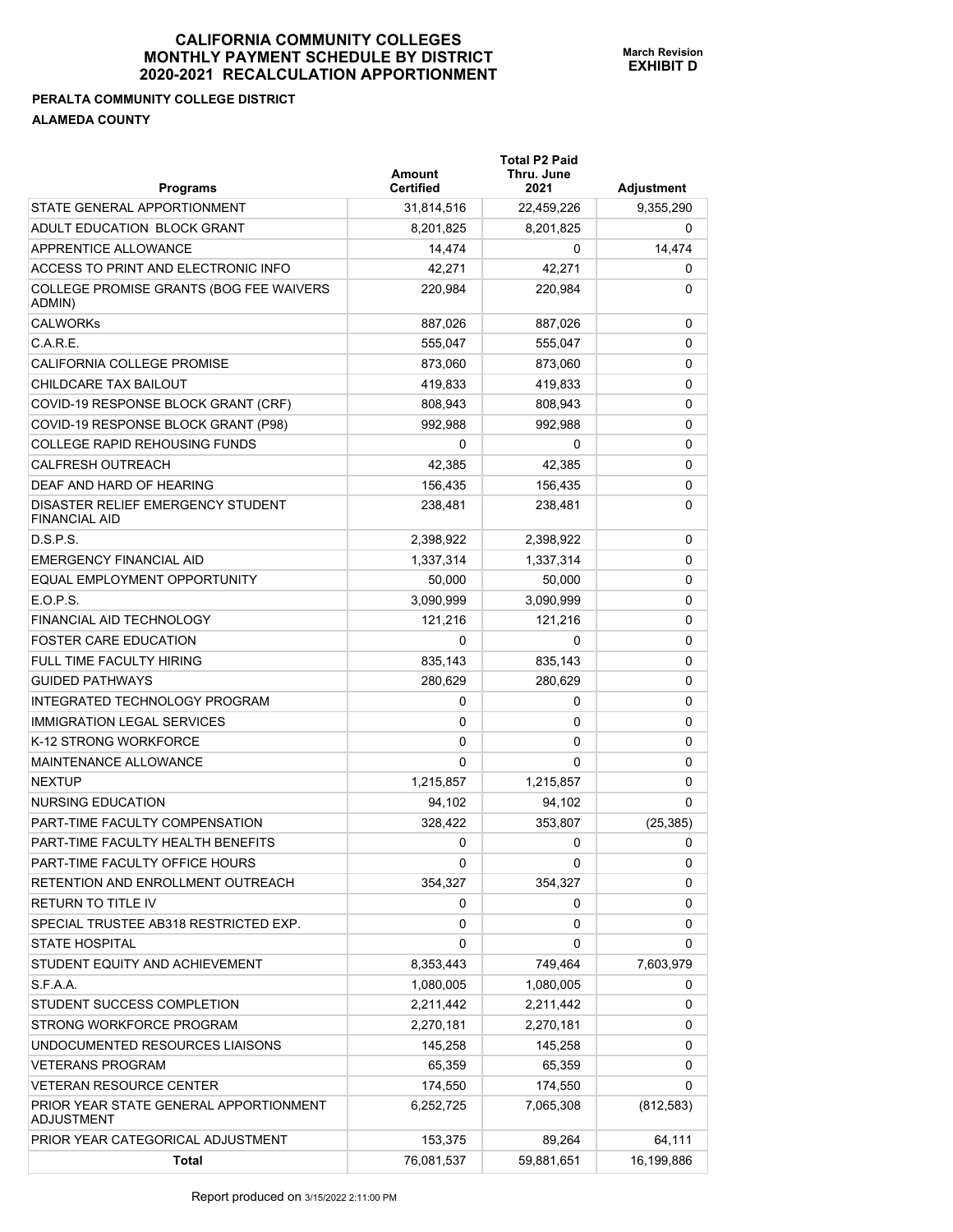# **RANCHO SANTIAGO COMMUNITY COLLEGE DISTRICT ORANGE COUNTY**

| <b>Programs</b>                                           | Amount<br><b>Certified</b> | <b>Total P2 Paid</b><br>Thru. June<br>2021 | <b>Adjustment</b> |
|-----------------------------------------------------------|----------------------------|--------------------------------------------|-------------------|
| STATE GENERAL APPORTIONMENT                               | 31,865,316                 | 18,983,520                                 | 12,881,796        |
| ADULT EDUCATION BLOCK GRANT                               | 3,160,407                  | 3,160,407                                  | 0                 |
| APPRENTICE ALLOWANCE                                      | 4,519,250                  | 4,540,294                                  | (21, 044)         |
| ACCESS TO PRINT AND ELECTRONIC INFO                       | 22,157                     | 22,157                                     | 0                 |
| COLLEGE PROMISE GRANTS (BOG FEE WAIVERS<br>ADMIN)         | 279,888                    | 279,888                                    | 0                 |
| <b>CALWORKs</b>                                           | 570,718                    | 570,718                                    | 0                 |
| C.A.R.E.                                                  | 168,418                    | 168,418                                    | 0                 |
| CALIFORNIA COLLEGE PROMISE                                | 1,649,456                  | 1,649,456                                  | 0                 |
| CHILDCARE TAX BAILOUT                                     | 262,059                    | 262,059                                    | 0                 |
| COVID-19 RESPONSE BLOCK GRANT (CRF)                       | 1,267,136                  | 1,267,136                                  | 0                 |
| COVID-19 RESPONSE BLOCK GRANT (P98)                       | 1,555,426                  | 1,555,426                                  | 0                 |
| <b>COLLEGE RAPID REHOUSING FUNDS</b>                      | 0                          | 0                                          | 0                 |
| <b>CALFRESH OUTREACH</b>                                  | 51.268                     | 51,268                                     | 0                 |
| DEAF AND HARD OF HEARING                                  | 124,942                    | 124,942                                    | 0                 |
| DISASTER RELIEF EMERGENCY STUDENT<br><b>FINANCIAL AID</b> | 260,055                    | 260,055                                    | 0                 |
| D.S.P.S.                                                  | 1,586,067                  | 1,586,067                                  | 0                 |
| <b>EMERGENCY FINANCIAL AID</b>                            | 2,020,598                  | 2,020,598                                  | 0                 |
| EQUAL EMPLOYMENT OPPORTUNITY                              | 50,000                     | 50,000                                     | 0                 |
| E.O.P.S.                                                  | 2,434,063                  | 2,434,063                                  | 0                 |
| <b>FINANCIAL AID TECHNOLOGY</b>                           | 98,529                     | 98,529                                     | 0                 |
| <b>FOSTER CARE EDUCATION</b>                              | 0                          | 0                                          | 0                 |
| <b>FULL TIME FACULTY HIRING</b>                           | 1,304,941                  | 1,304,941                                  | 0                 |
| <b>GUIDED PATHWAYS</b>                                    | 238,458                    | 238,458                                    | 0                 |
| INTEGRATED TECHNOLOGY PROGRAM                             | 0                          | 0                                          | 0                 |
| <b>IMMIGRATION LEGAL SERVICES</b>                         | $\Omega$                   | 0                                          | 0                 |
| K-12 STRONG WORKFORCE                                     | 39,900,663                 | 39,900,663                                 | 0                 |
| <b>MAINTENANCE ALLOWANCE</b>                              | 0                          | 0                                          | 0                 |
| <b>NEXTUP</b>                                             | 0                          | 0                                          | 0                 |
| NURSING EDUCATION                                         | 207,355                    | 207,358                                    | (3)               |
| PART-TIME FACULTY COMPENSATION                            | 596,571                    | 554,206                                    | 42,365            |
| PART-TIME FACULTY HEALTH BENEFITS                         | 0                          | 0                                          | 0                 |
| PART-TIME FACULTY OFFICE HOURS                            | 0                          | 0                                          | 0                 |
| RETENTION AND ENROLLMENT OUTREACH                         | 403,581                    | 403,581                                    | 0                 |
| RETURN TO TITLE IV                                        | 0                          | 0                                          | 0                 |
| SPECIAL TRUSTEE AB318 RESTRICTED EXP.                     | 0                          | 0                                          | 0                 |
| <b>STATE HOSPITAL</b>                                     | 0                          | 0                                          | 0                 |
| STUDENT EQUITY AND ACHIEVEMENT                            | 13,286,941                 | 1,192,094                                  | 12,094,847        |
| S.F.A.A.                                                  | 1,042,275                  | 1,042,275                                  | 0                 |
| STUDENT SUCCESS COMPLETION                                | 3,165,989                  | 3,165,989                                  | 0                 |
| STRONG WORKFORCE PROGRAM                                  | 28,428,512                 | 28,428,512                                 | 0                 |
| UNDOCUMENTED RESOURCES LIAISONS                           | 119,022                    | 119,022                                    | 0                 |
| <b>VETERANS PROGRAM</b>                                   | 77,917                     | 77,917                                     | 0                 |
| VETERAN RESOURCE CENTER                                   | 159,089                    | 159,089                                    | 0                 |
| PRIOR YEAR STATE GENERAL APPORTIONMENT<br>ADJUSTMENT      | 9,405,369                  | 14,248,135                                 | (4,842,766)       |
| PRIOR YEAR CATEGORICAL ADJUSTMENT                         | (62, 517)                  | 93,095                                     | (155, 612)        |
| <b>Total</b>                                              | 150,219,919                | 130,220,336                                | 19,999,583        |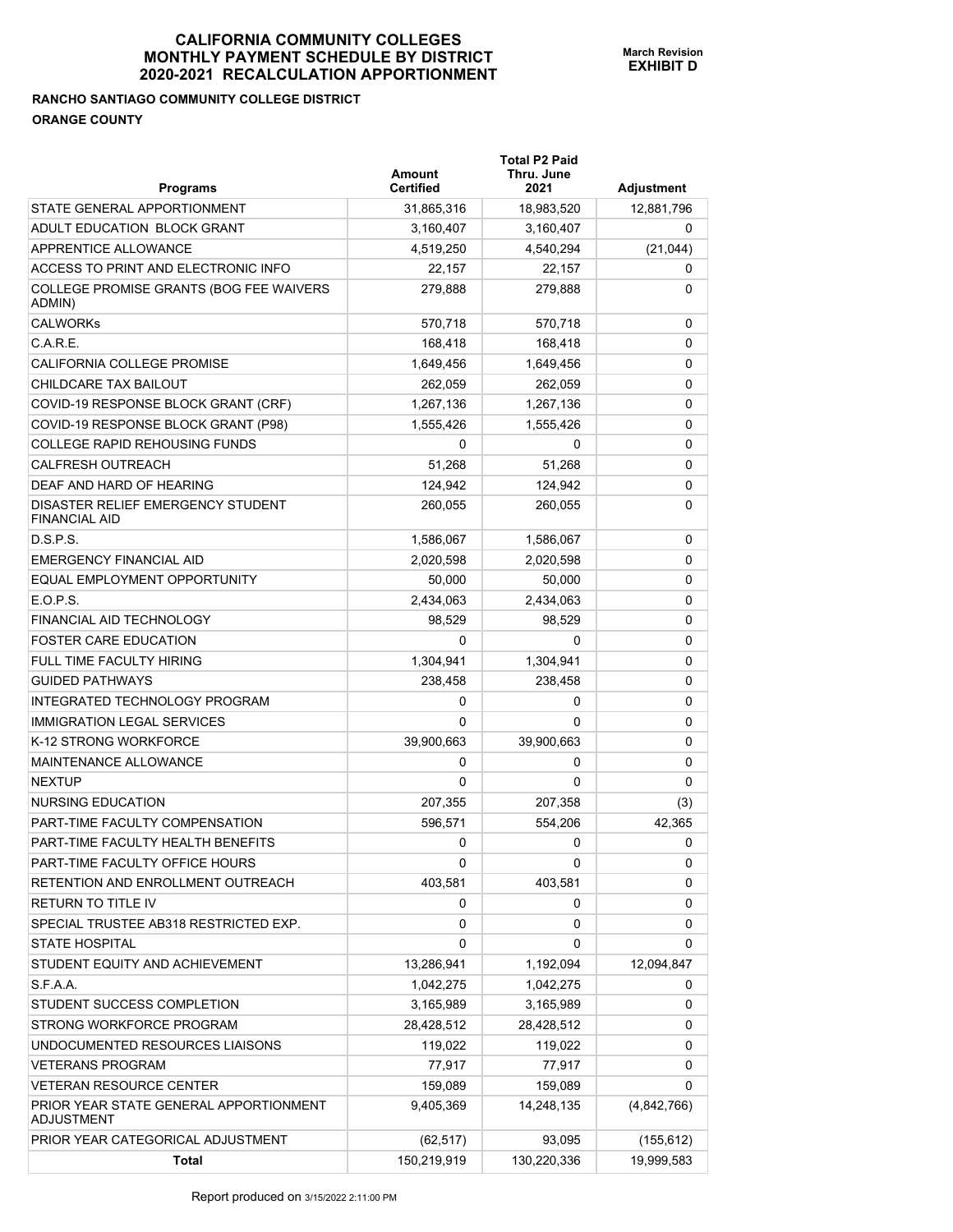# **REDWOODS COMMUNITY COLLEGE DISTRICT HUMBOLDT COUNTY**

| <b>Programs</b>                                             | Amount<br><b>Certified</b> | <b>Total P2 Paid</b><br>Thru. June<br>2021 | Adjustment |
|-------------------------------------------------------------|----------------------------|--------------------------------------------|------------|
| STATE GENERAL APPORTIONMENT                                 | 12,838,735                 | 9,748,770                                  | 3,089,965  |
| ADULT EDUCATION BLOCK GRANT                                 | 1,142,085                  | 1,142,085                                  | 0          |
| APPRENTICE ALLOWANCE                                        | 0                          | 0                                          | 0          |
| ACCESS TO PRINT AND ELECTRONIC INFO                         | 10,321                     | 10,321                                     | 0          |
| COLLEGE PROMISE GRANTS (BOG FEE WAIVERS<br>ADMIN)           | 51,820                     | 51,820                                     | 0          |
| <b>CALWORKs</b>                                             | 255,052                    | 255,052                                    | 0          |
| C.A.R.E.                                                    | 166,659                    | 166.659                                    | 0          |
| <b>CALIFORNIA COLLEGE PROMISE</b>                           | 212,738                    | 212.738                                    | 0          |
| CHILDCARE TAX BAILOUT                                       | 18,414                     | 18,414                                     | 0          |
| COVID-19 RESPONSE BLOCK GRANT (CRF)                         | 172,682                    | 172,682                                    | 0          |
| COVID-19 RESPONSE BLOCK GRANT (P98)                         | 211,969                    | 211,969                                    | 0          |
| <b>COLLEGE RAPID REHOUSING FUNDS</b>                        | 500,000                    | 500,000                                    | 0          |
| <b>CALFRESH OUTREACH</b>                                    | 30,066                     | 30,066                                     | 0          |
| DEAF AND HARD OF HEARING                                    | 0                          | 0                                          | 0          |
| DISASTER RELIEF EMERGENCY STUDENT<br><b>FINANCIAL AID</b>   | 36,398                     | 36,398                                     | 0          |
| D.S.P.S.                                                    | 582,555                    | 582,555                                    | 0          |
| <b>EMERGENCY FINANCIAL AID</b>                              | 389,725                    | 389,725                                    | 0          |
| EQUAL EMPLOYMENT OPPORTUNITY                                | 50,000                     | 50,000                                     | 0          |
| E.O.P.S.                                                    | 981,923                    | 981,923                                    | 0          |
| FINANCIAL AID TECHNOLOGY                                    | 42,359                     | 42,359                                     | 0          |
| <b>FOSTER CARE EDUCATION</b>                                | 115,139                    | 115,139                                    | 0          |
| <b>FULL TIME FACULTY HIRING</b>                             | 162,035                    | 162,035                                    | 0          |
| <b>GUIDED PATHWAYS</b>                                      | 66,047                     | 66,047                                     | 0          |
| INTEGRATED TECHNOLOGY PROGRAM                               | 0                          | 0                                          | 0          |
| <b>IMMIGRATION LEGAL SERVICES</b>                           | 0                          | 0                                          | 0          |
| K-12 STRONG WORKFORCE                                       | 0                          | 0                                          | 0          |
| MAINTENANCE ALLOWANCE                                       | 3,449                      | 0                                          | 3,449      |
| <b>NEXTUP</b>                                               | 0                          | $\Omega$                                   | 0          |
| NURSING EDUCATION                                           | 120,921                    | 120,921                                    | 0          |
| PART-TIME FACULTY COMPENSATION                              | 129,988                    | 125,526                                    | 4,462      |
| PART-TIME FACULTY HEALTH BENEFITS                           | 262                        | 336                                        | (74)       |
| PART-TIME FACULTY OFFICE HOURS                              | 0                          | 0                                          | 0          |
| RETENTION AND ENROLLMENT OUTREACH                           | 89,477                     | 89,477                                     | 0          |
| <b>RETURN TO TITLE IV</b>                                   | 0                          | 0                                          | 0          |
| SPECIAL TRUSTEE AB318 RESTRICTED EXP.                       | 0                          | 0                                          | 0          |
| <b>STATE HOSPITAL</b>                                       | 0                          | 0                                          | 0          |
| STUDENT EQUITY AND ACHIEVEMENT                              | 1,662,485                  | 149,157                                    | 1,513,328  |
| S.F.A.A.                                                    | 203,284                    | 203,284                                    | 0          |
| STUDENT SUCCESS COMPLETION                                  | 510,077                    | 510,077                                    | 0          |
| STRONG WORKFORCE PROGRAM                                    | 1,386,372                  | 1,386,372                                  | 0          |
| UNDOCUMENTED RESOURCES LIAISONS                             | 34,725                     | 34,725                                     | 0          |
| <b>VETERANS PROGRAM</b>                                     | 23,404                     | 23,404                                     | 0          |
| <b>VETERAN RESOURCE CENTER</b>                              | 54,851                     | 54,851                                     | 0          |
| PRIOR YEAR STATE GENERAL APPORTIONMENT<br><b>ADJUSTMENT</b> | 2,006,901                  | 2,175,914                                  | (169, 013) |
| PRIOR YEAR CATEGORICAL ADJUSTMENT                           | 99,791                     | 99,791                                     | 0          |
| <b>Total</b>                                                | 24,362,709                 | 19,920,592                                 | 4,442,117  |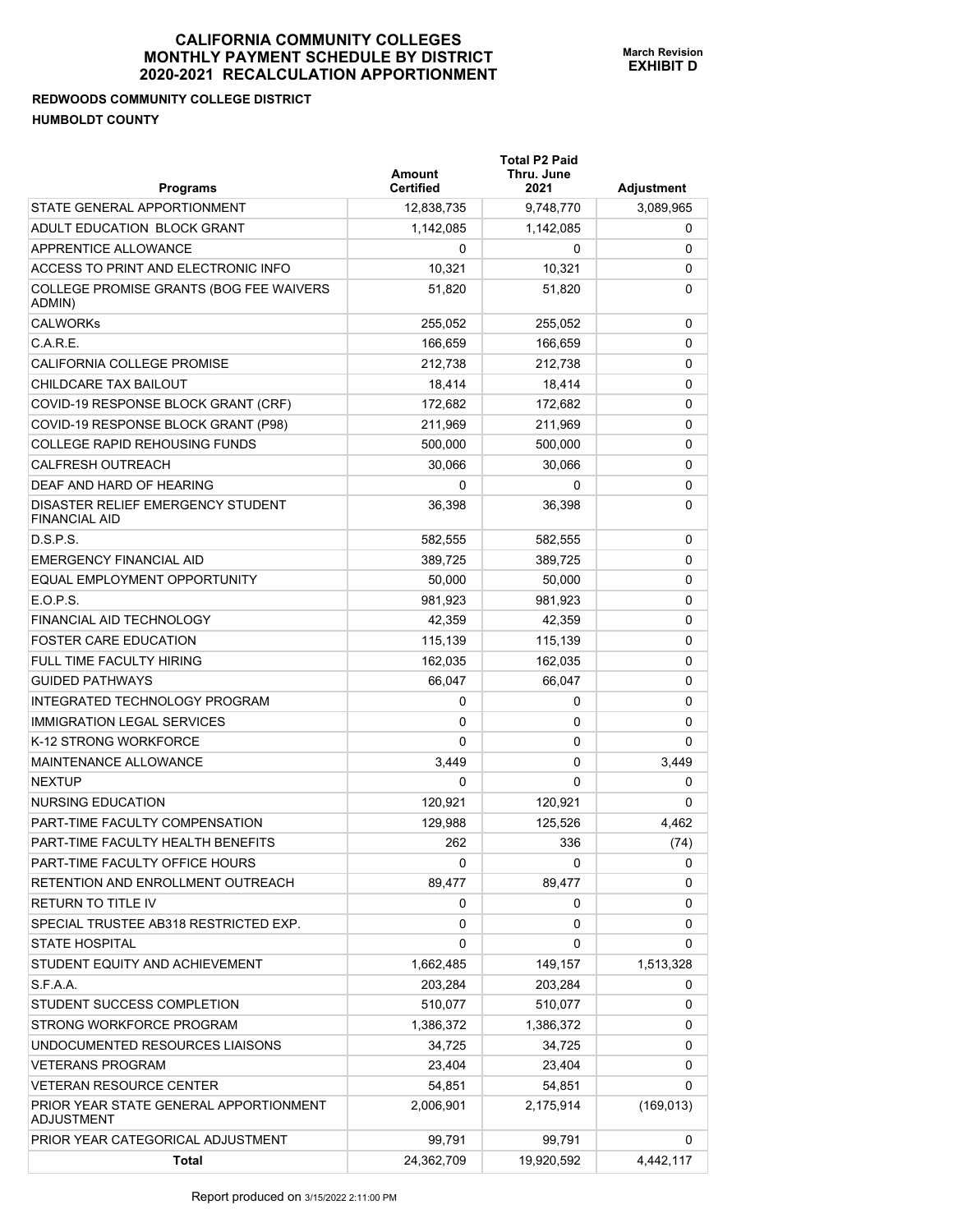## **RIO HONDO COMMUNITY COLLEGE DISTRICT LOS ANGELES COUNTY**

| <b>Programs</b>                                             | Amount<br><b>Certified</b> | <b>Total P2 Paid</b><br>Thru. June<br>2021 | Adjustment |
|-------------------------------------------------------------|----------------------------|--------------------------------------------|------------|
| STATE GENERAL APPORTIONMENT                                 | 54,160,843                 | 43,742,899                                 | 10,417,944 |
| ADULT EDUCATION BLOCK GRANT                                 | 490,699                    | 490,699                                    | 0          |
| APPRENTICE ALLOWANCE                                        | 2,282,285                  | 2,292,862                                  | (10, 577)  |
| ACCESS TO PRINT AND ELECTRONIC INFO                         | 11,377                     | 11,377                                     | 0          |
| COLLEGE PROMISE GRANTS (BOG FEE WAIVERS<br>ADMIN)           | 190,398                    | 190,398                                    | 0          |
| <b>CALWORKs</b>                                             | 426,221                    | 426,221                                    | 0          |
| C.A.R.E.                                                    | 272,290                    | 272.290                                    | 0          |
| <b>CALIFORNIA COLLEGE PROMISE</b>                           | 398,906                    | 398,906                                    | 0          |
| CHILDCARE TAX BAILOUT                                       | 13,209                     | 13,209                                     | 0          |
| COVID-19 RESPONSE BLOCK GRANT (CRF)                         | 632,487                    | 632,487                                    | 0          |
| COVID-19 RESPONSE BLOCK GRANT (P98)                         | 776,386                    | 776,386                                    | 0          |
| <b>COLLEGE RAPID REHOUSING FUNDS</b>                        | 0                          | 0                                          | 0          |
| <b>CALFRESH OUTREACH</b>                                    | 41,769                     | 41,769                                     | 0          |
| DEAF AND HARD OF HEARING                                    | 0                          | 0                                          | 0          |
| DISASTER RELIEF EMERGENCY STUDENT<br><b>FINANCIAL AID</b>   | 139,875                    | 139,875                                    | 0          |
| D.S.P.S.                                                    | 1,098,521                  | 1,098,521                                  | 0          |
| <b>EMERGENCY FINANCIAL AID</b>                              | 1,289,939                  | 1,289,939                                  | 0          |
| EQUAL EMPLOYMENT OPPORTUNITY                                | 50,000                     | 50,000                                     | 0          |
| E.O.P.S.                                                    | 1,844,394                  | 1,844,394                                  | 0          |
| <b>FINANCIAL AID TECHNOLOGY</b>                             | 60,944                     | 60,944                                     | 0          |
| <b>FOSTER CARE EDUCATION</b>                                | 96,203                     | 96,203                                     | 0          |
| <b>FULL TIME FACULTY HIRING</b>                             | 589,666                    | 589,666                                    | 0          |
| <b>GUIDED PATHWAYS</b>                                      | 142,015                    | 142,015                                    | 0          |
| INTEGRATED TECHNOLOGY PROGRAM                               | 0                          | 0                                          | 0          |
| <b>IMMIGRATION LEGAL SERVICES</b>                           | 0                          | 0                                          | 0          |
| K-12 STRONG WORKFORCE                                       | 0                          | 0                                          | 0          |
| MAINTENANCE ALLOWANCE                                       | 0                          | 0                                          | 0          |
| <b>NEXTUP</b>                                               | 0                          | 0                                          | 0          |
| <b>NURSING EDUCATION</b>                                    | 202,963                    | 202,963                                    | 0          |
| PART-TIME FACULTY COMPENSATION                              | 276,750                    | 276,630                                    | 120        |
| PART-TIME FACULTY HEALTH BENEFITS                           | 1,263                      | 1,444                                      | (181)      |
| PART-TIME FACULTY OFFICE HOURS                              | 0                          | 0                                          | 0          |
| RETENTION AND ENROLLMENT OUTREACH                           | 213,281                    | 213,281                                    | 0          |
| <b>RETURN TO TITLE IV</b>                                   | 0                          | 0                                          | 0          |
| SPECIAL TRUSTEE AB318 RESTRICTED EXP.                       | 0                          | 0                                          | 0          |
| <b>STATE HOSPITAL</b>                                       | 0                          | 0                                          | 0          |
| STUDENT EQUITY AND ACHIEVEMENT                              | 5,556,661                  | 498,540                                    | 5,058,121  |
| S.F.A.A.                                                    | 560,640                    | 560,640                                    | 0          |
| STUDENT SUCCESS COMPLETION                                  | 2,192,679                  | 2,192,679                                  | 0          |
| STRONG WORKFORCE PROGRAM                                    | 1,236,572                  | 1,236,572                                  | 0          |
| UNDOCUMENTED RESOURCES LIAISONS                             | 59,453                     | 59,453                                     | 0          |
| <b>VETERANS PROGRAM</b>                                     | 34,677                     | 34,677                                     | 0          |
| <b>VETERAN RESOURCE CENTER</b>                              | 72,748                     | 72,748                                     | 0          |
| PRIOR YEAR STATE GENERAL APPORTIONMENT<br><b>ADJUSTMENT</b> | 5,913,929                  | 6,086,043                                  | (172, 114) |
| PRIOR YEAR CATEGORICAL ADJUSTMENT                           | (144, 691)                 | (375)                                      | (144, 316) |
| <b>Total</b>                                                | 81,185,352                 | 66,036,355                                 | 15,148,997 |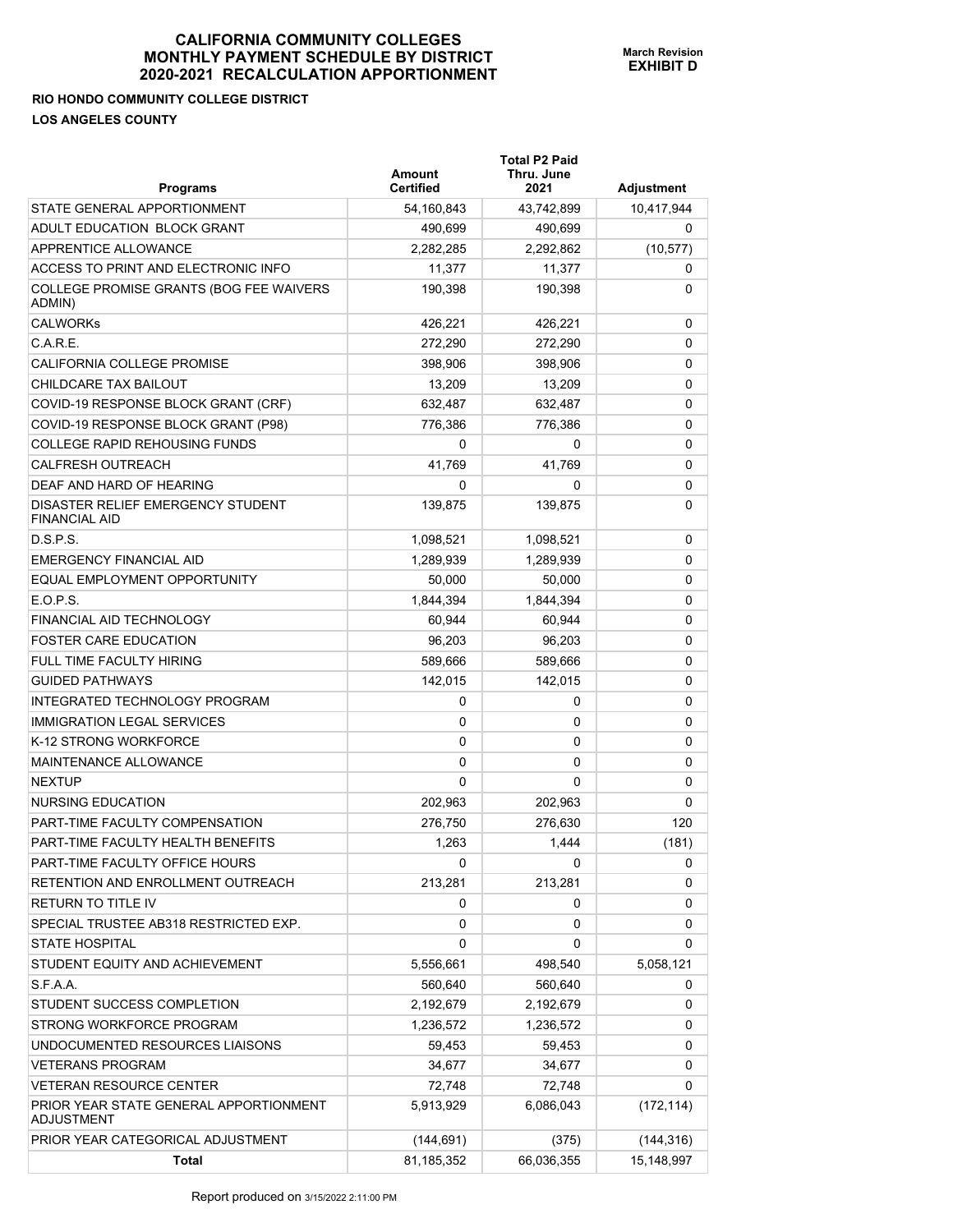**Total P2 Paid** 

**RIVERSIDE COMMUNITY COLLEGE DISTRICT RIVERSIDE COUNTY** 

| <b>Programs</b>                                             | Amount<br><b>Certified</b> | Thru. June<br>2021 | <b>Adjustment</b> |
|-------------------------------------------------------------|----------------------------|--------------------|-------------------|
| STATE GENERAL APPORTIONMENT                                 | 86,145,703                 | 73,235,308         | 12,910,395        |
| ADULT EDUCATION BLOCK GRANT                                 | 540,416                    | 540,416            | 0                 |
| APPRENTICE ALLOWANCE                                        | 645,652                    | 655,233            | (9,581)           |
| ACCESS TO PRINT AND ELECTRONIC INFO                         | 32,636                     | 32.636             | 0                 |
| COLLEGE PROMISE GRANTS (BOG FEE WAIVERS<br>ADMIN)           | 459,842                    | 459,842            | 0                 |
| <b>CALWORKs</b>                                             | 1,300,139                  | 1,300,139          | 0                 |
| C.A.R.E.                                                    | 327,533                    | 327,533            | 0                 |
| CALIFORNIA COLLEGE PROMISE                                  | 1,798,497                  | 1,798,497          | 0                 |
| CHILDCARE TAX BAILOUT                                       | 79,782                     | 79,782             | 0                 |
| COVID-19 RESPONSE BLOCK GRANT (CRF)                         | 1,465,004                  | 1,465,004          | 0                 |
| COVID-19 RESPONSE BLOCK GRANT (P98)                         | 1,798,311                  | 1,798,311          | 0                 |
| <b>COLLEGE RAPID REHOUSING FUNDS</b>                        | 700,000                    | 700,000            | 0                 |
| <b>CALFRESH OUTREACH</b>                                    | 66,428                     | 66,428             | 0                 |
| DEAF AND HARD OF HEARING                                    | 695,845                    | 695,845            | 0                 |
| DISASTER RELIEF EMERGENCY STUDENT<br><b>FINANCIAL AID</b>   | 340,566                    | 340,566            | 0                 |
| D.S.P.S.                                                    | 2,988,588                  | 2,988,588          | 0                 |
| <b>EMERGENCY FINANCIAL AID</b>                              | 3,186,736                  | 3,186,736          | 0                 |
| EQUAL EMPLOYMENT OPPORTUNITY                                | 50,000                     | 50,000             | 0                 |
| E.O.P.S.                                                    | 2,327,325                  | 2,327,325          | 0                 |
| FINANCIAL AID TECHNOLOGY                                    | 113,625                    | 113,625            | 0                 |
| <b>FOSTER CARE EDUCATION</b>                                | 64,364                     | 64,364             | 0                 |
| FULL TIME FACULTY HIRING                                    | 1,356,306                  | 1,356,306          | 0                 |
| <b>GUIDED PATHWAYS</b>                                      | 370,412                    | 370,412            | 0                 |
| INTEGRATED TECHNOLOGY PROGRAM                               | 0                          | 0                  | 0                 |
| <b>IMMIGRATION LEGAL SERVICES</b>                           | 0                          | 0                  | 0                 |
| K-12 STRONG WORKFORCE                                       | 19,623,910                 | 19,623,910         | 0                 |
| MAINTENANCE ALLOWANCE                                       | 0                          | 0                  | 0                 |
| <b>NEXTUP</b>                                               | 1,807,303                  | 1,807,303          | 0                 |
| <b>NURSING EDUCATION</b>                                    | 379,725                    | 379,725            | 0                 |
| PART-TIME FACULTY COMPENSATION                              | 681,692                    | 640,748            | 40,944            |
| PART-TIME FACULTY HEALTH BENEFITS                           | 11,125                     | 12,715             | (1,590)           |
| PART-TIME FACULTY OFFICE HOURS                              | 354,159                    | 283,327            | 70,832            |
| RETENTION AND ENROLLMENT OUTREACH                           | 385,226                    | 385,226            | 0                 |
| RETURN TO TITLE IV                                          | 0                          | 0                  | 0                 |
| SPECIAL TRUSTEE AB318 RESTRICTED EXP.                       | 0                          | 0                  | 0                 |
| <b>STATE HOSPITAL</b>                                       | 0                          | 0                  | 0                 |
| STUDENT EQUITY AND ACHIEVEMENT                              | 11,238,617                 | 1,008,320          | 10,230,297        |
| S.F.A.A.                                                    | 1,541,354                  | 1,541,354          | 0                 |
| STUDENT SUCCESS COMPLETION                                  | 5,472,949                  | 5,472,949          | 0                 |
| STRONG WORKFORCE PROGRAM                                    | 12,383,758                 | 12,383,758         | 0                 |
| UNDOCUMENTED RESOURCES LIAISONS                             | 155,103                    | 155,103            | 0                 |
| <b>VETERANS PROGRAM</b>                                     | 138,566                    | 138,566            | 0                 |
| <b>VETERAN RESOURCE CENTER</b>                              | 273,067                    | 273,067            | 0                 |
| PRIOR YEAR STATE GENERAL APPORTIONMENT<br><b>ADJUSTMENT</b> | 9,467,777                  | 14,646,602         | (5, 178, 825)     |
| PRIOR YEAR CATEGORICAL ADJUSTMENT                           | 518,573                    | 76,562             | 442,011           |
| Total                                                       | 171,286,614                | 152,782,131        | 18,504,483        |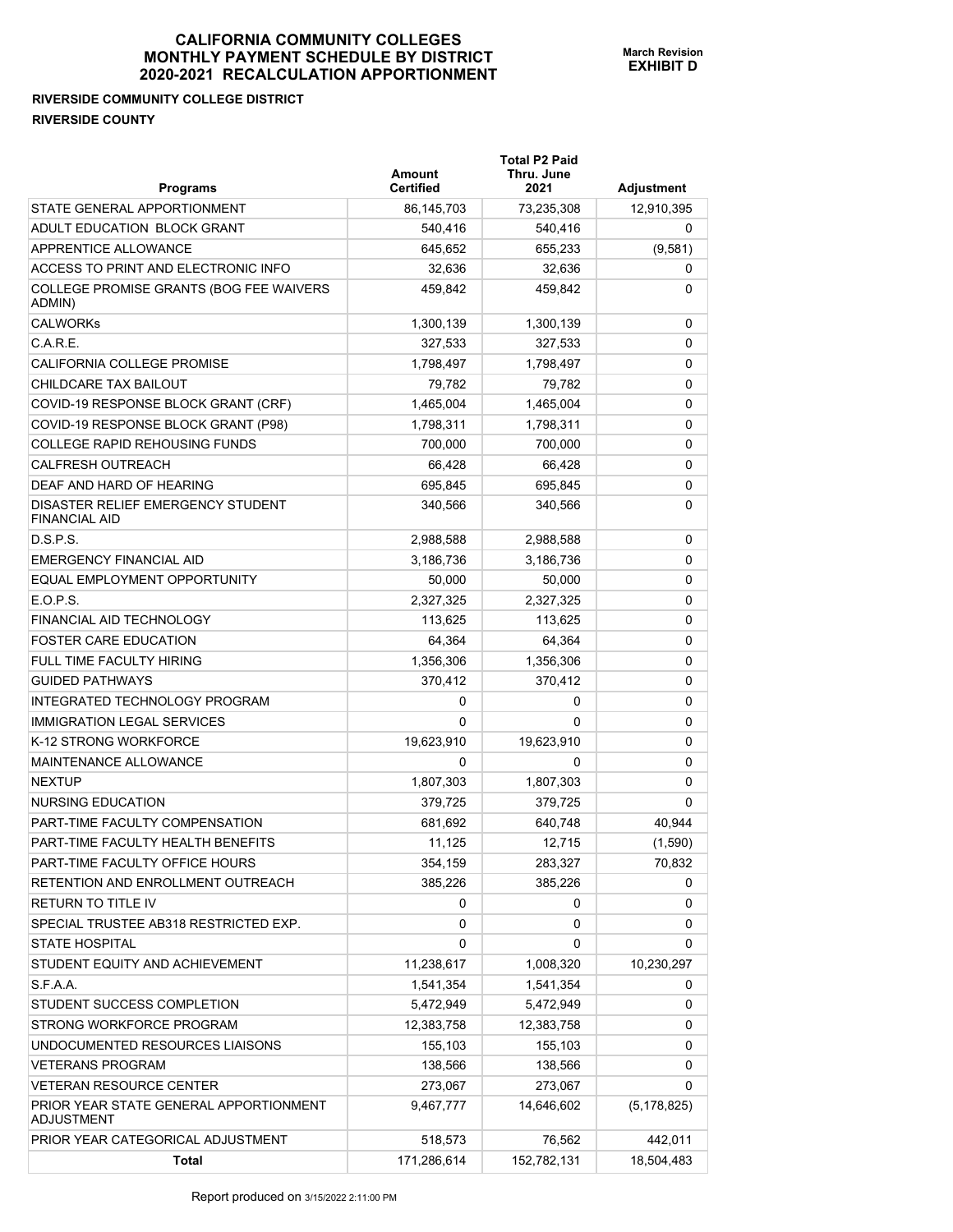## **SAN BERNARDINO COMMUNITY COLLEGE DISTRICT SAN BERNARDINO COUNTY**

| <b>Programs</b>                                             | Amount<br><b>Certified</b> | <b>Total P2 Paid</b><br>Thru. June<br>2021 | Adjustment  |
|-------------------------------------------------------------|----------------------------|--------------------------------------------|-------------|
| STATE GENERAL APPORTIONMENT                                 | 40,058,854                 | 31,739,790                                 | 8,319,064   |
| ADULT EDUCATION BLOCK GRANT                                 | 10,729,804                 | 10,729,804                                 | 0           |
| APPRENTICE ALLOWANCE                                        | 0                          | 0                                          | 0           |
| ACCESS TO PRINT AND ELECTRONIC INFO                         | 21,247                     | 21,247                                     | 0           |
| COLLEGE PROMISE GRANTS (BOG FEE WAIVERS<br>ADMIN)           | 249,502                    | 249,502                                    | 0           |
| <b>CALWORKs</b>                                             | 865,197                    | 865,197                                    | 0           |
| C.A.R.E.                                                    | 242,648                    | 242,648                                    | 0           |
| CALIFORNIA COLLEGE PROMISE                                  | 1,236,212                  | 1,236,212                                  | 0           |
| CHILDCARE TAX BAILOUT                                       | 0                          | 0                                          | 0           |
| COVID-19 RESPONSE BLOCK GRANT (CRF)                         | 747,396                    | 747,396                                    | 0           |
| COVID-19 RESPONSE BLOCK GRANT (P98)                         | 917,438                    | 917,438                                    | 0           |
| <b>COLLEGE RAPID REHOUSING FUNDS</b>                        | 0                          | 0                                          | 0           |
| <b>CALFRESH OUTREACH</b>                                    | 47,209                     | 47.209                                     | 0           |
| DEAF AND HARD OF HEARING                                    | 83,234                     | 83,234                                     | 0           |
| DISASTER RELIEF EMERGENCY STUDENT<br><b>FINANCIAL AID</b>   | 156,892                    | 156,892                                    | 0           |
| D.S.P.S.                                                    | 1,156,769                  | 1,156,769                                  | 0           |
| <b>EMERGENCY FINANCIAL AID</b>                              | 1,708,413                  | 1,708,413                                  | 0           |
| EQUAL EMPLOYMENT OPPORTUNITY                                | 50,000                     | 50,000                                     | 0           |
| E.O.P.S.                                                    | 1,637,847                  | 1,637,847                                  | 0           |
| FINANCIAL AID TECHNOLOGY                                    | 74,015                     | 74,015                                     | 0           |
| <b>FOSTER CARE EDUCATION</b>                                | 84,829                     | 84,829                                     | 0           |
| <b>FULL TIME FACULTY HIRING</b>                             | 679,783                    | 679,783                                    | 0           |
| <b>GUIDED PATHWAYS</b>                                      | 199,071                    | 199,071                                    | 0           |
| INTEGRATED TECHNOLOGY PROGRAM                               | 0                          | 0                                          | 0           |
| <b>IMMIGRATION LEGAL SERVICES</b>                           | 0                          | 0                                          | 0           |
| K-12 STRONG WORKFORCE                                       | 0                          | 0                                          | 0           |
| MAINTENANCE ALLOWANCE                                       | 0                          | 0                                          | 0           |
| <b>NEXTUP</b>                                               | 0                          | 0                                          | 0           |
| NURSING EDUCATION                                           | 171,697                    | 171,697                                    | 0           |
| PART-TIME FACULTY COMPENSATION                              | 327,373                    | 326,888                                    | 485         |
| PART-TIME FACULTY HEALTH BENEFITS                           | 204                        | 234                                        | (30)        |
| PART-TIME FACULTY OFFICE HOURS                              | 684,320                    | 547,456                                    | 136,864     |
| RETENTION AND ENROLLMENT OUTREACH                           | 197,327                    | 197,327                                    | 0           |
| <b>RETURN TO TITLE IV</b>                                   | 32,861                     | 0                                          | 32,861      |
| SPECIAL TRUSTEE AB318 RESTRICTED EXP.                       | 0                          | 0                                          | 0           |
| <b>STATE HOSPITAL</b>                                       | 0                          | 0                                          | 0           |
| STUDENT EQUITY AND ACHIEVEMENT                              | 7,530,291                  | 675,612                                    | 6,854,679   |
| S.F.A.A.                                                    | 781,567                    | 781,567                                    | 0           |
| STUDENT SUCCESS COMPLETION                                  | 1,534,549                  | 1,534,549                                  | 0           |
| STRONG WORKFORCE PROGRAM                                    | 2,152,581                  | 2,152,581                                  | 0           |
| UNDOCUMENTED RESOURCES LIAISONS                             | 91,071                     | 91,071                                     | 0           |
| <b>VETERANS PROGRAM</b>                                     | 71,781                     | 71,781                                     | 0           |
| <b>VETERAN RESOURCE CENTER</b>                              | 149,348                    | 149,348                                    | 0           |
| PRIOR YEAR STATE GENERAL APPORTIONMENT<br><b>ADJUSTMENT</b> | 4,070,516                  | 7,575,423                                  | (3,504,907) |
| PRIOR YEAR CATEGORICAL ADJUSTMENT                           | 782,413                    | 782,863                                    | (450)       |
| <b>Total</b>                                                | 79,524,259                 | 67,685,693                                 | 11,838,566  |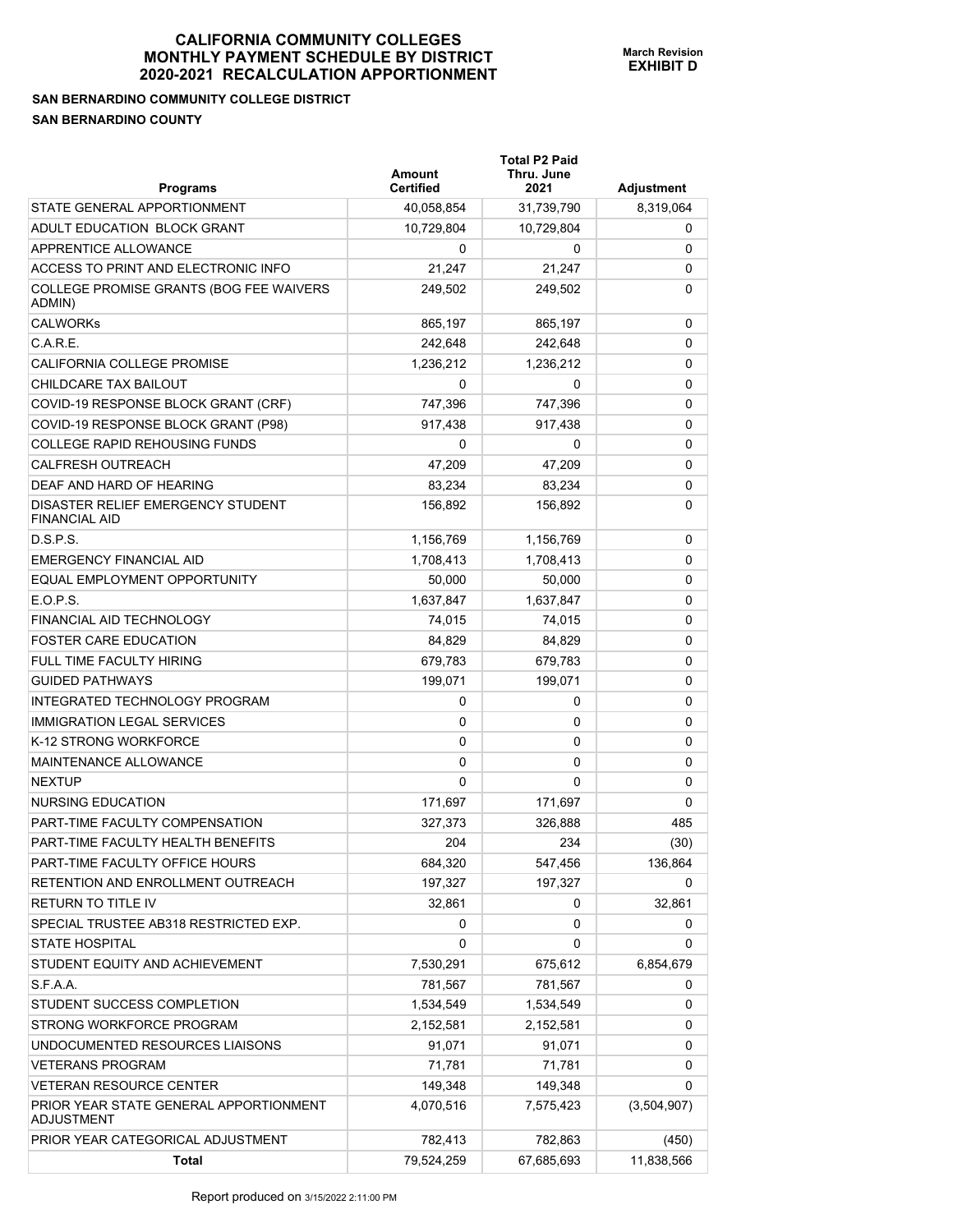**SAN DIEGO COMMUNITY COLLEGE DISTRICT SAN DIEGO COUNTY** 

| <b>Programs</b>                                             | <b>Amount</b><br><b>Certified</b> | <b>Total P2 Paid</b><br>Thru. June<br>2021 | <b>Adjustment</b> |
|-------------------------------------------------------------|-----------------------------------|--------------------------------------------|-------------------|
| STATE GENERAL APPORTIONMENT                                 | 55,835,119                        | 44,190,041                                 | 11,645,078        |
| ADULT EDUCATION BLOCK GRANT                                 | 3,590,932                         | 3,590,932                                  | 0                 |
| APPRENTICE ALLOWANCE                                        | 468,312                           | 352,315                                    | 115,997           |
| ACCESS TO PRINT AND ELECTRONIC INFO                         | 35,218                            | 35,218                                     | 0                 |
| COLLEGE PROMISE GRANTS (BOG FEE WAIVERS<br>ADMIN)           | 439,575                           | 439,575                                    | 0                 |
| <b>CALWORKs</b>                                             | 2,339,970                         | 2,339,970                                  | 0                 |
| C.A.R.E.                                                    | 298.304                           | 298,304                                    | 0                 |
| CALIFORNIA COLLEGE PROMISE                                  | 2,585,044                         | 2,585,044                                  | 0                 |
| CHILDCARE TAX BAILOUT                                       | 0                                 | 0                                          | 0                 |
| COVID-19 RESPONSE BLOCK GRANT (CRF)                         | 1,960,928                         | 1,960,928                                  | 0                 |
| COVID-19 RESPONSE BLOCK GRANT (P98)                         | 2,407,064                         | 2,407,064                                  | 0                 |
| <b>COLLEGE RAPID REHOUSING FUNDS</b>                        | 600,000                           | 600,000                                    | 0                 |
| <b>CALFRESH OUTREACH</b>                                    | 62.680                            | 62,680                                     | 0                 |
| DEAF AND HARD OF HEARING                                    | 471.661                           | 471,661                                    | 0                 |
| DISASTER RELIEF EMERGENCY STUDENT<br><b>FINANCIAL AID</b>   | 444,619                           | 444,619                                    | 0                 |
| D.S.P.S.                                                    | 4,258,397                         | 4,258,397                                  | 0                 |
| <b>EMERGENCY FINANCIAL AID</b>                              | 2,898,441                         | 2,898,441                                  | 0                 |
| EQUAL EMPLOYMENT OPPORTUNITY                                | 50,000                            | 50,000                                     | 0                 |
| E.O.P.S.                                                    | 2,981,246                         | 2,981,246                                  | 0                 |
| FINANCIAL AID TECHNOLOGY                                    | 131,395                           | 131,395                                    | 0                 |
| <b>FOSTER CARE EDUCATION</b>                                | 0                                 | 0                                          | 0                 |
| <b>FULL TIME FACULTY HIRING</b>                             | 1,922,450                         | 1,922,450                                  | 0                 |
| <b>GUIDED PATHWAYS</b>                                      | 439,557                           | 439,557                                    | 0                 |
| INTEGRATED TECHNOLOGY PROGRAM                               | 0                                 | 0                                          | 0                 |
| <b>IMMIGRATION LEGAL SERVICES</b>                           | 0                                 | 0                                          | 0                 |
| K-12 STRONG WORKFORCE                                       | 0                                 | 0                                          | 0                 |
| <b>MAINTENANCE ALLOWANCE</b>                                | 0                                 | 0                                          | 0                 |
| <b>NEXTUP</b>                                               | 1,386,794                         | 1,386,794                                  | 0                 |
| <b>NURSING EDUCATION</b>                                    | 231,149                           | 231,149                                    | 0                 |
| PART-TIME FACULTY COMPENSATION                              | 801.592                           | 857,650                                    | (56,058)          |
| PART-TIME FACULTY HEALTH BENEFITS                           | 136.362                           | 0                                          | 136,362           |
| PART-TIME FACULTY OFFICE HOURS                              | 1,885,149                         | 0                                          | 1,885,149         |
| RETENTION AND ENROLLMENT OUTREACH                           | 626,899                           | 626,899                                    | 0                 |
| <b>RETURN TO TITLE IV</b>                                   | 0                                 | 0                                          | 0                 |
| SPECIAL TRUSTEE AB318 RESTRICTED EXP.                       | 0                                 | 0                                          | 0                 |
| <b>STATE HOSPITAL</b>                                       | 0                                 | 0                                          | 0                 |
| STUDENT EQUITY AND ACHIEVEMENT                              | 16,885,893                        | 1,514,989                                  | 15,370,904        |
| S.F.A.A.                                                    | 1,724,783                         | 1,724,783                                  | 0                 |
| STUDENT SUCCESS COMPLETION                                  | 2,986,866                         | 2,986,866                                  | 0                 |
| STRONG WORKFORCE PROGRAM                                    | 5,026,382                         | 5,026,382                                  | 0                 |
| UNDOCUMENTED RESOURCES LIAISONS                             | 181,772                           | 181,772                                    | 0                 |
| <b>VETERANS PROGRAM</b>                                     | 437,962                           | 437,962                                    | 0                 |
| <b>VETERAN RESOURCE CENTER</b>                              | 748,347                           | 748,347                                    | 0                 |
| PRIOR YEAR STATE GENERAL APPORTIONMENT<br><b>ADJUSTMENT</b> | 19,537,382                        | 19,085,700                                 | 451,682           |
| PRIOR YEAR CATEGORICAL ADJUSTMENT                           | 183,473                           | 244,106                                    | (60, 633)         |
| Total                                                       | 137,001,717                       | 107,513,236                                | 29,488,481        |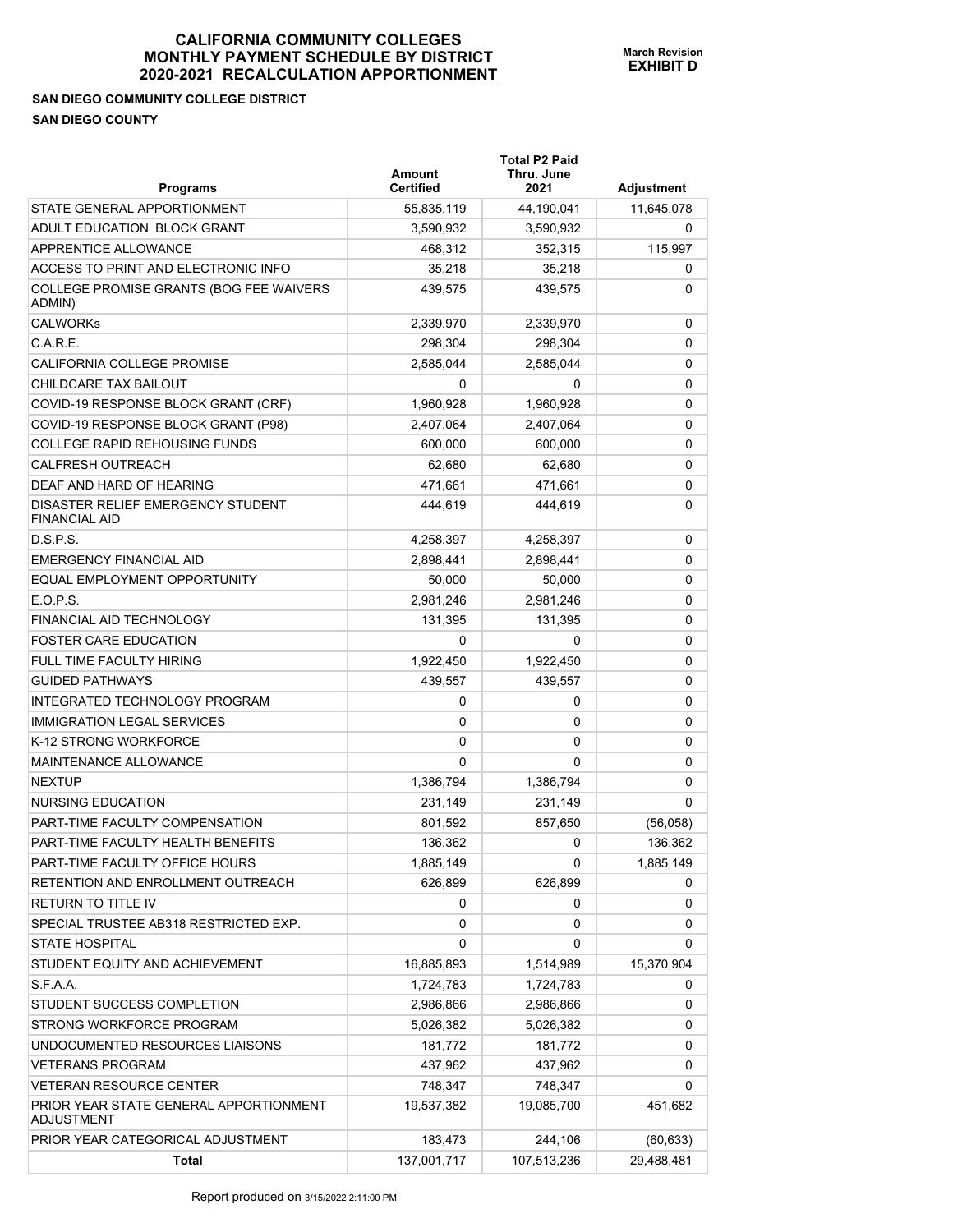# **SAN FRANCISCO COMMUNITY COLLEGE DISTRICT SAN FRANCISCO COUNTY**

| <b>Programs</b>                                             | Amount<br><b>Certified</b> | <b>Total P2 Paid</b><br>Thru. June<br>2021 | Adjustment  |
|-------------------------------------------------------------|----------------------------|--------------------------------------------|-------------|
| STATE GENERAL APPORTIONMENT                                 | 48,435,813                 | 46,989,473                                 | 1,446,340   |
| ADULT EDUCATION BLOCK GRANT                                 | 3,552,200                  | 3,552,200                                  | 0           |
| <b>APPRENTICE ALLOWANCE</b>                                 | 357,066                    | 366,052                                    | (8,986)     |
| ACCESS TO PRINT AND ELECTRONIC INFO                         | 13,025                     | 13,025                                     | 0           |
| COLLEGE PROMISE GRANTS (BOG FEE WAIVERS<br>ADMIN)           | 165,802                    | 165,802                                    | 0           |
| <b>CALWORKs</b>                                             | 417,374                    | 417,374                                    | 0           |
| C.A.R.E.                                                    | 133.870                    | 133,870                                    | 0           |
| <b>CALIFORNIA COLLEGE PROMISE</b>                           | 1,517,529                  | 1,517,529                                  | 0           |
| CHILDCARE TAX BAILOUT                                       | 87,494                     | 87,494                                     | 0           |
| COVID-19 RESPONSE BLOCK GRANT (CRF)                         | 1,089,518                  | 1,089,518                                  | 0           |
| COVID-19 RESPONSE BLOCK GRANT (P98)                         | 1,337,398                  | 1,337,398                                  | 0           |
| <b>COLLEGE RAPID REHOUSING FUNDS</b>                        | 0                          | 0                                          | 0           |
| <b>CALFRESH OUTREACH</b>                                    | 38,627                     | 38.627                                     | 0           |
| DEAF AND HARD OF HEARING                                    | 137,051                    | 137,051                                    | 0           |
| DISASTER RELIEF EMERGENCY STUDENT<br><b>FINANCIAL AID</b>   | 213,048                    | 213,048                                    | 0           |
| D.S.P.S.                                                    | 2,317,800                  | 2,317,800                                  | 0           |
| <b>EMERGENCY FINANCIAL AID</b>                              | 1,048,208                  | 1,048,208                                  | 0           |
| EQUAL EMPLOYMENT OPPORTUNITY                                | 50,000                     | 50,000                                     | 0           |
| E.O.P.S.                                                    | 1,566,882                  | 1,566,882                                  | 0           |
| FINANCIAL AID TECHNOLOGY                                    | 67,895                     | 67,895                                     | 0           |
| <b>FOSTER CARE EDUCATION</b>                                | 38,884                     | 38,884                                     | 0           |
| FULL TIME FACULTY HIRING                                    | 990,906                    | 990,906                                    | 0           |
| <b>GUIDED PATHWAYS</b>                                      | 182,900                    | 182,900                                    | 0           |
| INTEGRATED TECHNOLOGY PROGRAM                               | 0                          | 0                                          | 0           |
| <b>IMMIGRATION LEGAL SERVICES</b>                           | 0                          | 0                                          | 0           |
| K-12 STRONG WORKFORCE                                       | 0                          | 0                                          | 0           |
| <b>MAINTENANCE ALLOWANCE</b>                                | $\Omega$                   | 0                                          | 0           |
| <b>NEXTUP</b>                                               | $\Omega$                   | $\Omega$                                   | 0           |
| <b>NURSING EDUCATION</b>                                    | 215,646                    | 215,646                                    | 0           |
| PART-TIME FACULTY COMPENSATION                              | 415,213                    | 476,522                                    | (61, 309)   |
| PART-TIME FACULTY HEALTH BENEFITS                           | 0                          | 0                                          | 0           |
| PART-TIME FACULTY OFFICE HOURS                              | 0                          | 0                                          | 0           |
| RETENTION AND ENROLLMENT OUTREACH                           | 441,625                    | 441,625                                    | 0           |
| RETURN TO TITLE IV                                          | 0                          | 0                                          | 0           |
| SPECIAL TRUSTEE AB318 RESTRICTED EXP.                       | 0                          | 0                                          | 0           |
| <b>STATE HOSPITAL</b>                                       | 0                          | 0                                          | 0           |
| STUDENT EQUITY AND ACHIEVEMENT                              | 8,934,540                  | 8,934,540                                  | 0           |
| S.F.A.A.                                                    | 686,982                    | 686,982                                    | 0           |
| STUDENT SUCCESS COMPLETION                                  | 1,362,488                  | 1,362,488                                  | 0           |
| STRONG WORKFORCE PROGRAM                                    | 2,689,554                  | 2,689,554                                  | 0           |
| UNDOCUMENTED RESOURCES LIAISONS                             | 84,032                     | 84,032                                     | 0           |
| <b>VETERANS PROGRAM</b>                                     | 198,075                    | 198,075                                    | 0           |
| <b>VETERAN RESOURCE CENTER</b>                              | 332,136                    | 332,136                                    | 0           |
| PRIOR YEAR STATE GENERAL APPORTIONMENT<br><b>ADJUSTMENT</b> | 8,504,779                  | 9,954,883                                  | (1,450,104) |
| PRIOR YEAR CATEGORICAL ADJUSTMENT                           | 288,227                    | 329,912                                    | (41, 685)   |
| <b>Total</b>                                                | 87,912,587                 | 88,028,331                                 | (115, 744)  |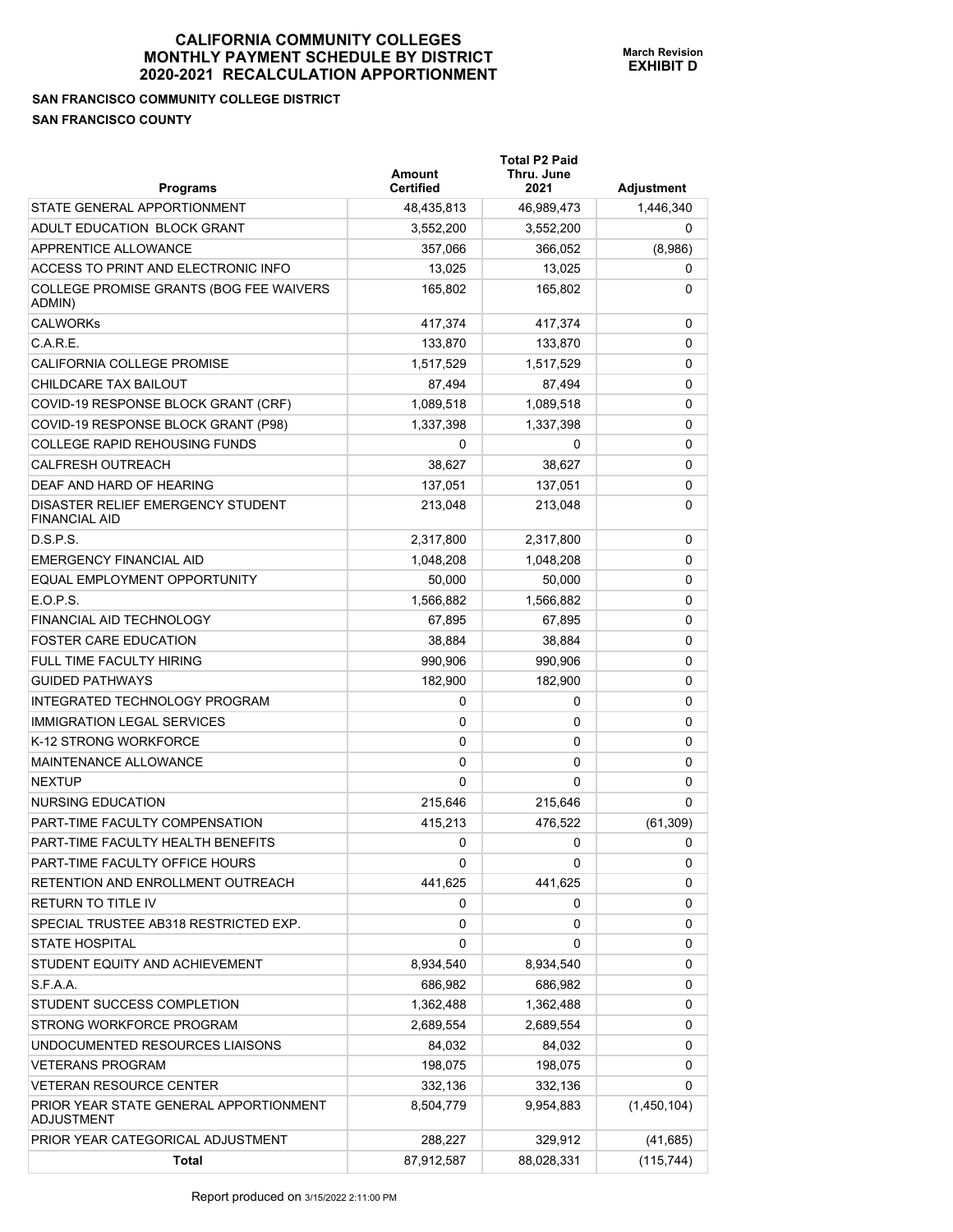# **SAN JOAQUIN DELTA COMMUNITY COLLEGE DISTRICT SAN JOAQUIN COUNTY**

| <b>Programs</b>                                             | Amount<br><b>Certified</b> | <b>Total P2 Paid</b><br>Thru. June<br>2021 | Adjustment |
|-------------------------------------------------------------|----------------------------|--------------------------------------------|------------|
| STATE GENERAL APPORTIONMENT                                 | 30,455,326                 | 18,222,725                                 | 12,232,601 |
| ADULT EDUCATION BLOCK GRANT                                 | 301,116                    | 301,116                                    | 0          |
| <b>APPRENTICE ALLOWANCE</b>                                 | 705,294                    | 714,720                                    | (9, 426)   |
| ACCESS TO PRINT AND ELECTRONIC INFO                         | 11,057                     | 11,057                                     | 0          |
| COLLEGE PROMISE GRANTS (BOG FEE WAIVERS<br>ADMIN)           | 228,600                    | 228,600                                    | 0          |
| <b>CALWORKs</b>                                             | 579,704                    | 579,704                                    | 0          |
| C.A.R.E.                                                    | 242,995                    | 242.995                                    | 0          |
| CALIFORNIA COLLEGE PROMISE                                  | 853,047                    | 853,047                                    | 0          |
| CHILDCARE TAX BAILOUT                                       | 0                          | 0                                          | 0          |
| COVID-19 RESPONSE BLOCK GRANT (CRF)                         | 686,066                    | 686,066                                    | 0          |
| COVID-19 RESPONSE BLOCK GRANT (P98)                         | 842,155                    | 842,155                                    | 0          |
| <b>COLLEGE RAPID REHOUSING FUNDS</b>                        | 0                          | 0                                          | 0          |
| <b>CALFRESH OUTREACH</b>                                    | 47,325                     | 47,325                                     | 0          |
| DEAF AND HARD OF HEARING                                    | 221,958                    | 221,958                                    | 0          |
| DISASTER RELIEF EMERGENCY STUDENT<br><b>FINANCIAL AID</b>   | 135,394                    | 135,394                                    | 0          |
| D.S.P.S.                                                    | 866.043                    | 866,043                                    | 0          |
| <b>EMERGENCY FINANCIAL AID</b>                              | 1,717,321                  | 1,717,321                                  | 0          |
| EQUAL EMPLOYMENT OPPORTUNITY                                | 50,000                     | 50,000                                     | 0          |
| E.O.P.S.                                                    | 1,449,537                  | 1,449,537                                  | 0          |
| FINANCIAL AID TECHNOLOGY                                    | 54,835                     | 54,835                                     | 0          |
| <b>FOSTER CARE EDUCATION</b>                                | 143,186                    | 143,186                                    | 0          |
| FULL TIME FACULTY HIRING                                    | 706,249                    | 706,249                                    | 0          |
| <b>GUIDED PATHWAYS</b>                                      | 184,559                    | 184,559                                    | 0          |
| INTEGRATED TECHNOLOGY PROGRAM                               | 0                          | 0                                          | 0          |
| <b>IMMIGRATION LEGAL SERVICES</b>                           | 0                          | 0                                          | 0          |
| K-12 STRONG WORKFORCE                                       | 0                          | 0                                          | 0          |
| MAINTENANCE ALLOWANCE                                       | $\Omega$                   | 0                                          | 0          |
| <b>NEXTUP</b>                                               | $\Omega$                   | $\Omega$                                   | 0          |
| <b>NURSING EDUCATION</b>                                    | 154,142                    | 154,142                                    | 0          |
| PART-TIME FACULTY COMPENSATION                              | 349,076                    | 300,064                                    | 49,012     |
| PART-TIME FACULTY HEALTH BENEFITS                           | 0                          | 0                                          | 0          |
| PART-TIME FACULTY OFFICE HOURS                              | 0                          | 0                                          | 0          |
| RETENTION AND ENROLLMENT OUTREACH                           | 226,545                    | 226,545                                    | 0          |
| <b>RETURN TO TITLE IV</b>                                   | 24,968                     | 0                                          | 24,968     |
| SPECIAL TRUSTEE AB318 RESTRICTED EXP.                       | 0                          | 0                                          | 0          |
| <b>STATE HOSPITAL</b>                                       | 0                          | 0                                          | 0          |
| STUDENT EQUITY AND ACHIEVEMENT                              | 5,467,732                  | 490,561                                    | 4,977,171  |
| S.F.A.A.                                                    | 669,631                    | 669,631                                    | 0          |
| STUDENT SUCCESS COMPLETION                                  | 1,820,896                  | 1,820,896                                  | 0          |
| STRONG WORKFORCE PROGRAM                                    | 2,653,685                  | 2,653,685                                  | 0          |
| UNDOCUMENTED RESOURCES LIAISONS                             | 62,334                     | 62,334                                     | 0          |
| <b>VETERANS PROGRAM</b>                                     | 36,675                     | 36,675                                     | 0          |
| <b>VETERAN RESOURCE CENTER</b>                              | 75,920                     | 75,920                                     | 0          |
| PRIOR YEAR STATE GENERAL APPORTIONMENT<br><b>ADJUSTMENT</b> | 10,996,494                 | 7,312,657                                  | 3,683,837  |
| PRIOR YEAR CATEGORICAL ADJUSTMENT                           | (17,099)                   | 3,662                                      | (20, 761)  |
| <b>Total</b>                                                | 63,002,766                 | 42,065,364                                 | 20,937,402 |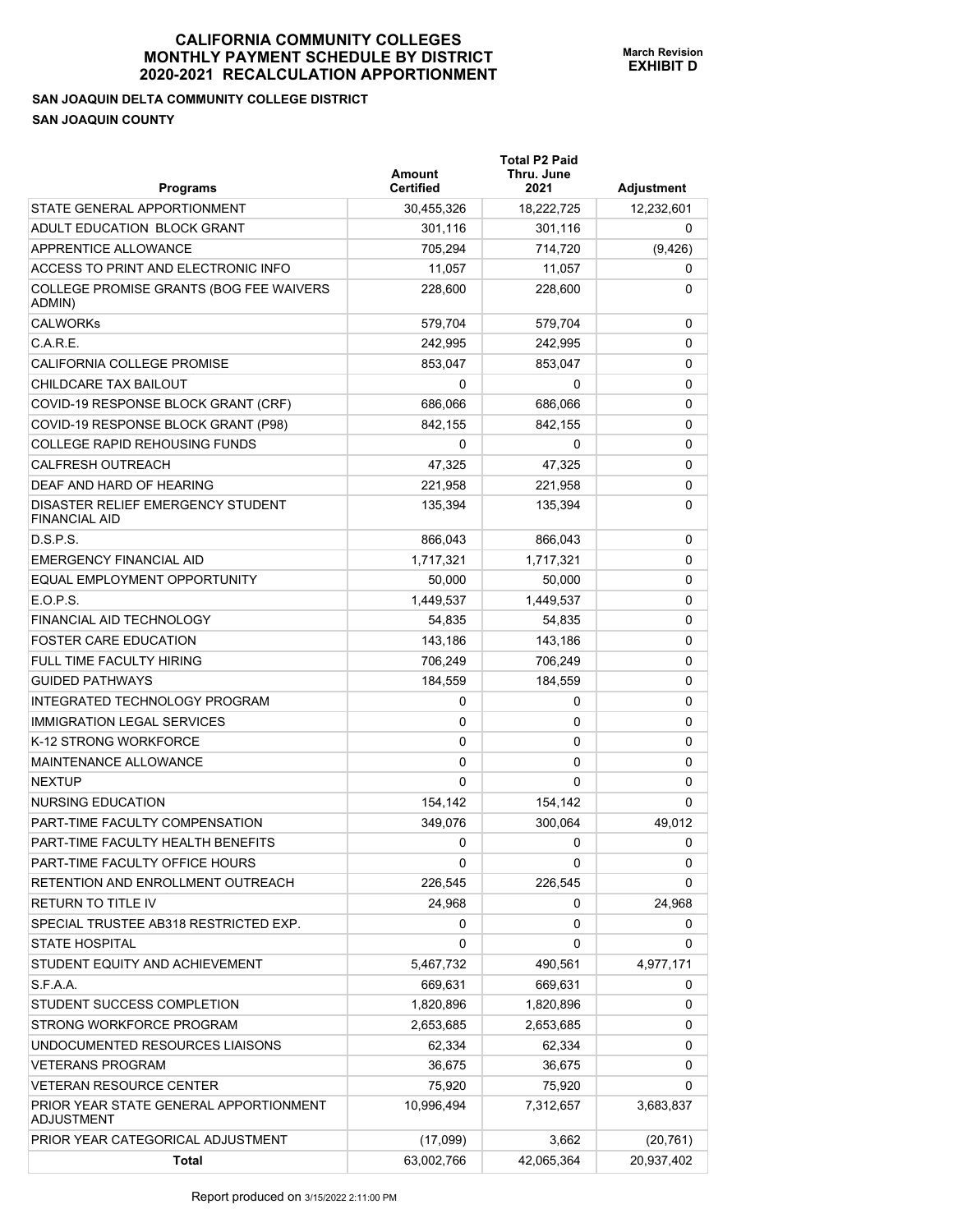## **SAN JOSE-EVERGREEN COMMUNITY COLLEGE DISTRICT SANTA CLARA COUNTY**

| <b>Programs</b>                                             | Amount<br><b>Certified</b> | <b>Total P2 Paid</b><br>Thru. June<br>2021 | Adjustment |
|-------------------------------------------------------------|----------------------------|--------------------------------------------|------------|
| STATE GENERAL APPORTIONMENT                                 | 717,521                    | 0                                          | 717,521    |
| ADULT EDUCATION BLOCK GRANT                                 | 1,337,796                  | 1,337,796                                  | 0          |
| APPRENTICE ALLOWANCE                                        | 552,271                    | 564,734                                    | (12, 463)  |
| ACCESS TO PRINT AND ELECTRONIC INFO                         | 21,286                     | 21,286                                     | 0          |
| COLLEGE PROMISE GRANTS (BOG FEE WAIVERS<br>ADMIN)           | 162,142                    | 162,142                                    | 0          |
| <b>CALWORKs</b>                                             | 428.760                    | 428,760                                    | 0          |
| C.A.R.E.                                                    | 170,897                    | 170,897                                    | 0          |
| CALIFORNIA COLLEGE PROMISE                                  | 895,068                    | 895,068                                    | 0          |
| CHILDCARE TAX BAILOUT                                       | 0                          | 0                                          | 0          |
| COVID-19 RESPONSE BLOCK GRANT (CRF)                         | 598,474                    | 598,474                                    | 0          |
| COVID-19 RESPONSE BLOCK GRANT (P98)                         | 734,635                    | 734,635                                    | 0          |
| <b>COLLEGE RAPID REHOUSING FUNDS</b>                        | 0                          | 0                                          | 0          |
| <b>CALFRESH OUTREACH</b>                                    | 40,057                     | 40,057                                     | 0          |
| DEAF AND HARD OF HEARING                                    | 221,964                    | 221,964                                    | 0          |
| DISASTER RELIEF EMERGENCY STUDENT<br><b>FINANCIAL AID</b>   | 132,562                    | 132,562                                    | 0          |
| D.S.P.S.                                                    | 1,215,264                  | 1,215,264                                  | 0          |
| <b>EMERGENCY FINANCIAL AID</b>                              | 1,158,243                  | 1,158,243                                  | 0          |
| EQUAL EMPLOYMENT OPPORTUNITY                                | 50,000                     | 50,000                                     | 0          |
| E.O.P.S.                                                    | 1,958,287                  | 1,958,287                                  | 0          |
| FINANCIAL AID TECHNOLOGY                                    | 75,380                     | 75,380                                     | 0          |
| <b>FOSTER CARE EDUCATION</b>                                | 0                          | 0                                          | 0          |
| <b>FULL TIME FACULTY HIRING</b>                             | 529,156                    | 529,156                                    | 0          |
| <b>GUIDED PATHWAYS</b>                                      | 160,473                    | 160,473                                    | 0          |
| INTEGRATED TECHNOLOGY PROGRAM                               | 0                          | 0                                          | 0          |
| <b>IMMIGRATION LEGAL SERVICES</b>                           | 0                          | 0                                          | 0          |
| K-12 STRONG WORKFORCE                                       | 0                          | 0                                          | 0          |
| MAINTENANCE ALLOWANCE                                       | 0                          | 0                                          | 0          |
| <b>NEXTUP</b>                                               | 0                          | 0                                          | 0          |
| NURSING EDUCATION                                           | 197,578                    | 197,578                                    | 0          |
| PART-TIME FACULTY COMPENSATION                              | 265,395                    | 261,754                                    | 3,641      |
| PART-TIME FACULTY HEALTH BENEFITS                           | 1,609                      | 2,651                                      | (1,042)    |
| PART-TIME FACULTY OFFICE HOURS                              | 1,253,920                  | 999,711                                    | 254,209    |
| RETENTION AND ENROLLMENT OUTREACH                           | 223,794                    | 223,794                                    | 0          |
| RETURN TO TITLE IV                                          | 0                          | 0                                          | 0          |
| SPECIAL TRUSTEE AB318 RESTRICTED EXP.                       | 0                          | 0                                          | 0          |
| <b>STATE HOSPITAL</b>                                       | 0                          | 0                                          | 0          |
| STUDENT EQUITY AND ACHIEVEMENT                              | 4,657,488                  | 417,866                                    | 4,239,622  |
| S.F.A.A.                                                    | 617,827                    | 617,828                                    | (1)        |
| STUDENT SUCCESS COMPLETION                                  | 1,607,859                  | 1,607,859                                  | 0          |
| STRONG WORKFORCE PROGRAM                                    | 2,266,617                  | 2,266,617                                  | 0          |
| UNDOCUMENTED RESOURCES LIAISONS                             | 83,062                     | 83,062                                     | 0          |
| <b>VETERANS PROGRAM</b>                                     | 20,835                     | 20,835                                     | 0          |
| <b>VETERAN RESOURCE CENTER</b>                              | 105,399                    | 105,399                                    | 0          |
| PRIOR YEAR STATE GENERAL APPORTIONMENT<br><b>ADJUSTMENT</b> | 266,476                    | 266,476                                    | 0          |
| PRIOR YEAR CATEGORICAL ADJUSTMENT                           | 210,750                    | 296,638                                    | (85, 888)  |
| <b>Total</b>                                                | 22,938,845                 | 17,823,246                                 | 5,115,599  |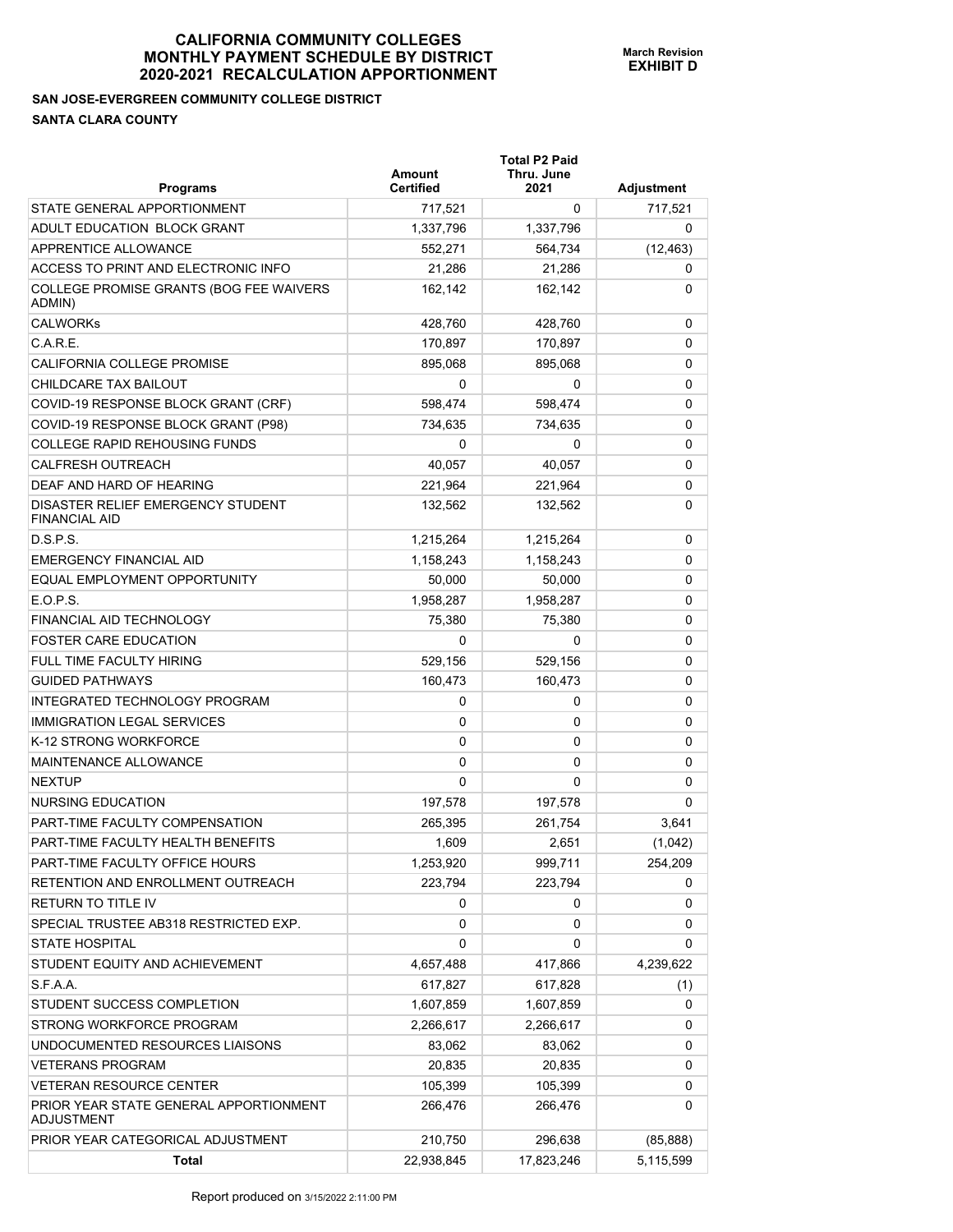# **SAN LUIS OBISPO COMMUNITY COLLEGE DISTRICT SAN LUIS OBISPO COUNTY**

| <b>Programs</b>                                             | Amount<br><b>Certified</b> | <b>Total P2 Paid</b><br>Thru. June<br>2021 | Adjustment |
|-------------------------------------------------------------|----------------------------|--------------------------------------------|------------|
| STATE GENERAL APPORTIONMENT                                 | 514,355                    | 0                                          | 514,355    |
| ADULT EDUCATION BLOCK GRANT                                 | 412,088                    | 412,088                                    | 0          |
| APPRENTICE ALLOWANCE                                        | 0                          | 0                                          | 0          |
| ACCESS TO PRINT AND ELECTRONIC INFO                         | 10,743                     | 10,743                                     | 0          |
| COLLEGE PROMISE GRANTS (BOG FEE WAIVERS<br>ADMIN)           | 78,638                     | 78,638                                     | 0          |
| <b>CALWORKs</b>                                             | 287,216                    | 287,216                                    | 0          |
| C.A.R.E.                                                    | 155,374                    | 155,374                                    | 0          |
| CALIFORNIA COLLEGE PROMISE                                  | 601,293                    | 601,293                                    | 0          |
| CHILDCARE TAX BAILOUT                                       | 0                          | 0                                          | 0          |
| COVID-19 RESPONSE BLOCK GRANT (CRF)                         | 360,693                    | 360,693                                    | 0          |
| COVID-19 RESPONSE BLOCK GRANT (P98)                         | 442,755                    | 442,755                                    | 0          |
| <b>COLLEGE RAPID REHOUSING FUNDS</b>                        | 0                          | 0                                          | 0          |
| <b>CALFRESH OUTREACH</b>                                    | 32,679                     | 32,679                                     | 0          |
| DEAF AND HARD OF HEARING                                    | 19.421                     | 19,421                                     | 0          |
| DISASTER RELIEF EMERGENCY STUDENT<br><b>FINANCIAL AID</b>   | 69,376                     | 69,376                                     | 0          |
| D.S.P.S.                                                    | 800,352                    | 800,352                                    | 0          |
| <b>EMERGENCY FINANCIAL AID</b>                              | 590.661                    | 590,661                                    | 0          |
| EQUAL EMPLOYMENT OPPORTUNITY                                | 50,000                     | 50,000                                     | 0          |
| E.O.P.S.                                                    | 510,603                    | 510,603                                    | 0          |
| FINANCIAL AID TECHNOLOGY                                    | 49,398                     | 49,398                                     | 0          |
| <b>FOSTER CARE EDUCATION</b>                                | 167,848                    | 167,848                                    | 0          |
| <b>FULL TIME FACULTY HIRING</b>                             | 374,535                    | 374,535                                    | 0          |
| <b>GUIDED PATHWAYS</b>                                      | 88,227                     | 88,227                                     | 0          |
| INTEGRATED TECHNOLOGY PROGRAM                               | 0                          | 0                                          | 0          |
| <b>IMMIGRATION LEGAL SERVICES</b>                           | 0                          | 0                                          | 0          |
| K-12 STRONG WORKFORCE                                       | 0                          | 0                                          | 0          |
| MAINTENANCE ALLOWANCE                                       | 3,333                      | 0                                          | 3,333      |
| <b>NEXTUP</b>                                               | 0                          | 0                                          | 0          |
| NURSING EDUCATION                                           | 120,967                    | 120,967                                    | 0          |
| PART-TIME FACULTY COMPENSATION                              | 221,166                    | 207,756                                    | 13,410     |
| PART-TIME FACULTY HEALTH BENEFITS                           | 1,934                      | 0                                          | 1,934      |
| PART-TIME FACULTY OFFICE HOURS                              | 160,834                    | 0                                          | 160,834    |
| RETENTION AND ENROLLMENT OUTREACH                           | 132,108                    | 132,108                                    | 0          |
| RETURN TO TITLE IV                                          | 0                          | 0                                          | 0          |
| SPECIAL TRUSTEE AB318 RESTRICTED EXP.                       | 0                          | 0                                          | 0          |
| <b>STATE HOSPITAL</b>                                       | 0                          | 0                                          | 0          |
| STUDENT EQUITY AND ACHIEVEMENT                              | 2,765,381                  | 248,107                                    | 2,517,274  |
| S.F.A.A.                                                    | 300,295                    | 300,295                                    | 0          |
| STUDENT SUCCESS COMPLETION                                  | 911,418                    | 911,418                                    | 0          |
| STRONG WORKFORCE PROGRAM                                    | 1,102,782                  | 1,102,782                                  | 0          |
| UNDOCUMENTED RESOURCES LIAISONS                             | 44,836                     | 44,836                                     | 0          |
| <b>VETERANS PROGRAM</b>                                     | 19,122                     | 19,122                                     | 0          |
| <b>VETERAN RESOURCE CENTER</b>                              | 48,055                     | 48,055                                     | 0          |
| PRIOR YEAR STATE GENERAL APPORTIONMENT<br><b>ADJUSTMENT</b> | (110, 601)                 | (110, 601)                                 | 0          |
| PRIOR YEAR CATEGORICAL ADJUSTMENT                           | 28,245                     | 28,245                                     | 0          |
| <b>Total</b>                                                | 11,366,130                 | 8,154,990                                  | 3,211,140  |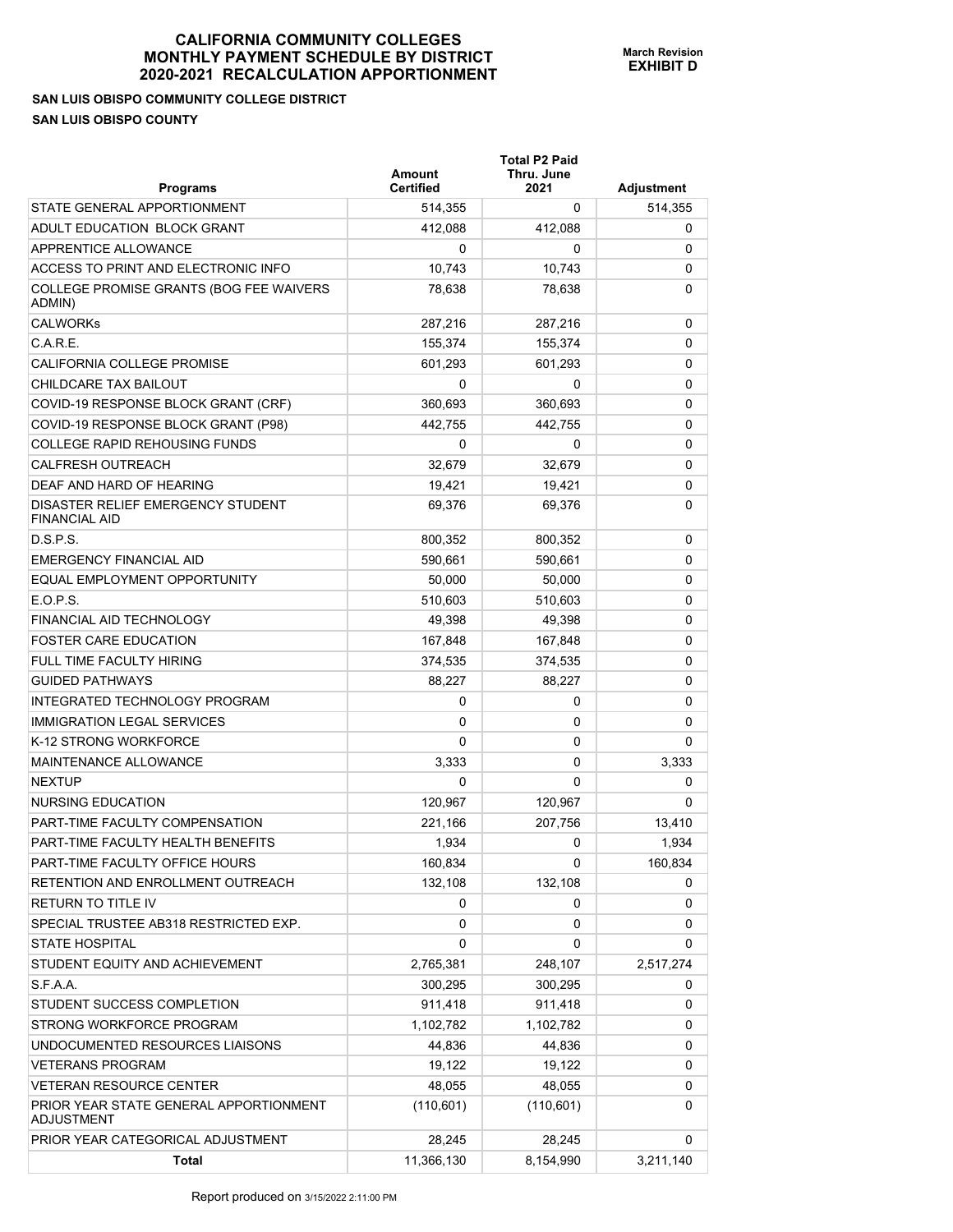#### **SAN MATEO COMMUNITY COLLEGE DISTRICT SAN MATEO COUNTY**

| <b>Programs</b>                                           | <b>Amount</b><br><b>Certified</b> | <b>Total P2 Paid</b><br>Thru. June<br>2021 | <b>Adjustment</b> |
|-----------------------------------------------------------|-----------------------------------|--------------------------------------------|-------------------|
| STATE GENERAL APPORTIONMENT                               | 1,073,225                         | 0                                          | 1,073,225         |
| ADULT EDUCATION BLOCK GRANT                               | 517,504                           | 517,504                                    | 0                 |
| APPRENTICE ALLOWANCE                                      | 463,141                           | 466,320                                    | (3, 179)          |
| ACCESS TO PRINT AND ELECTRONIC INFO                       | 31,713                            | 31,713                                     | 0                 |
| COLLEGE PROMISE GRANTS (BOG FEE WAIVERS<br>ADMIN)         | 155,415                           | 155,415                                    | 0                 |
| <b>CALWORKs</b>                                           | 397,609                           | 397,609                                    | 0                 |
| C.A.R.E.                                                  | 175,655                           | 175,655                                    | 0                 |
| CALIFORNIA COLLEGE PROMISE                                | 1,597,541                         | 1,597,541                                  | 0                 |
| CHILDCARE TAX BAILOUT                                     | 0                                 | 0                                          | 0                 |
| COVID-19 RESPONSE BLOCK GRANT (CRF)                       | 742,060                           | 742,060                                    | 0                 |
| COVID-19 RESPONSE BLOCK GRANT (P98)                       | 910,888                           | 910,888                                    | 0                 |
| <b>COLLEGE RAPID REHOUSING FUNDS</b>                      | 0                                 | 0                                          | 0                 |
| <b>CALFRESH OUTREACH</b>                                  | 38,627                            | 38,627                                     | 0                 |
| DEAF AND HARD OF HEARING                                  | 107,885                           | 107,885                                    | 0                 |
| DISASTER RELIEF EMERGENCY STUDENT<br><b>FINANCIAL AID</b> | 157,678                           | 157,678                                    | 0                 |
| D.S.P.S.                                                  | 2,039,976                         | 2,039,976                                  | 0                 |
| <b>EMERGENCY FINANCIAL AID</b>                            | 1,048,208                         | 1,048,208                                  | 0                 |
| EQUAL EMPLOYMENT OPPORTUNITY                              | 50,000                            | 50,000                                     | 0                 |
| E.O.P.S.                                                  | 1,715,713                         | 1,715,713                                  | 0                 |
| FINANCIAL AID TECHNOLOGY                                  | 97,626                            | 97,626                                     | 0                 |
| <b>FOSTER CARE EDUCATION</b>                              | 45,551                            | 45,551                                     | 0                 |
| FULL TIME FACULTY HIRING                                  | 698,364                           | 698,364                                    | 0                 |
| <b>GUIDED PATHWAYS</b>                                    | 196,641                           | 196,641                                    | 0                 |
| INTEGRATED TECHNOLOGY PROGRAM                             | 0                                 | 0                                          | 0                 |
| <b>IMMIGRATION LEGAL SERVICES</b>                         | 0                                 | 0                                          | 0                 |
| K-12 STRONG WORKFORCE                                     | 0                                 | 0                                          | 0                 |
| MAINTENANCE ALLOWANCE                                     | 0                                 | 0                                          | 0                 |
| <b>NEXTUP</b>                                             | 0                                 | 0                                          | 0                 |
| NURSING EDUCATION                                         | 189,039                           | 189,039                                    | 0                 |
| PART-TIME FACULTY COMPENSATION                            | 308,824                           | 324,554                                    | (15, 730)         |
| PART-TIME FACULTY HEALTH BENEFITS                         | 5,493                             | 4,737                                      | 756               |
| PART-TIME FACULTY OFFICE HOURS                            | 411,151                           | 328,921                                    | 82,230            |
| RETENTION AND ENROLLMENT OUTREACH                         | 249,528                           | 249,528                                    | 0                 |
| RETURN TO TITLE IV                                        | 0                                 | 0                                          | 0                 |
| SPECIAL TRUSTEE AB318 RESTRICTED EXP.                     | 0                                 | 0                                          | 0                 |
| <b>STATE HOSPITAL</b>                                     | 0                                 | 0                                          | 0                 |
| STUDENT EQUITY AND ACHIEVEMENT                            | 6,478,212                         | 581,220                                    | 5,896,992         |
| S.F.A.A.                                                  | 760,558                           | 760,558                                    | 0                 |
| STUDENT SUCCESS COMPLETION                                | 1,395,526                         | 1,395,526                                  | 0                 |
| STRONG WORKFORCE PROGRAM                                  | 2,356,943                         | 2,356,943                                  | 0                 |
| UNDOCUMENTED RESOURCES LIAISONS                           | 116,222                           | 116,222                                    | 0                 |
| <b>VETERANS PROGRAM</b>                                   | 108,028                           | 108,028                                    | 0                 |
| <b>VETERAN RESOURCE CENTER</b>                            | 224,588                           | 224,588                                    | 0                 |
| PRIOR YEAR STATE GENERAL APPORTIONMENT<br>ADJUSTMENT      | 352,903                           | 352,903                                    | 0                 |
| PRIOR YEAR CATEGORICAL ADJUSTMENT                         | 54,612                            | 77,043                                     | (22, 431)         |
| <b>Total</b>                                              | 25,272,647                        | 18,260,784                                 | 7,011,863         |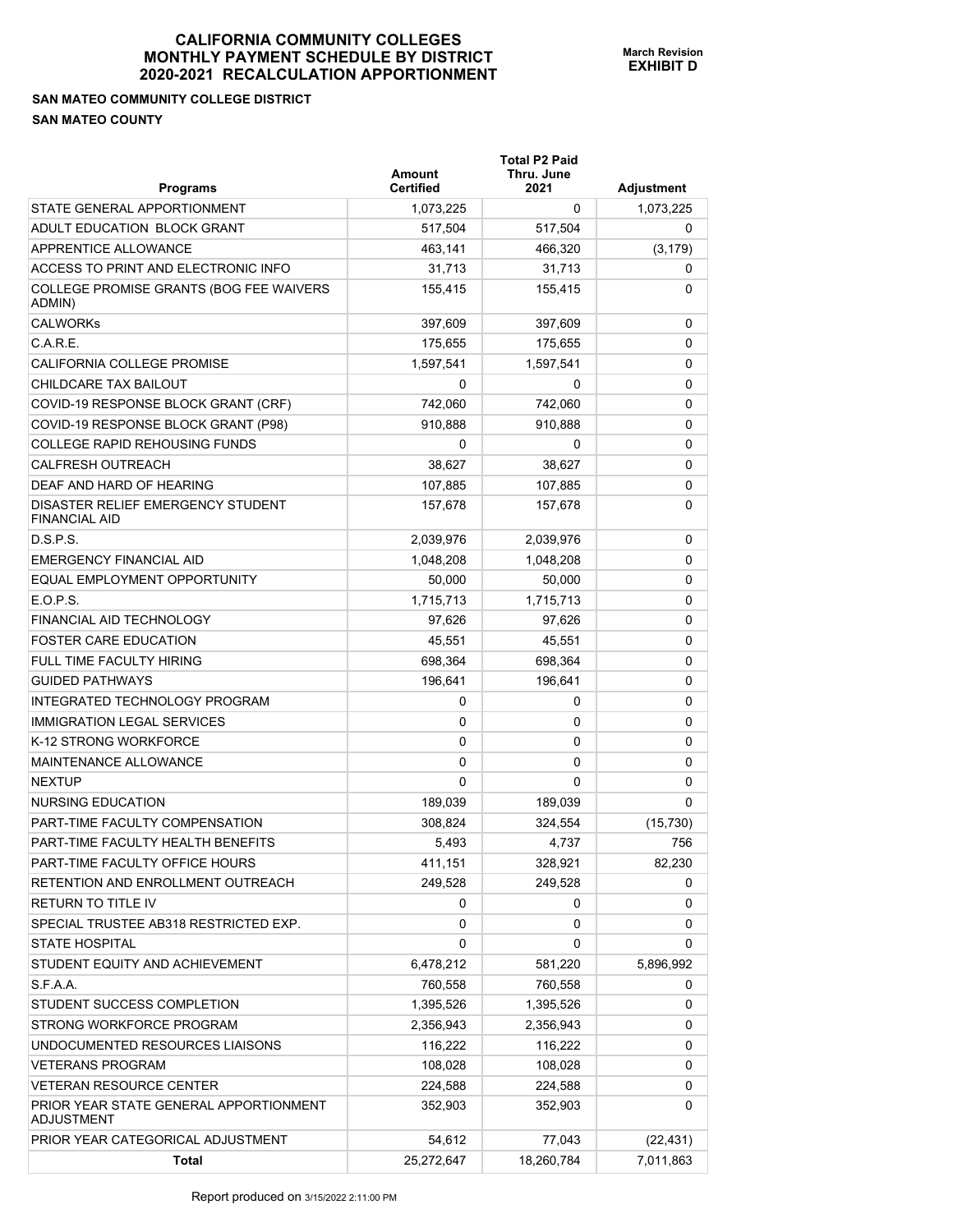## **SANTA BARBARA COMMUNITY COLLEGE DISTRICT SANTA BARBARA COUNTY**

| <b>Programs</b>                                             | Amount<br><b>Certified</b> | <b>Total P2 Paid</b><br>Thru. June<br>2021 | Adjustment |
|-------------------------------------------------------------|----------------------------|--------------------------------------------|------------|
| STATE GENERAL APPORTIONMENT                                 | 19,223,134                 | 11,107,447                                 | 8,115,687  |
| ADULT EDUCATION BLOCK GRANT                                 | 832,637                    | 832,637                                    | 0          |
| <b>APPRENTICE ALLOWANCE</b>                                 | $\Omega$                   | 0                                          | 0          |
| ACCESS TO PRINT AND ELECTRONIC INFO                         | 11,065                     | 11,065                                     | 0          |
| COLLEGE PROMISE GRANTS (BOG FEE WAIVERS<br>ADMIN)           | 110,121                    | 110,121                                    | 0          |
| <b>CALWORKs</b>                                             | 173,673                    | 173,673                                    | 0          |
| C.A.R.E.                                                    | 127,405                    | 127,405                                    | 0          |
| CALIFORNIA COLLEGE PROMISE                                  | 1,258,350                  | 1,258,350                                  | 0          |
| CHILDCARE TAX BAILOUT                                       | 32,066                     | 32,066                                     | 0          |
| COVID-19 RESPONSE BLOCK GRANT (CRF)                         | 617,062                    | 617,062                                    | 0          |
| COVID-19 RESPONSE BLOCK GRANT (P98)                         | 757,451                    | 757,451                                    | 0          |
| <b>COLLEGE RAPID REHOUSING FUNDS</b>                        | 0                          | 0                                          | 0          |
| <b>CALFRESH OUTREACH</b>                                    | 36.980                     | 36,980                                     | 0          |
| DEAF AND HARD OF HEARING                                    | 54,726                     | 54,726                                     | 0          |
| DISASTER RELIEF EMERGENCY STUDENT<br><b>FINANCIAL AID</b>   | 92,103                     | 92,103                                     | 0          |
| D.S.P.S.                                                    | 1,531,094                  | 1,531,094                                  | 0          |
| <b>EMERGENCY FINANCIAL AID</b>                              | 921.573                    | 921,573                                    | 0          |
| EQUAL EMPLOYMENT OPPORTUNITY                                | 50,000                     | 50,000                                     | 0          |
| E.O.P.S.                                                    | 1,324,569                  | 1,324,569                                  | 0          |
| FINANCIAL AID TECHNOLOGY                                    | 54,125                     | 54,125                                     | 0          |
| <b>FOSTER CARE EDUCATION</b>                                | 67,117                     | 67,117                                     | 0          |
| FULL TIME FACULTY HIRING                                    | 552,807                    | 552,807                                    | 0          |
| <b>GUIDED PATHWAYS</b>                                      | 137,060                    | 137,060                                    | 0          |
| INTEGRATED TECHNOLOGY PROGRAM                               | 0                          | 0                                          | 0          |
| <b>IMMIGRATION LEGAL SERVICES</b>                           | $\Omega$                   | 0                                          | 0          |
| K-12 STRONG WORKFORCE                                       | 11,091,705                 | 11,091,705                                 | 0          |
| <b>MAINTENANCE ALLOWANCE</b>                                | 0                          | 0                                          | 0          |
| <b>NEXTUP</b>                                               | 0                          | 0                                          | 0          |
| <b>NURSING EDUCATION</b>                                    | 211,278                    | 211,278                                    | 0          |
| PART-TIME FACULTY COMPENSATION                              | 266,868                    | 269,884                                    | (3,016)    |
| PART-TIME FACULTY HEALTH BENEFITS                           | 0                          | 0                                          | 0          |
| PART-TIME FACULTY OFFICE HOURS                              | 0                          | 0                                          | 0          |
| RETENTION AND ENROLLMENT OUTREACH                           | 213,519                    | 213,519                                    | 0          |
| RETURN TO TITLE IV                                          | 0                          | 0                                          | 0          |
| SPECIAL TRUSTEE AB318 RESTRICTED EXP.                       | 0                          | 0                                          | 0          |
| <b>STATE HOSPITAL</b>                                       | 0                          | 0                                          | 0          |
| STUDENT EQUITY AND ACHIEVEMENT                              | 4,265,352                  | 382,684                                    | 3,882,668  |
| S.F.A.A.                                                    | 460,920                    | 467,436                                    | (6, 516)   |
| STUDENT SUCCESS COMPLETION                                  | 1,412,257                  | 1,412,257                                  | 0          |
| STRONG WORKFORCE PROGRAM                                    | 8,405,790                  | 8,405,790                                  | 0          |
| UNDOCUMENTED RESOURCES LIAISONS                             | 58,623                     | 58,623                                     | 0          |
| <b>VETERANS PROGRAM</b>                                     | 27,827                     | 27,827                                     | 0          |
| <b>VETERAN RESOURCE CENTER</b>                              | 61,874                     | 61,874                                     | 0          |
| PRIOR YEAR STATE GENERAL APPORTIONMENT<br><b>ADJUSTMENT</b> | 5,893,431                  | 6,031,076                                  | (137, 645) |
| PRIOR YEAR CATEGORICAL ADJUSTMENT                           | (44, 635)                  | (44, 635)                                  | 0          |
| <b>Total</b>                                                | 60,289,927                 | 48,438,749                                 | 11,851,178 |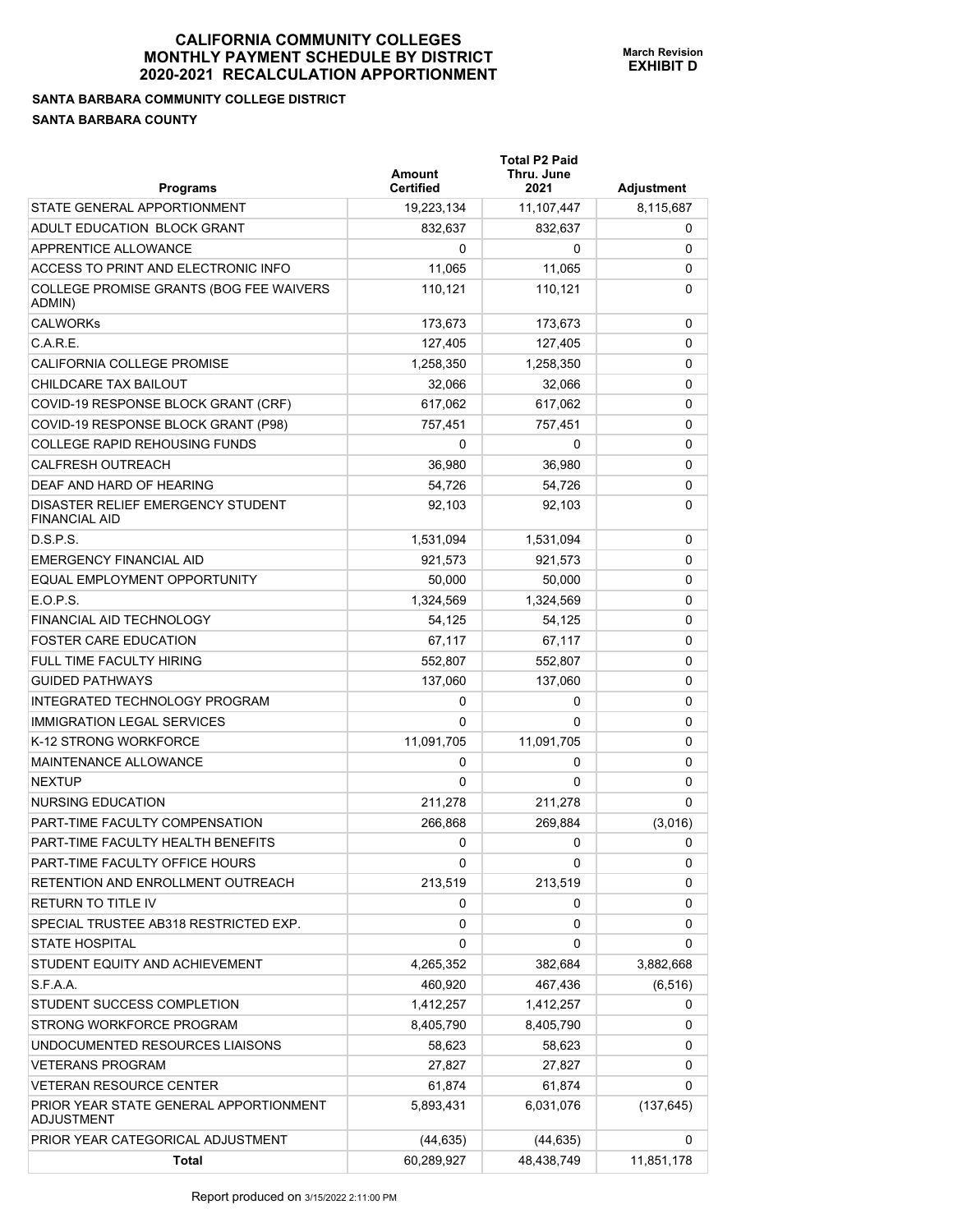# **SANTA CLARITA COMMUNITY COLLEGE DISTRICT LOS ANGELES COUNTY**

| <b>Programs</b>                                             | Amount<br><b>Certified</b> | <b>Total P2 Paid</b><br>Thru. June<br>2021 | Adjustment |
|-------------------------------------------------------------|----------------------------|--------------------------------------------|------------|
| STATE GENERAL APPORTIONMENT                                 | 36,845,978                 | 28,669,383                                 | 8,176,595  |
| ADULT EDUCATION BLOCK GRANT                                 | 409,769                    | 409.769                                    | 0          |
| <b>APPRENTICE ALLOWANCE</b>                                 | 0                          | 0                                          | 0          |
| ACCESS TO PRINT AND ELECTRONIC INFO                         | 11,470                     | 11,470                                     | 0          |
| COLLEGE PROMISE GRANTS (BOG FEE WAIVERS<br>ADMIN)           | 160,950                    | 160,950                                    | 0          |
| <b>CALWORKs</b>                                             | 357,405                    | 357,405                                    | 0          |
| C.A.R.E.                                                    | 91,427                     | 91,427                                     | 0          |
| CALIFORNIA COLLEGE PROMISE                                  | 1,629,942                  | 1,629,942                                  | 0          |
| CHILDCARE TAX BAILOUT                                       | $\Omega$                   | 0                                          | 0          |
| COVID-19 RESPONSE BLOCK GRANT (CRF)                         | 801,150                    | 801,150                                    | 0          |
| COVID-19 RESPONSE BLOCK GRANT (P98)                         | 983,422                    | 983,422                                    | 0          |
| <b>COLLEGE RAPID REHOUSING FUNDS</b>                        | 0                          | 0                                          | 0          |
| <b>CALFRESH OUTREACH</b>                                    | 39,086                     | 39,086                                     | 0          |
| DEAF AND HARD OF HEARING                                    | 35,378                     | 35,378                                     | 0          |
| DISASTER RELIEF EMERGENCY STUDENT<br><b>FINANCIAL AID</b>   | 138,348                    | 138,348                                    | 0          |
| D.S.P.S.                                                    | 1,175,686                  | 1,175,686                                  | 0          |
| <b>EMERGENCY FINANCIAL AID</b>                              | 1,083,537                  | 1,083,537                                  | 0          |
| EQUAL EMPLOYMENT OPPORTUNITY                                | 50,000                     | 50,000                                     | 0          |
| E.O.P.S.                                                    | 719,483                    | 719,483                                    | 0          |
| FINANCIAL AID TECHNOLOGY                                    | 64,279                     | 64,279                                     | 0          |
| <b>FOSTER CARE EDUCATION</b>                                | 47,675                     | 47,675                                     | 0          |
| FULL TIME FACULTY HIRING                                    | 742,433                    | 742,433                                    | 0          |
| <b>GUIDED PATHWAYS</b>                                      | 150,732                    | 150,732                                    | 0          |
| INTEGRATED TECHNOLOGY PROGRAM                               | 0                          | 0                                          | 0          |
| <b>IMMIGRATION LEGAL SERVICES</b>                           | 0                          | 0                                          | 0          |
| K-12 STRONG WORKFORCE                                       | 0                          | 0                                          | 0          |
| MAINTENANCE ALLOWANCE                                       | $\Omega$                   | 0                                          | 0          |
| <b>NEXTUP</b>                                               | $\Omega$                   | $\Omega$                                   | 0          |
| <b>NURSING EDUCATION</b>                                    | 110,107                    | 110,107                                    | 0          |
| PART-TIME FACULTY COMPENSATION                              | 359,165                    | 350,398                                    | 8,767      |
| PART-TIME FACULTY HEALTH BENEFITS                           | 0                          | 0                                          | 0          |
| PART-TIME FACULTY OFFICE HOURS                              | 226,312                    | 180,932                                    | 45,380     |
| RETENTION AND ENROLLMENT OUTREACH                           | 274,309                    | 274,309                                    | 0          |
| <b>RETURN TO TITLE IV</b>                                   | 0                          | 0                                          | 0          |
| SPECIAL TRUSTEE AB318 RESTRICTED EXP.                       | 0                          | 0                                          | 0          |
| <b>STATE HOSPITAL</b>                                       | 0                          | 0                                          | 0          |
| STUDENT EQUITY AND ACHIEVEMENT                              | 5,342,073                  | 479,287                                    | 4,862,786  |
| S.F.A.A.                                                    | 534,132                    | 534,132                                    | 0          |
| STUDENT SUCCESS COMPLETION                                  | 1,466,355                  | 1,466,355                                  | 0          |
| STRONG WORKFORCE PROGRAM                                    | 1,714,501                  | 1,714,501                                  | 0          |
| UNDOCUMENTED RESOURCES LIAISONS                             | 68,524                     | 68,524                                     | 0          |
| <b>VETERANS PROGRAM</b>                                     | 68,070                     | 68,070                                     | 0          |
| <b>VETERAN RESOURCE CENTER</b>                              | 125,758                    | 125,758                                    | 0          |
| PRIOR YEAR STATE GENERAL APPORTIONMENT<br><b>ADJUSTMENT</b> | 10,040,462                 | 9,428,783                                  | 611,679    |
| PRIOR YEAR CATEGORICAL ADJUSTMENT                           | 149,675                    | 149,675                                    | 0          |
| <b>Total</b>                                                | 66,017,593                 | 52,312,386                                 | 13,705,207 |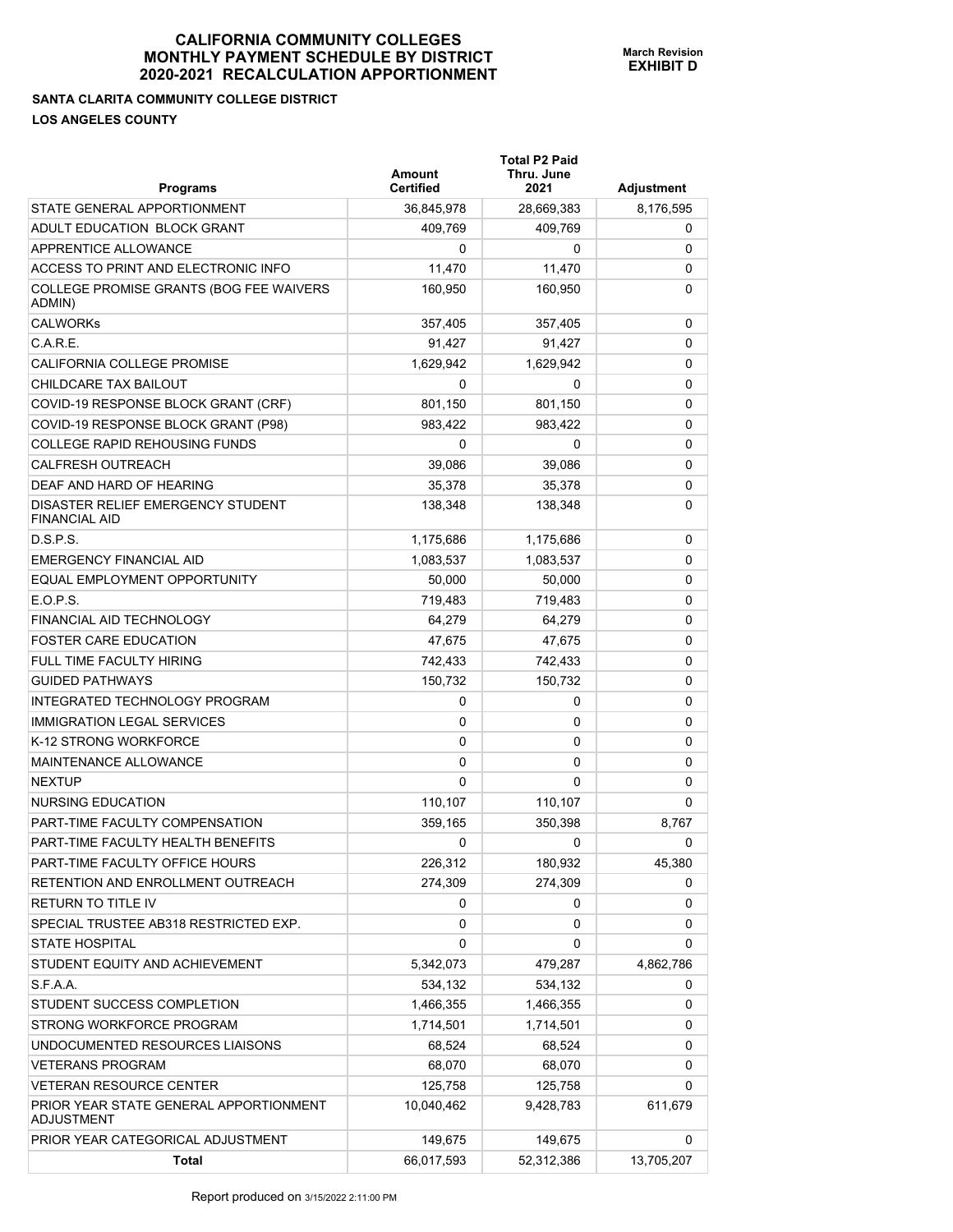## **SANTA MONICA COMMUNITY COLLEGE DISTRICT LOS ANGELES COUNTY**

| <b>Programs</b>                                             | Amount<br>Certified | <b>Total P2 Paid</b><br>Thru. June<br>2021 | <b>Adjustment</b> |
|-------------------------------------------------------------|---------------------|--------------------------------------------|-------------------|
| STATE GENERAL APPORTIONMENT                                 | 54,686,965          | 44,079,626                                 | 10,607,339        |
| ADULT EDUCATION BLOCK GRANT                                 | 431,453             | 431,453                                    | 0                 |
| APPRENTICE ALLOWANCE                                        | 0                   | 0                                          | 0                 |
| ACCESS TO PRINT AND ELECTRONIC INFO                         | 11,979              | 11,979                                     | 0                 |
| COLLEGE PROMISE GRANTS (BOG FEE WAIVERS<br>ADMIN)           | 280,034             | 280,034                                    | 0                 |
| <b>CALWORKs</b>                                             | 341,870             | 341,870                                    | 0                 |
| C.A.R.E.                                                    | 91,932              | 91.932                                     | 0                 |
| <b>CALIFORNIA COLLEGE PROMISE</b>                           | 1,691,570           | 1,691,570                                  | 0                 |
| CHILDCARE TAX BAILOUT                                       | 0                   | 0                                          | 0                 |
| COVID-19 RESPONSE BLOCK GRANT (CRF)                         | 989,704             | 989,704                                    | 0                 |
| COVID-19 RESPONSE BLOCK GRANT (P98)                         | 1,214,875           | 1,214,875                                  | 0                 |
| <b>COLLEGE RAPID REHOUSING FUNDS</b>                        | 0                   | 0                                          | 0                 |
| <b>CALFRESH OUTREACH</b>                                    | 50,070              | 50,070                                     | 0                 |
| DEAF AND HARD OF HEARING                                    | 234,277             | 234,277                                    | 0                 |
| DISASTER RELIEF EMERGENCY STUDENT<br><b>FINANCIAL AID</b>   | 181,396             | 181,396                                    | 0                 |
| D.S.P.S.                                                    | 2,115,124           | 2,115,124                                  | 0                 |
| <b>EMERGENCY FINANCIAL AID</b>                              | 1,928,481           | 1,928,481                                  | 0                 |
| EQUAL EMPLOYMENT OPPORTUNITY                                | 50,000              | 50,000                                     | 0                 |
| E.O.P.S.                                                    | 1,243,541           | 1,243,541                                  | 0                 |
| FINANCIAL AID TECHNOLOGY                                    | 68,261              | 68,261                                     | 0                 |
| <b>FOSTER CARE EDUCATION</b>                                | $\Omega$            | 0                                          | 0                 |
| <b>FULL TIME FACULTY HIRING</b>                             | 827,456             | 827,456                                    | 0                 |
| <b>GUIDED PATHWAYS</b>                                      | 221,999             | 221,999                                    | 0                 |
| INTEGRATED TECHNOLOGY PROGRAM                               | 0                   | 0                                          | 0                 |
| <b>IMMIGRATION LEGAL SERVICES</b>                           | 0                   | 0                                          | 0                 |
| K-12 STRONG WORKFORCE                                       | 0                   | 0                                          | 0                 |
| MAINTENANCE ALLOWANCE                                       | 0                   | 0                                          | 0                 |
| <b>NEXTUP</b>                                               | 0                   | 0                                          | 0                 |
| NURSING EDUCATION                                           | 250.492             | 251,070                                    | (578)             |
| PART-TIME FACULTY COMPENSATION                              | 431,800             | 432,866                                    | (1,066)           |
| PART-TIME FACULTY HEALTH BENEFITS                           | 71,061              | 81,216                                     | (10, 155)         |
| PART-TIME FACULTY OFFICE HOURS                              | 2,317,860           | 1,854,288                                  | 463,572           |
| RETENTION AND ENROLLMENT OUTREACH                           | 246,708             | 246,708                                    | 0                 |
| RETURN TO TITLE IV                                          | 0                   | 0                                          | 0                 |
| SPECIAL TRUSTEE AB318 RESTRICTED EXP.                       | 0                   | 0                                          | 0                 |
| <b>STATE HOSPITAL</b>                                       | 0                   | 0                                          | 0                 |
| STUDENT EQUITY AND ACHIEVEMENT                              | 8,907,810           | 799,202                                    | 8,108,608         |
| S.F.A.A.                                                    | 794,847             | 848,138                                    | (53, 291)         |
| STUDENT SUCCESS COMPLETION                                  | 2,568,494           | 2,568,494                                  | 0                 |
| STRONG WORKFORCE PROGRAM                                    | 1,225,686           | 1,225,686                                  | 0                 |
| UNDOCUMENTED RESOURCES LIAISONS                             | 78,664              | 78,664                                     | 0                 |
| <b>VETERANS PROGRAM</b>                                     | 55,655              | 55,655                                     | 0                 |
| <b>VETERAN RESOURCE CENTER</b>                              | 106,049             | 106,049                                    | 0                 |
| PRIOR YEAR STATE GENERAL APPORTIONMENT<br><b>ADJUSTMENT</b> | 16,431,431          | 14,370,524                                 | 2,060,907         |
| PRIOR YEAR CATEGORICAL ADJUSTMENT                           | 403,368             | 403,368                                    | 0                 |
| <b>Total</b>                                                | 100,550,912         | 79,375,576                                 | 21,175,336        |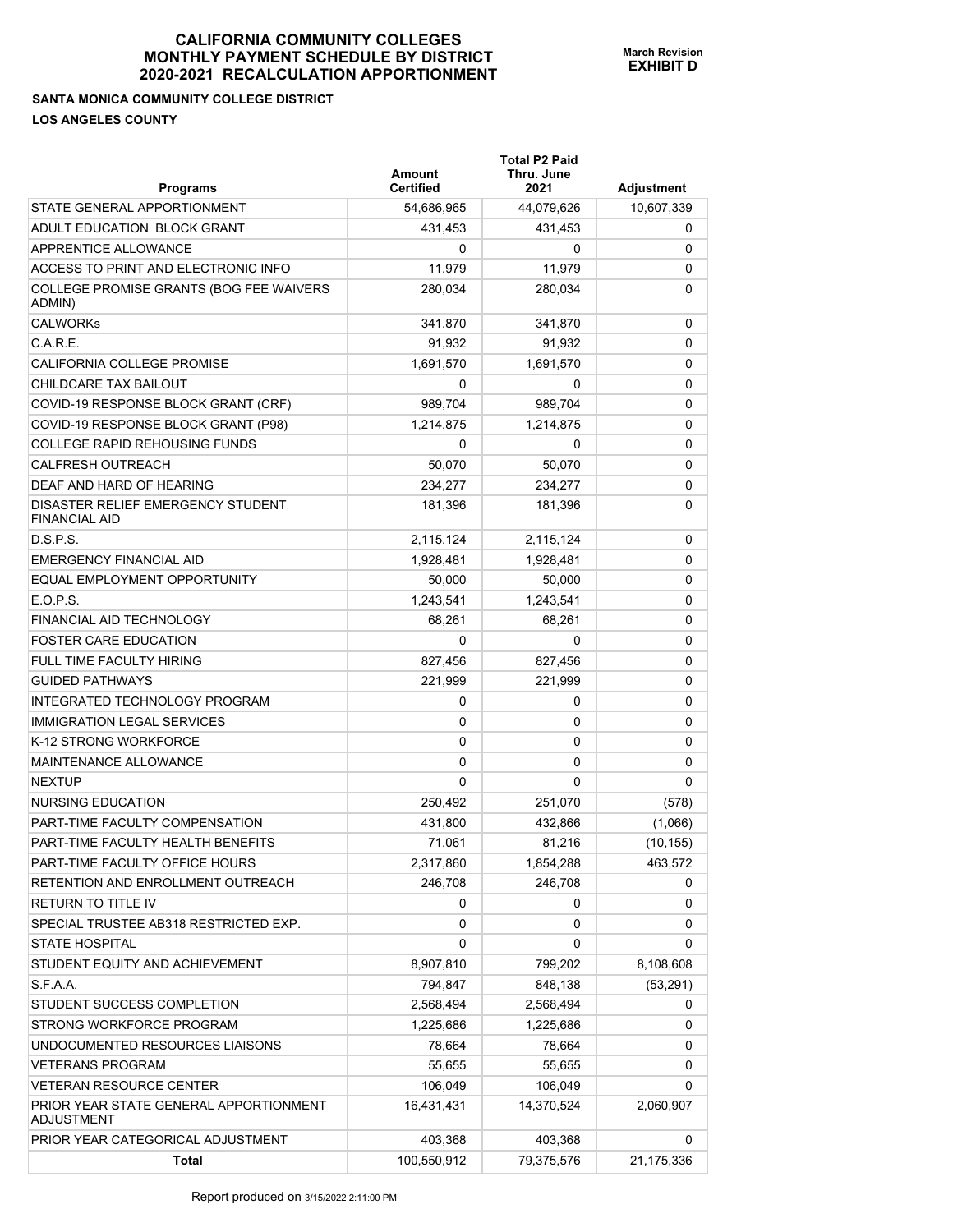**Total P2 Paid** 

**SEQUOIAS COMMUNITY COLLEGE DISTRICT TULARE COUNTY** 

| Programs                                                    | Amount<br><b>Certified</b> | Thru. June<br>2021 | Adjustment |
|-------------------------------------------------------------|----------------------------|--------------------|------------|
| STATE GENERAL APPORTIONMENT                                 | 37,093,107                 | 29,548,620         | 7,544,487  |
| ADULT EDUCATION BLOCK GRANT                                 | 273,589                    | 273,589            | 0          |
| APPRENTICE ALLOWANCE                                        | 0                          | 0                  | 0          |
| ACCESS TO PRINT AND ELECTRONIC INFO                         | 10,723                     | 10,723             | 0          |
| COLLEGE PROMISE GRANTS (BOG FEE WAIVERS<br>ADMIN)           | 162,130                    | 162,130            | 0          |
| <b>CALWORKs</b>                                             | 570.745                    | 570,745            | 0          |
| C.A.R.E.                                                    | 244.986                    | 244,986            | 0          |
| CALIFORNIA COLLEGE PROMISE                                  | 718,391                    | 718,391            | 0          |
| CHILDCARE TAX BAILOUT                                       | 0                          | 0                  | 0          |
| COVID-19 RESPONSE BLOCK GRANT (CRF)                         | 502,165                    | 502,165            | 0          |
| COVID-19 RESPONSE BLOCK GRANT (P98)                         | 616,414                    | 616,414            | 0          |
| <b>COLLEGE RAPID REHOUSING FUNDS</b>                        | 0                          | 0                  | 0          |
| <b>CALFRESH OUTREACH</b>                                    | 38,989                     | 38,989             | 0          |
| DEAF AND HARD OF HEARING                                    | 69,800                     | 69,800             | 0          |
| DISASTER RELIEF EMERGENCY STUDENT<br><b>FINANCIAL AID</b>   | 93,601                     | 93,601             | 0          |
| D.S.P.S.                                                    | 1,359,512                  | 1,359,512          | 0          |
| <b>EMERGENCY FINANCIAL AID</b>                              | 1,076,046                  | 1,076,046          | 0          |
| EQUAL EMPLOYMENT OPPORTUNITY                                | 50,000                     | 50,000             | 0          |
| E.O.P.S.                                                    | 1,392,338                  | 1,392,338          | 0          |
| FINANCIAL AID TECHNOLOGY                                    | 49,475                     | 49,475             | 0          |
| <b>FOSTER CARE EDUCATION</b>                                | 131,093                    | 131,093            | 0          |
| FULL TIME FACULTY HIRING                                    | 459,162                    | 459,162            | 0          |
| <b>GUIDED PATHWAYS</b>                                      | 136,939                    | 136,939            | 0          |
| INTEGRATED TECHNOLOGY PROGRAM                               | 0                          | 0                  | 0          |
| <b>IMMIGRATION LEGAL SERVICES</b>                           | 0                          | 0                  | 0          |
| K-12 STRONG WORKFORCE                                       | 0                          | 0                  | 0          |
| MAINTENANCE ALLOWANCE                                       | 0                          | 0                  | 0          |
| <b>NEXTUP</b>                                               | 314,802                    | 314,802            | 0          |
| <b>NURSING EDUCATION</b>                                    | 178,977                    | 178,977            | 0          |
| PART-TIME FACULTY COMPENSATION                              | 222,552                    | 219,631            | 2,921      |
| PART-TIME FACULTY HEALTH BENEFITS                           | 0                          | 0                  | 0          |
| PART-TIME FACULTY OFFICE HOURS                              | 39,616                     | 31,693             | 7,923      |
| RETENTION AND ENROLLMENT OUTREACH                           | 167,733                    | 167,733            | 0          |
| RETURN TO TITLE IV                                          | 0                          | 0                  | 0          |
| SPECIAL TRUSTEE AB318 RESTRICTED EXP.                       | 0                          | 0                  | 0          |
| <b>STATE HOSPITAL</b>                                       | 0                          | 0                  | 0          |
| STUDENT EQUITY AND ACHIEVEMENT                              | 4,899,415                  | 439,572            | 4,459,843  |
| S.F.A.A.                                                    | 474,778                    | 474,778            | 0          |
| STUDENT SUCCESS COMPLETION                                  | 2,890,959                  | 2,890,959          | 0          |
| STRONG WORKFORCE PROGRAM                                    | 1,677,736                  | 1,677,736          | 0          |
| UNDOCUMENTED RESOURCES LIAISONS                             | 52,444                     | 52,444             | 0          |
| <b>VETERANS PROGRAM</b>                                     | 29,968                     | 29,968             | 0          |
| <b>VETERAN RESOURCE CENTER</b>                              | 65,272                     | 65,272             | 0          |
| PRIOR YEAR STATE GENERAL APPORTIONMENT<br><b>ADJUSTMENT</b> | 4,912,323                  | 5,369,862          | (457, 539) |
| PRIOR YEAR CATEGORICAL ADJUSTMENT                           | 9,208                      | 9,208              | 0          |
| Total                                                       | 60,984,988                 | 49,427,353         | 11,557,635 |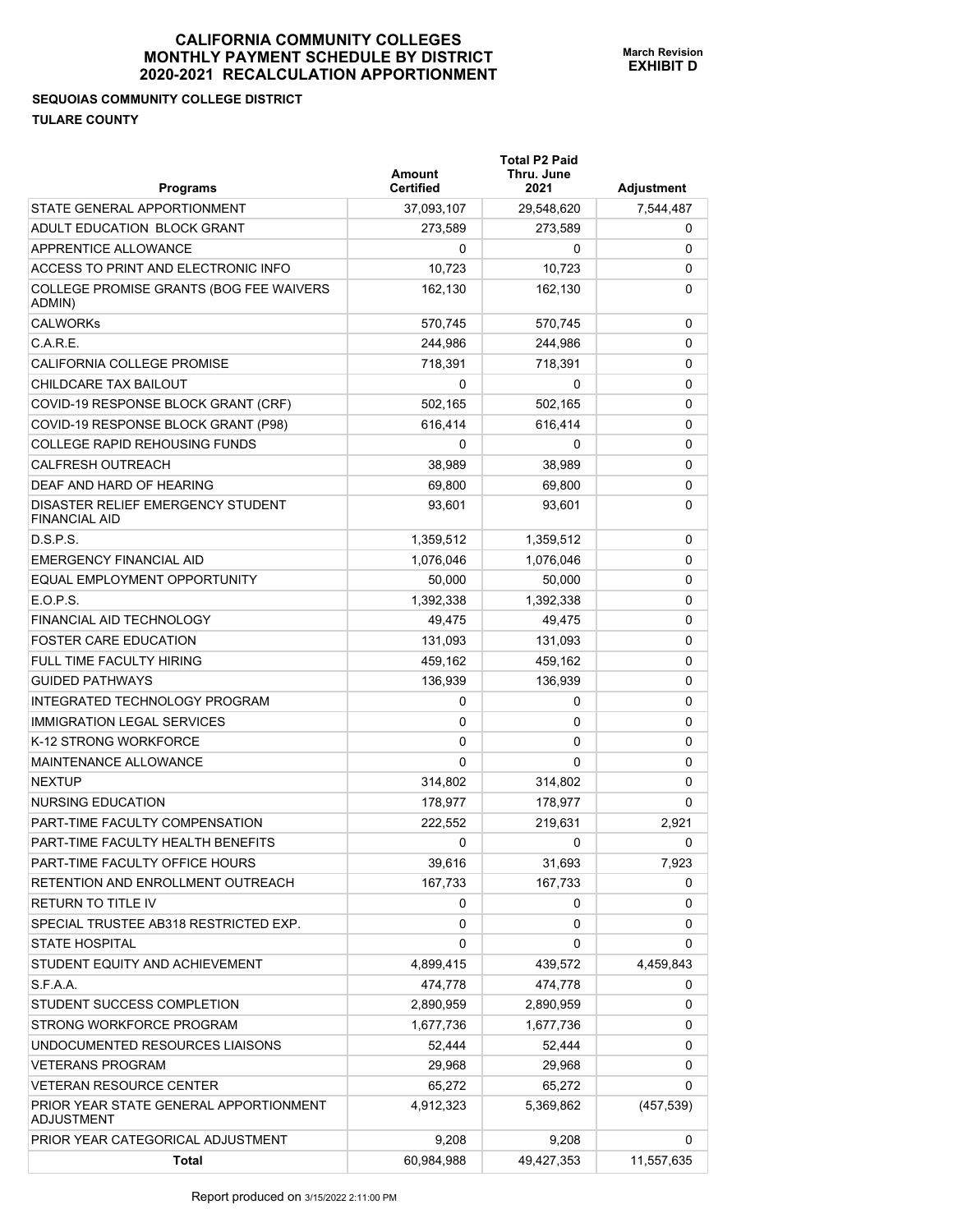## **SHASTA-TEHAMA-TRINITY COMMUNITY COLLEGE DISTRICT SHASTA COUNTY**

| <b>Programs</b>                                             | Amount<br><b>Certified</b> | <b>Total P2 Paid</b><br>Thru. June<br>2021 | Adjustment |
|-------------------------------------------------------------|----------------------------|--------------------------------------------|------------|
| STATE GENERAL APPORTIONMENT                                 | 18,413,621                 | 14,224,458                                 | 4,189,163  |
| ADULT EDUCATION BLOCK GRANT                                 | 1,142,505                  | 1,142,505                                  | 0          |
| APPRENTICE ALLOWANCE                                        | 0                          | 0                                          | 0          |
| ACCESS TO PRINT AND ELECTRONIC INFO                         | 10,000                     | 10,000                                     | 0          |
| COLLEGE PROMISE GRANTS (BOG FEE WAIVERS<br>ADMIN)           | 147,554                    | 147,554                                    | 0          |
| <b>CALWORKs</b>                                             | 408,964                    | 408,964                                    | 0          |
| C.A.R.E.                                                    | 160,441                    | 160,441                                    | 0          |
| CALIFORNIA COLLEGE PROMISE                                  | 125,974                    | 125,974                                    | 0          |
| CHILDCARE TAX BAILOUT                                       | 0                          | 0                                          | 0          |
| COVID-19 RESPONSE BLOCK GRANT (CRF)                         | 329,447                    | 329,447                                    | 0          |
| COVID-19 RESPONSE BLOCK GRANT (P98)                         | 404,400                    | 404,400                                    | 0          |
| <b>COLLEGE RAPID REHOUSING FUNDS</b>                        | 0                          | 0                                          | 0          |
| <b>CALFRESH OUTREACH</b>                                    | 34,670                     | 34.670                                     | 0          |
| DEAF AND HARD OF HEARING                                    | 7,126                      | 7,126                                      | 0          |
| DISASTER RELIEF EMERGENCY STUDENT<br><b>FINANCIAL AID</b>   | 67,715                     | 67,715                                     | 0          |
| D.S.P.S.                                                    | 599,015                    | 599,015                                    | 0          |
| <b>EMERGENCY FINANCIAL AID</b>                              | 743,818                    | 743.818                                    | 0          |
| EQUAL EMPLOYMENT OPPORTUNITY                                | 50,000                     | 50,000                                     | 0          |
| E.O.P.S.                                                    | 1,070,946                  | 1,070,946                                  | 0          |
| <b>FINANCIAL AID TECHNOLOGY</b>                             | 47,599                     | 47,599                                     | 0          |
| <b>FOSTER CARE EDUCATION</b>                                | 111,402                    | 111,402                                    | 0          |
| FULL TIME FACULTY HIRING                                    | 277,951                    | 277,951                                    | 0          |
| <b>GUIDED PATHWAYS</b>                                      | 94,388                     | 94,388                                     | 0          |
| INTEGRATED TECHNOLOGY PROGRAM                               | 0                          | 0                                          | 0          |
| <b>IMMIGRATION LEGAL SERVICES</b>                           | 0                          | 0                                          | 0          |
| K-12 STRONG WORKFORCE                                       | 0                          | 0                                          | 0          |
| <b>MAINTENANCE ALLOWANCE</b>                                | 3,739                      | 0                                          | 3,739      |
| <b>NEXTUP</b>                                               | 747,342                    | 747,342                                    | 0          |
| NURSING EDUCATION                                           | 147,470                    | 147,470                                    | 0          |
| PART-TIME FACULTY COMPENSATION                              | 207,345                    | 194,090                                    | 13.255     |
| PART-TIME FACULTY HEALTH BENEFITS                           | 0                          | 0                                          | 0          |
| PART-TIME FACULTY OFFICE HOURS                              | 84,572                     | 67,658                                     | 16,914     |
| RETENTION AND ENROLLMENT OUTREACH                           | 122,784                    | 122,784                                    | 0          |
| RETURN TO TITLE IV                                          | 26,878                     | 0                                          | 26,878     |
| SPECIAL TRUSTEE AB318 RESTRICTED EXP.                       | 0                          | 0                                          | 0          |
| <b>STATE HOSPITAL</b>                                       | 0                          | 0                                          | 0          |
| STUDENT EQUITY AND ACHIEVEMENT                              | 2,760,595                  | 247,679                                    | 2,512,916  |
| S.F.A.A.                                                    | 334,297                    | 334,297                                    | 0          |
| STUDENT SUCCESS COMPLETION                                  | 1,962,031                  | 1,962,031                                  | 0          |
| STRONG WORKFORCE PROGRAM                                    | 2,340,510                  | 2,340,510                                  | 0          |
| UNDOCUMENTED RESOURCES LIAISONS                             | 43,156                     | 43,156                                     | 0          |
| <b>VETERANS PROGRAM</b>                                     | 41,813                     | 41,813                                     | 0          |
| <b>VETERAN RESOURCE CENTER</b>                              | 84,075                     | 84,075                                     | 0          |
| PRIOR YEAR STATE GENERAL APPORTIONMENT<br><b>ADJUSTMENT</b> | 3,611,413                  | 3,480,173                                  | 131,240    |
| PRIOR YEAR CATEGORICAL ADJUSTMENT                           | (59,086)                   | (59,086)                                   | 0          |
| <b>Total</b>                                                | 36,706,470                 | 29,812,365                                 | 6,894,105  |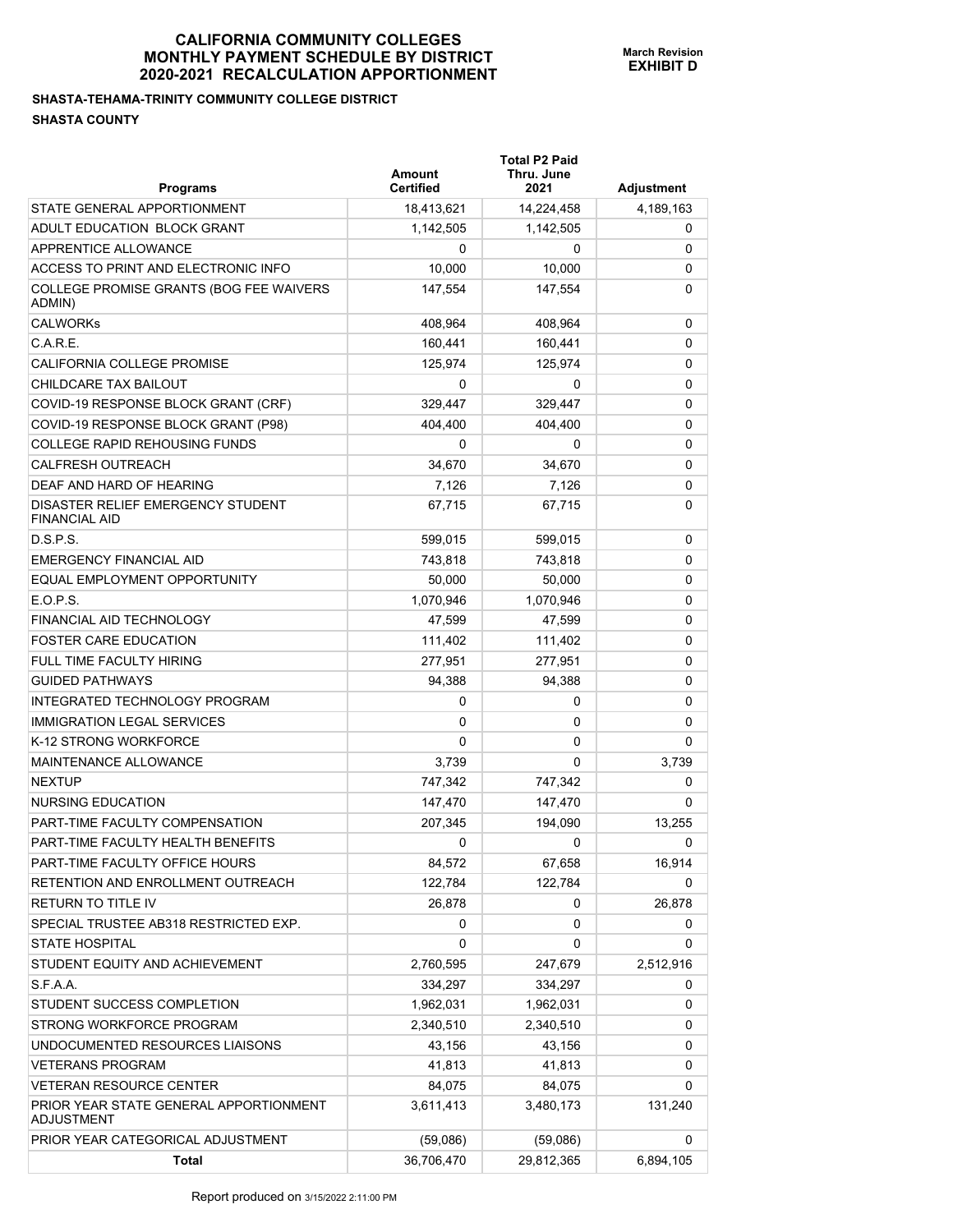## **SIERRA COMMUNITY COLLEGE DISTRICT PLACER COUNTY**

| <b>Programs</b>                                             | Amount<br><b>Certified</b> | <b>Total P2 Paid</b><br>Thru. June<br>2021 | Adjustment |
|-------------------------------------------------------------|----------------------------|--------------------------------------------|------------|
| STATE GENERAL APPORTIONMENT                                 | 917,122                    | 0                                          | 917,122    |
| ADULT EDUCATION BLOCK GRANT                                 | 0                          | 0                                          | 0          |
| APPRENTICE ALLOWANCE                                        | 0                          | 0                                          | 0          |
| ACCESS TO PRINT AND ELECTRONIC INFO                         | 11,136                     | 11,136                                     | 0          |
| COLLEGE PROMISE GRANTS (BOG FEE WAIVERS<br>ADMIN)           | 164,285                    | 164,285                                    | 0          |
| <b>CALWORKs</b>                                             | 353,269                    | 353,269                                    | 0          |
| C.A.R.E.                                                    | 201,505                    | 201,505                                    | 0          |
| CALIFORNIA COLLEGE PROMISE                                  | 1,670,514                  | 1,670,514                                  | 0          |
| CHILDCARE TAX BAILOUT                                       | 0                          | 0                                          | 0          |
| COVID-19 RESPONSE BLOCK GRANT (CRF)                         | 633,177                    | 633,177                                    | 0          |
| COVID-19 RESPONSE BLOCK GRANT (P98)                         | 777,232                    | 777,232                                    | 0          |
| <b>COLLEGE RAPID REHOUSING FUNDS</b>                        | 0                          | 0                                          | 0          |
| <b>CALFRESH OUTREACH</b>                                    | 40,427                     | 40,427                                     | 0          |
| DEAF AND HARD OF HEARING                                    | 138,724                    | 138,724                                    | 0          |
| DISASTER RELIEF EMERGENCY STUDENT<br><b>FINANCIAL AID</b>   | 121,641                    | 121,641                                    | 0          |
| D.S.P.S.                                                    | 1,234,545                  | 1,234,545                                  | 0          |
| <b>EMERGENCY FINANCIAL AID</b>                              | 1,186,687                  | 1,186,687                                  | 0          |
| EQUAL EMPLOYMENT OPPORTUNITY                                | 50,000                     | 50,000                                     | 0          |
| E.O.P.S.                                                    | 1,109,013                  | 1,109,013                                  | 0          |
| FINANCIAL AID TECHNOLOGY                                    | 57,153                     | 57,153                                     | 0          |
| <b>FOSTER CARE EDUCATION</b>                                | 79,340                     | 79,340                                     | 0          |
| FULL TIME FACULTY HIRING                                    | 676,433                    | 676,433                                    | 0          |
| <b>GUIDED PATHWAYS</b>                                      | 166,898                    | 166,898                                    | 0          |
| INTEGRATED TECHNOLOGY PROGRAM                               | 0                          | 0                                          | 0          |
| <b>IMMIGRATION LEGAL SERVICES</b>                           | 0                          | 0                                          | 0          |
| K-12 STRONG WORKFORCE                                       | 0                          | 0                                          | 0          |
| MAINTENANCE ALLOWANCE                                       | 0                          | 0                                          | 0          |
| <b>NEXTUP</b>                                               | 701,666                    | 701,666                                    | 0          |
| NURSING EDUCATION                                           | 78,971                     | 78,971                                     | 0          |
| PART-TIME FACULTY COMPENSATION                              | 302,314                    | 276,932                                    | 25,382     |
| PART-TIME FACULTY HEALTH BENEFITS                           | 0                          | 0                                          | 0          |
| PART-TIME FACULTY OFFICE HOURS                              | 148,651                    | 118,921                                    | 29,730     |
| RETENTION AND ENROLLMENT OUTREACH                           | 220,141                    | 220,141                                    | 0          |
| RETURN TO TITLE IV                                          | 0                          | 0                                          | 0          |
| SPECIAL TRUSTEE AB318 RESTRICTED EXP.                       | 0                          | 0                                          | 0          |
| <b>STATE HOSPITAL</b>                                       | 0                          | 0                                          | 0          |
| STUDENT EQUITY AND ACHIEVEMENT                              | 5,348,611                  | 479,873                                    | 4,868,738  |
| S.F.A.A.                                                    | 547,501                    | 547,501                                    | 0          |
| STUDENT SUCCESS COMPLETION                                  | 1,845,393                  | 1,845,393                                  | 0          |
| STRONG WORKFORCE PROGRAM                                    | 1,922,399                  | 1,922,399                                  | 0          |
| UNDOCUMENTED RESOURCES LIAISONS                             | 59,490                     | 59,490                                     | 0          |
| <b>VETERANS PROGRAM</b>                                     | 77,346                     | 77,346                                     | 0          |
| <b>VETERAN RESOURCE CENTER</b>                              | 140,483                    | 140,483                                    | 0          |
| PRIOR YEAR STATE GENERAL APPORTIONMENT<br><b>ADJUSTMENT</b> | 311,025                    | 311,025                                    | 0          |
| PRIOR YEAR CATEGORICAL ADJUSTMENT                           | (25, 230)                  | (25, 230)                                  | 0          |
| <b>Total</b>                                                | 21,267,862                 | 15,426,890                                 | 5,840,972  |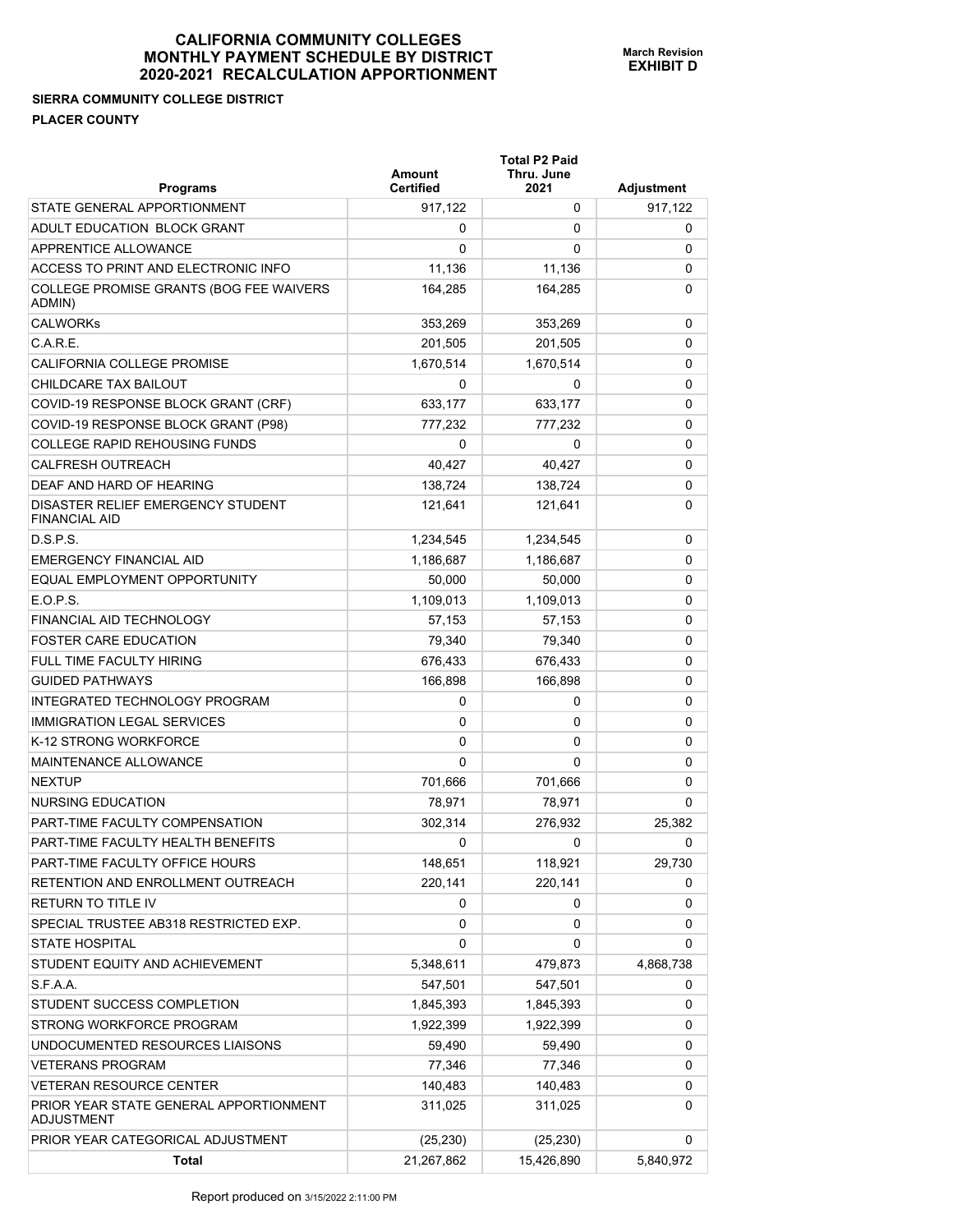**SISKIYOU COMMUNITY COLLEGE DISTRICT SISKIYOU COUNTY** 

|                                                             |                  | <b>Total P2 Paid</b><br>Thru. June<br>Amount |            |
|-------------------------------------------------------------|------------------|----------------------------------------------|------------|
| <b>Programs</b>                                             | <b>Certified</b> | 2021                                         | Adjustment |
| STATE GENERAL APPORTIONMENT                                 | 10,839,713       | 8,354,440                                    | 2,485,273  |
| ADULT EDUCATION BLOCK GRANT                                 | 0                | 0                                            | 0          |
| APPRENTICE ALLOWANCE                                        | 0                | 0                                            | 0          |
| ACCESS TO PRINT AND ELECTRONIC INFO                         | 10,283           | 10,283                                       | 0          |
| COLLEGE PROMISE GRANTS (BOG FEE WAIVERS<br>ADMIN)           | 19,189           | 19,189                                       | 0          |
| CAI WORKS                                                   | 144,842          | 144,842                                      | 0          |
| C.A.R.E.                                                    | 51,740           | 51,740                                       | 0          |
| CALIFORNIA COLLEGE PROMISE                                  | 128,085          | 128,085                                      | 0          |
| CHILDCARE TAX BAILOUT                                       | 0                | 0                                            | 0          |
| COVID-19 RESPONSE BLOCK GRANT (CRF)                         | 101,922          | 101,922                                      | 0          |
| COVID-19 RESPONSE BLOCK GRANT (P98)                         | 125,110          | 125,110                                      | 0          |
| <b>COLLEGE RAPID REHOUSING FUNDS</b>                        | 0                | 0                                            | 0          |
| <b>CALFRESH OUTREACH</b>                                    | 26,528           | 26.528                                       | 0          |
| DEAF AND HARD OF HEARING                                    | 0                | 0                                            | 0          |
| DISASTER RELIEF EMERGENCY STUDENT<br><b>FINANCIAL AID</b>   | 15,582           | 15,582                                       | 0          |
| D.S.P.S.                                                    | 267,179          | 267,179                                      | 0          |
| <b>EMERGENCY FINANCIAL AID</b>                              | 117,525          | 117,525                                      | 0          |
| EQUAL EMPLOYMENT OPPORTUNITY                                | 50,000           | 50,000                                       | 0          |
| E.O.P.S.                                                    | 401.107          | 401,107                                      | 0          |
| <b>FINANCIAL AID TECHNOLOGY</b>                             | 39,986           | 39,986                                       | 0          |
| <b>FOSTER CARE EDUCATION</b>                                | 57,318           | 57,318                                       | 0          |
| <b>FULL TIME FACULTY HIRING</b>                             | 108,998          | 108,998                                      | 0          |
| <b>GUIDED PATHWAYS</b>                                      | 50,000           | 50,000                                       | 0          |
| INTEGRATED TECHNOLOGY PROGRAM                               | 0                | 0                                            | 0          |
| <b>IMMIGRATION LEGAL SERVICES</b>                           | 0                | 0                                            | 0          |
| K-12 STRONG WORKFORCE                                       | 0                | 0                                            | 0          |
| <b>MAINTENANCE ALLOWANCE</b>                                | 3,261            | 0                                            | 3,261      |
| <b>NEXTUP</b>                                               | 0                | 0                                            | 0          |
| NURSING EDUCATION                                           | 90,416           | 90,416                                       | 0          |
| PART-TIME FACULTY COMPENSATION                              | 93,319           | 94,577                                       | (1, 258)   |
| PART-TIME FACULTY HEALTH BENEFITS                           | 0                | 0                                            | 0          |
| PART-TIME FACULTY OFFICE HOURS                              | 15,387           | 12,310                                       | 3,077      |
| RETENTION AND ENROLLMENT OUTREACH                           | 71,255           | 71,255                                       | 0          |
| RETURN TO TITLE IV                                          | 0                | 0                                            | 0          |
| SPECIAL TRUSTEE AB318 RESTRICTED EXP.                       | 0                | 0                                            | 0          |
| <b>STATE HOSPITAL</b>                                       | 0                | 0                                            | 0          |
| STUDENT EQUITY AND ACHIEVEMENT                              | 843,103          | 75,642                                       | 767,461    |
| S.F.A.A.                                                    | 112,664          | 112,664                                      | 0          |
| STUDENT SUCCESS COMPLETION                                  | 348,106          | 348,106                                      | 0          |
| STRONG WORKFORCE PROGRAM                                    | 575,728          | 575,728                                      | 0          |
| UNDOCUMENTED RESOURCES LIAISONS                             | 30,920           | 30,920                                       | 0          |
| <b>VETERANS PROGRAM</b>                                     | 8,134            | 8,134                                        | 0          |
| <b>VETERAN RESOURCE CENTER</b>                              | 30,612           | 30,612                                       | 0          |
| PRIOR YEAR STATE GENERAL APPORTIONMENT<br><b>ADJUSTMENT</b> | 1,577,931        | 1,401,666                                    | 176,265    |
| PRIOR YEAR CATEGORICAL ADJUSTMENT                           | (24, 699)        | (24, 699)                                    | 0          |
| Total                                                       | 16,331,244       | 12,897,165                                   | 3,434,079  |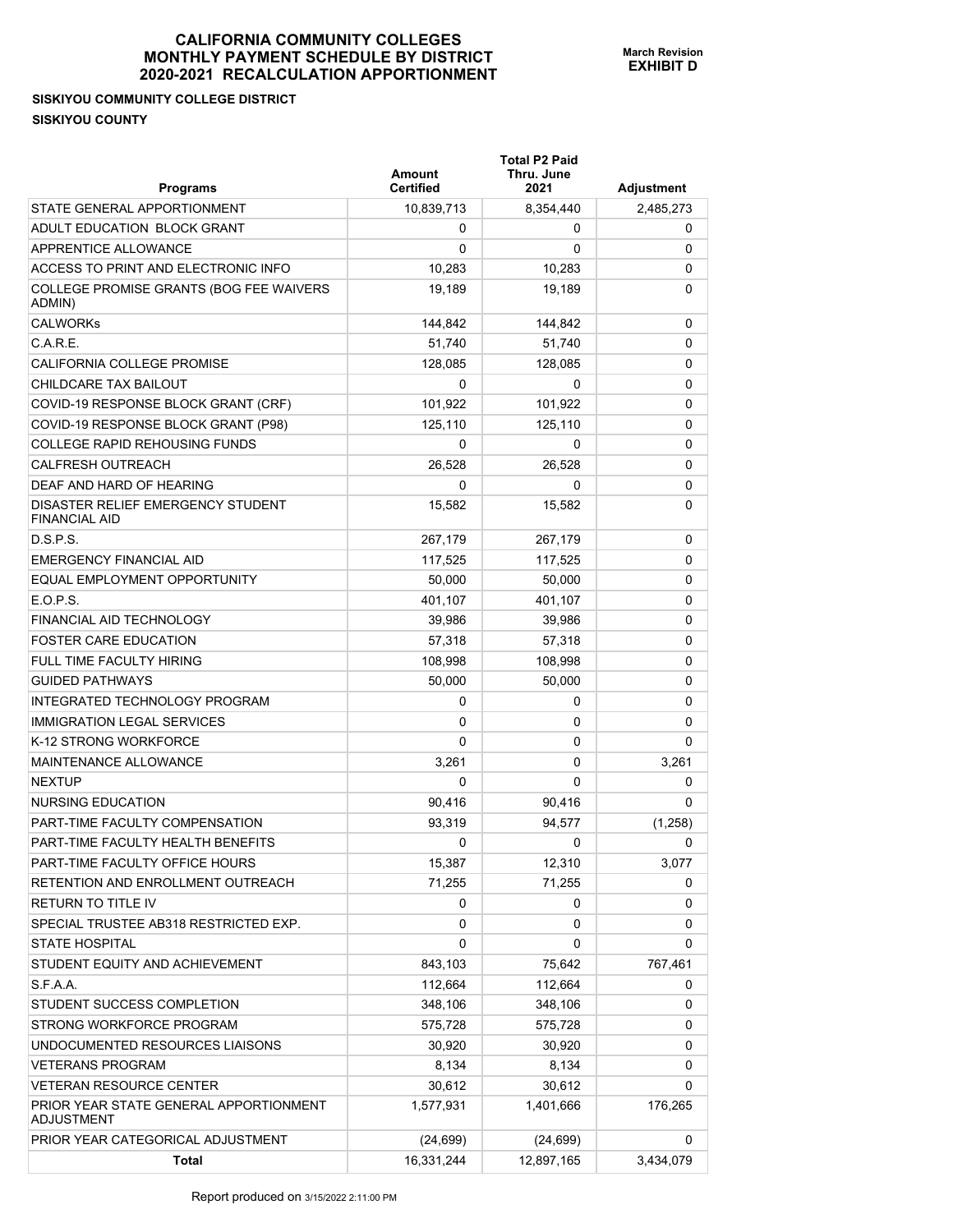## **SOLANO COMMUNITY COLLEGE DISTRICT SOLANO COUNTY**

| <b>Programs</b>                                             | Amount<br><b>Certified</b> | <b>Total P2 Paid</b><br>Thru. June<br>2021 | Adjustment  |
|-------------------------------------------------------------|----------------------------|--------------------------------------------|-------------|
| STATE GENERAL APPORTIONMENT                                 | 16,497,344                 | 12,819,418                                 | 3,677,926   |
| ADULT EDUCATION BLOCK GRANT                                 | 38,009                     | 38,009                                     | 0           |
| APPRENTICE ALLOWANCE                                        | 0                          | 0                                          | 0           |
| ACCESS TO PRINT AND ELECTRONIC INFO                         | 10,610                     | 10,610                                     | 0           |
| COLLEGE PROMISE GRANTS (BOG FEE WAIVERS<br>ADMIN)           | 74,510                     | 74,510                                     | 0           |
| <b>CALWORKs</b>                                             | 228,328                    | 228,328                                    | 0           |
| C.A.R.E.                                                    | 82,987                     | 82,987                                     | 0           |
| CALIFORNIA COLLEGE PROMISE                                  | 788,641                    | 788,641                                    | 0           |
| CHILDCARE TAX BAILOUT                                       | 0                          | 0                                          | 0           |
| COVID-19 RESPONSE BLOCK GRANT (CRF)                         | 301,881                    | 301,881                                    | 0           |
| COVID-19 RESPONSE BLOCK GRANT (P98)                         | 370,563                    | 370,563                                    | 0           |
| <b>COLLEGE RAPID REHOUSING FUNDS</b>                        | 0                          | 0                                          | 0           |
| <b>CALFRESH OUTREACH</b>                                    | 32,685                     | 32,685                                     | 0           |
| DEAF AND HARD OF HEARING                                    | 27,745                     | 27,745                                     | 0           |
| DISASTER RELIEF EMERGENCY STUDENT<br><b>FINANCIAL AID</b>   | 62.063                     | 62,063                                     | 0           |
| D.S.P.S.                                                    | 499,055                    | 499,055                                    | 0           |
| <b>EMERGENCY FINANCIAL AID</b>                              | 591,167                    | 591,167                                    | 0           |
| EQUAL EMPLOYMENT OPPORTUNITY                                | 50,000                     | 50,000                                     | 0           |
| E.O.P.S.                                                    | 436.123                    | 436,123                                    | 0           |
| FINANCIAL AID TECHNOLOGY                                    | 48,374                     | 48,374                                     | 0           |
| <b>FOSTER CARE EDUCATION</b>                                | 120,006                    | 120,006                                    | 0           |
| <b>FULL TIME FACULTY HIRING</b>                             | 354,764                    | 354,764                                    | 0           |
| <b>GUIDED PATHWAYS</b>                                      | 89,721                     | 89,721                                     | 0           |
| INTEGRATED TECHNOLOGY PROGRAM                               | 0                          | 0                                          | 0           |
| <b>IMMIGRATION LEGAL SERVICES</b>                           | 0                          | 0                                          | 0           |
| K-12 STRONG WORKFORCE                                       | 0                          | 0                                          | 0           |
| MAINTENANCE ALLOWANCE                                       | 0                          | 0                                          | 0           |
| <b>NEXTUP</b>                                               | 0                          | 0                                          | 0           |
| NURSING EDUCATION                                           | 210,200                    | 210,200                                    | 0           |
| PART-TIME FACULTY COMPENSATION                              | 198,756                    | 182,034                                    | 16,722      |
| PART-TIME FACULTY HEALTH BENEFITS                           | 11                         | 13                                         | (2)         |
| PART-TIME FACULTY OFFICE HOURS                              | 118,049                    | 68,611                                     | 49,438      |
| RETENTION AND ENROLLMENT OUTREACH                           | 111,314                    | 111,314                                    | 0           |
| <b>RETURN TO TITLE IV</b>                                   | 0                          | 0                                          | 0           |
| SPECIAL TRUSTEE AB318 RESTRICTED EXP.                       | 0                          | 0                                          | 0           |
| <b>STATE HOSPITAL</b>                                       | 0                          | 0                                          | 0           |
| STUDENT EQUITY AND ACHIEVEMENT                              | 2,963,494                  | 265,883                                    | 2,697,611   |
| S.F.A.A.                                                    | 295,034                    | 295,034                                    | 0           |
| STUDENT SUCCESS COMPLETION                                  | 459,070                    | 459,070                                    | 0           |
| STRONG WORKFORCE PROGRAM                                    | 1,259,891                  | 1,259,891                                  | 0           |
| UNDOCUMENTED RESOURCES LIAISONS                             | 41,673                     | 41,673                                     | 0           |
| <b>VETERANS PROGRAM</b>                                     | 55,940                     | 55,940                                     | 0           |
| <b>VETERAN RESOURCE CENTER</b>                              | 106,502                    | 106,502                                    | 0           |
| PRIOR YEAR STATE GENERAL APPORTIONMENT<br><b>ADJUSTMENT</b> | 1,805,191                  | 3,757,920                                  | (1,952,729) |
| PRIOR YEAR CATEGORICAL ADJUSTMENT                           | 91,981                     | 91,981                                     | 0           |
| <b>Total</b>                                                | 28,421,682                 | 23,932,716                                 | 4,488,966   |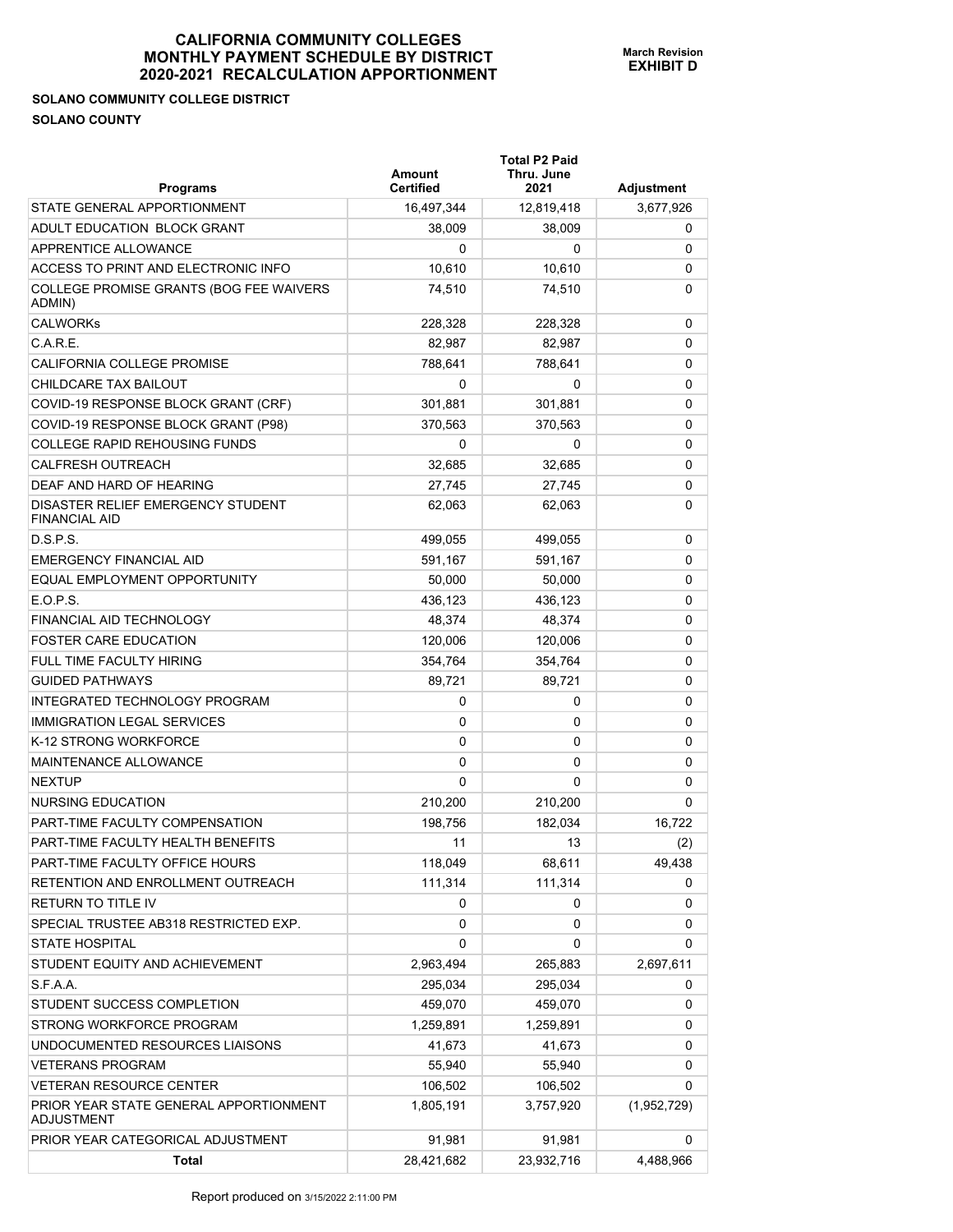# **SONOMA COMMUNITY COLLEGE DISTRICT SONOMA COUNTY**

| <b>Programs</b>                                           | Amount<br><b>Certified</b> | <b>Total P2 Paid</b><br>Thru. June<br>2021 | Adjustment |
|-----------------------------------------------------------|----------------------------|--------------------------------------------|------------|
| STATE GENERAL APPORTIONMENT                               | 8,866,683                  | 0                                          | 8,866,683  |
| ADULT EDUCATION BLOCK GRANT                               | 1,004,730                  | 1,004,730                                  | 0          |
| APPRENTICE ALLOWANCE                                      | 268,423                    | 386,400                                    | (117, 977) |
| ACCESS TO PRINT AND ELECTRONIC INFO                       | 11,697                     | 11,697                                     | 0          |
| COLLEGE PROMISE GRANTS (BOG FEE WAIVERS<br>ADMIN)         | 171,773                    | 171,773                                    | 0          |
| <b>CALWORKs</b>                                           | 432,275                    | 432,275                                    | 0          |
| C.A.R.E.                                                  | 101,650                    | 101,650                                    | 0          |
| CALIFORNIA COLLEGE PROMISE                                | 1,228,218                  | 1,228,218                                  | 0          |
| CHILDCARE TAX BAILOUT                                     | $\Omega$                   | 0                                          | 0          |
| COVID-19 RESPONSE BLOCK GRANT (CRF)                       | 950,688                    | 950,688                                    | 0          |
| COVID-19 RESPONSE BLOCK GRANT (P98)                       | 1,166,981                  | 1,166,981                                  | 0          |
| <b>COLLEGE RAPID REHOUSING FUNDS</b>                      | 0                          | 0                                          | 0          |
| <b>CALFRESH OUTREACH</b>                                  | 38.350                     | 38,350                                     | 0          |
| DEAF AND HARD OF HEARING                                  | 187,975                    | 187,975                                    | 0          |
| DISASTER RELIEF EMERGENCY STUDENT<br><b>FINANCIAL AID</b> | 143,578                    | 143,578                                    | 0          |
| D.S.P.S.                                                  | 2,534,368                  | 2,534,368                                  | 0          |
| <b>EMERGENCY FINANCIAL AID</b>                            | 1,026,951                  | 1,026,951                                  | 0          |
| EQUAL EMPLOYMENT OPPORTUNITY                              | 50,000                     | 50,000                                     | 0          |
| E.O.P.S.                                                  | 954.287                    | 954,287                                    | 0          |
| FINANCIAL AID TECHNOLOGY                                  | 59,712                     | 59,712                                     | 0          |
| <b>FOSTER CARE EDUCATION</b>                              | 70,737                     | 70,737                                     | 0          |
| FULL TIME FACULTY HIRING                                  | 863,978                    | 863,978                                    | 0          |
| <b>GUIDED PATHWAYS</b>                                    | 152,270                    | 152,270                                    | 0          |
| INTEGRATED TECHNOLOGY PROGRAM                             | 0                          | 0                                          | 0          |
| <b>IMMIGRATION LEGAL SERVICES</b>                         | 0                          | 0                                          | 0          |
| K-12 STRONG WORKFORCE                                     | 0                          | 0                                          | 0          |
| <b>MAINTENANCE ALLOWANCE</b>                              | $\Omega$                   | $\Omega$                                   | 0          |
| <b>NEXTUP</b>                                             | 724,105                    | 724,105                                    | 0          |
| NURSING EDUCATION                                         | 263.097                    | 263,097                                    | 0          |
| PART-TIME FACULTY COMPENSATION                            | 411,508                    | 415,801                                    | (4,293)    |
| PART-TIME FACULTY HEALTH BENEFITS                         | 11,037                     | 12,684                                     | (1,647)    |
| PART-TIME FACULTY OFFICE HOURS                            | 2,672,658                  | 1,594,301                                  | 1,078,357  |
| RETENTION AND ENROLLMENT OUTREACH                         | 457,428                    | 457,428                                    | 0          |
| RETURN TO TITLE IV                                        | 0                          | 0                                          | 0          |
| SPECIAL TRUSTEE AB318 RESTRICTED EXP.                     | 0                          | 0                                          | 0          |
| <b>STATE HOSPITAL</b>                                     | 0                          | 0                                          | 0          |
| STUDENT EQUITY AND ACHIEVEMENT                            | 5,880,014                  | 527,550                                    | 5,352,464  |
| S.F.A.A.                                                  | 635,421                    | 635,421                                    | 0          |
| STUDENT SUCCESS COMPLETION                                | 1,246,651                  | 1,246,651                                  | 0          |
| STRONG WORKFORCE PROGRAM                                  | 2,161,504                  | 2,161,504                                  | 0          |
| UNDOCUMENTED RESOURCES LIAISONS                           | 76,342                     | 76,342                                     | 0          |
| <b>VETERANS PROGRAM</b>                                   | 52,373                     | 52,373                                     | 0          |
| <b>VETERAN RESOURCE CENTER</b>                            | 100,839                    | 100,839                                    | 0          |
| PRIOR YEAR STATE GENERAL APPORTIONMENT<br>ADJUSTMENT      | 9,416,135                  | 8,304,732                                  | 1,111,403  |
| PRIOR YEAR CATEGORICAL ADJUSTMENT                         | 2,544,838                  | 2,370,537                                  | 174,301    |
| <b>Total</b>                                              | 46,939,274                 | 30,479,983                                 | 16,459,291 |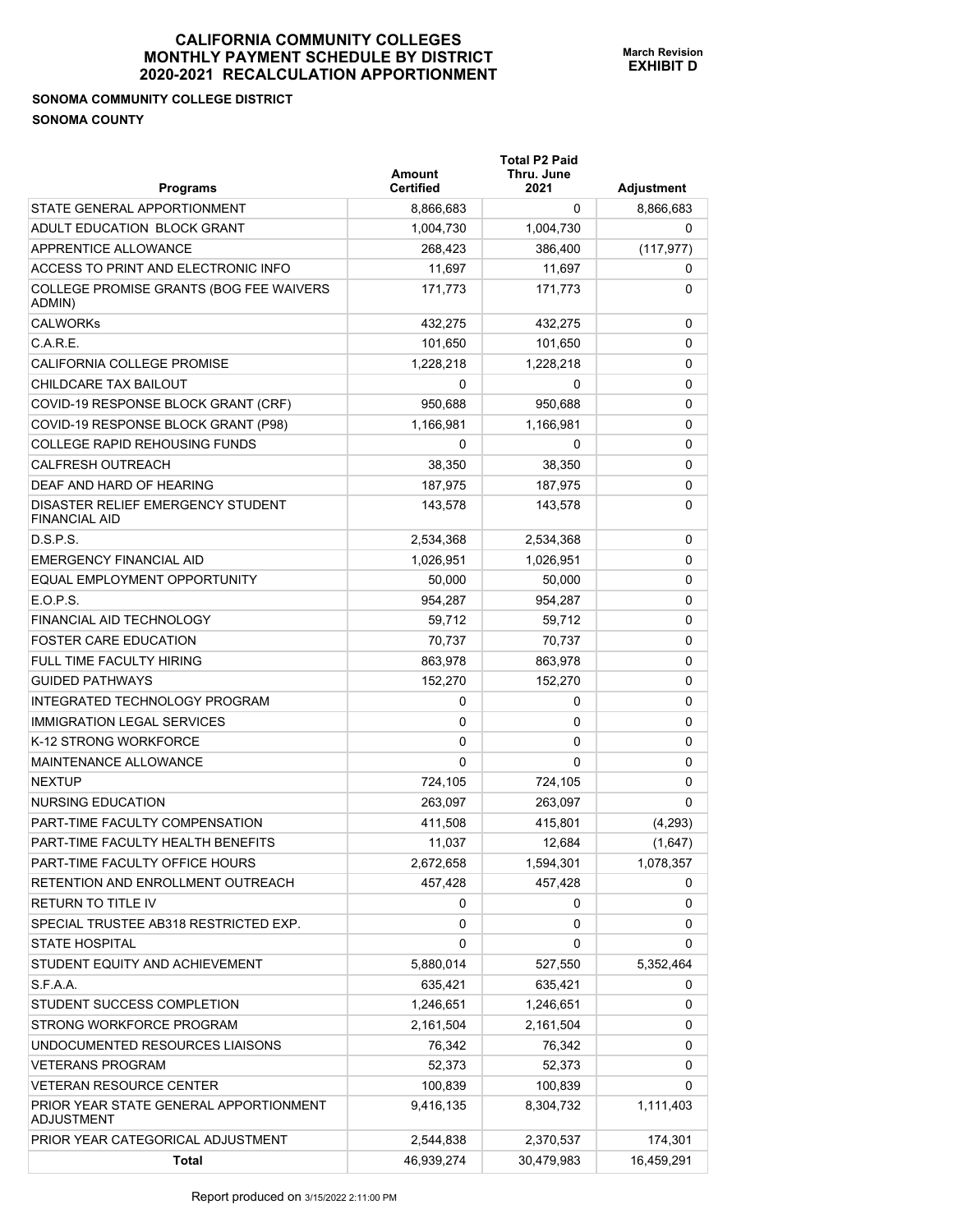# **SOUTH ORANGE COUNTY COMMUNITY COLLEGE DISTRICT ORANGE COUNTY**

| <b>Programs</b>                                           | Amount<br><b>Certified</b> | <b>Total P2 Paid</b><br>Thru. June<br>2021 | Adjustment |
|-----------------------------------------------------------|----------------------------|--------------------------------------------|------------|
| STATE GENERAL APPORTIONMENT                               | 1,418,405                  | 0                                          | 1,418,405  |
| ADULT EDUCATION BLOCK GRANT                               | 4,932,353                  | 4,932,353                                  | 0          |
| APPRENTICE ALLOWANCE                                      | 0                          | 0                                          | 0          |
| ACCESS TO PRINT AND ELECTRONIC INFO                       | 22,741                     | 22,741                                     | 0          |
| COLLEGE PROMISE GRANTS (BOG FEE WAIVERS<br>ADMIN)         | 231,374                    | 231,374                                    | 0          |
| <b>CALWORKs</b>                                           | 474,388                    | 474,388                                    | 0          |
| C.A.R.E.                                                  | 146,347                    | 146,347                                    | 0          |
| CALIFORNIA COLLEGE PROMISE                                | 4,115,212                  | 4,115,212                                  | 0          |
| CHILDCARE TAX BAILOUT                                     | 0                          | 0                                          | 0          |
| COVID-19 RESPONSE BLOCK GRANT (CRF)                       | 1,296,905                  | 1,296,905                                  | 0          |
| COVID-19 RESPONSE BLOCK GRANT (P98)                       | 1,591,968                  | 1,591,968                                  | 0          |
| <b>COLLEGE RAPID REHOUSING FUNDS</b>                      | 0                          | 0                                          | 0          |
| <b>CALFRESH OUTREACH</b>                                  | 45,478                     | 45.478                                     | 0          |
| DEAF AND HARD OF HEARING                                  | 92,699                     | 92.699                                     | 0          |
| DISASTER RELIEF EMERGENCY STUDENT<br><b>FINANCIAL AID</b> | 220,240                    | 220,240                                    | 0          |
| D.S.P.S.                                                  | 3,200,321                  | 3,200,321                                  | 0          |
| <b>EMERGENCY FINANCIAL AID</b>                            | 1,575,198                  | 1,575,198                                  | 0          |
| EQUAL EMPLOYMENT OPPORTUNITY                              | 50,000                     | 50,000                                     | 0          |
| E.O.P.S.                                                  | 1,798,829                  | 1,798,829                                  | 0          |
| FINANCIAL AID TECHNOLOGY                                  | 92,907                     | 92,907                                     | 0          |
| <b>FOSTER CARE EDUCATION</b>                              | 263,444                    | 263,444                                    | 0          |
| <b>FULL TIME FACULTY HIRING</b>                           | 1,198,207                  | 1,198,207                                  | 0          |
| <b>GUIDED PATHWAYS</b>                                    | 229,555                    | 229,555                                    | 0          |
| INTEGRATED TECHNOLOGY PROGRAM                             | 0                          | 0                                          | 0          |
| <b>IMMIGRATION LEGAL SERVICES</b>                         | 0                          | 0                                          | 0          |
| K-12 STRONG WORKFORCE                                     | 0                          | 0                                          | 0          |
| <b>MAINTENANCE ALLOWANCE</b>                              | 0                          | 0                                          | 0          |
| <b>NEXTUP</b>                                             | 0                          | 0                                          | 0          |
| NURSING EDUCATION                                         | 263,834                    | 263,834                                    | 0          |
| PART-TIME FACULTY COMPENSATION                            | 561,268                    | 567,226                                    | (5,958)    |
| PART-TIME FACULTY HEALTH BENEFITS                         | 13,454                     | 15,376                                     | (1,922)    |
| PART-TIME FACULTY OFFICE HOURS                            | 1,686,547                  | 1,349,238                                  | 337,309    |
| RETENTION AND ENROLLMENT OUTREACH                         | 377,649                    | 377,649                                    | 0          |
| <b>RETURN TO TITLE IV</b>                                 | 0                          | 0                                          | 0          |
| SPECIAL TRUSTEE AB318 RESTRICTED EXP.                     | 0                          | 0                                          | 0          |
| <b>STATE HOSPITAL</b>                                     | 0                          | 0                                          | 0          |
| STUDENT EQUITY AND ACHIEVEMENT                            | 10,075,019                 | 903,924                                    | 9,171,095  |
| S.F.A.A.                                                  | 908,636                    | 908,636                                    | 0          |
| STUDENT SUCCESS COMPLETION                                | 2,371,907                  | 2,371,907                                  | 0          |
| STRONG WORKFORCE PROGRAM                                  | 2,848,891                  | 2,848,891                                  | 0          |
| UNDOCUMENTED RESOURCES LIAISONS                           | 120,624                    | 120,624                                    | 0          |
| <b>VETERANS PROGRAM</b>                                   | 100,322                    | 100,322                                    | 0          |
| VETERAN RESOURCE CENTER                                   | 194,655                    | 194,655                                    | 0          |
| PRIOR YEAR STATE GENERAL APPORTIONMENT<br>ADJUSTMENT      | 548,165                    | 548,165                                    | 0          |
| PRIOR YEAR CATEGORICAL ADJUSTMENT                         | 364,643                    | 364,643                                    | 0          |
| <b>Total</b>                                              | 43,432,185                 | 32,513,256                                 | 10,918,929 |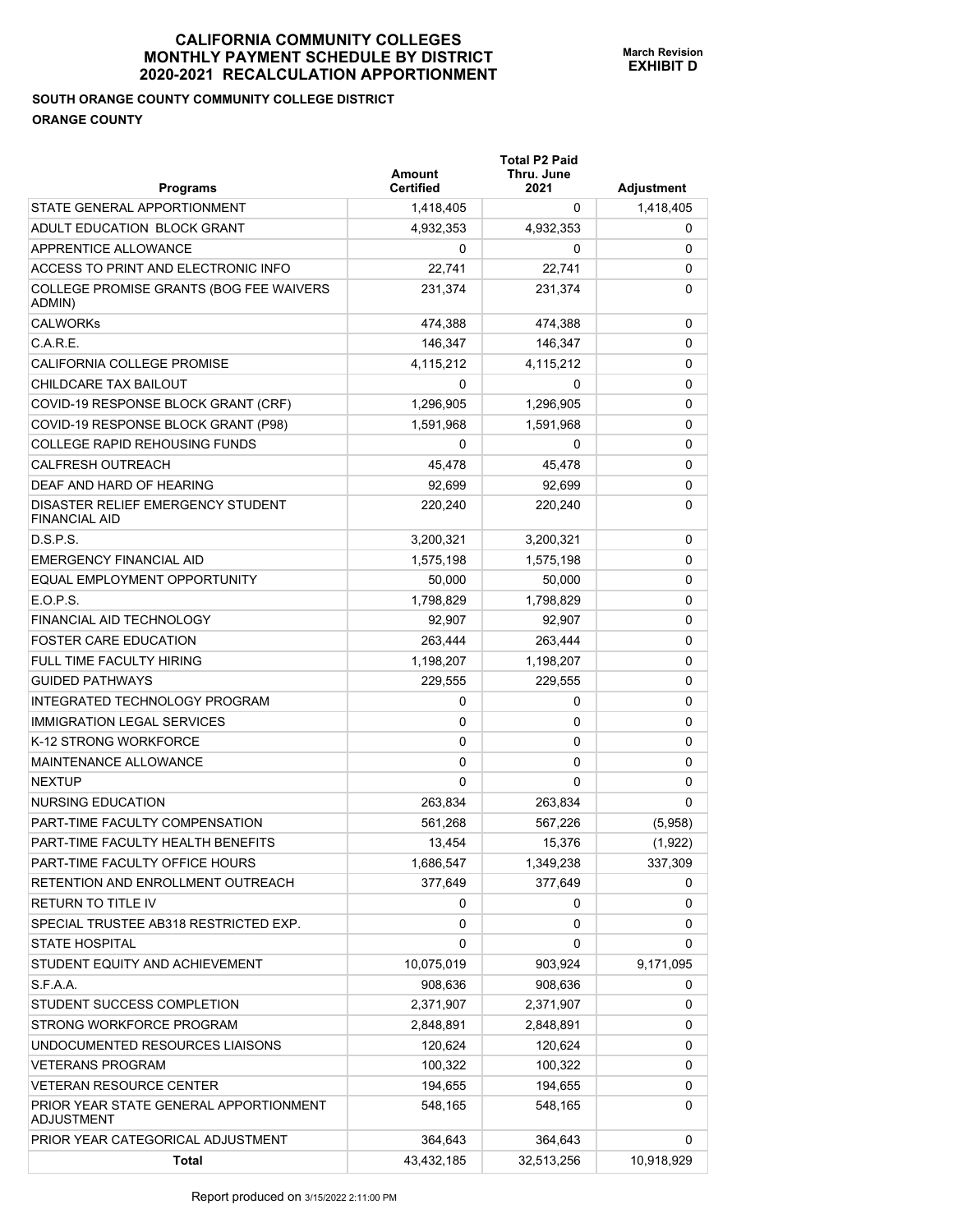## **SOUTHWESTERN COMMUNITY COLLEGE DISTRICT SAN DIEGO COUNTY**

| <b>Programs</b>                                             | Amount<br><b>Certified</b> | <b>Total P2 Paid</b><br>Thru. June<br>2021 | Adjustment |
|-------------------------------------------------------------|----------------------------|--------------------------------------------|------------|
| STATE GENERAL APPORTIONMENT                                 | 39,210,079                 | 28,056,348                                 | 11,153,731 |
| ADULT EDUCATION BLOCK GRANT                                 | 0                          | 0                                          | 0          |
| APPRENTICE ALLOWANCE                                        | 0                          | 0                                          | 0          |
| ACCESS TO PRINT AND ELECTRONIC INFO                         | 11,226                     | 11,226                                     | 0          |
| COLLEGE PROMISE GRANTS (BOG FEE WAIVERS<br>ADMIN)           | 239,018                    | 239,018                                    | 0          |
| <b>CALWORKs</b>                                             | 477,951                    | 477,951                                    | 0          |
| C.A.R.E.                                                    | 225,661                    | 225,661                                    | 0          |
| CALIFORNIA COLLEGE PROMISE                                  | 965,285                    | 965,285                                    | 0          |
| CHILDCARE TAX BAILOUT                                       | 0                          | 0                                          | 0          |
| COVID-19 RESPONSE BLOCK GRANT (CRF)                         | 718,199                    | 718,199                                    | 0          |
| COVID-19 RESPONSE BLOCK GRANT (P98)                         | 881,598                    | 881,598                                    | 0          |
| <b>COLLEGE RAPID REHOUSING FUNDS</b>                        | 0                          | 0                                          | 0          |
| <b>CALFRESH OUTREACH</b>                                    | 45,543                     | 45,543                                     | 0          |
| DEAF AND HARD OF HEARING                                    | 52,367                     | 52,367                                     | 0          |
| DISASTER RELIEF EMERGENCY STUDENT<br><b>FINANCIAL AID</b>   | 145,510                    | 145,510                                    | 0          |
| D.S.P.S.                                                    | 1,736,963                  | 1,736,963                                  | 0          |
| <b>EMERGENCY FINANCIAL AID</b>                              | 1,580,259                  | 1,580,259                                  | 0          |
| EQUAL EMPLOYMENT OPPORTUNITY                                | 50,000                     | 50,000                                     | 0          |
| E.O.P.S.                                                    | 2,323,688                  | 2,323,688                                  | 0          |
| FINANCIAL AID TECHNOLOGY                                    | 56,744                     | 56,744                                     | 0          |
| <b>FOSTER CARE EDUCATION</b>                                | 0                          | 0                                          | 0          |
| <b>FULL TIME FACULTY HIRING</b>                             | 591,549                    | 591,549                                    | 0          |
| <b>GUIDED PATHWAYS</b>                                      | 162,484                    | 162,484                                    | 0          |
| INTEGRATED TECHNOLOGY PROGRAM                               | 0                          | 0                                          | 0          |
| <b>IMMIGRATION LEGAL SERVICES</b>                           | 0                          | 0                                          | 0          |
| K-12 STRONG WORKFORCE                                       | 0                          | 0                                          | 0          |
| MAINTENANCE ALLOWANCE                                       | 0                          | 0                                          | 0          |
| <b>NEXTUP</b>                                               | 0                          | 0                                          | 0          |
| NURSING EDUCATION                                           | 200,190                    | 200,190                                    | 0          |
| PART-TIME FACULTY COMPENSATION                              | 317,524                    | 314,118                                    | 3,406      |
| PART-TIME FACULTY HEALTH BENEFITS                           | 3,952                      | 4,516                                      | (564)      |
| PART-TIME FACULTY OFFICE HOURS                              | 131,613                    | 105,290                                    | 26,323     |
| RETENTION AND ENROLLMENT OUTREACH                           | 262,721                    | 262,721                                    | 0          |
| RETURN TO TITLE IV                                          | 11,187                     | 0                                          | 11,187     |
| SPECIAL TRUSTEE AB318 RESTRICTED EXP.                       | 0                          | 0                                          | 0          |
| <b>STATE HOSPITAL</b>                                       | 0                          | 0                                          | 0          |
| STUDENT EQUITY AND ACHIEVEMENT                              | 5,900,436                  | 529,383                                    | 5,371,053  |
| S.F.A.A.                                                    | 679,633                    | 679,633                                    | 0          |
| STUDENT SUCCESS COMPLETION                                  | 3,374,862                  | 3,374,862                                  | 0          |
| STRONG WORKFORCE PROGRAM                                    | 1,771,344                  | 1,771,344                                  | 0          |
| UNDOCUMENTED RESOURCES LIAISONS                             | 64,062                     | 64,062                                     | 0          |
| <b>VETERANS PROGRAM</b>                                     | 154,978                    | 154,978                                    | 0          |
| <b>VETERAN RESOURCE CENTER</b>                              | 263,721                    | 263,721                                    | 0          |
| PRIOR YEAR STATE GENERAL APPORTIONMENT<br><b>ADJUSTMENT</b> | 8,110,178                  | 7,177,962                                  | 932,216    |
| PRIOR YEAR CATEGORICAL ADJUSTMENT                           | 94,184                     | 94,184                                     | 0          |
| <b>Total</b>                                                | 70,814,709                 | 53,317,357                                 | 17,497,352 |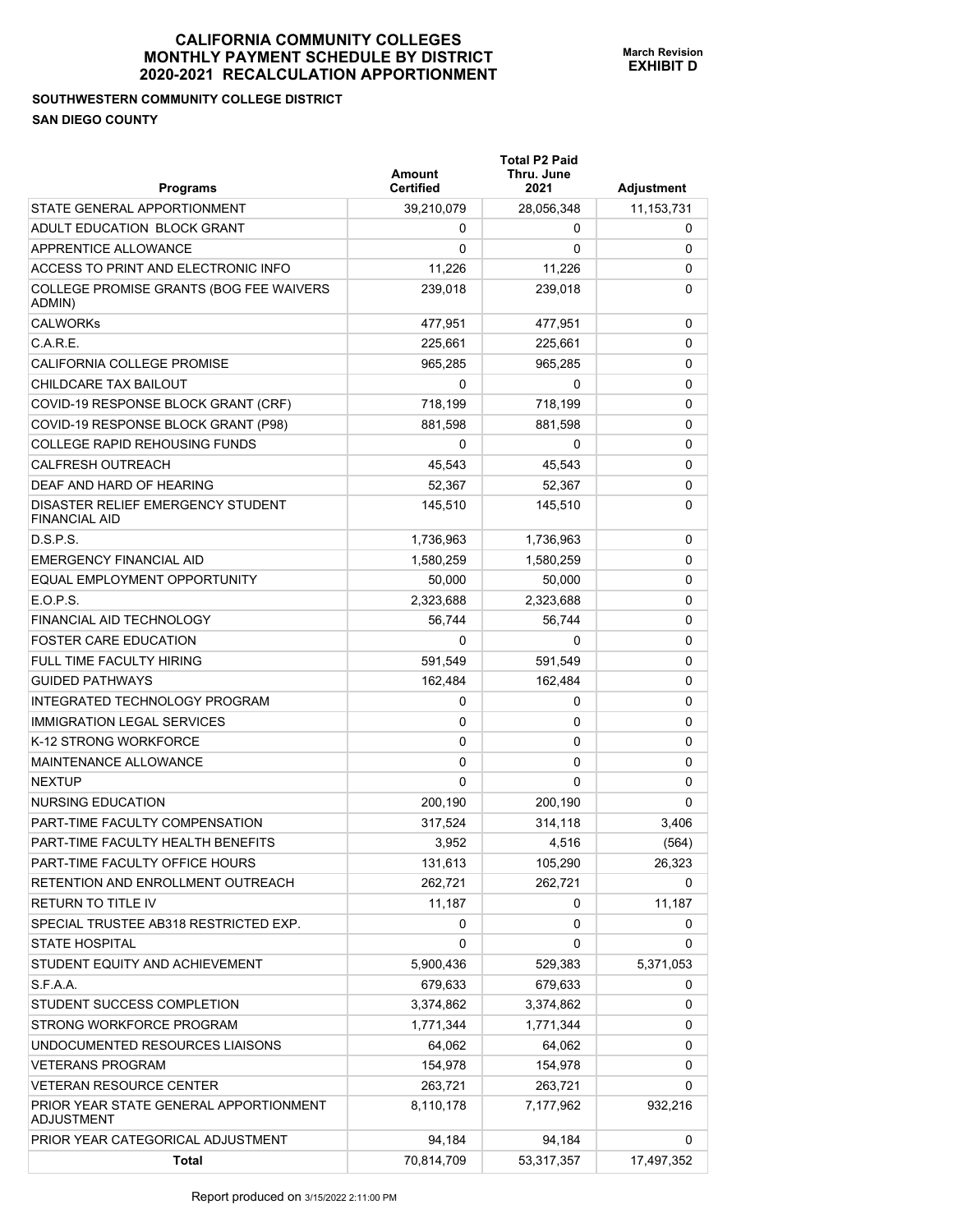## **STATE CENTER COMMUNITY COLLEGE DISTRICT FRESNO COUNTY**

| <b>Programs</b>                                             | Amount<br><b>Certified</b> | <b>Total P2 Paid</b><br>Thru. June<br>2021 | Adjustment |
|-------------------------------------------------------------|----------------------------|--------------------------------------------|------------|
| STATE GENERAL APPORTIONMENT                                 | 108,315,711                | 79,137,472                                 | 29,178,239 |
| ADULT EDUCATION BLOCK GRANT                                 | 15,384,351                 | 15,384,351                                 | 0          |
| <b>APPRENTICE ALLOWANCE</b>                                 | 442,389                    | 413,938                                    | 28,451     |
| ACCESS TO PRINT AND ELECTRONIC INFO                         | 32,829                     | 32,829                                     | 0          |
| COLLEGE PROMISE GRANTS (BOG FEE WAIVERS<br>ADMIN)           | 502,893                    | 502,893                                    | 0          |
| <b>CALWORKs</b>                                             | 1,874,299                  | 1,874,299                                  | 0          |
| C.A.R.E.                                                    | 614,894                    | 614,894                                    | 0          |
| CALIFORNIA COLLEGE PROMISE                                  | 1,736,844                  | 1,736,844                                  | 0          |
| CHILDCARE TAX BAILOUT                                       | 0                          | 0                                          | 0          |
| COVID-19 RESPONSE BLOCK GRANT (CRF)                         | 1,520,267                  | 1,520,267                                  | 0          |
| COVID-19 RESPONSE BLOCK GRANT (P98)                         | 1,866,147                  | 1,866,147                                  | 0          |
| <b>COLLEGE RAPID REHOUSING FUNDS</b>                        | 700,000                    | 700,000                                    | 0          |
| <b>CALFRESH OUTREACH</b>                                    | 68,919                     | 68,919                                     | 0          |
| DEAF AND HARD OF HEARING                                    | 539,108                    | 539,108                                    | 0          |
| DISASTER RELIEF EMERGENCY STUDENT<br><b>FINANCIAL AID</b>   | 360,936                    | 360,936                                    | 0          |
| D.S.P.S.                                                    | 3,991,732                  | 3,991,732                                  | 0          |
| <b>EMERGENCY FINANCIAL AID</b>                              | 3,378,359                  | 3,378,359                                  | 0          |
| EQUAL EMPLOYMENT OPPORTUNITY                                | 50,000                     | 50,000                                     | 0          |
| E.O.P.S.                                                    | 4,032,023                  | 4,032,023                                  | 0          |
| FINANCIAL AID TECHNOLOGY                                    | 118,538                    | 118,538                                    | 0          |
| <b>FOSTER CARE EDUCATION</b>                                | 97,178                     | 97,178                                     | 0          |
| FULL TIME FACULTY HIRING                                    | 1,402,208                  | 1,402,208                                  | 0          |
| <b>GUIDED PATHWAYS</b>                                      | 386,627                    | 386,627                                    | 0          |
| INTEGRATED TECHNOLOGY PROGRAM                               | 0                          | 0                                          | 0          |
| <b>IMMIGRATION LEGAL SERVICES</b>                           | $\Omega$                   | 0                                          | 0          |
| K-12 STRONG WORKFORCE                                       | 22,320,429                 | 22,320,429                                 | 0          |
| MAINTENANCE ALLOWANCE                                       | 0                          | 0                                          | 0          |
| <b>NEXTUP</b>                                               | 1,416,912                  | 1,416,912                                  | 0          |
| NURSING EDUCATION                                           | 432,845                    | 432,845                                    | 0          |
| PART-TIME FACULTY COMPENSATION                              | 672,025                    | 664,918                                    | 7,107      |
| PART-TIME FACULTY HEALTH BENEFITS                           | 2,620                      | 2,994                                      | (374)      |
| PART-TIME FACULTY OFFICE HOURS                              | 70,738                     | 56,590                                     | 14,148     |
| RETENTION AND ENROLLMENT OUTREACH                           | 542,146                    | 542,146                                    | 0          |
| RETURN TO TITLE IV                                          | 0                          | 0                                          | 0          |
| SPECIAL TRUSTEE AB318 RESTRICTED EXP.                       | 0                          | 0                                          | 0          |
| <b>STATE HOSPITAL</b>                                       | 0                          | 0                                          | 0          |
| STUDENT EQUITY AND ACHIEVEMENT                              | 13,618,037                 | 1,221,800                                  | 12,396,237 |
| S.F.A.A.                                                    | 1,618,544                  | 1,617,388                                  | 1,156      |
| STUDENT SUCCESS COMPLETION                                  | 8,713,282                  | 8,713,282                                  | 0          |
| STRONG WORKFORCE PROGRAM                                    | 17,125,311                 | 17,125,311                                 | 0          |
| UNDOCUMENTED RESOURCES LIAISONS                             | 158,074                    | 158,074                                    | 0          |
| <b>VETERANS PROGRAM</b>                                     | 127,864                    | 127,864                                    | 0          |
| <b>VETERAN RESOURCE CENTER</b>                              | 256,077                    | 256,077                                    | 0          |
| PRIOR YEAR STATE GENERAL APPORTIONMENT<br><b>ADJUSTMENT</b> | 21,136,035                 | 15,488,972                                 | 5,647,063  |
| PRIOR YEAR CATEGORICAL ADJUSTMENT                           | 249,026                    | (38, 124)                                  | 287,150    |
| <b>Total</b>                                                | 235,876,217                | 188,317,040                                | 47,559,177 |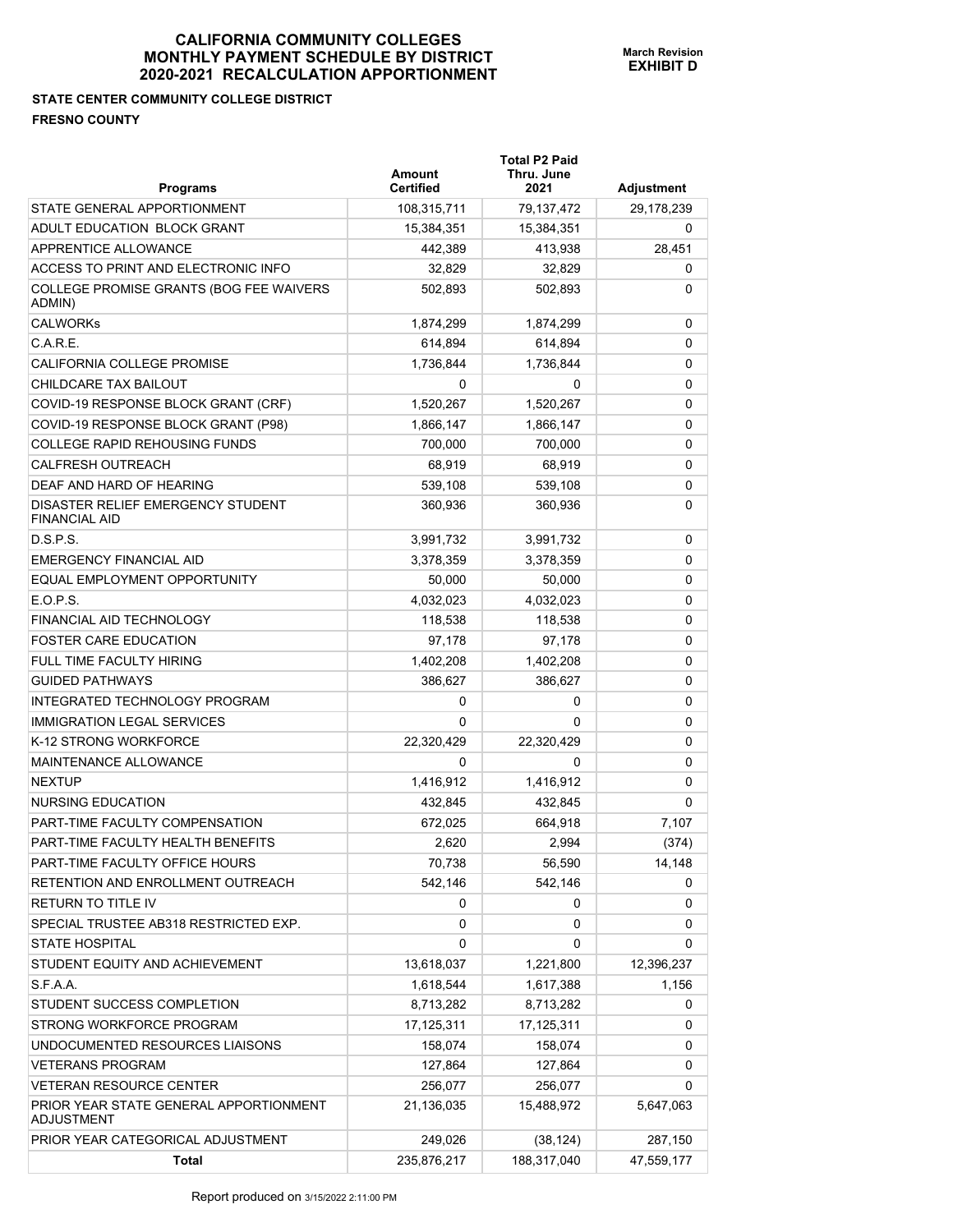## **VENTURA COMMUNITY COLLEGE DISTRICT VENTURA COUNTY**

| <b>Programs</b>                                             | Amount<br><b>Certified</b> | <b>Total P2 Paid</b><br>Thru. June<br>2021 | Adjustment   |
|-------------------------------------------------------------|----------------------------|--------------------------------------------|--------------|
| STATE GENERAL APPORTIONMENT                                 | 35,654,375                 | 14,478,480                                 | 21,175,895   |
| ADULT EDUCATION BLOCK GRANT                                 | 0                          | 0                                          | 0            |
| APPRENTICE ALLOWANCE                                        | 0                          | 0                                          | 0            |
| ACCESS TO PRINT AND ELECTRONIC INFO                         | 32,203                     | 32,203                                     | 0            |
| COLLEGE PROMISE GRANTS (BOG FEE WAIVERS<br>ADMIN)           | 345,521                    | 345,521                                    | 0            |
| <b>CALWORKs</b>                                             | 757,159                    | 757,159                                    | 0            |
| $C$ A R F                                                   | 381.446                    | 381,446                                    | 0            |
| CALIFORNIA COLLEGE PROMISE                                  | 3,110,500                  | 3,110,500                                  | 0            |
| CHILDCARE TAX BAILOUT                                       | 103,738                    | 103,738                                    | 0            |
| COVID-19 RESPONSE BLOCK GRANT (CRF)                         | 1,233,581                  | 1,233,581                                  | 0            |
| COVID-19 RESPONSE BLOCK GRANT (P98)                         | 1,514,236                  | 1,514,236                                  | 0            |
| <b>COLLEGE RAPID REHOUSING FUNDS</b>                        | 0                          | 0                                          | 0            |
| <b>CALFRESH OUTREACH</b>                                    | 53,847                     | 53,847                                     | 0            |
| DEAF AND HARD OF HEARING                                    | 330,986                    | 330,986                                    | 0            |
| DISASTER RELIEF EMERGENCY STUDENT<br><b>FINANCIAL AID</b>   | 253,955                    | 253,955                                    | 0            |
| D.S.P.S.                                                    | 3,002,125                  | 3,002,125                                  | 0            |
| <b>EMERGENCY FINANCIAL AID</b>                              | 2,219,003                  | 2,219,003                                  | 0            |
| EQUAL EMPLOYMENT OPPORTUNITY                                | 50,000                     | 50,000                                     | 0            |
| E.O.P.S.                                                    | 2,691,908                  | 2,691,908                                  | 0            |
| FINANCIAL AID TECHNOLOGY                                    | 105,797                    | 105,797                                    | 0            |
| <b>FOSTER CARE EDUCATION</b>                                | 141,434                    | 141,434                                    | 0            |
| <b>FULL TIME FACULTY HIRING</b>                             | 1,184,531                  | 1,184,531                                  | 0            |
| <b>GUIDED PATHWAYS</b>                                      | 302,186                    | 302,186                                    | 0            |
| INTEGRATED TECHNOLOGY PROGRAM                               | 0                          | 0                                          | 0            |
| <b>IMMIGRATION LEGAL SERVICES</b>                           | 0                          | 0                                          | 0            |
| K-12 STRONG WORKFORCE                                       | 0                          | 0                                          | 0            |
| MAINTENANCE ALLOWANCE                                       | 0                          | 0                                          | 0            |
| <b>NEXTUP</b>                                               | 0                          | 0                                          | 0            |
| NURSING EDUCATION                                           | 361,851                    | 390,493                                    | (28, 642)    |
| PART-TIME FACULTY COMPENSATION                              | 543,135                    | 539,530                                    | 3,605        |
| PART-TIME FACULTY HEALTH BENEFITS                           | 4,084                      | 0                                          | 4,084        |
| PART-TIME FACULTY OFFICE HOURS                              | 297,268                    | 0                                          | 297,268      |
| RETENTION AND ENROLLMENT OUTREACH                           | 350,799                    | 350,799                                    | 0            |
| RETURN TO TITLE IV                                          | 0                          | 0                                          | 0            |
| SPECIAL TRUSTEE AB318 RESTRICTED EXP.                       | 0                          | 0                                          | 0            |
| <b>STATE HOSPITAL</b>                                       | 0                          | 0                                          | 0            |
| STUDENT EQUITY AND ACHIEVEMENT                              | 9,570,958                  | 858,699                                    | 8,712,259    |
| S.F.A.A.                                                    | 1,211,287                  | 1,211,722                                  | (435)        |
| STUDENT SUCCESS COMPLETION                                  | 5,980,731                  | 5,980,731                                  | 0            |
| STRONG WORKFORCE PROGRAM                                    | 3,264,423                  | 3,264,423                                  | 0            |
| UNDOCUMENTED RESOURCES LIAISONS                             | 142,656                    | 142,656                                    | 0            |
| <b>VETERANS PROGRAM</b>                                     | 114,735                    | 114,735                                    | 0            |
| <b>VETERAN RESOURCE CENTER</b>                              | 235,235                    | 235,235                                    | 0            |
| PRIOR YEAR STATE GENERAL APPORTIONMENT<br><b>ADJUSTMENT</b> | 13,020,738                 | 6,069,557                                  | 6,951,181    |
| PRIOR YEAR CATEGORICAL ADJUSTMENT                           | 296,829                    | 296,829                                    | 0            |
| <b>Total</b>                                                | 88,863,260                 | 51,748,045                                 | 37, 115, 215 |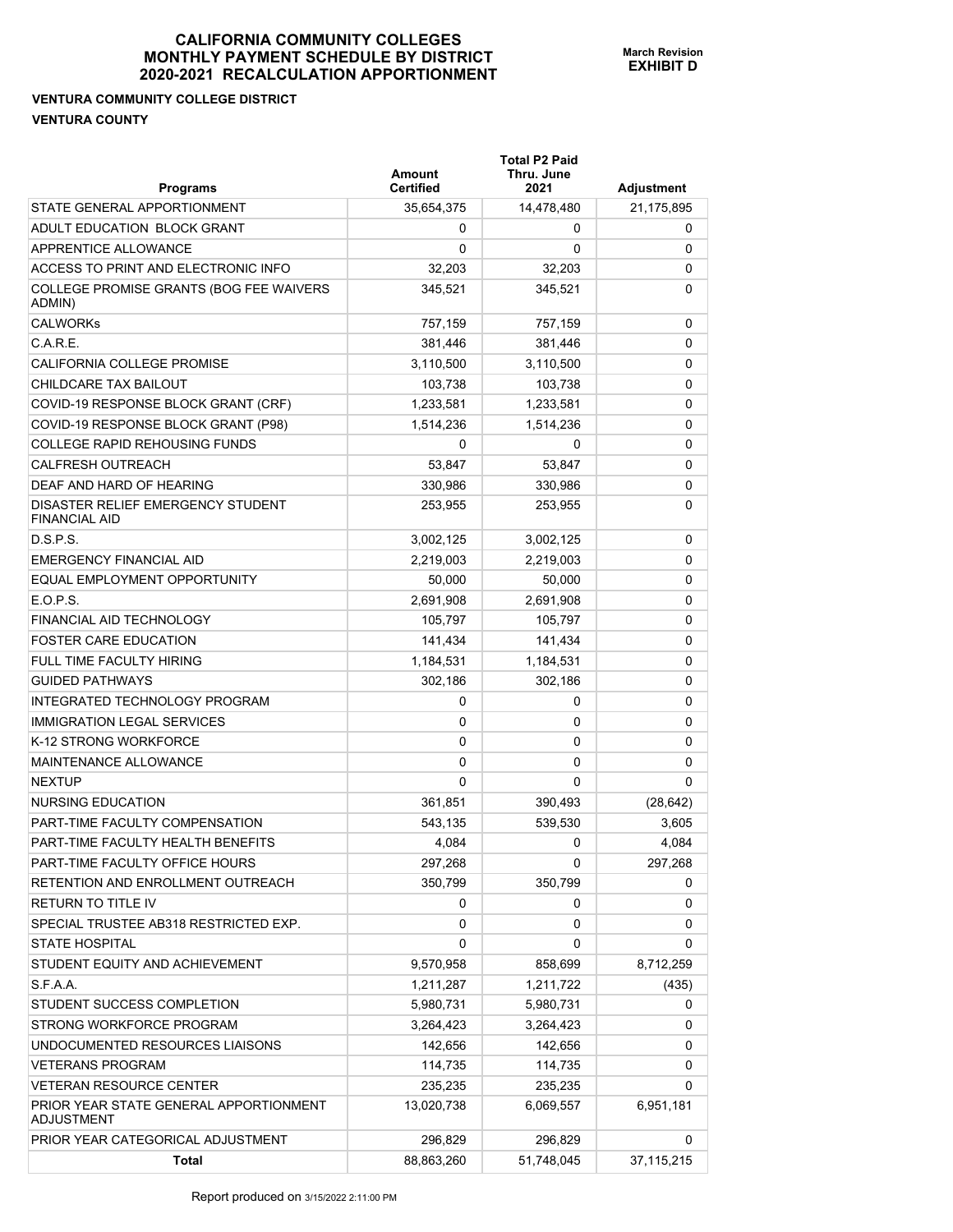# **VICTOR VALLEY COMMUNITY COLLEGE DISTRICT SAN BERNARDINO COUNTY**

| <b>Programs</b>                                             | Amount<br><b>Certified</b> | <b>Total P2 Paid</b><br>Thru. June<br>2021 | Adjustment |
|-------------------------------------------------------------|----------------------------|--------------------------------------------|------------|
| STATE GENERAL APPORTIONMENT                                 | 33,376,997                 | 33,129,999                                 | 246,998    |
| ADULT EDUCATION BLOCK GRANT                                 | 2,228,917                  | 2,228,917                                  | 0          |
| <b>APPRENTICE ALLOWANCE</b>                                 | 0                          | 0                                          | 0          |
| ACCESS TO PRINT AND ELECTRONIC INFO                         | 10,733                     | 10,733                                     | 0          |
| COLLEGE PROMISE GRANTS (BOG FEE WAIVERS<br>ADMIN)           | 166,865                    | 166,865                                    | 0          |
| <b>CALWORKs</b>                                             | 717,147                    | 717,147                                    | 0          |
| C.A.R.E.                                                    | 295.301                    | 295,301                                    | 0          |
| CALIFORNIA COLLEGE PROMISE                                  | 367,715                    | 367,715                                    | 0          |
| CHILDCARE TAX BAILOUT                                       | 0                          | 0                                          | 0          |
| COVID-19 RESPONSE BLOCK GRANT (CRF)                         | 449,215                    | 449,215                                    | 0          |
| COVID-19 RESPONSE BLOCK GRANT (P98)                         | 551,417                    | 551,417                                    | 0          |
| <b>COLLEGE RAPID REHOUSING FUNDS</b>                        | 700,000                    | 700,000                                    | 0          |
| <b>CALFRESH OUTREACH</b>                                    | 40.047                     | 40.047                                     | 0          |
| DEAF AND HARD OF HEARING                                    | 55,490                     | 55,490                                     | 0          |
| DISASTER RELIEF EMERGENCY STUDENT<br><b>FINANCIAL AID</b>   | 96,554                     | 96,554                                     | 0          |
| D.S.P.S.                                                    | 755,137                    | 755,137                                    | 0          |
| <b>EMERGENCY FINANCIAL AID</b>                              | 1,157,433                  | 1,157,433                                  | 0          |
| EQUAL EMPLOYMENT OPPORTUNITY                                | 50,000                     | 50,000                                     | 0          |
| E.O.P.S.                                                    | 1,437,210                  | 1,437,210                                  | 0          |
| FINANCIAL AID TECHNOLOGY                                    | 50,146                     | 50,146                                     | 0          |
| <b>FOSTER CARE EDUCATION</b>                                | 0                          | 0                                          | 0          |
| FULL TIME FACULTY HIRING                                    | 428,205                    | 428,205                                    | 0          |
| <b>GUIDED PATHWAYS</b>                                      | 148,738                    | 148,738                                    | 0          |
| INTEGRATED TECHNOLOGY PROGRAM                               | 0                          | 0                                          | 0          |
| <b>IMMIGRATION LEGAL SERVICES</b>                           | 0                          | 0                                          | 0          |
| K-12 STRONG WORKFORCE                                       | 0                          | 0                                          | 0          |
| MAINTENANCE ALLOWANCE                                       | $\Omega$                   | $\Omega$                                   | 0          |
| <b>NEXTUP</b>                                               | 873,055                    | 873,055                                    | 0          |
| NURSING EDUCATION                                           | 205,481                    | 205,481                                    | 0          |
| PART-TIME FACULTY COMPENSATION                              | 253,847                    | 246,473                                    | 7,374      |
| PART-TIME FACULTY HEALTH BENEFITS                           | 0                          | 0                                          | 0          |
| PART-TIME FACULTY OFFICE HOURS                              | 0                          | 0                                          | 0          |
| RETENTION AND ENROLLMENT OUTREACH                           | 200,402                    | 200,402                                    | 0          |
| RETURN TO TITLE IV                                          | 0                          | 0                                          | 0          |
| SPECIAL TRUSTEE AB318 RESTRICTED EXP.                       | 0                          | 0                                          | 0          |
| <b>STATE HOSPITAL</b>                                       | 0                          | 0                                          | 0          |
| STUDENT EQUITY AND ACHIEVEMENT                              | 3,880,938                  | 1,903,237                                  | 1,977,701  |
| S.F.A.A.                                                    | 493,550                    | 493,550                                    | 0          |
| STUDENT SUCCESS COMPLETION                                  | 2,108,515                  | 2,108,515                                  | 0          |
| STRONG WORKFORCE PROGRAM                                    | 1,249,112                  | 1,249,112                                  | 0          |
| UNDOCUMENTED RESOURCES LIAISONS                             | 49,597                     | 49,597                                     | 0          |
| <b>VETERANS PROGRAM</b>                                     | 62,790                     | 62,790                                     | 0          |
| <b>VETERAN RESOURCE CENTER</b>                              | 117,376                    | 117,376                                    | 0          |
| PRIOR YEAR STATE GENERAL APPORTIONMENT<br><b>ADJUSTMENT</b> | 4,848,681                  | 4,788,384                                  | 60,297     |
| PRIOR YEAR CATEGORICAL ADJUSTMENT                           | (14, 442)                  | (42, 685)                                  | 28,243     |
| Total                                                       | 57,412,169                 | 55,091,556                                 | 2,320,613  |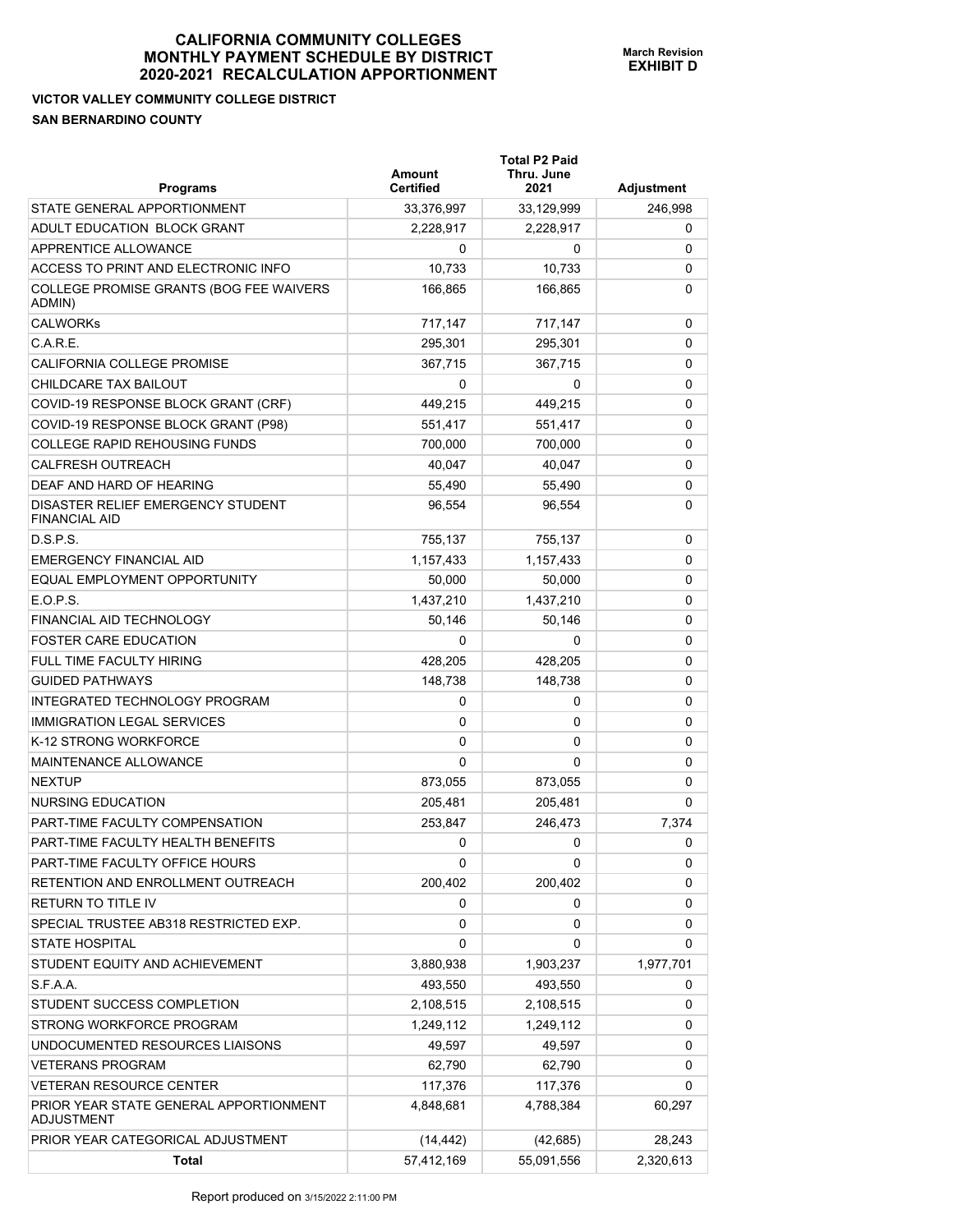**Total P2 Paid** 

**WEST HILLS COMMUNITY COLLEGE DISTRICT FRESNO COUNTY** 

| <b>Programs</b>                                           | Amount<br><b>Certified</b> | Thru. June<br>2021 | Adjustment |
|-----------------------------------------------------------|----------------------------|--------------------|------------|
| STATE GENERAL APPORTIONMENT                               | 30,636,546                 | 24,426,088         | 6,210,458  |
| ADULT EDUCATION BLOCK GRANT                               | 1,139,902                  | 1,139,902          | 0          |
| APPRENTICE ALLOWANCE                                      | 0                          | 0                  | 0          |
| ACCESS TO PRINT AND ELECTRONIC INFO                       | 20,530                     | 20,530             | 0          |
| COLLEGE PROMISE GRANTS (BOG FEE WAIVERS<br>ADMIN)         | 104,481                    | 104,481            | 0          |
| <b>CALWORKs</b>                                           | 394,854                    | 394,854            | 0          |
| C.A.R.E.                                                  | 183,163                    | 183,163            | 0          |
| <b>CALIFORNIA COLLEGE PROMISE</b>                         | 242,571                    | 242,571            | 0          |
| CHILDCARE TAX BAILOUT                                     | 0                          | 0                  | 0          |
| COVID-19 RESPONSE BLOCK GRANT (CRF)                       | 305,086                    | 305,086            | 0          |
| COVID-19 RESPONSE BLOCK GRANT (P98)                       | 374,497                    | 374,497            | 0          |
| <b>COLLEGE RAPID REHOUSING FUNDS</b>                      | 0                          | 0                  | 0          |
| <b>CALFRESH OUTREACH</b>                                  | 33,952                     | 33,952             | 0          |
| DEAF AND HARD OF HEARING                                  | 48,694                     | 48,694             | 0          |
| DISASTER RELIEF EMERGENCY STUDENT<br><b>FINANCIAL AID</b> | 64,913                     | 64,913             | 0          |
| D.S.P.S.                                                  | 697,301                    | 697,301            | 0          |
| <b>EMERGENCY FINANCIAL AID</b>                            | 688,649                    | 688,649            | 0          |
| EQUAL EMPLOYMENT OPPORTUNITY                              | 50,000                     | 50,000             | 0          |
| E.O.P.S.                                                  | 913,649                    | 913,649            | 0          |
| FINANCIAL AID TECHNOLOGY                                  | 62,526                     | 62,526             | 0          |
| <b>FOSTER CARE EDUCATION</b>                              | 0                          | 0                  | 0          |
| FULL TIME FACULTY HIRING                                  | 255,406                    | 255,406            | 0          |
| <b>GUIDED PATHWAYS</b>                                    | 113,307                    | 113,307            | 0          |
| INTEGRATED TECHNOLOGY PROGRAM                             | 0                          | 0                  | 0          |
| <b>IMMIGRATION LEGAL SERVICES</b>                         | 0                          | 0                  | 0          |
| K-12 STRONG WORKFORCE                                     | 0                          | 0                  | 0          |
| MAINTENANCE ALLOWANCE                                     | 0                          | 0                  | 0          |
| <b>NEXTUP</b>                                             | 0                          | 0                  | 0          |
| <b>NURSING EDUCATION</b>                                  | 108,176                    | 108,176            | 0          |
| PART-TIME FACULTY COMPENSATION                            | 173,586                    | 183,435            | (9,849)    |
| PART-TIME FACULTY HEALTH BENEFITS                         | 0                          | 0                  | 0          |
| PART-TIME FACULTY OFFICE HOURS                            | 0                          | 0                  | 0          |
| RETENTION AND ENROLLMENT OUTREACH                         | 122,686                    | 122,686            | 0          |
| RETURN TO TITLE IV                                        | 8,706                      | 0                  | 8,706      |
| SPECIAL TRUSTEE AB318 RESTRICTED EXP.                     | 0                          | 0                  | 0          |
| <b>STATE HOSPITAL</b>                                     | 0                          | 0                  | 0          |
| STUDENT EQUITY AND ACHIEVEMENT                            | 2,601,151                  | 233,373            | 2,367,778  |
| S.F.A.A.                                                  | 350,209                    | 350,209            | 0          |
| STUDENT SUCCESS COMPLETION                                | 2,010,617                  | 2,010,617          | 0          |
| STRONG WORKFORCE PROGRAM                                  | 672,453                    | 672,453            | 0          |
| UNDOCUMENTED RESOURCES LIAISONS                           | 67,284                     | 67,284             | 0          |
| <b>VETERANS PROGRAM</b>                                   | 22,547                     | 22,547             | 0          |
| <b>VETERAN RESOURCE CENTER</b>                            | 53,492                     | 53,492             | 0          |
| PRIOR YEAR STATE GENERAL APPORTIONMENT<br>ADJUSTMENT      | 4,000,011                  | 3,459,652          | 540,359    |
| PRIOR YEAR CATEGORICAL ADJUSTMENT                         | (82, 982)                  | (82, 982)          | 0          |
| Total                                                     | 46,437,963                 | 37,320,511         | 9,117,452  |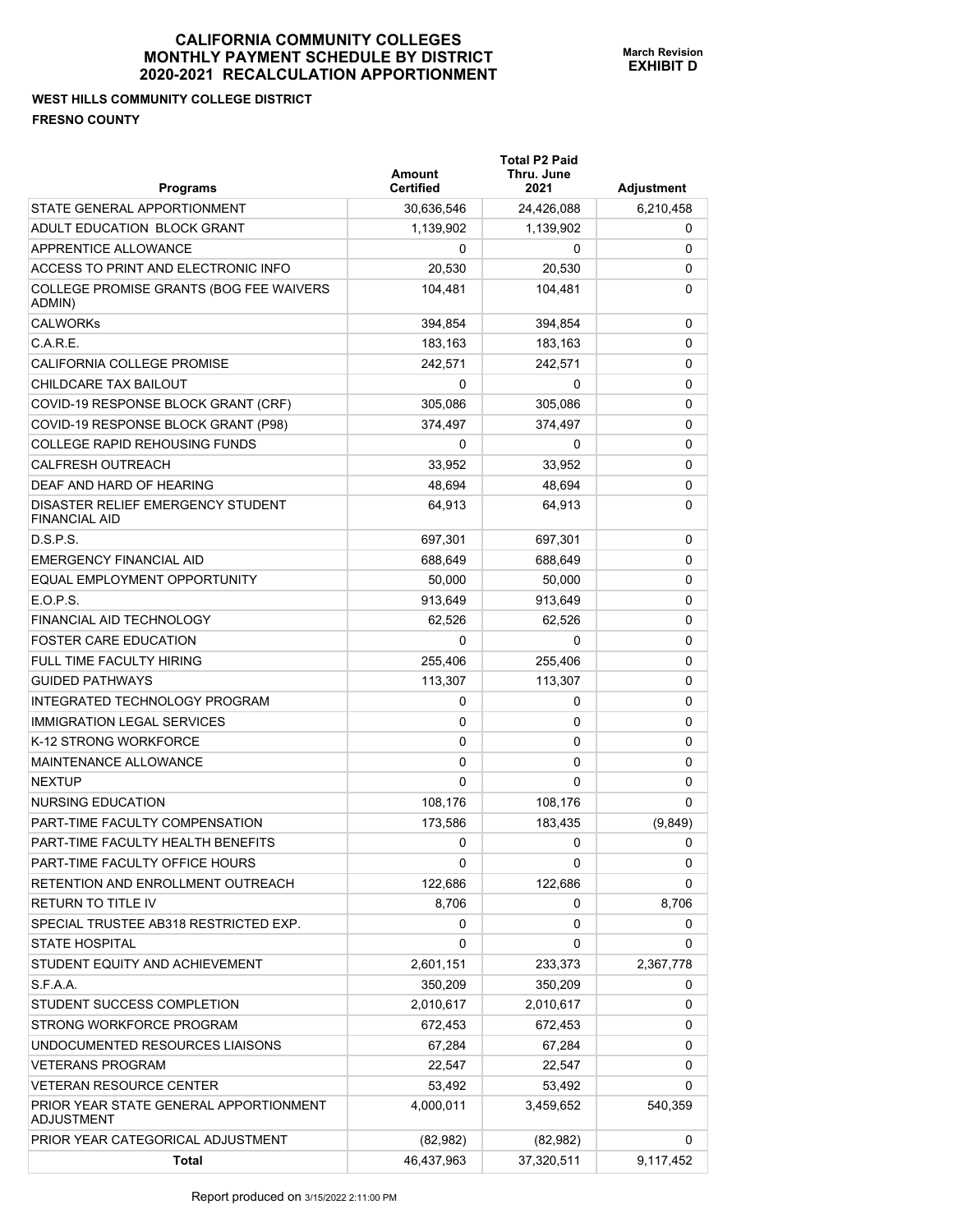**WEST KERN COMMUNITY COLLEGE DISTRICT KERN COUNTY** 

| <b>Programs</b>                                             | <b>Amount</b><br><b>Certified</b> | <b>Total P2 Paid</b><br>Thru. June<br>2021 | Adjustment |
|-------------------------------------------------------------|-----------------------------------|--------------------------------------------|------------|
| STATE GENERAL APPORTIONMENT                                 | 17,714,072                        | 13,344,360                                 | 4,369,712  |
| ADULT EDUCATION BLOCK GRANT                                 | 832,637                           | 832,637                                    | 0          |
| APPRENTICE ALLOWANCE                                        | 0                                 | 0                                          | 0          |
| ACCESS TO PRINT AND ELECTRONIC INFO                         | 10,425                            | 10,425                                     | 0          |
| COLLEGE PROMISE GRANTS (BOG FEE WAIVERS<br>ADMIN)           | 50,545                            | 50,545                                     | 0          |
| <b>CALWORKs</b>                                             | 152,959                           | 152,959                                    | 0          |
| $C$ A R F                                                   | 59,850                            | 59.850                                     | 0          |
| CALIFORNIA COLLEGE PROMISE                                  | 153,036                           | 153,036                                    | 0          |
| CHILDCARE TAX BAILOUT                                       | 0                                 | 0                                          | 0          |
| COVID-19 RESPONSE BLOCK GRANT (CRF)                         | 142,182                           | 142,182                                    | 0          |
| COVID-19 RESPONSE BLOCK GRANT (P98)                         | 174,531                           | 174,531                                    | 0          |
| COLLEGE RAPID REHOUSING FUNDS                               | 0                                 | 0                                          | 0          |
| <b>CALFRESH OUTREACH</b>                                    | 29,370                            | 29,370                                     | 0          |
| DEAF AND HARD OF HEARING                                    | 0                                 | 0                                          | 0          |
| DISASTER RELIEF EMERGENCY STUDENT<br><b>FINANCIAL AID</b>   | 38.782                            | 38,782                                     | 0          |
| DSPS                                                        | 275,249                           | 275,249                                    | 0          |
| <b>EMERGENCY FINANCIAL AID</b>                              | 336,176                           | 336,176                                    | 0          |
| EQUAL EMPLOYMENT OPPORTUNITY                                | 50,000                            | 50,000                                     | 0          |
| E.O.P.S.                                                    | 456,886                           | 456,886                                    | 0          |
| FINANCIAL AID TECHNOLOGY                                    | 47,292                            | 47,292                                     | 0          |
| <b>FOSTER CARE EDUCATION</b>                                | 0                                 | 0                                          | 0          |
| <b>FULL TIME FACULTY HIRING</b>                             | 125,708                           | 125,708                                    | 0          |
| <b>GUIDED PATHWAYS</b>                                      | 50,091                            | 50,091                                     | 0          |
| INTEGRATED TECHNOLOGY PROGRAM                               | 0                                 | 0                                          | 0          |
| <b>IMMIGRATION LEGAL SERVICES</b>                           | 0                                 | 0                                          | 0          |
| K-12 STRONG WORKFORCE                                       | 0                                 | 0                                          | 0          |
| <b>MAINTENANCE ALLOWANCE</b>                                | 0                                 | 0                                          | 0          |
| <b>NEXTUP</b>                                               | 0                                 | 0                                          | 0          |
| NURSING EDUCATION                                           | $\Omega$                          | 0                                          | 0          |
| PART-TIME FACULTY COMPENSATION                              | 110,719                           | 112,186                                    | (1, 467)   |
| PART-TIME FACULTY HEALTH BENEFITS                           | 0                                 | 0                                          | 0          |
| PART-TIME FACULTY OFFICE HOURS                              | 24,851                            | 19,881                                     | 4,970      |
| RETENTION AND ENROLLMENT OUTREACH                           | 65,850                            | 65,850                                     | 0          |
| RETURN TO TITLE IV                                          | 0                                 | 0                                          | 0          |
| SPECIAL TRUSTEE AB318 RESTRICTED EXP.                       | 0                                 | 0                                          | 0          |
| <b>STATE HOSPITAL</b>                                       | 0                                 | $\Omega$                                   | 0          |
| STUDENT EQUITY AND ACHIEVEMENT                              | 1,639,605                         | 147,104                                    | 1,492,501  |
| S.F.A.A.                                                    | 174,736                           | 174,736                                    | 0          |
| STUDENT SUCCESS COMPLETION                                  | 722,811                           | 722,811                                    | 0          |
| STRONG WORKFORCE PROGRAM                                    | 277,157                           | 277,157                                    | 0          |
| UNDOCUMENTED RESOURCES LIAISONS                             | 33,085                            | 33,085                                     | 0          |
| <b>VETERANS PROGRAM</b>                                     | 6,707                             | 6,707                                      | 0          |
| <b>VETERAN RESOURCE CENTER</b>                              | 28,346                            | 28,346                                     | 0          |
| PRIOR YEAR STATE GENERAL APPORTIONMENT<br><b>ADJUSTMENT</b> | 1,649,254                         | 2,088,817                                  | (439, 563) |
| PRIOR YEAR CATEGORICAL ADJUSTMENT                           | 9,880                             | 9,880                                      | 0          |
| <b>Total</b>                                                | 25,442,792                        | 20,016,639                                 | 5,426,153  |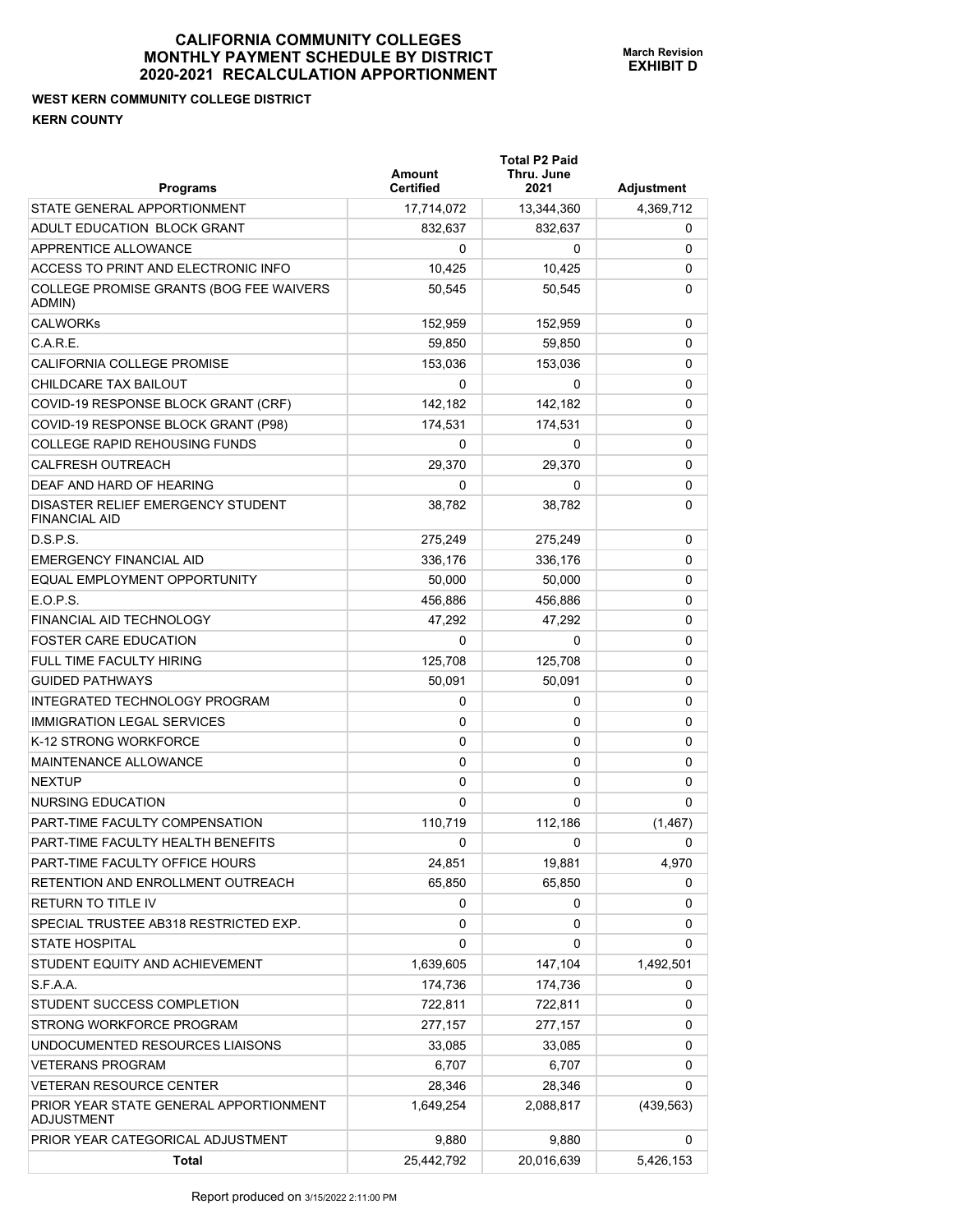## **WEST VALLEY-MISSION COMMUNITY COLLEGE DISTRICT SANTA CLARA COUNTY**

| <b>Programs</b>                                             | Amount<br><b>Certified</b> | <b>Total P2 Paid</b><br>Thru. June<br>2021 | <b>Adjustment</b> |
|-------------------------------------------------------------|----------------------------|--------------------------------------------|-------------------|
| STATE GENERAL APPORTIONMENT                                 | 807,792                    | 0                                          | 807,792           |
| ADULT EDUCATION BLOCK GRANT                                 | 458,745                    | 458,745                                    | 0                 |
| APPRENTICE ALLOWANCE                                        | 387,083                    | 397,885                                    | (10, 802)         |
| ACCESS TO PRINT AND ELECTRONIC INFO                         | 21,232                     | 21,232                                     | 0                 |
| COLLEGE PROMISE GRANTS (BOG FEE WAIVERS<br>ADMIN)           | 91,718                     | 91,718                                     | 0                 |
| <b>CALWORKs</b>                                             | 302,146                    | 302,146                                    | 0                 |
| C.A.R.E.                                                    | 127.225                    | 127,225                                    | 0                 |
| CALIFORNIA COLLEGE PROMISE                                  | 1,534,499                  | 1,534,499                                  | 0                 |
| CHILDCARE TAX BAILOUT                                       | 55,888                     | 55,888                                     | 0                 |
| COVID-19 RESPONSE BLOCK GRANT (CRF)                         | 541,406                    | 541,406                                    | 0                 |
| COVID-19 RESPONSE BLOCK GRANT (P98)                         | 664,583                    | 664,583                                    | 0                 |
| <b>COLLEGE RAPID REHOUSING FUNDS</b>                        | 0                          | 0                                          | 0                 |
| <b>CALFRESH OUTREACH</b>                                    | 32,822                     | 32,822                                     | 0                 |
| DEAF AND HARD OF HEARING                                    | 2,493                      | 2,493                                      | 0                 |
| DISASTER RELIEF EMERGENCY STUDENT<br><b>FINANCIAL AID</b>   | 98,677                     | 98,677                                     | 0                 |
| D.S.P.S.                                                    | 1,534,849                  | 1,534,849                                  | 0                 |
| <b>EMERGENCY FINANCIAL AID</b>                              | 601.695                    | 601,695                                    | 0                 |
| EQUAL EMPLOYMENT OPPORTUNITY                                | 50,000                     | 50,000                                     | 0                 |
| E.O.P.S.                                                    | 1,338,627                  | 1,338,627                                  | 0                 |
| <b>FINANCIAL AID TECHNOLOGY</b>                             | 72,078                     | 72,078                                     | 0                 |
| <b>FOSTER CARE EDUCATION</b>                                | 136,929                    | 136,929                                    | 0                 |
| <b>FULL TIME FACULTY HIRING</b>                             | 562,882                    | 562,882                                    | 0                 |
| <b>GUIDED PATHWAYS</b>                                      | 145,544                    | 145,544                                    | 0                 |
| INTEGRATED TECHNOLOGY PROGRAM                               | 0                          | 0                                          | 0                 |
| <b>IMMIGRATION LEGAL SERVICES</b>                           | 0                          | 0                                          | 0                 |
| K-12 STRONG WORKFORCE                                       | 0                          | 0                                          | 0                 |
| <b>MAINTENANCE ALLOWANCE</b>                                | 0                          | 0                                          | 0                 |
| <b>NEXTUP</b>                                               | 0                          | 0                                          | 0                 |
| <b>NURSING EDUCATION</b>                                    | 140,247                    | 140,247                                    | 0                 |
| PART-TIME FACULTY COMPENSATION                              | 247,526                    | 236,794                                    | 10,732            |
| PART-TIME FACULTY HEALTH BENEFITS                           | 0                          | 0                                          | 0                 |
| PART-TIME FACULTY OFFICE HOURS                              | 287,674                    | 0                                          | 287,674           |
| RETENTION AND ENROLLMENT OUTREACH                           | 177,164                    | 177,164                                    | 0                 |
| RETURN TO TITLE IV                                          | 13,116                     | 0                                          | 13,116            |
| SPECIAL TRUSTEE AB318 RESTRICTED EXP.                       | 0                          | 0                                          | 0                 |
| <b>STATE HOSPITAL</b>                                       | 0                          | 0                                          | 0                 |
| STUDENT EQUITY AND ACHIEVEMENT                              | 4,534,826                  | 406,861                                    | 4,127,965         |
| S.F.A.A.                                                    | 425,993                    | 425,993                                    | 0                 |
| STUDENT SUCCESS COMPLETION                                  | 909,069                    | 909,069                                    | 0                 |
| STRONG WORKFORCE PROGRAM                                    | 1,410,230                  | 1,410,230                                  | 0                 |
| UNDOCUMENTED RESOURCES LIAISONS                             | 79,993                     | 79,993                                     | 0                 |
| <b>VETERANS PROGRAM</b>                                     | 33,679                     | 33,679                                     | 0                 |
| <b>VETERAN RESOURCE CENTER</b>                              | 88,862                     | 88,862                                     | 0                 |
| PRIOR YEAR STATE GENERAL APPORTIONMENT<br><b>ADJUSTMENT</b> | 263,465                    | 263,465                                    | 0                 |
| PRIOR YEAR CATEGORICAL ADJUSTMENT                           | 820,358                    | 12,969                                     | 807,389           |
| <b>Total</b>                                                | 19,001,115                 | 12,957,249                                 | 6,043,866         |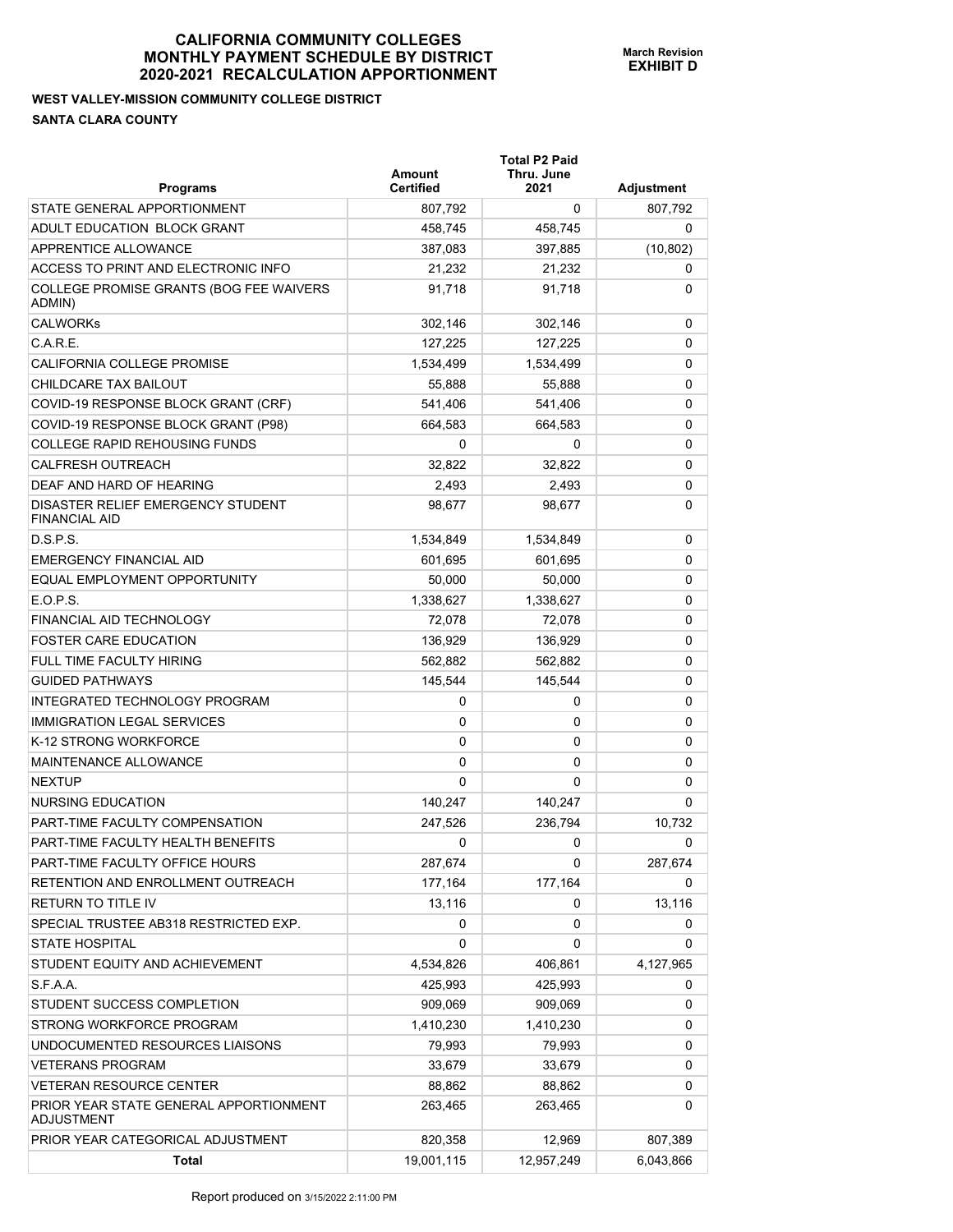#### **YOSEMITE COMMUNITY COLLEGE DISTRICT STANISLAUS COUNTY**

| Programs                                                    | Amount<br><b>Certified</b> | <b>Total P2 Paid</b><br>Thru. June<br>2021 | Adjustment |
|-------------------------------------------------------------|----------------------------|--------------------------------------------|------------|
| STATE GENERAL APPORTIONMENT                                 | 28,844,408                 | 17,627,058                                 | 11,217,350 |
| ADULT EDUCATION BLOCK GRANT                                 | 4,466,429                  | 4,466,429                                  | 0          |
| APPRENTICE ALLOWANCE                                        | 27,536                     | 28,423                                     | (887)      |
| ACCESS TO PRINT AND ELECTRONIC INFO                         | 21,280                     | 21,280                                     | 0          |
| COLLEGE PROMISE GRANTS (BOG FEE WAIVERS<br>ADMIN)           | 256,703                    | 256,703                                    | 0          |
| <b>CALWORKs</b>                                             | 978,825                    | 978,825                                    | 0          |
| C.A.R.E.                                                    | 299,966                    | 299,966                                    | 0          |
| CALIFORNIA COLLEGE PROMISE                                  | 1,075,927                  | 1,075,927                                  | 0          |
| CHILDCARE TAX BAILOUT                                       | 0                          | 0                                          | 0          |
| COVID-19 RESPONSE BLOCK GRANT (CRF)                         | 780,685                    | 780,685                                    | 0          |
| COVID-19 RESPONSE BLOCK GRANT (P98)                         | 958,301                    | 958,301                                    | 0          |
| <b>COLLEGE RAPID REHOUSING FUNDS</b>                        | 700,000                    | 700,000                                    | 0          |
| <b>CALFRESH OUTREACH</b>                                    | 49,083                     | 49,083                                     | 0          |
| DEAF AND HARD OF HEARING                                    | 115,212                    | 115,212                                    | 0          |
| DISASTER RELIEF EMERGENCY STUDENT<br><b>FINANCIAL AID</b>   | 160,994                    | 160,994                                    | 0          |
| D.S.P.S.                                                    | 1,642,855                  | 1,642,855                                  | 0          |
| <b>EMERGENCY FINANCIAL AID</b>                              | 1,852,560                  | 1,852,560                                  | 0          |
| EQUAL EMPLOYMENT OPPORTUNITY                                | 50,000                     | 50,000                                     | 0          |
| E.O.P.S.                                                    | 1,986,926                  | 1,986,926                                  | 0          |
| <b>FINANCIAL AID TECHNOLOGY</b>                             | 74,152                     | 74,152                                     | 0          |
| <b>FOSTER CARE EDUCATION</b>                                | 108,294                    | 108,294                                    | 0          |
| <b>FULL TIME FACULTY HIRING</b>                             | 736,290                    | 736,290                                    | 0          |
| <b>GUIDED PATHWAYS</b>                                      | 236,950                    | 236,950                                    | 0          |
| INTEGRATED TECHNOLOGY PROGRAM                               | 0                          | 0                                          | 0          |
| <b>IMMIGRATION LEGAL SERVICES</b>                           | 0                          | 0                                          | 0          |
| K-12 STRONG WORKFORCE                                       | 0                          | 0                                          | 0          |
| <b>MAINTENANCE ALLOWANCE</b>                                | 0                          | 0                                          | 0          |
| <b>NEXTUP</b>                                               | 0                          | 0                                          | 0          |
| NURSING EDUCATION                                           | 256,276                    | 259,620                                    | (3,344)    |
| PART-TIME FACULTY COMPENSATION                              | 345,892                    | 341,448                                    | 4,444      |
| PART-TIME FACULTY HEALTH BENEFITS                           | 0                          | 0                                          | 0          |
| PART-TIME FACULTY OFFICE HOURS                              | 0                          | 0                                          | 0          |
| RETENTION AND ENROLLMENT OUTREACH                           | 202,075                    | 202,075                                    | 0          |
| RETURN TO TITLE IV                                          | 1,490                      | 0                                          | 1,490      |
| SPECIAL TRUSTEE AB318 RESTRICTED EXP.                       | 0                          | 0                                          | 0          |
| <b>STATE HOSPITAL</b>                                       | 0                          | 0                                          | 0          |
| STUDENT EQUITY AND ACHIEVEMENT                              | 6,687,015                  | 599,954                                    | 6,087,061  |
| S.F.A.A.                                                    | 748,846                    | 812,113                                    | (63, 267)  |
| STUDENT SUCCESS COMPLETION                                  | 2,556,367                  | 2,556,367                                  | 0          |
| STRONG WORKFORCE PROGRAM                                    | 2,322,362                  | 2,322,362                                  | 0          |
| UNDOCUMENTED RESOURCES LIAISONS                             | 92,862                     | 92,862                                     | 0          |
| <b>VETERANS PROGRAM</b>                                     | 47,093                     | 47,093                                     | 0          |
| <b>VETERAN RESOURCE CENTER</b>                              | 110,156                    | 110,156                                    | 0          |
| PRIOR YEAR STATE GENERAL APPORTIONMENT<br><b>ADJUSTMENT</b> | 7,707,632                  | 8,059,710                                  | (352,078)  |
| PRIOR YEAR CATEGORICAL ADJUSTMENT                           | (96, 696)                  | (92, 352)                                  | (4, 344)   |
| Total                                                       | 66,404,746                 | 49,518,321                                 | 16,886,425 |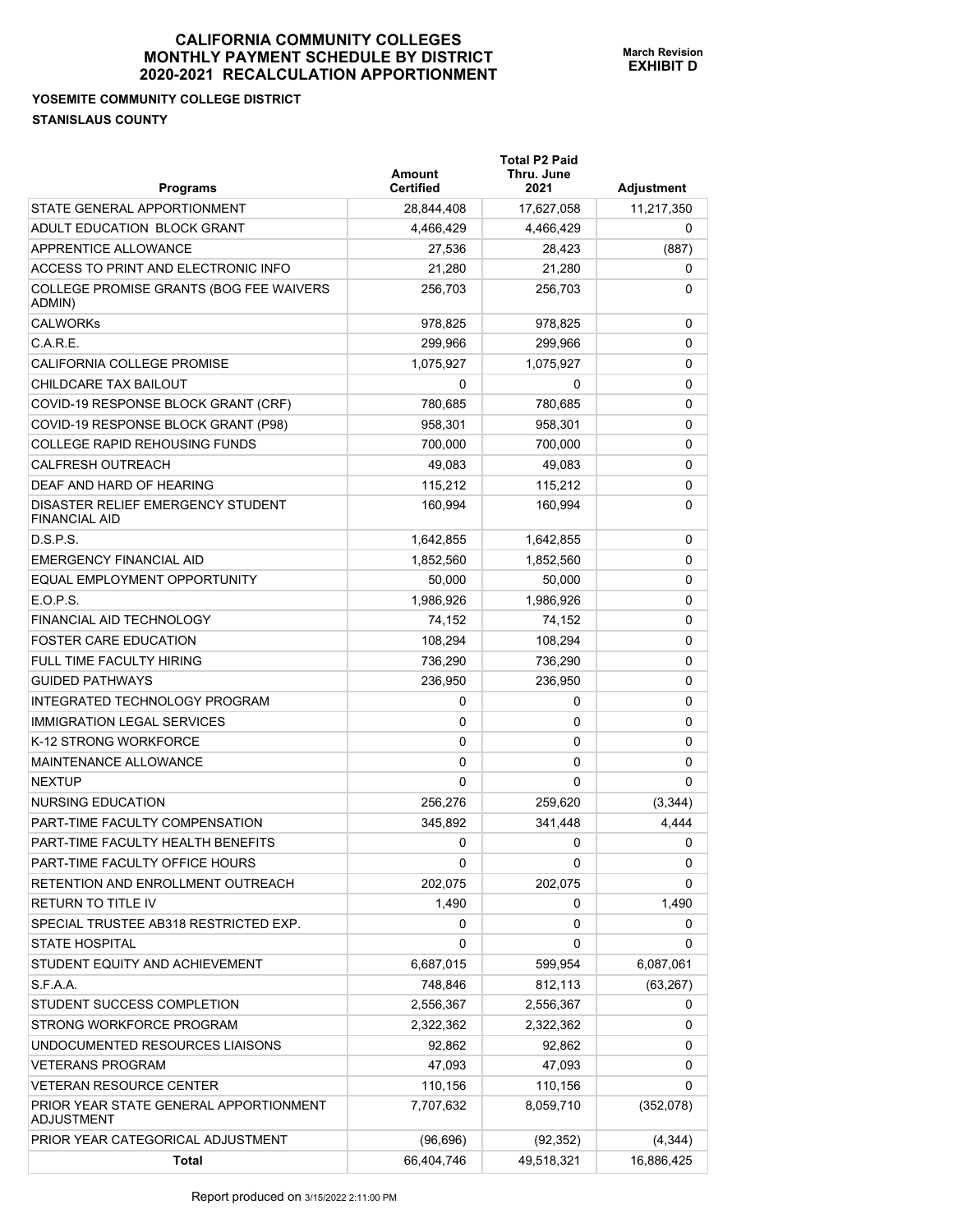**Total P2 Paid** 

#### **YUBA COMMUNITY COLLEGE DISTRICT YUBA COUNTY**

| <b>Programs</b>                                           | Amount<br><b>Certified</b> | Thru. June<br>2021 | Adjustment |
|-----------------------------------------------------------|----------------------------|--------------------|------------|
| STATE GENERAL APPORTIONMENT                               | 12,472,183                 | 7,743,644          | 4,728,539  |
| ADULT EDUCATION BLOCK GRANT                               | 0                          | 0                  | 0          |
| APPRENTICE ALLOWANCE                                      | 0                          | 0                  | 0          |
| ACCESS TO PRINT AND ELECTRONIC INFO                       | 20,639                     | 20,639             | 0          |
| COLLEGE PROMISE GRANTS (BOG FEE WAIVERS<br>ADMIN)         | 107,508                    | 107,508            | 0          |
| <b>CALWORKs</b>                                           | 544,062                    | 544,062            | 0          |
| C.A.R.E.                                                  | 297,712                    | 297,712            | 0          |
| CALIFORNIA COLLEGE PROMISE                                | 328,059                    | 328,059            | 0          |
| CHILDCARE TAX BAILOUT                                     | 0                          | 0                  | 0          |
| COVID-19 RESPONSE BLOCK GRANT (CRF)                       | 362,595                    | 362,595            | 0          |
| COVID-19 RESPONSE BLOCK GRANT (P98)                       | 445,090                    | 445,090            | 0          |
| <b>COLLEGE RAPID REHOUSING FUNDS</b>                      | 0                          | 0                  | 0          |
| <b>CALFRESH OUTREACH</b>                                  | 34,841                     | 34,841             | 0          |
| DEAF AND HARD OF HEARING                                  | 68,519                     | 68,519             | 0          |
| DISASTER RELIEF EMERGENCY STUDENT<br><b>FINANCIAL AID</b> | 75,374                     | 75.374             | 0          |
| D.S.P.S.                                                  | 995,856                    | 995,856            | 0          |
| <b>EMERGENCY FINANCIAL AID</b>                            | 756,978                    | 756,978            | 0          |
| EQUAL EMPLOYMENT OPPORTUNITY                              | 50,000                     | 50,000             | 0          |
| E.O.P.S.                                                  | 1,657,702                  | 1,657,702          | 0          |
| FINANCIAL AID TECHNOLOGY                                  | 63,964                     | 63,964             | 0          |
| <b>FOSTER CARE EDUCATION</b>                              | 185,853                    | 185,853            | 0          |
| FULL TIME FACULTY HIRING                                  | 338,733                    | 338,733            | 0          |
| <b>GUIDED PATHWAYS</b>                                    | 144,128                    | 144,128            | 0          |
| INTEGRATED TECHNOLOGY PROGRAM                             | 0                          | 0                  | 0          |
| <b>IMMIGRATION LEGAL SERVICES</b>                         | 0                          | 0                  | 0          |
| K-12 STRONG WORKFORCE                                     | 0                          | 0                  | 0          |
| <b>MAINTENANCE ALLOWANCE</b>                              | 0                          | 0                  | 0          |
| <b>NEXTUP</b>                                             | 0                          | 0                  | 0          |
| <b>NURSING EDUCATION</b>                                  | 205,878                    | 205,878            | 0          |
| PART-TIME FACULTY COMPENSATION                            | 211,337                    | 208,588            | 2,749      |
| PART-TIME FACULTY HEALTH BENEFITS                         | 0                          | 0                  | 0          |
| PART-TIME FACULTY OFFICE HOURS                            | 75,938                     | 47,700             | 28,238     |
| RETENTION AND ENROLLMENT OUTREACH                         | 146,241                    | 146,241            | 0          |
| RETURN TO TITLE IV                                        | 0                          | 0                  | 0          |
| SPECIAL TRUSTEE AB318 RESTRICTED EXP.                     | 0                          | 0                  | 0          |
| <b>STATE HOSPITAL</b>                                     | 0                          | 0                  | 0          |
| STUDENT EQUITY AND ACHIEVEMENT                            | 3,657,828                  | 328,177            | 3,329,651  |
| S.F.A.A.                                                  | 412,735                    | 412,735            | 0          |
| STUDENT SUCCESS COMPLETION                                | 1,680,367                  | 1,680,367          | 0          |
| STRONG WORKFORCE PROGRAM                                  | 1,559,226                  | 1,559,226          | 0          |
| UNDOCUMENTED RESOURCES LIAISONS                           | 70,377                     | 70,377             | 0          |
| <b>VETERANS PROGRAM</b>                                   | 41,242                     | 41,242             | 0          |
| <b>VETERAN RESOURCE CENTER</b>                            | 100,868                    | 100,868            | 0          |
| PRIOR YEAR STATE GENERAL APPORTIONMENT<br>ADJUSTMENT      | 3,651,307                  | 4,095,669          | (444, 362) |
| PRIOR YEAR CATEGORICAL ADJUSTMENT                         | (48,050)                   | (48,050)           | 0          |
| Total                                                     | 30,715,090                 | 23,070,275         | 7,644,815  |